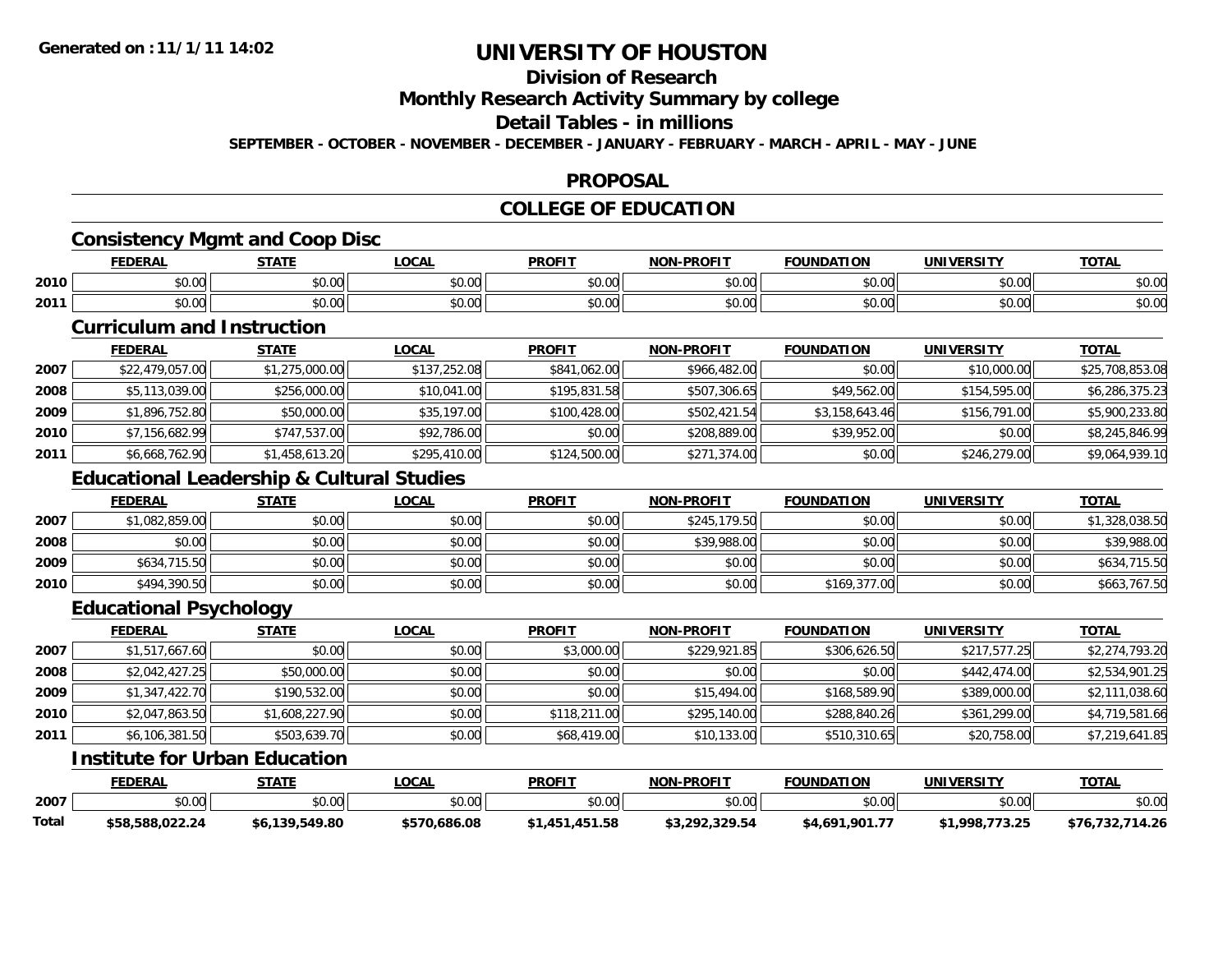## **Division of Research Monthly Research Activity Summary by college Detail Tables - in millions SEPTEMBER - OCTOBER - NOVEMBER - DECEMBER - JANUARY - FEBRUARY - MARCH - APRIL - MAY - JUNE**

#### **PROPOSAL**

|      | <b>Anthropology</b>              |              |              |               |                   |                   |                   |                |
|------|----------------------------------|--------------|--------------|---------------|-------------------|-------------------|-------------------|----------------|
|      | <b>FEDERAL</b>                   | <b>STATE</b> | <b>LOCAL</b> | <b>PROFIT</b> | <b>NON-PROFIT</b> | <b>FOUNDATION</b> | <b>UNIVERSITY</b> | <b>TOTAL</b>   |
| 2007 | \$0.00                           | \$0.00       | \$0.00       | \$0.00        | \$18,883.00       | \$0.00            | \$0.00            | \$18,883.00    |
| 2009 | \$74,500.00                      | \$0.00       | \$0.00       | \$0.00        | \$40,000.00       | \$24,590.00       | \$0.00            | \$139,090.00   |
|      | Art                              |              |              |               |                   |                   |                   |                |
|      | <b>FEDERAL</b>                   | <b>STATE</b> | <b>LOCAL</b> | <b>PROFIT</b> | <b>NON-PROFIT</b> | <b>FOUNDATION</b> | <b>UNIVERSITY</b> | <b>TOTAL</b>   |
| 2008 | \$0.00                           | \$0.00       | \$0.00       | \$0.00        | \$9,300.00        | \$0.00            | \$0.00            | \$9,300.00     |
| 2010 | \$10,000.00                      | \$0.00       | \$0.00       | \$0.00        | \$0.00            | \$0.00            | \$0.00            | \$10,000.00    |
| 2011 | \$14,979.30                      | \$0.00       | \$0.00       | \$0.00        | \$0.00            | \$0.00            | \$0.00            | \$14,979.30    |
|      | <b>Arte Publico Press</b>        |              |              |               |                   |                   |                   |                |
|      | <b>FEDERAL</b>                   | <b>STATE</b> | <b>LOCAL</b> | <b>PROFIT</b> | <b>NON-PROFIT</b> | <b>FOUNDATION</b> | <b>UNIVERSITY</b> | <b>TOTAL</b>   |
| 2007 | \$100,000.00                     | \$0.00       | \$0.00       | \$0.00        | \$124,196.00      | \$0.00            | \$0.00            | \$224,196.00   |
| 2008 | \$100,319.60                     | \$0.00       | \$0.00       | \$0.00        | \$121,655.00      | \$0.00            | \$0.00            | \$221,974.60   |
| 2009 | \$125,000.00                     | \$0.00       | \$0.00       | \$0.00        | \$128,032.00      | \$400,000.00      | \$0.00            | \$653,032.00   |
| 2010 | \$100,000.00                     | \$120,000.00 | \$0.00       | \$0.00        | \$145,536.00      | \$75,000.00       | \$0.00            | \$440,536.00   |
| 2011 | \$100,000.00                     | \$0.00       | \$0.00       | \$0.00        | \$94,479.00       | \$120,000.00      | \$0.00            | \$314,479.00   |
|      | <b>Blaffer Gallery</b>           |              |              |               |                   |                   |                   |                |
|      | <b>FEDERAL</b>                   | <b>STATE</b> | <b>LOCAL</b> | <b>PROFIT</b> | <b>NON-PROFIT</b> | <b>FOUNDATION</b> | <b>UNIVERSITY</b> | <b>TOTAL</b>   |
| 2007 | \$0.00                           | \$20,000.00  | \$0.00       | \$0.00        | \$124,742.00      | \$0.00            | \$0.00            | \$144,742.00   |
| 2008 | \$179,200.00                     | \$20,000.00  | \$0.00       | \$0.00        | \$258,022.00      | \$0.00            | \$0.00            | \$457,222.00   |
| 2009 | \$50,000.00                      | \$3,000.00   | \$0.00       | \$0.00        | \$149,858.00      | \$0.00            | \$0.00            | \$202,858.00   |
| 2010 | \$35,000.00                      | \$8,500.00   | \$0.00       | \$0.00        | \$159,425.00      | \$0.00            | \$0.00            | \$202,925.00   |
| 2011 | \$50,000.00                      | \$8,500.00   | \$0.00       | \$0.00        | \$102,445.00      | \$0.00            | \$0.00            | \$160,945.00   |
|      | <b>Center for Public History</b> |              |              |               |                   |                   |                   |                |
|      | <b>FEDERAL</b>                   | <b>STATE</b> | <b>LOCAL</b> | <b>PROFIT</b> | <b>NON-PROFIT</b> | <b>FOUNDATION</b> | <b>UNIVERSITY</b> | <b>TOTAL</b>   |
| 2011 | \$250,000.00                     | \$0.00       | \$0.00       | \$0.00        | \$369,000.00      | \$0.00            | \$0.00            | \$619,000.00   |
|      | <b>Communication Disorders</b>   |              |              |               |                   |                   |                   |                |
|      | <b>FEDERAL</b>                   | <b>STATE</b> | <b>LOCAL</b> | <b>PROFIT</b> | <b>NON-PROFIT</b> | <b>FOUNDATION</b> | <b>UNIVERSITY</b> | <b>TOTAL</b>   |
| 2007 | \$111,263.80                     | \$36,064.00  | \$3,400.00   | \$0.00        | \$237,817.00      | \$34,395.00       | \$153,229.00      | \$576,168.80   |
| 2008 | \$735,506.10                     | \$30,008.00  | \$3,200.00   | \$0.00        | \$242,574.00      | \$48,945.00       | \$95,658.00       | \$1,155,891.10 |
| 2009 | \$0.00                           | \$305,085.00 | \$1,500.00   | \$0.00        | \$247,668.00      | \$89,981.00       | \$424,813.00      | \$1,069,047.00 |
| 2010 | \$797,623.00                     | \$227,907.00 | \$0.00       | \$0.00        | \$327,276.00      | \$10,000.00       | \$0.00            | \$1,362,806.00 |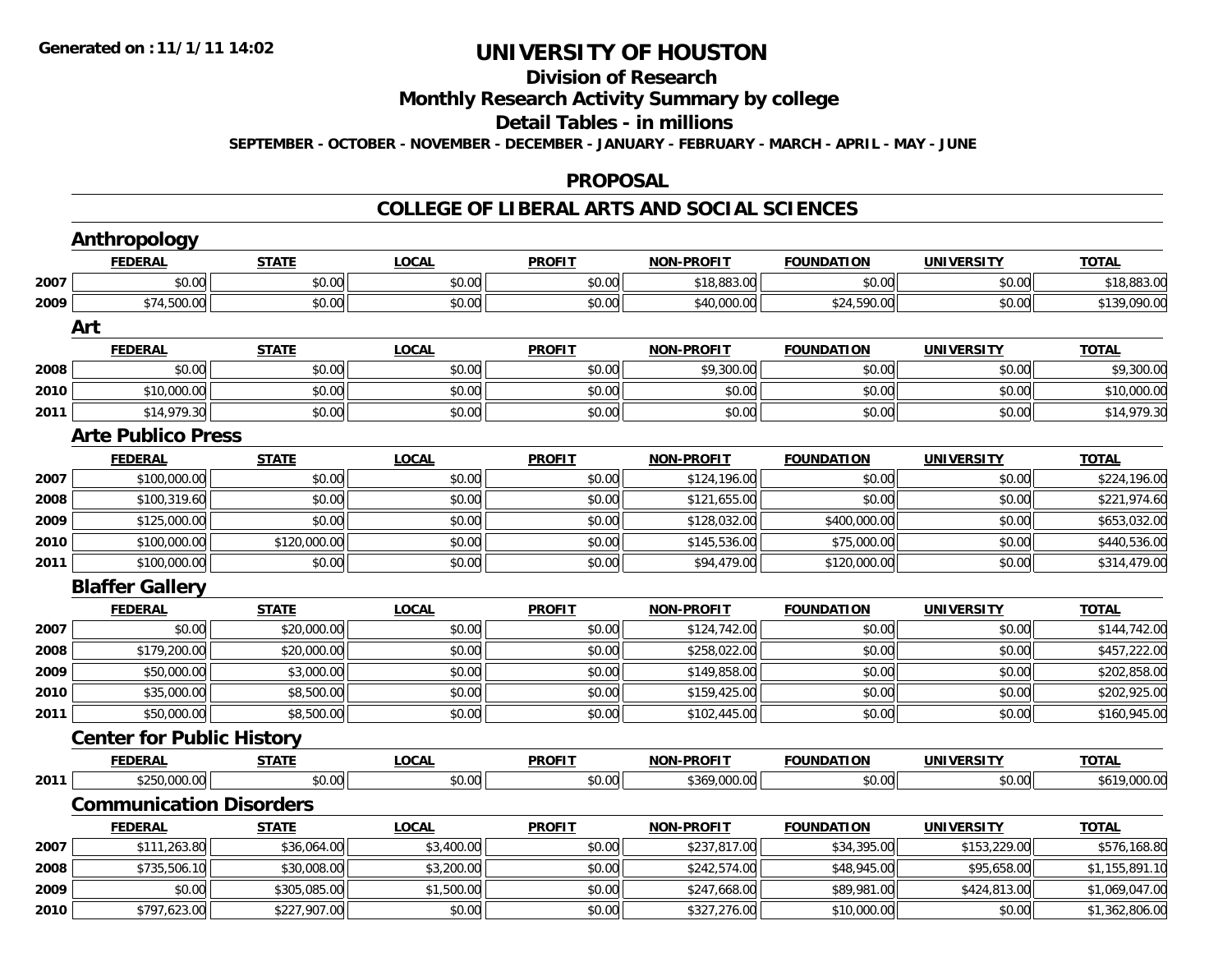## **Division of Research Monthly Research Activity Summary by college Detail Tables - in millions SEPTEMBER - OCTOBER - NOVEMBER - DECEMBER - JANUARY - FEBRUARY - MARCH - APRIL - MAY - JUNE**

#### **PROPOSAL**

|      | <b>Communication Disorders</b>                    |                |              |                |                   |                   |                   |                 |  |  |  |  |
|------|---------------------------------------------------|----------------|--------------|----------------|-------------------|-------------------|-------------------|-----------------|--|--|--|--|
|      | <b>FEDERAL</b>                                    | <b>STATE</b>   | <b>LOCAL</b> | <b>PROFIT</b>  | <b>NON-PROFIT</b> | <b>FOUNDATION</b> | <b>UNIVERSITY</b> | <b>TOTAL</b>    |  |  |  |  |
| 2011 | \$148,670.00                                      | \$17,940.10    | \$0.00       | \$0.00         | \$0.00            | \$10,000.00       | \$0.00            | \$176,610.10    |  |  |  |  |
|      | <b>Cynthia Woods Mitchell Center for the Arts</b> |                |              |                |                   |                   |                   |                 |  |  |  |  |
|      | <b>FEDERAL</b>                                    | <b>STATE</b>   | <b>LOCAL</b> | <b>PROFIT</b>  | <b>NON-PROFIT</b> | <b>FOUNDATION</b> | <b>UNIVERSITY</b> | <b>TOTAL</b>    |  |  |  |  |
| 2011 | \$0.00                                            | \$0.00         | \$0.00       | \$0.00         | \$0.00            | \$10,000.00       | \$0.00            | \$10,000.00     |  |  |  |  |
|      | <b>Dean, Liberal Arts and Social Sciences</b>     |                |              |                |                   |                   |                   |                 |  |  |  |  |
|      | <b>FEDERAL</b>                                    | <b>STATE</b>   | <b>LOCAL</b> | <b>PROFIT</b>  | <b>NON-PROFIT</b> | <b>FOUNDATION</b> | <b>UNIVERSITY</b> | <b>TOTAL</b>    |  |  |  |  |
| 2007 | \$924,999.00                                      | \$0.00         | \$0.00       | \$0.00         | \$0.00            | \$0.00            | \$0.00            | \$924,999.00    |  |  |  |  |
| 2008 | \$567,614.50                                      | \$0.00         | \$0.00       | \$0.00         | \$0.00            | \$0.00            | \$0.00            | \$567,614.50    |  |  |  |  |
| 2009 | \$2,304,947.50                                    | \$0.00         | \$0.00       | \$0.00         | \$0.00            | \$0.00            | \$0.00            | \$2,304,947.50  |  |  |  |  |
| 2010 | \$10,000.00                                       | \$0.00         | \$0.00       | \$0.00         | \$0.00            | \$0.00            | \$0.00            | \$10,000.00     |  |  |  |  |
| 2011 | \$413,091.00                                      | \$0.00         | \$0.00       | \$0.00         | \$0.00            | \$0.00            | \$0.00            |                 |  |  |  |  |
|      | \$413,091.00<br><b>Economics</b>                  |                |              |                |                   |                   |                   |                 |  |  |  |  |
|      | <b>FEDERAL</b>                                    | <b>STATE</b>   | <b>LOCAL</b> | <b>PROFIT</b>  | <b>NON-PROFIT</b> | <b>FOUNDATION</b> | <b>UNIVERSITY</b> | <b>TOTAL</b>    |  |  |  |  |
| 2007 | \$323,733.00                                      | \$0.00         | \$0.00       | \$0.00         | \$51,822.00       | \$4,500.00        | \$40,000.00       | \$420,055.00    |  |  |  |  |
| 2008 | \$1,262,358.00                                    | \$75,000.00    | \$0.00       | \$0.00         | \$0.00            | \$100,000.00      | \$0.00            | \$1,437,358.00  |  |  |  |  |
| 2009 | \$379,871.00                                      | \$0.00         | \$0.00       | \$0.00         | \$0.00            | \$0.00            | \$0.00            | \$379,871.00    |  |  |  |  |
| 2010 | \$288,998.00                                      | \$0.00         | \$0.00       | \$0.00         | \$98,160.00       | \$37,000.00       | \$227,082.00      | \$651,240.00    |  |  |  |  |
| 2011 | \$531,250.00                                      | \$0.00         | \$0.00       | \$75,000.00    | \$78,014.00       | \$244,719.00      | \$75,000.00       | \$1,003,983.00  |  |  |  |  |
|      | <b>English</b>                                    |                |              |                |                   |                   |                   |                 |  |  |  |  |
|      | <b>FEDERAL</b>                                    | <b>STATE</b>   | <b>LOCAL</b> | <b>PROFIT</b>  | <b>NON-PROFIT</b> | <b>FOUNDATION</b> | <b>UNIVERSITY</b> | <b>TOTAL</b>    |  |  |  |  |
| 2007 | \$61,500.00                                       | \$0.00         | \$0.00       | \$0.00         | \$26,500.00       | \$0.00            | \$0.00            | \$88,000.00     |  |  |  |  |
| 2008 | \$0.00                                            | \$0.00         | \$0.00       | \$0.00         | \$58,875.00       | \$0.00            | \$0.00            | \$58,875.00     |  |  |  |  |
| 2010 | \$190,000.00                                      | \$0.00         | \$0.00       | \$0.00         | \$1,000.00        | \$0.00            | \$0.00            | \$191,000.00    |  |  |  |  |
| 2011 | \$0.00                                            | \$0.00         | \$0.00       | \$0.00         | \$1,500.00        | \$0.00            | \$0.00            | \$1,500.00      |  |  |  |  |
|      | <b>Health and Human Performance</b>               |                |              |                |                   |                   |                   |                 |  |  |  |  |
|      | <b>FEDERAL</b>                                    | <b>STATE</b>   | <b>LOCAL</b> | <b>PROFIT</b>  | <b>NON-PROFIT</b> | <b>FOUNDATION</b> | <b>UNIVERSITY</b> | <b>TOTAL</b>    |  |  |  |  |
| 2007 | \$2,884,828.00                                    | \$331,431.00   | \$0.00       | \$1,535,783.25 | \$628,160.35      | \$77,494.50       | \$1,050,970.00    | \$6,508,667.10  |  |  |  |  |
| 2008 | \$3,323,474.00                                    | \$372,437.00   | \$0.00       | \$2,752,018.43 | \$360,967.00      | \$149,195.00      | \$2,120,280.00    | \$9,078,371.43  |  |  |  |  |
| 2009 | \$7,591,896.00                                    | \$66,240.00    | \$0.00       | \$1,026,489.50 | \$1,067,321.00    | \$657,460.00      | \$1,705,431.90    | \$12,114,838.40 |  |  |  |  |
| 2010 | \$10,993,235.50                                   | \$4,715,544.61 | \$0.00       | \$971,733.00   | \$1,080,000.00    | \$300,968.74      | \$271,482.00      | \$18,332,963.85 |  |  |  |  |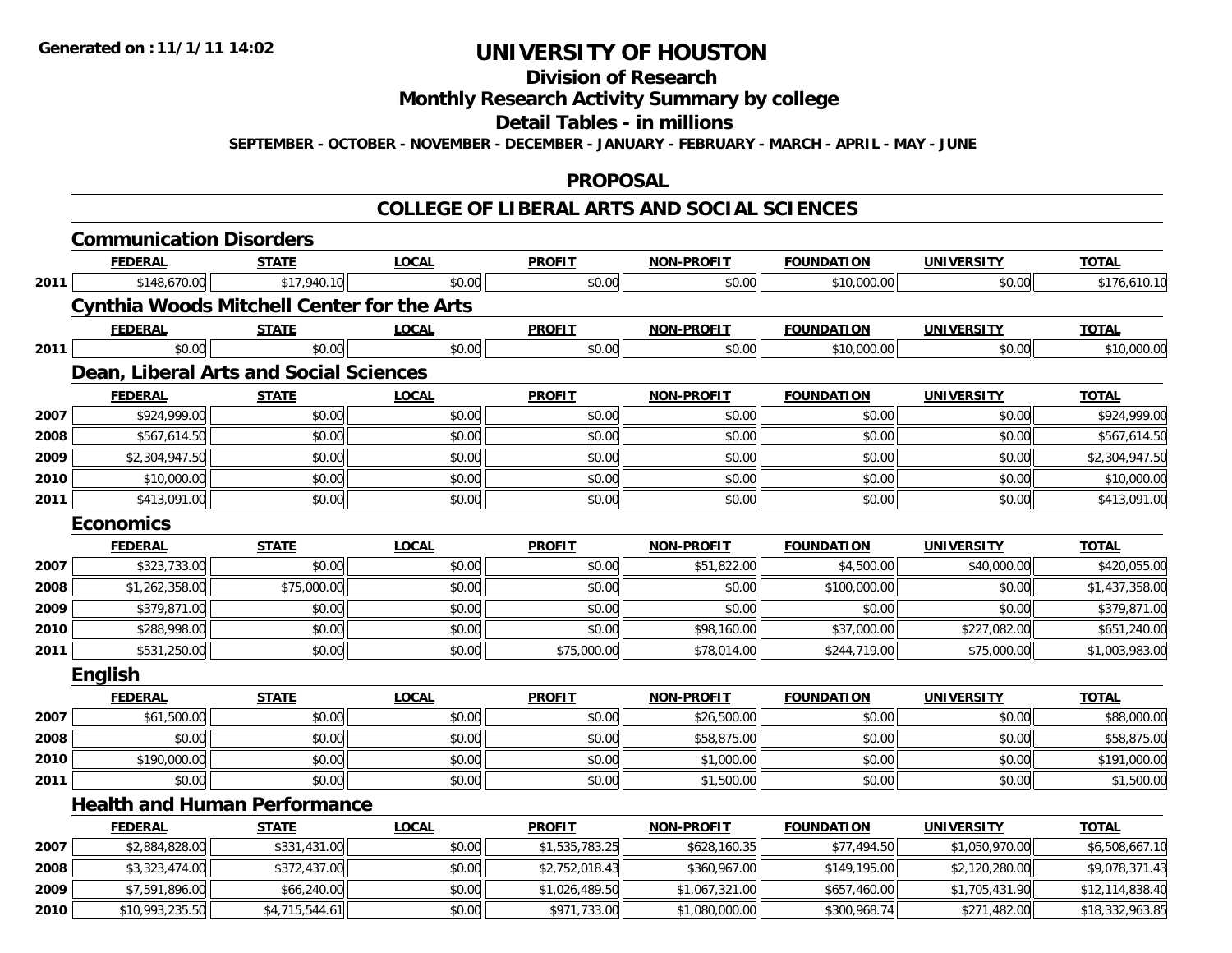## **Division of Research Monthly Research Activity Summary by college Detail Tables - in millions SEPTEMBER - OCTOBER - NOVEMBER - DECEMBER - JANUARY - FEBRUARY - MARCH - APRIL - MAY - JUNE**

#### **PROPOSAL**

|      | <b>Health and Human Performance</b>   |              |              |               |                   |                   |                   |                 |  |  |  |  |
|------|---------------------------------------|--------------|--------------|---------------|-------------------|-------------------|-------------------|-----------------|--|--|--|--|
|      | <b>FEDERAL</b>                        | <b>STATE</b> | <b>LOCAL</b> | <b>PROFIT</b> | <b>NON-PROFIT</b> | <b>FOUNDATION</b> | <b>UNIVERSITY</b> | <b>TOTAL</b>    |  |  |  |  |
| 2011 | \$12,150,168.35                       | \$0.00       | \$0.00       | \$94,276.00   | \$180,000.00      | \$209,569.30      | \$1,002,452.00    | \$13,636,465.65 |  |  |  |  |
|      | <b>Hispanic Studies</b>               |              |              |               |                   |                   |                   |                 |  |  |  |  |
|      | <b>FEDERAL</b>                        | <b>STATE</b> | <b>LOCAL</b> | <b>PROFIT</b> | <b>NON-PROFIT</b> | <b>FOUNDATION</b> | <b>UNIVERSITY</b> | <b>TOTAL</b>    |  |  |  |  |
| 2010 | \$0.00                                | \$0.00       | \$0.00       | \$0.00        | \$0.00            | \$121,500.00      | \$0.00            | \$121,500.00    |  |  |  |  |
|      | <b>History</b>                        |              |              |               |                   |                   |                   |                 |  |  |  |  |
|      | <b>FEDERAL</b>                        | <b>STATE</b> | <b>LOCAL</b> | <b>PROFIT</b> | <b>NON-PROFIT</b> | <b>FOUNDATION</b> | <b>UNIVERSITY</b> | <b>TOTAL</b>    |  |  |  |  |
| 2007 | \$0.00                                | \$0.00       | \$0.00       | \$100,000.00  | \$0.00            | \$0.00            | \$0.00            | \$100,000.00    |  |  |  |  |
| 2008 | \$172,500.00                          | \$0.00       | \$0.00       | \$0.00        | \$0.00            | \$0.00            | \$0.00            | \$172,500.00    |  |  |  |  |
| 2009 | \$25,000.00                           | \$0.00       | \$0.00       | \$0.00        | \$0.00            | \$0.00            | \$0.00            | \$25,000.00     |  |  |  |  |
| 2010 | \$569,406.00                          | \$0.00       | \$0.00       | \$0.00        | \$12,500.00       | \$0.00            | \$0.00            | \$581,906.00    |  |  |  |  |
| 2011 | \$0.00                                | \$0.00       | \$0.00       | \$0.00        | \$14,000.00       | \$0.00            | \$0.00            | \$14,000.00     |  |  |  |  |
|      | <b>Hobby Center for Public Policy</b> |              |              |               |                   |                   |                   |                 |  |  |  |  |
|      | <b>FEDERAL</b>                        | <b>STATE</b> | <b>LOCAL</b> | <b>PROFIT</b> | <b>NON-PROFIT</b> | <b>FOUNDATION</b> | <b>UNIVERSITY</b> | <b>TOTAL</b>    |  |  |  |  |
| 2007 | \$2.00                                | \$0.00       | \$0.00       | \$0.00        | \$0.00            | \$0.00            | \$0.00            | \$2.00          |  |  |  |  |
| 2008 | \$2,910,741.00                        | \$0.00       | \$0.00       | \$0.00        | \$0.00            | \$0.00            | \$0.00            | \$2,910,741.00  |  |  |  |  |
| 2009 | \$224,749.00                          | \$0.00       | \$0.00       | \$0.00        | \$0.00            | \$0.00            | \$0.00            | \$224,749.00    |  |  |  |  |
| 2010 | \$796,750.88                          | \$0.00       | \$0.00       | \$82,118.50   | \$0.00            | \$0.00            | \$0.00            | \$878,869.38    |  |  |  |  |
| 2011 | \$8,435.00                            | \$0.00       | \$0.00       | \$0.00        | \$0.00            | \$0.00            | \$0.00            | \$8,435.00      |  |  |  |  |
|      | <b>Modern/Classical Languages</b>     |              |              |               |                   |                   |                   |                 |  |  |  |  |
|      | <b>FEDERAL</b>                        | <b>STATE</b> | <b>LOCAL</b> | <b>PROFIT</b> | <b>NON-PROFIT</b> | <b>FOUNDATION</b> | <b>UNIVERSITY</b> | <b>TOTAL</b>    |  |  |  |  |
| 2007 | \$447,000.00                          | \$0.00       | \$0.00       | \$0.00        | \$0.00            | \$0.00            | \$70,569.00       | \$517,569.00    |  |  |  |  |
| 2009 | \$175,528.00                          | \$0.00       | \$0.00       | \$0.00        | \$19,899.50       | \$0.00            | \$0.00            | \$195,427.50    |  |  |  |  |
| 2010 | \$0.00                                | \$0.00       | \$0.00       | \$0.00        | \$7,000.00        | \$25,300.00       | \$0.00            | \$32,300.00     |  |  |  |  |
| 2011 | \$413,091.00                          | \$0.00       | \$0.00       | \$0.00        | \$0.00            | \$0.00            | \$0.00            | \$413,091.00    |  |  |  |  |
|      | <b>Philosophy</b>                     |              |              |               |                   |                   |                   |                 |  |  |  |  |
|      | <b>FEDERAL</b>                        | <b>STATE</b> | <b>LOCAL</b> | <b>PROFIT</b> | <b>NON-PROFIT</b> | <b>FOUNDATION</b> | <b>UNIVERSITY</b> | <b>TOTAL</b>    |  |  |  |  |
| 2011 | \$29,932.50                           | \$0.00       | \$0.00       | \$0.00        | \$0.00            | \$0.00            | \$0.00            | \$29,932.50     |  |  |  |  |
|      | <b>Political Science</b>              |              |              |               |                   |                   |                   |                 |  |  |  |  |
|      | <b>FEDERAL</b>                        | <b>STATE</b> | <b>LOCAL</b> | <b>PROFIT</b> | <b>NON-PROFIT</b> | <b>FOUNDATION</b> | <b>UNIVERSITY</b> | <b>TOTAL</b>    |  |  |  |  |
| 2007 | \$203,755.00                          | \$0.00       | \$0.00       | \$0.00        | \$0.00            | \$0.00            | \$0.00            | \$203,755.00    |  |  |  |  |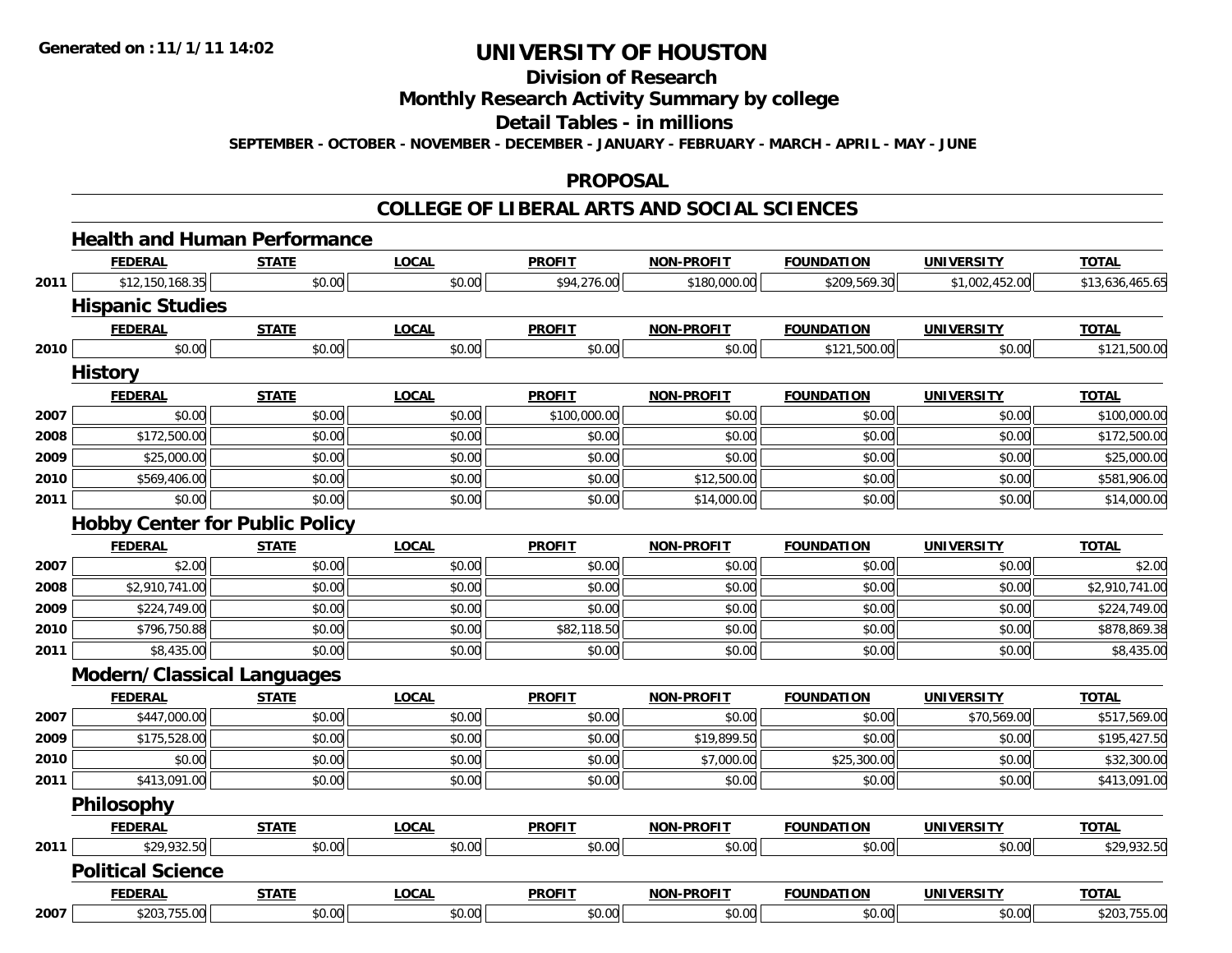## **Division of Research Monthly Research Activity Summary by college Detail Tables - in millions SEPTEMBER - OCTOBER - NOVEMBER - DECEMBER - JANUARY - FEBRUARY - MARCH - APRIL - MAY - JUNE**

#### **PROPOSAL**

|      | <b>Political Science</b>       |                 |              |                |                   |                   |                   |                 |
|------|--------------------------------|-----------------|--------------|----------------|-------------------|-------------------|-------------------|-----------------|
|      | <b>FEDERAL</b>                 | <b>STATE</b>    | <b>LOCAL</b> | <b>PROFIT</b>  | <b>NON-PROFIT</b> | <b>FOUNDATION</b> | <b>UNIVERSITY</b> | <b>TOTAL</b>    |
| 2008 | \$267,751.00                   | \$0.00          | \$0.00       | \$0.00         | \$0.00            | \$0.00            | \$90,236.00       | \$357,987.00    |
| 2009 | \$12,000.00                    | \$0.00          | \$0.00       | \$0.00         | \$0.00            | \$0.00            | \$0.00            | \$12,000.00     |
| 2010 | \$156,642.00                   | \$0.00          | \$0.00       | \$82,118.50    | \$0.00            | \$0.00            | \$0.00            | \$238,760.50    |
| 2011 | \$1,347,856.50                 | \$0.00          | \$0.00       | \$0.00         | \$3,250.00        | \$0.00            | \$0.00            | \$1,351,106.50  |
|      | <b>Psychology</b>              |                 |              |                |                   |                   |                   |                 |
|      | <b>FEDERAL</b>                 | <b>STATE</b>    | <b>LOCAL</b> | <b>PROFIT</b>  | <b>NON-PROFIT</b> | <b>FOUNDATION</b> | <b>UNIVERSITY</b> | <b>TOTAL</b>    |
| 2007 | \$2,330,278.27                 | \$3,632,956.00  | \$0.00       | \$90,000.00    | \$441,407.00      | \$0.00            | \$1,514,075.75    | \$8,008,717.02  |
| 2008 | \$11,580,506.49                | \$1,639,852.66  | \$0.00       | \$469,000.00   | \$237,481.00      | \$301,266.00      | \$1,277,974.00    | \$15,506,080.15 |
| 2009 | \$19,952,618.71                | \$5,746,161.76  | \$0.00       | \$380,295.00   | \$1,676,978.00    | \$265,922.00      | \$1,705,542.10    | \$29,727,517.57 |
| 2010 | \$35,519,312.24                | \$11,671,517.35 | \$630,307.00 | \$474,000.00   | \$7,652,562.00    | \$31,672.00       | \$9,386,682.00    | \$65,366,052.59 |
| 2011 | \$31,362,040.80                | \$3,056,668.10  | \$472,984.00 | \$1,493,251.40 | \$425,817.00      | \$174,672.00      | \$3,216,482.80    | \$40,201,916.10 |
|      | <b>School of Communication</b> |                 |              |                |                   |                   |                   |                 |
|      | <b>FEDERAL</b>                 | <b>STATE</b>    | <b>LOCAL</b> | <b>PROFIT</b>  | <b>NON-PROFIT</b> | <b>FOUNDATION</b> | <b>UNIVERSITY</b> | <b>TOTAL</b>    |
| 2007 | \$0.00                         | \$0.00          | \$0.00       | \$0.00         | \$240,000.00      | \$15,000.00       | \$2,000.00        | \$257,000.00    |
| 2008 | \$307,279.28                   | \$0.00          | \$0.00       | \$0.00         | \$0.00            | \$0.00            | \$0.00            | \$307,279.28    |
| 2011 | \$294,900.00                   | \$0.00          | \$0.00       | \$0.00         | \$0.00            | \$0.00            | \$0.00            | \$294,900.00    |
|      | <b>School of Music</b>         |                 |              |                |                   |                   |                   |                 |
|      | <b>FEDERAL</b>                 | <b>STATE</b>    | <b>LOCAL</b> | <b>PROFIT</b>  | <b>NON-PROFIT</b> | <b>FOUNDATION</b> | <b>UNIVERSITY</b> | <b>TOTAL</b>    |
| 2007 | \$0.00                         | \$0.00          | \$0.00       | \$0.00         | \$10,000.00       | \$0.00            | \$0.00            | \$10,000.00     |
| 2009 | \$0.00                         | \$143,067.00    | \$0.00       | \$0.00         | \$98,060.00       | \$0.00            | \$0.00            | \$241,127.00    |
| 2010 | \$0.00                         | \$14,500.00     | \$0.00       | \$0.00         | \$0.00            | \$0.00            | \$0.00            | \$14,500.00     |
| 2011 | \$0.00                         | \$26,500.00     | \$0.00       | \$0.00         | \$0.00            | \$0.00            | \$0.00            | \$26,500.00     |
|      | <b>Sociology</b>               |                 |              |                |                   |                   |                   |                 |
|      | <b>FEDERAL</b>                 | <b>STATE</b>    | <b>LOCAL</b> | <b>PROFIT</b>  | <b>NON-PROFIT</b> | <b>FOUNDATION</b> | <b>UNIVERSITY</b> | <b>TOTAL</b>    |
| 2007 | \$1,136,173.40                 | \$0.00          | \$45,000.00  | \$0.00         | \$10,464.60       | \$0.00            | \$0.00            | \$1,191,638.00  |
| 2008 | \$1,134,727.60                 | \$0.00          | \$59,350.00  | \$0.00         | \$0.00            | \$0.00            | \$26,250.00       | \$1,220,327.60  |
| 2009 | \$1,631,052.04                 | \$0.00          | \$60,000.00  | \$0.00         | \$32,000.00       | \$14,997.00       | \$0.00            | \$1,738,049.04  |
| 2010 | \$1,415,674.00                 | \$0.00          | \$0.00       | \$0.00         | \$3,500.00        | \$0.00            | \$0.00            | \$1,419,174.00  |
| 2011 | \$796,309.80                   | \$0.00          | \$0.00       | \$0.00         | \$0.00            | \$0.00            | \$0.00            | \$796,309.80    |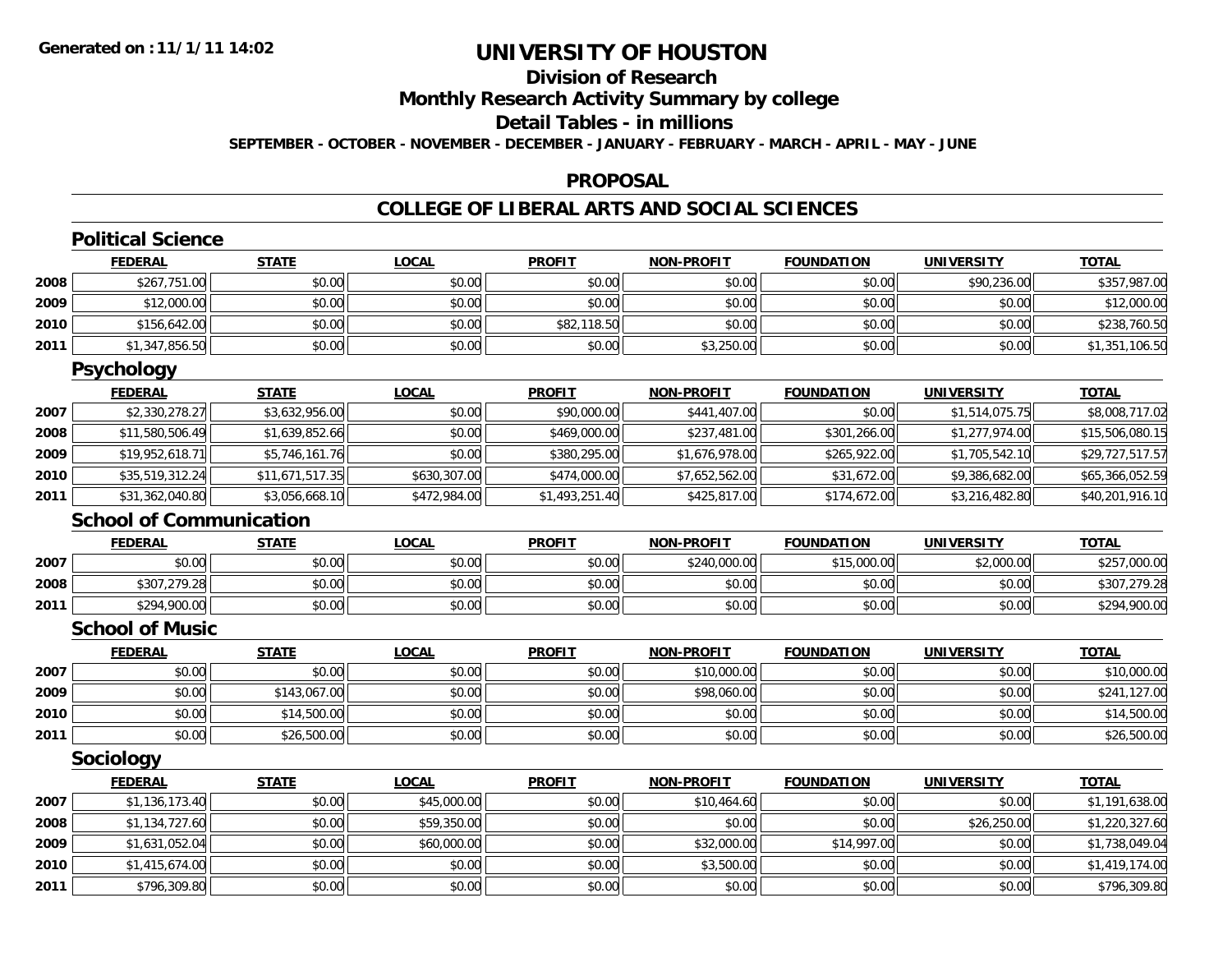## **Division of Research Monthly Research Activity Summary by college Detail Tables - in millions SEPTEMBER - OCTOBER - NOVEMBER - DECEMBER - JANUARY - FEBRUARY - MARCH - APRIL - MAY - JUNE**

#### **PROPOSAL**

|       | <b>Theatre</b>   |                 |                |                |                   |                   |                   |                  |  |  |  |  |
|-------|------------------|-----------------|----------------|----------------|-------------------|-------------------|-------------------|------------------|--|--|--|--|
|       | <b>FEDERAL</b>   | <b>STATE</b>    | <b>LOCAL</b>   | <b>PROFIT</b>  | <b>NON-PROFIT</b> | <b>FOUNDATION</b> | <b>UNIVERSITY</b> | <b>TOTAL</b>     |  |  |  |  |
| 2007  | \$0.00           | \$0.00          | \$0.00         | \$0.00         | \$90,000.00       | \$0.00            | \$0.00            | \$90,000.00      |  |  |  |  |
| 2008  | \$0.00           | \$0.00          | \$0.00         | \$0.00         | \$80,000.00       | \$0.00            | \$0.00            | \$80,000.00      |  |  |  |  |
| 2009  | \$0.00           | \$0.00          | \$0.00         | \$90,000.00    | \$0.00            | \$0.00            | \$0.00            | \$90,000.00      |  |  |  |  |
| 2010  | \$2,468,678.00   | \$0.00          | \$0.00         | \$0.00         | \$0.00            | \$0.00            | \$0.00            | \$2,468,678.00   |  |  |  |  |
| Total | \$164,874,716.16 | \$32,288,879.58 | \$1,275,741.00 | \$9,716,083.58 | \$17,588,146.45   | \$3,554,146.54    | \$24,456,209.55   | \$253,753,922.86 |  |  |  |  |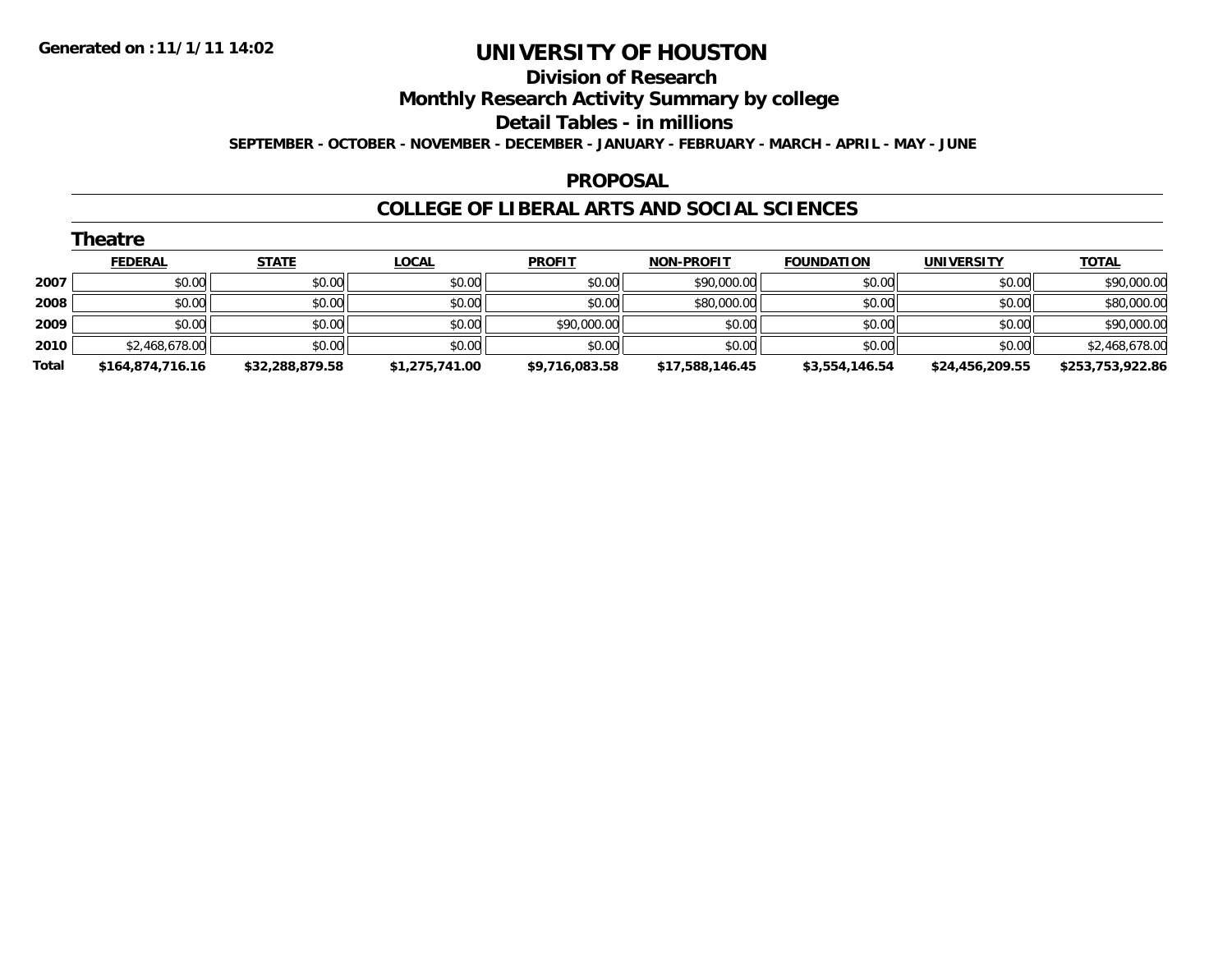## **Division of Research Monthly Research Activity Summary by college Detail Tables - in millions SEPTEMBER - OCTOBER - NOVEMBER - DECEMBER - JANUARY - FEBRUARY - MARCH - APRIL - MAY - JUNE**

## **PROPOSAL**

## **COLLEGE OF NATURAL SCIENCES AND MATHEMATICS**

|      | <b>Allied Geophysical Laboratories</b>                 |                        |                        |                              |                             |                             |                             |                 |
|------|--------------------------------------------------------|------------------------|------------------------|------------------------------|-----------------------------|-----------------------------|-----------------------------|-----------------|
|      | <b>FEDERAL</b><br>\$0.00                               | <b>STATE</b><br>\$0.00 | <b>LOCAL</b><br>\$0.00 | <b>PROFIT</b><br>\$70,000.00 | <b>NON-PROFIT</b><br>\$0.00 | <b>FOUNDATION</b><br>\$0.00 | <b>UNIVERSITY</b><br>\$0.00 | <b>TOTAL</b>    |
| 2011 | <b>Biology/Biochemistry</b>                            |                        |                        |                              |                             |                             |                             | \$70,000.00     |
|      | <b>FEDERAL</b>                                         | <b>STATE</b>           | <b>LOCAL</b>           | <b>PROFIT</b>                | <b>NON-PROFIT</b>           | <b>FOUNDATION</b>           | <b>UNIVERSITY</b>           | <b>TOTAL</b>    |
| 2007 | \$12,942,590.90                                        | \$81,869.00            | \$0.00                 | \$395,378.00                 | \$150,000.00                | \$1,431,750.00              | \$1,328,196.56              | \$16,329,784.46 |
| 2008 | \$20,327,742.65                                        | \$2,630,242.45         | \$0.00                 | \$3,229,500.00               | \$492,689.00                | \$1,727,412.37              | \$3,946,661.22              | \$32,354,247.69 |
| 2009 | \$36,166,815.03                                        | \$118,851.50           | \$0.00                 | \$4,607,043.60               | \$1,884,300.00              | \$1,429,089.00              | \$3,939,580.70              | \$48,145,679.83 |
| 2010 | \$26,674,350.28                                        | \$14,677,868.73        | \$0.00                 | \$1,373,628.00               | \$3,551,740.00              | \$4,902,384.00              | \$8,020,136.00              | \$59,200,107.01 |
| 2011 | \$46,252,798.70                                        | \$8,111,081.70         | \$0.00                 | \$1,029,963.17               | \$1,499,547.31              | \$2,383,590.00              | \$1,304,231.50              | \$60,581,212.38 |
|      | <b>Center for Nuclear Receptors and Cell Signaling</b> |                        |                        |                              |                             |                             |                             |                 |
|      | <b>FEDERAL</b>                                         | <b>STATE</b>           | <b>LOCAL</b>           | <b>PROFIT</b>                | <b>NON-PROFIT</b>           | <b>FOUNDATION</b>           | <b>UNIVERSITY</b>           | <b>TOTAL</b>    |
| 2009 | \$6,059,783.70                                         | \$2,750,000.00         | \$0.00                 | \$0.00                       | \$0.00                      | \$0.00                      | \$0.00                      | \$8,809,783.70  |
| 2010 | \$8,327,195.00                                         | \$3,272,107.50         | \$0.00                 | \$0.00                       | \$140,000.00                | \$3,262,488.80              | \$422,411.00                | \$15,424,202.30 |
| 2011 | \$4,162,482.18                                         | \$10,552,821.30        | \$0.00                 | \$240,000.00                 | \$60,000.00                 | \$0.00                      | \$506,361.00                | \$15,521,664.48 |
|      | <b>Chemistry</b>                                       |                        |                        |                              |                             |                             |                             |                 |
|      | <b>FEDERAL</b>                                         | <b>STATE</b>           | <b>LOCAL</b>           | <b>PROFIT</b>                | <b>NON-PROFIT</b>           | <b>FOUNDATION</b>           | <b>UNIVERSITY</b>           | <b>TOTAL</b>    |
| 2007 | \$10,548,761.25                                        | \$0.00                 | \$0.00                 | \$256,963.61                 | \$564,531.00                | \$2,250,000.00              | \$400,555.00                | \$14,020,810.86 |
| 2008 | \$8,075,265.11                                         | \$1,870,818.00         | \$0.00                 | \$74,293.00                  | \$358,475.80                | \$2,075,774.00              | \$1,121,185.36              | \$13,575,811.27 |
| 2009 | \$31,988,463.51                                        | \$3,617,513.50         | \$0.00                 | \$156,904.00                 | \$737,209.00                | \$1,760,000.00              | \$3,060,900.30              | \$41,320,990.31 |
| 2010 | \$18,289,537.15                                        | \$12,901,484.37        | \$0.00                 | \$211,699.50                 | \$2,930,116.26              | \$1,505,260.99              | \$855,992.00                | \$36,694,090.27 |
| 2011 | \$17,468,893.95                                        | \$1,010,807.00         | \$0.00                 | \$130,000.00                 | \$219,998.00                | \$1,009,965.00              | \$669,942.00                | \$20,509,605.95 |
|      | <b>Computer Science</b>                                |                        |                        |                              |                             |                             |                             |                 |
|      | <b>FEDERAL</b>                                         | <b>STATE</b>           | <b>LOCAL</b>           | <b>PROFIT</b>                | <b>NON-PROFIT</b>           | <b>FOUNDATION</b>           | <b>UNIVERSITY</b>           | <b>TOTAL</b>    |
| 2007 | \$14,532,368.46                                        | \$516,144.00           | \$0.00                 | \$1,956,760.00               | \$1,860,577.20              | \$0.00                      | \$506,458.00                | \$19,372,307.66 |
| 2008 | \$25,637,312.76                                        | \$2,094,619.00         | \$0.00                 | \$779,139.00                 | \$1,077,006.80              | \$199,535.00                | \$7,051,023.00              | \$36,838,635.56 |
| 2009 | \$22,318,285.58                                        | \$1,533,941.00         | \$0.00                 | \$2,142,150.30               | \$2,803,399.61              | \$60,000.00                 | \$1,325,837.05              | \$30,183,613.54 |
| 2010 | \$17,036,507.09                                        | \$4,571,502.00         | \$0.00                 | \$3,529,027.34               | \$1,714,601.50              | \$0.00                      | \$1,307,724.00              | \$28,159,361.93 |
| 2011 | \$19,831,508.90                                        | \$1,864,941.00         | \$0.00                 | \$1,050,249.00               | \$312,696.00                | \$302,606.25                | \$34,145.00                 | \$23,396,146.15 |
|      | <b>Dean, Natural Sciences and Mathematics</b>          |                        |                        |                              |                             |                             |                             |                 |
|      | <b>FEDERAL</b>                                         | <b>STATE</b>           | <b>LOCAL</b>           | <b>PROFIT</b>                | <b>NON-PROFIT</b>           | <b>FOUNDATION</b>           | <b>UNIVERSITY</b>           | <b>TOTAL</b>    |
| 2007 | \$0.00                                                 | \$0.00                 | \$0.00                 | \$0.00                       | \$0.00                      | \$0.00                      | \$0.00                      | \$0.00          |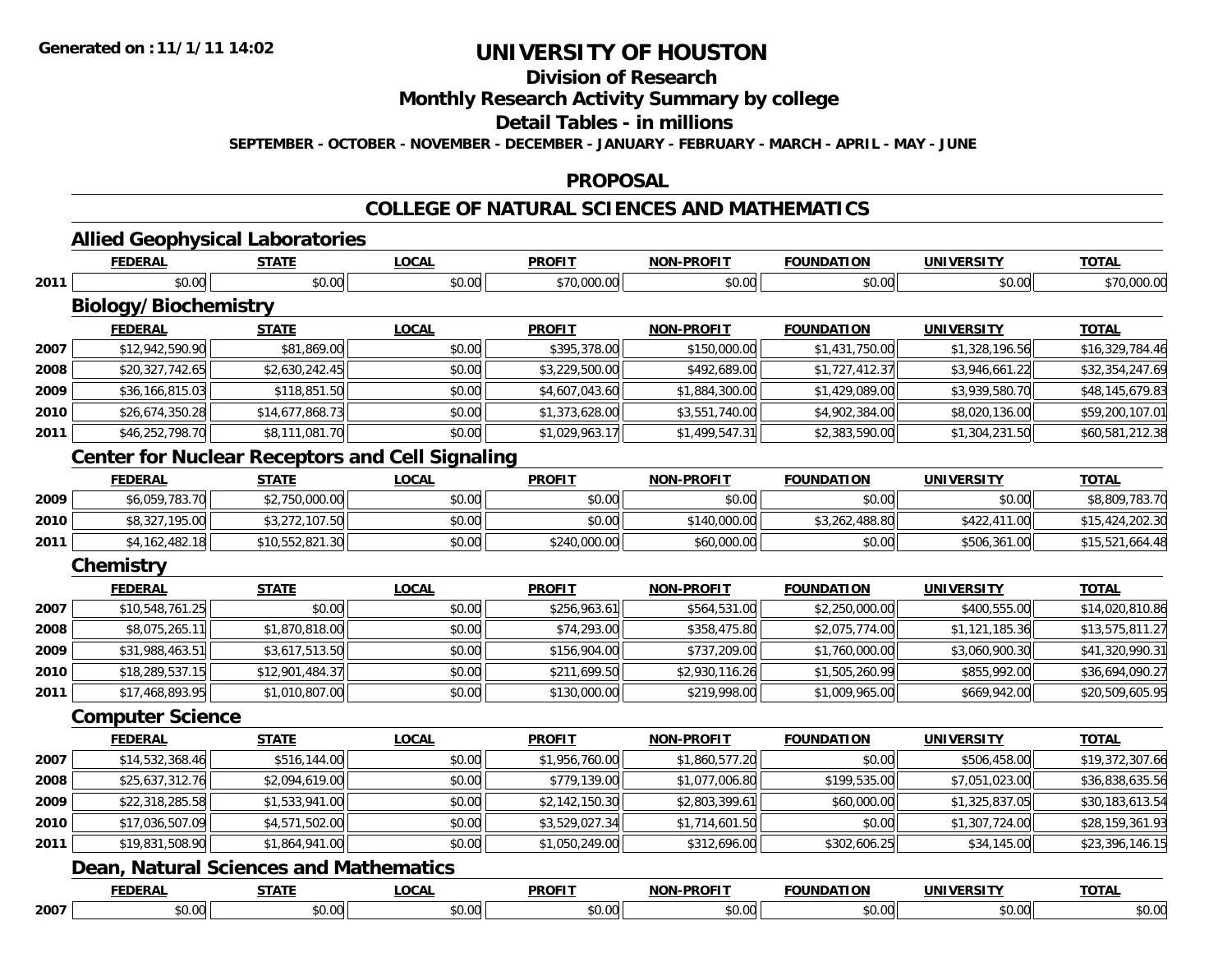## **Division of Research Monthly Research Activity Summary by college Detail Tables - in millions SEPTEMBER - OCTOBER - NOVEMBER - DECEMBER - JANUARY - FEBRUARY - MARCH - APRIL - MAY - JUNE**

#### **PROPOSAL**

## **COLLEGE OF NATURAL SCIENCES AND MATHEMATICS**

## **Dean, Natural Sciences and Mathematics**

|              | <b>FEDERAL</b>                                            | <b>STATE</b>    | <b>LOCAL</b> | <b>PROFIT</b>   | <b>NON-PROFIT</b> | <b>FOUNDATION</b> | <b>UNIVERSITY</b> | <b>TOTAL</b>     |
|--------------|-----------------------------------------------------------|-----------------|--------------|-----------------|-------------------|-------------------|-------------------|------------------|
| 2009         | \$2,075,710.00                                            | \$74,390.50     | \$0.00       | \$0.00          | \$0.00            | \$0.00            | \$0.00            | \$2,150,100.50   |
| 2010         | \$4,999.95                                                | \$130,000.00    | \$0.00       | \$0.00          | \$0.00            | \$0.00            | \$0.00            | \$134,999.95     |
| 2011         | \$1,804,398.00                                            | \$750,000.00    | \$0.00       | \$0.00          | \$0.00            | \$0.00            | \$0.00            | \$2,554,398.00   |
|              | <b>Geosciences</b>                                        |                 |              |                 |                   |                   |                   |                  |
|              | <b>FEDERAL</b>                                            | <b>STATE</b>    | <b>LOCAL</b> | <b>PROFIT</b>   | <b>NON-PROFIT</b> | <b>FOUNDATION</b> | <b>UNIVERSITY</b> | <b>TOTAL</b>     |
| 2007         | \$4,885,022.38                                            | \$365,000.00    | \$150,000.00 | \$840,022.00    | \$725,862.60      | \$0.00            | \$223,040.00      | \$7,188,946.98   |
| 2008         | \$2,921,953.00                                            | \$653,092.00    | \$0.00       | \$626,467.00    | \$1,030,500.00    | \$0.00            | \$617,747.00      | \$5,849,759.00   |
| 2009         | \$6,341,612.00                                            | \$369,985.00    | \$0.00       | \$1,352,770.88  | \$449,475.00      | \$0.00            | \$0.00            | \$8,513,842.88   |
| 2010         | \$3,779,852.50                                            | \$1,764,792.00  | \$0.00       | \$334,640.34    | \$591,664.00      | \$0.00            | \$1,132,394.00    | \$7,603,342.84   |
| 2011         | \$5,204,577.00                                            | \$990,980.20    | \$0.00       | \$3,147,000.00  | \$2,426,934.80    | \$0.00            | \$1,412,133.00    | \$13,181,625.00  |
|              | <b>Institute for Multidimensional Air Quality Studies</b> |                 |              |                 |                   |                   |                   |                  |
|              | <b>FEDERAL</b>                                            | <b>STATE</b>    | <b>LOCAL</b> | <b>PROFIT</b>   | <b>NON-PROFIT</b> | <b>FOUNDATION</b> | <b>UNIVERSITY</b> | <b>TOTAL</b>     |
| 2011         | \$0.00                                                    | \$0.00          | \$0.00       | \$0.00          | \$0.00            | \$0.00            | \$0.00            | \$0.00           |
|              | <b>Mathematics</b>                                        |                 |              |                 |                   |                   |                   |                  |
|              | <b>FEDERAL</b>                                            | <b>STATE</b>    | <b>LOCAL</b> | <b>PROFIT</b>   | <b>NON-PROFIT</b> | <b>FOUNDATION</b> | <b>UNIVERSITY</b> | <b>TOTAL</b>     |
| 2007         | \$5,164,174.59                                            | \$14,878.20     | \$0.00       | \$146,290.00    | \$700,650.00      | \$181,328.00      | \$0.00            | \$6,207,320.79   |
| 2008         | \$9,723,951.69                                            | \$1,433,114.00  | \$0.00       | \$14,293.00     | \$432,408.60      | \$139,098.63      | \$366,149.89      | \$12,109,015.81  |
| 2009         | \$12,832,225.65                                           | \$0.00          | \$0.00       | \$72,653.70     | \$703,794.20      | \$0.00            | \$54,880.95       | \$13,663,554.50  |
| 2010         | \$7,562,068.00                                            | \$1,543,437.00  | \$0.00       | \$604,786.50    | \$459,604.50      | \$80,000.00       | \$138,111.00      | \$10,388,007.00  |
| 2011         | \$6,270,560.28                                            | \$784,756.00    | \$0.00       | \$329,690.00    | \$22,622.00       | \$115,000.00      | \$64,383.00       | \$7,587,011.28   |
|              | <b>Physics</b>                                            |                 |              |                 |                   |                   |                   |                  |
|              | <b>FEDERAL</b>                                            | <b>STATE</b>    | <b>LOCAL</b> | <b>PROFIT</b>   | <b>NON-PROFIT</b> | <b>FOUNDATION</b> | <b>UNIVERSITY</b> | <b>TOTAL</b>     |
| 2007         | \$20,941,044.93                                           | \$159,996.00    | \$0.00       | \$2,921,664.00  | \$383,549.25      | \$1,915,361.00    | \$2,507,956.00    | \$28,829,571.17  |
| 2008         | \$20,996,446.04                                           | \$3,147,007.00  | \$0.00       | \$181,494.00    | \$496,909.80      | \$1,150,782.00    | \$1,322,061.89    | \$27,294,700.73  |
| 2009         | \$12,581,345.79                                           | \$575,204.50    | \$0.00       | \$3,900,849.00  | \$839,019.00      | \$1,529,793.00    | \$4,381,820.00    | \$23,808,031.29  |
| 2010         | \$20,767,843.08                                           | \$3,307,000.00  | \$0.00       | \$1,910,004.00  | \$3,707,957.74    | \$945,990.21      | \$126,160.00      | \$30,764,955.03  |
| 2011         | \$17,443,307.68                                           | \$305,907.00    | \$156,065.00 | \$1,459,852.50  | \$2,225,189.60    | \$658,356.00      | \$0.00            | \$22,248,677.78  |
| <b>Total</b> | \$507,941,754.75                                          | \$88,546,151.45 | \$306,065.00 | \$39,075,175.44 | \$35,553,028.57   | \$31,015,564.25   | \$48,148,176.42   | \$750,585,915.87 |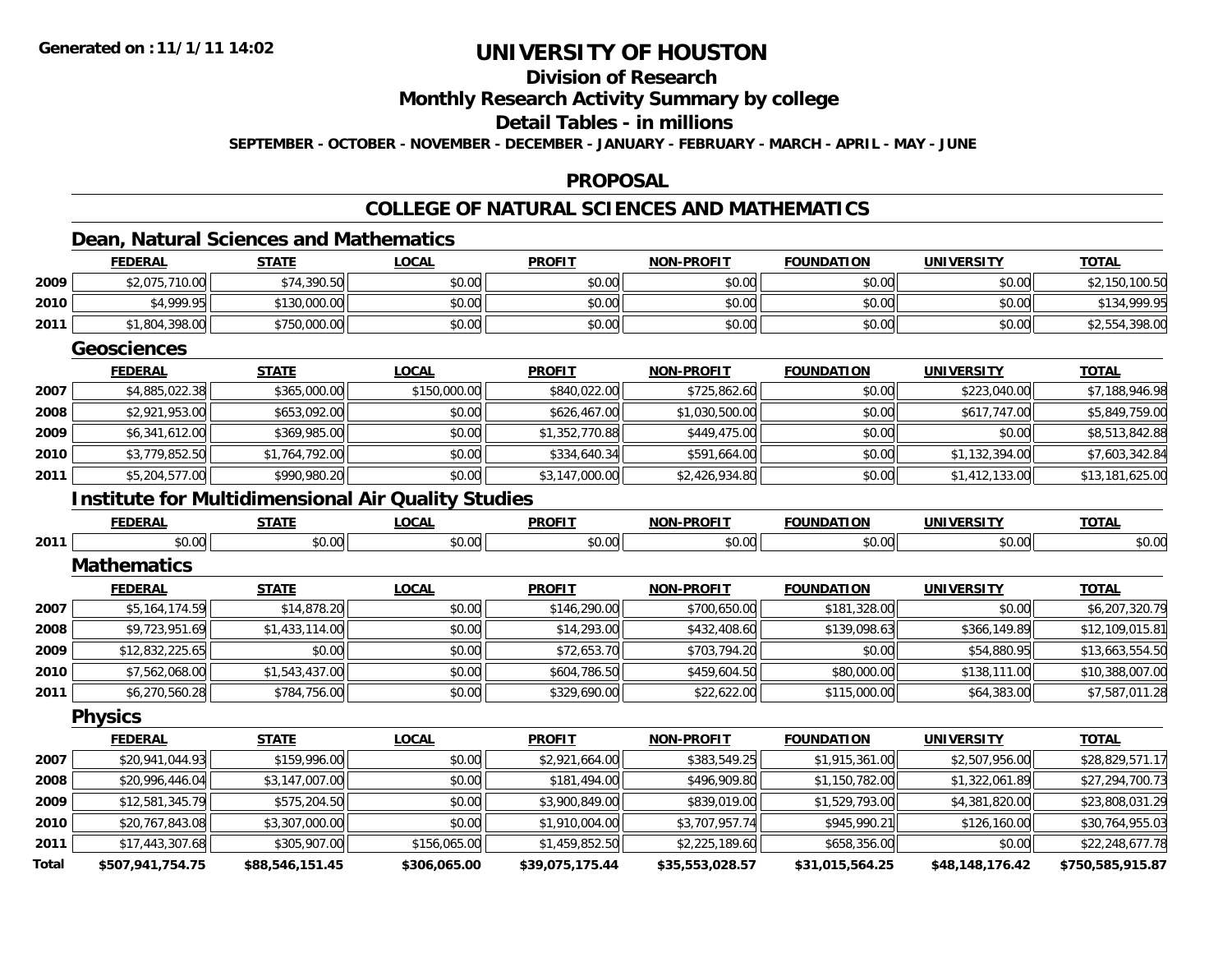## **Division of Research Monthly Research Activity Summary by college Detail Tables - in millions SEPTEMBER - OCTOBER - NOVEMBER - DECEMBER - JANUARY - FEBRUARY - MARCH - APRIL - MAY - JUNE**

#### **PROPOSAL**

#### **COLLEGE OF OPTOMETRY**

## **Clinical Optometry - Old Dept**

|       | <b>FEDERAL</b>              | <b>STATE</b>   | <b>LOCAL</b> | <b>PROFIT</b>  | <b>NON-PROFIT</b> | <b>FOUNDATION</b> | <b>UNIVERSITY</b> | <b>TOTAL</b>    |
|-------|-----------------------------|----------------|--------------|----------------|-------------------|-------------------|-------------------|-----------------|
| 2010  | \$0.00                      | \$0.00         | \$0.00       | \$0.00         | \$0.00            | \$0.00            | \$0.00            | \$0.00          |
|       | <b>Optometry, Community</b> |                |              |                |                   |                   |                   |                 |
|       | <b>FEDERAL</b>              | <b>STATE</b>   | <b>LOCAL</b> | <b>PROFIT</b>  | <b>NON-PROFIT</b> | <b>FOUNDATION</b> | <b>UNIVERSITY</b> | <b>TOTAL</b>    |
| 2007  | \$5,153,576.70              | \$55,897.00    | \$0.00       | \$357,451.00   | \$44,000.00       | \$10,000.00       | \$328,672.00      | \$5,949,596.70  |
| 2008  | \$12,445,154.00             | \$1,035,733.52 | \$0.00       | \$267,120.00   | \$90,000.00       | \$159,448.00      | \$35,000.00       | \$14,032,455.52 |
| 2009  | \$6,576,908.75              | \$73,713.52    | \$0.00       | \$495,819.25   | \$21,563.00       | \$140,000.00      | \$356,044.00      | \$7,664,048.52  |
| 2010  | \$7,183,660.50              | \$832,859.00   | \$0.00       | \$552,733.40   | \$47,927.00       | \$0.00            | \$1,421,644.50    | \$10,038,824.40 |
| 2011  | \$13,493,899.00             | \$62,945.00    | \$0.00       | \$1,645,824.12 | \$328,078.00      | \$239,995.00      | \$546,158.00      | \$16,316,899.12 |
| Total | \$44,853,198.95             | \$2,061,148.04 | \$0.00       | \$3,318,947.77 | \$531,568.00      | \$549,443.00      | \$2,687,518.50    | \$54,001,824.26 |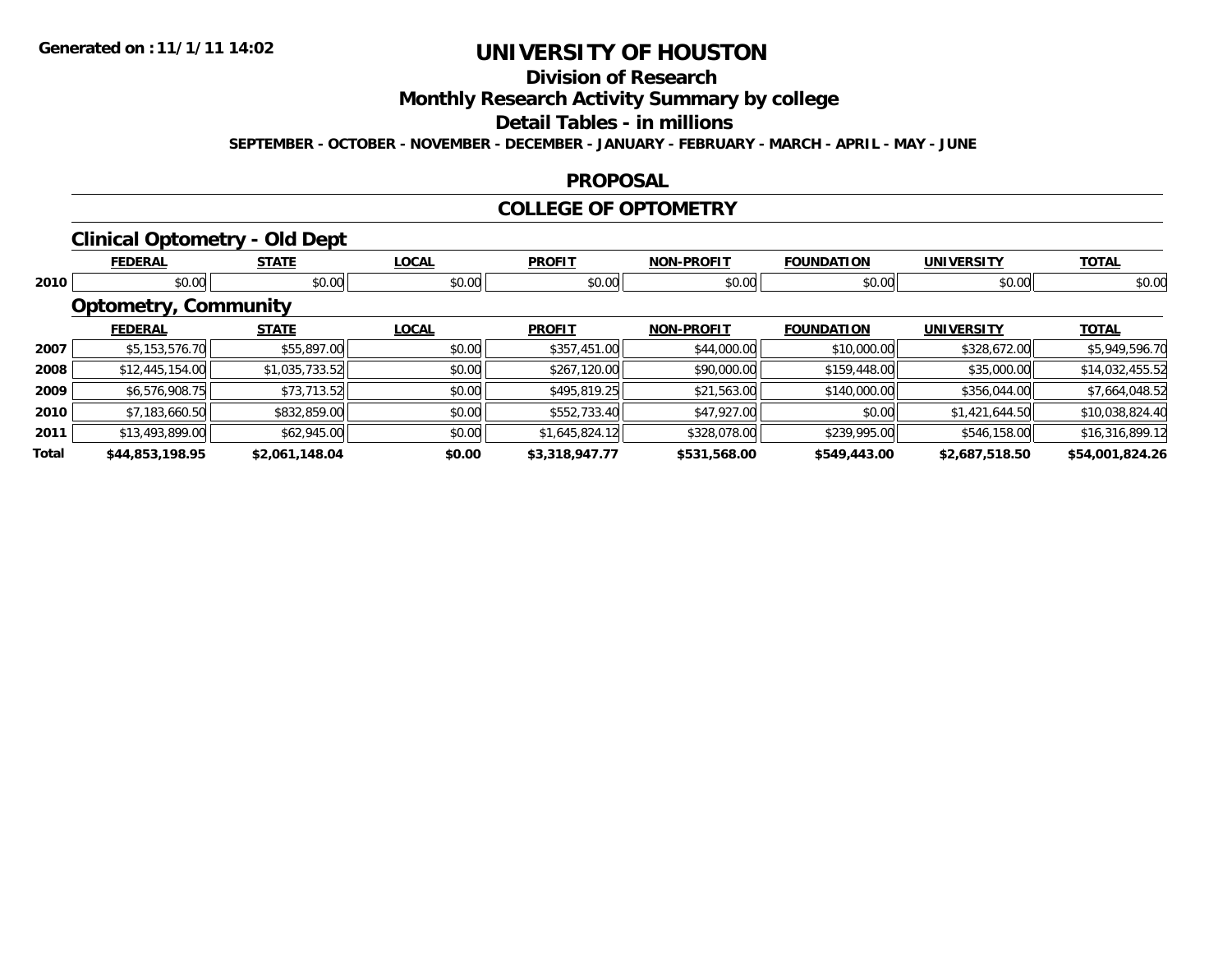## **Division of Research Monthly Research Activity Summary by college Detail Tables - in millions SEPTEMBER - OCTOBER - NOVEMBER - DECEMBER - JANUARY - FEBRUARY - MARCH - APRIL - MAY - JUNE**

#### **PROPOSAL**

#### **COLLEGE OF PHARMACY**

#### **Clinical Sciences and Administration FEDERAL STATELOCAL PROFIT NON-PROFIT FOUNDATION UNIVERSITY TOTAL**

| 2007 | \$7,817,195.00                                     | \$0.00       | \$0.00       | \$710,524.00   | \$17,247,010.75   | \$232,918.00      | \$0.00            | \$26,007,647.75 |
|------|----------------------------------------------------|--------------|--------------|----------------|-------------------|-------------------|-------------------|-----------------|
| 2008 | \$6,476,506.00                                     | \$99,400.00  | \$0.00       | \$579,765.32   | \$470,000.00      | \$139,000.00      | \$62,519.00       | \$7,827,190.32  |
| 2009 | \$5,321,187.02                                     | \$283,457.00 | \$0.00       | \$350,148.00   | \$56,500.00       | \$5,000.00        | \$58,519.01       | \$6,074,811.03  |
| 2010 | \$4,583,489.58                                     | \$521,897.80 | \$0.00       | \$1,235,575.97 | \$864,410.00      | \$5,000.00        | \$557,405.00      | \$7,767,778.35  |
| 2011 | \$5,219,394.06                                     | \$11,000.00  | \$0.00       | \$308,065.80   | \$416,854.50      | \$170,340.00      | \$208,550.50      | \$6,334,204.86  |
|      | <b>Dean, Pharmacy</b>                              |              |              |                |                   |                   |                   |                 |
|      | <b>FEDERAL</b>                                     | <b>STATE</b> | <b>LOCAL</b> | <b>PROFIT</b>  | <b>NON-PROFIT</b> | <b>FOUNDATION</b> | <b>UNIVERSITY</b> | <b>TOTAL</b>    |
| 2009 | \$0.00                                             | \$0.00       | \$0.00       | \$0.00         | \$25,000.00       | \$0.00            | \$0.00            | \$25,000.00     |
|      | <b>Institute for Community Health</b>              |              |              |                |                   |                   |                   |                 |
|      | <b>FEDERAL</b>                                     | <b>STATE</b> | <b>LOCAL</b> | <b>PROFIT</b>  | <b>NON-PROFIT</b> | <b>FOUNDATION</b> | <b>UNIVERSITY</b> | <b>TOTAL</b>    |
| 2011 | \$2,547,618.00                                     | \$0.00       | \$0.00       | \$0.00         | \$0.00            | \$0.00            | \$0.00            | \$2,547,618.00  |
|      | <b>Pharmacological and Pharmaceutical Sciences</b> |              |              |                |                   |                   |                   |                 |
|      | ------                                             | -----        |              | -----          | .                 | -----------       | ,,,,,,,,,,,,,,,,  | -----           |

|       | <b>FEDERAL</b>   | <b>STATE</b>    | <b>LOCAL</b> | <b>PROFIT</b>  | <b>NON-PROFIT</b> | <b>FOUNDATION</b> | <b>UNIVERSITY</b> | <b>TOTAL</b>     |
|-------|------------------|-----------------|--------------|----------------|-------------------|-------------------|-------------------|------------------|
| 2007  | \$9,706,062.00   | \$879,752.00    | \$0.00       | \$130,000.00   | \$1,715,994.00    | \$487,000.00      | \$745,000.00      | \$13,663,808.00  |
| 2008  | \$10,422,396.00  | \$3,289,197.00  | \$0.00       | \$70,836.00    | \$2,105,927.00    | \$1,167,908.00    | \$0.00            | \$17,056,264.00  |
| 2009  | \$22,906,432.24  | \$797,873.00    | \$0.00       | \$140,516.00   | \$1,987,680.00    | \$768,069.00      | \$2,419,130.99    | \$29,019,701.23  |
| 2010  | \$21,895,054.64  | \$7,460,115.20  | \$0.00       | \$71,200.00    | \$2,715,560.00    | \$306,178.00      | \$214,489.00      | \$32,662,596.84  |
| 2011  | \$26,113,353.94  | \$0.00          | \$0.00       | \$122,287.00   | \$573,454.50      | \$1,343,967.00    | \$1,149,378.00    | \$29,302,440.44  |
| Total | \$123,008,688.48 | \$13,342,692.00 | \$0.00       | \$3,718,918.09 | \$28,178,390.75   | \$4,625,380.00    | \$5,414,991.50    | \$178,289,060.82 |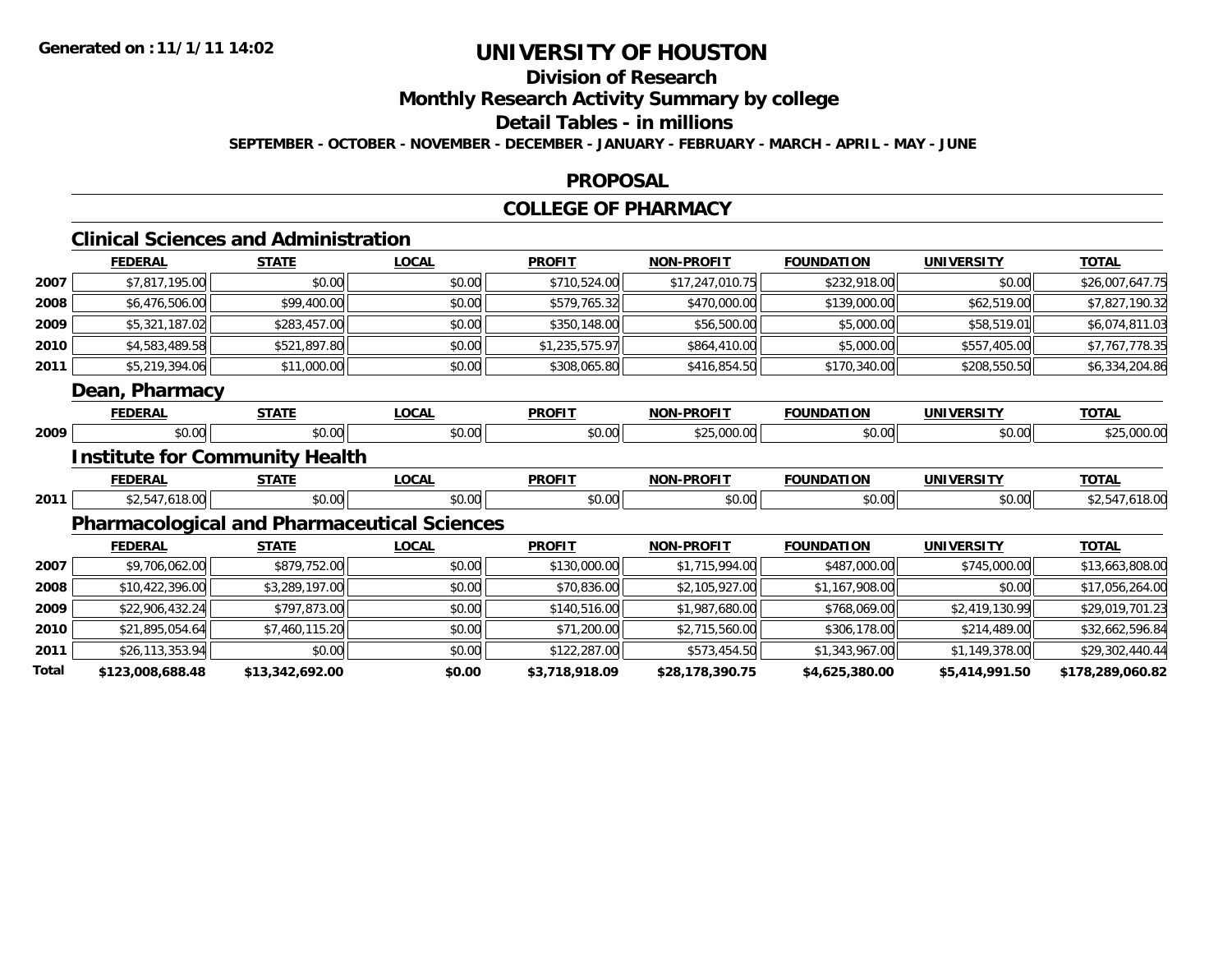#### **Division of Research Monthly Research Activity Summary by college Detail Tables - in millions SEPTEMBER - OCTOBER - NOVEMBER - DECEMBER - JANUARY - FEBRUARY - MARCH - APRIL - MAY - JUNE**

#### **PROPOSAL**

#### **COLLEGE OF TECHNOLOGY**

## **Center for Technology Literacy**

|      | <b>FEDERAL</b> | STATE  | <b>LOCAL</b> | <b>PROFIT</b> | <b>NON-PROFIT</b> | <b>FOUNDATION</b> | <b>UNIVERSITY</b> | <b>TOTAL</b>   |
|------|----------------|--------|--------------|---------------|-------------------|-------------------|-------------------|----------------|
| 2009 | \$16,800.00    | \$0.00 | \$0.00       | \$0.00        | \$0.00            | \$0.00            | \$0.00            | \$16,800.00    |
| 2010 | \$2,499,903.90 | \$0.00 | \$0.00       | \$0.00        | \$301,947.50      | \$0.00            | \$0.00            | \$2,801,851.40 |
| 2011 | \$59,903.20    | \$0.00 | \$0.00       | \$230,106.00  | \$0.00            | \$0.00            | \$0.00            | \$290,009.20   |

## **Dean, Technology**

|      | <b>FEDERAL</b> | <b>STATE</b>   | <b>LOCAL</b> | <b>PROFIT</b> | <b>NON-PROFIT</b> | <b>FOUNDATION</b> | <b>UNIVERSITY</b> | <b>TOTAL</b>   |
|------|----------------|----------------|--------------|---------------|-------------------|-------------------|-------------------|----------------|
| 2007 | \$567,479.70   | \$521,741.00   | \$0.00       | \$0.00        | \$318,769.00      | \$0.00            | \$0.00            | \$1,407,989.70 |
| 2008 | \$0.00         | \$736,051.00   | \$0.00       | \$0.00        | \$318,769.00      | \$0.00            | \$0.00            | \$1,054,820.00 |
| 2009 | \$0.00         | \$761,051.00   | \$0.00       | \$0.00        | \$318,769.50      | \$0.00            | \$0.00            | \$1,079,820.50 |
| 2010 | \$0.00         | \$1,460,115.00 | \$0.00       | \$0.00        | \$0.00            | \$0.00            | \$0.00            | \$1,460,115.00 |
| 2011 | \$501,908.50   | \$1,153,800.00 | \$0.00       | \$0.00        | \$0.00            | \$0.00            | \$31,415.00       | \$1,687,123.50 |

## **Engineering Technology**

|      | <b>FEDERAL</b>  | <b>STATE</b>   | <u>LOCAL</u> | <b>PROFIT</b>  | <b>NON-PROFIT</b> | <b>FOUNDATION</b> | <b>UNIVERSITY</b> | <b>TOTAL</b>    |
|------|-----------------|----------------|--------------|----------------|-------------------|-------------------|-------------------|-----------------|
| 2007 | \$6,255,298.63  | \$231,207.29   | \$0.00       | \$393,383.00   | \$53,010.00       | \$0.00            | \$81,995.73       | \$7,014,894.65  |
| 2008 | \$8,595,920.71  | \$1,412,805.95 | \$0.00       | \$191,828.00   | \$184,101.00      | \$0.00            | \$612,141.30      | \$10,996,796.96 |
| 2009 | \$12,455,724.25 | \$874,336.00   | \$0.00       | \$1,835,142.20 | \$493,296.25      | \$0.00            | \$0.00            | \$15,658,498.70 |
| 2010 | \$8,145,328.35  | \$3,463,067.00 | \$0.00       | \$89,928.00    | \$566,570.00      | \$13,500.00       | \$201,163.92      | \$12,479,557.27 |
| 2011 | \$4,297,875.48  | \$1,466,429.00 | \$0.00       | \$134,702.00   | \$458,031.00      | \$189,434.30      | \$0.00            | \$6,546,471.78  |

# **Human Development and Consumer Science**

|      | <b>FEDERAL</b> | <b>STATE</b> | <b>LOCAL</b> | <b>PROFIT</b> | <b>NON-PROFIT</b> | <b>FOUNDATION</b> | <b>UNIVERSITY</b> | <b>TOTAL</b>   |
|------|----------------|--------------|--------------|---------------|-------------------|-------------------|-------------------|----------------|
| 2007 | \$409,919.70   | \$147,855.00 | \$0.00       | \$10,500.00   | \$31,575.00       | \$0.00            | \$0.00            | \$599,849.70   |
| 2008 | \$3,037,183.25 | \$37,500.00  | \$0.00       | \$0.00        | \$0.00            | \$0.00            | \$0.00            | \$3,074,683.25 |
| 2009 | \$127,020.40   | \$120,000.00 | \$0.00       | \$0.00        | \$189,631.00      | \$19,999.00       | \$19,316.00       | \$475,966.40   |
| 2010 | \$13,498.75    | \$0.00       | \$0.00       | \$75,704.00   | \$0.00            | \$66,442.00       | \$0.00            | \$155,644.75   |
| 2011 | \$115,500.00   | \$0.00       | \$0.00       | \$0.00        | \$0.00            | \$0.00            | \$0.00            | \$115,500.00   |

# **Information & Logistics Technology**

|      | <b>FEDERAL</b> | <b>STATE</b> | <b>LOCAL</b> | <b>PROFIT</b>  | <b>NON-PROFIT</b> | <b>FOUNDATION</b> | <b>UNIVERSITY</b> | <b>TOTAL</b>    |
|------|----------------|--------------|--------------|----------------|-------------------|-------------------|-------------------|-----------------|
| 2007 | \$0.00         | \$104,228.71 | \$0.00       | \$0.00         | \$0.00            | \$0.00            | \$0.00            | \$104,228.71    |
| 2008 | \$704,668.89   | \$12,500.00  | \$0.00       | \$1,500.00     | \$0.00            | \$0.00            | \$0.00            | \$718,668.89    |
| 2009 | \$60,000.00    | \$180,000.00 | \$0.00       | \$0.00         | \$20,094.00       | \$19,999.00       | \$0.00            | \$280,093.00    |
| 2010 | \$5,524,095.00 | \$200,000.00 | \$0.00       | \$6,377,367.00 | \$301,947.50      | \$19,999.00       | \$0.00            | \$12,423,408.50 |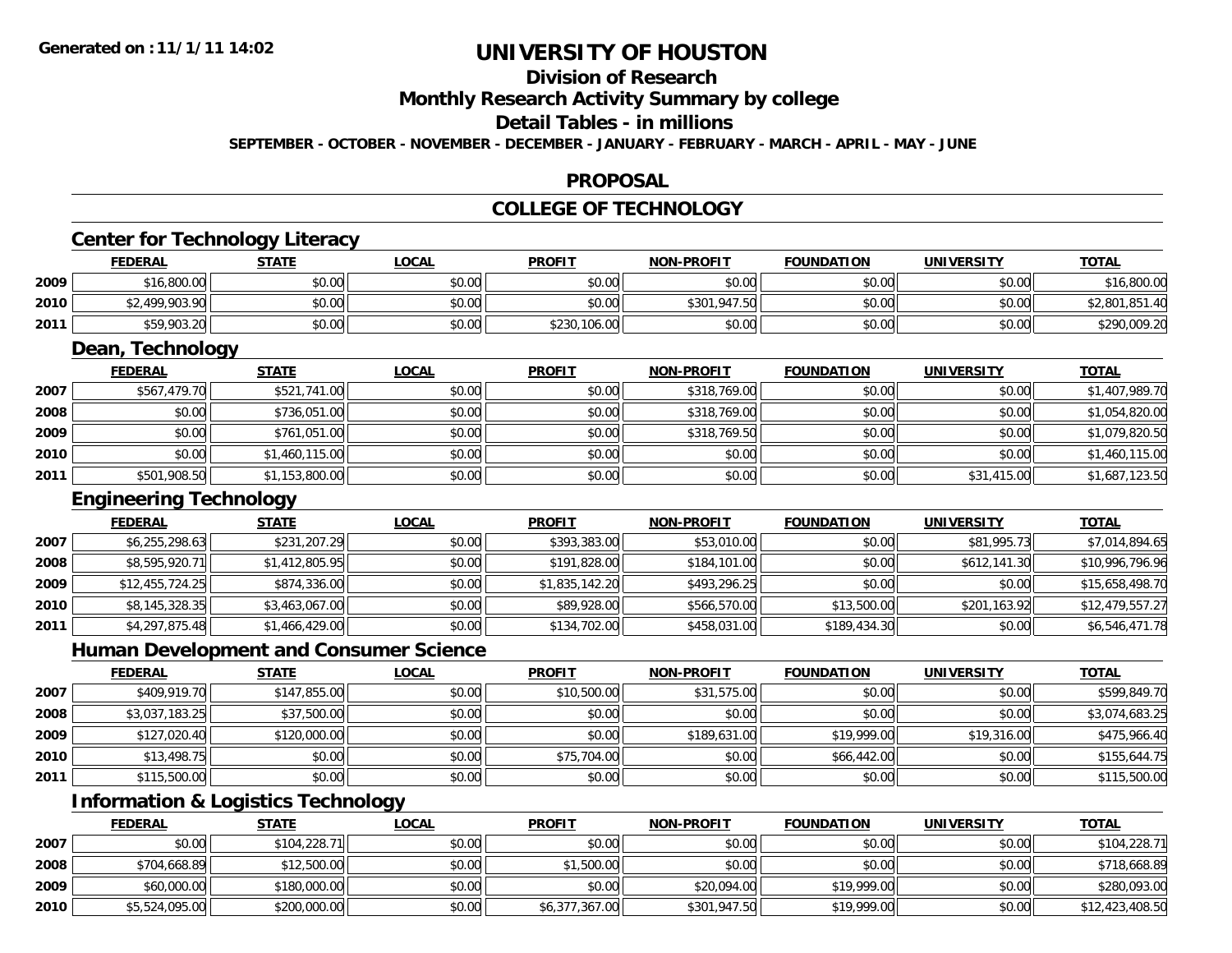## **Division of Research Monthly Research Activity Summary by college Detail Tables - in millions SEPTEMBER - OCTOBER - NOVEMBER - DECEMBER - JANUARY - FEBRUARY - MARCH - APRIL - MAY - JUNE**

#### **PROPOSAL**

#### **COLLEGE OF TECHNOLOGY**

# **Information & Logistics Technology**

|       | <b>FEDERAL</b>                               | <b>STATE</b>    | <b>LOCAL</b> | <b>PROFIT</b>  | <b>NON-PROFIT</b> | <b>FOUNDATION</b> | <b>UNIVERSITY</b> | <b>TOTAL</b>    |
|-------|----------------------------------------------|-----------------|--------------|----------------|-------------------|-------------------|-------------------|-----------------|
| 2011  | \$3,446,677.30                               | \$31,800.00     | \$0.00       | \$0.00         | \$0.00            | \$0.00            | \$0.00            | \$3,478,477.30  |
|       | <b>Texas Manufacturing Assistance Center</b> |                 |              |                |                   |                   |                   |                 |
|       | <b>FEDERAL</b>                               | <b>STATE</b>    | <b>LOCAL</b> | <b>PROFIT</b>  | <b>NON-PROFIT</b> | <b>FOUNDATION</b> | <b>UNIVERSITY</b> | <b>TOTAL</b>    |
| 2008  | \$0.00                                       | \$0.00          | \$0.00       | \$0.00         | \$0.00            | \$0.00            | \$0.00            | \$0.00          |
| 2009  | \$1,132,551.00                               | \$0.00          | \$0.00       | \$0.00         | \$0.00            | \$0.00            | \$0.00            | \$1,132,551.00  |
| 2010  | \$0.00                                       | \$0.00          | \$0.00       | \$0.00         | \$0.00            | \$0.00            | \$0.00            | \$0.00          |
| 2011  | \$0.00                                       | \$0.00          | \$0.00       | \$0.00         | \$0.00            | \$0.00            | \$0.00            | \$0.00          |
| Total | \$57,967,257.01                              | \$12,914,486.95 | \$0.00       | \$9,340,160.20 | \$3,556,510.75    | \$329,373.30      | \$946,031.95      | \$85,053,820.16 |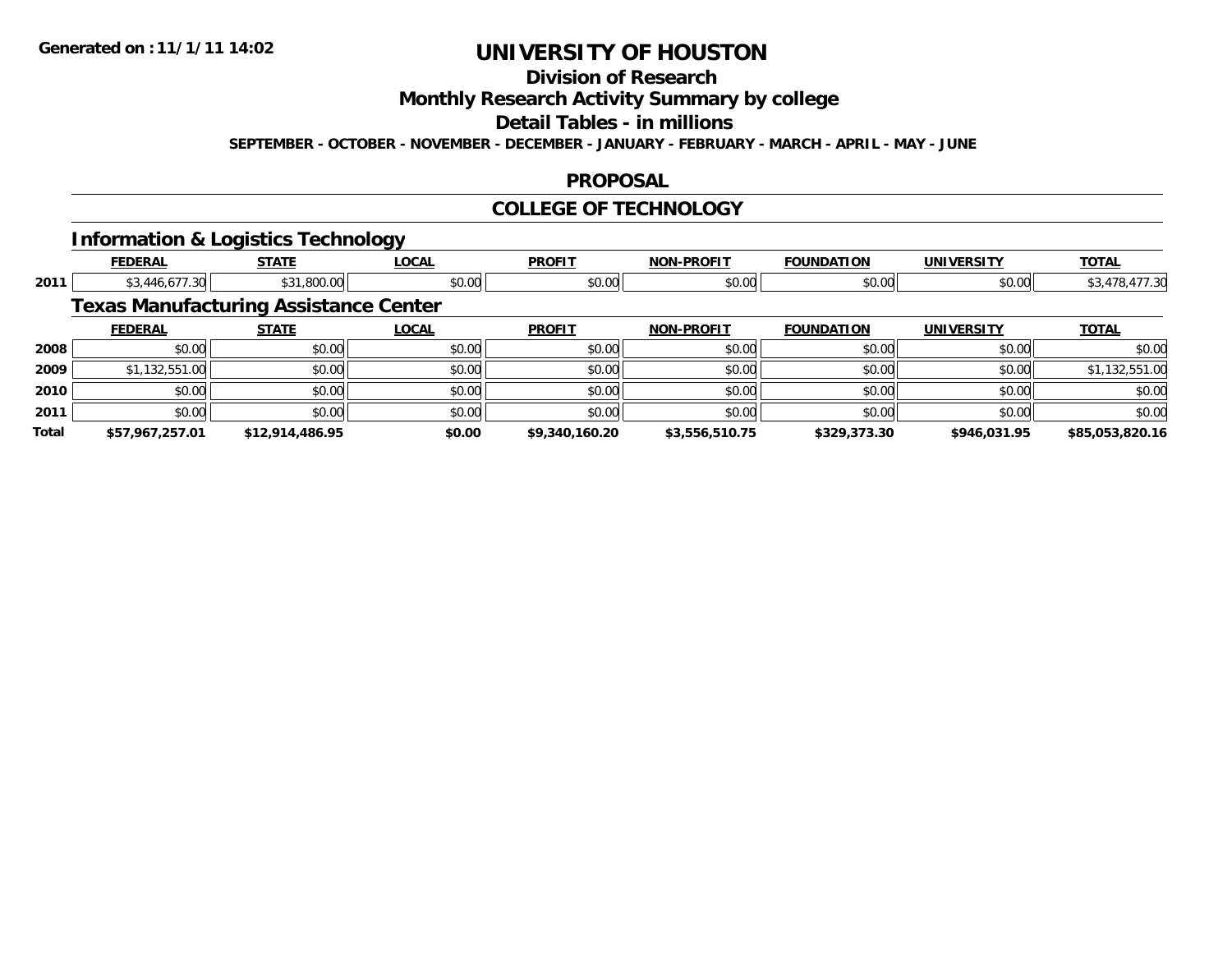## **Division of Research Monthly Research Activity Summary by college Detail Tables - in millions SEPTEMBER - OCTOBER - NOVEMBER - DECEMBER - JANUARY - FEBRUARY - MARCH - APRIL - MAY - JUNE**

#### **PROPOSAL**

# **CULLEN COLLEGE OF ENGINEERING**

# **Biomedical Engineering**

|      | <b>FEDERAL</b> | <b>STATE</b> | <b>LOCAL</b> | <b>PROFIT</b> | <b>NON-PROFIT</b> | <b>FOUNDATION</b> | <b>UNIVERSITY</b> | <b>TOTAL</b>   |
|------|----------------|--------------|--------------|---------------|-------------------|-------------------|-------------------|----------------|
| 2007 | \$6,323,196.00 | \$253,300.00 | \$0.00       | \$0.00        | \$130,000.00      | \$0.00            | \$0.00            | \$6,706,496.00 |
| 2008 | \$7,180,803.25 | \$150,000.00 | \$0.00       | \$0.00        | \$290,001.00      | \$0.00            | \$697,320.00      | \$8,318,124.25 |
| 2009 | \$2,550,628.10 | \$0.00       | \$0.00       | \$0.00        | \$75,000.00       | \$139,900.36      | \$1,677,048.00    | \$4,442,576.46 |
| 2010 | \$1,883,761.98 | \$200,000.00 | \$0.00       | \$0.00        | \$525,000.00      | \$0.00            | \$206,250.00      | \$2,815,011.98 |
| 2011 | \$7,247,165.20 | \$0.00       | \$0.00       | \$0.00        | \$0.00            | \$0.00            | \$1,383,750.00    | \$8,630,915.20 |

# **Chemical Engineering**

|      | <b>FEDERAL</b>  | <b>STATE</b>   | <b>LOCAL</b> | <b>PROFIT</b>  | <b>NON-PROFIT</b> | <b>FOUNDATION</b> | <b>UNIVERSITY</b> | <u>TOTAL</u>    |
|------|-----------------|----------------|--------------|----------------|-------------------|-------------------|-------------------|-----------------|
| 2007 | \$10,958,682.60 | \$823,387.00   | \$248,944,00 | \$775,253.00   | \$16,930,983.00   | \$748,959.00      | \$520,239.00      | \$31,006,447.60 |
| 2008 | \$4,047,595.10  | \$3,465,168.81 | \$0.00       | \$1,195,453.08 | \$2,101,317.00    | \$600,000.00      | \$1,490,000.00    | \$12,899,533.99 |
| 2009 | \$19,543,805.70 | \$2,865,593.15 | \$0.00       | \$2,107,724.52 | \$2,304,685.00    | \$535,230.00      | \$2,557,663.00    | \$29,914,701.37 |
| 2010 | \$15,438,874.41 | \$4,645,941.50 | \$94,400.00  | \$1,419,515.43 | \$400,000.00      | \$704,140.00      | \$1,210,315.00    | \$23,913,186.34 |
| 2011 | \$21,409,045.50 | \$861,670.00   | \$153,000.00 | \$5,746,101.61 | \$4,409,266.00    | \$899,695.00      | \$711,805.00      | \$34,190,583.11 |

# **Civil Engineering**

|      | <u>FEDERAL</u>  | <b>STATE</b>   | <u>LOCAL</u> | <b>PROFIT</b> | <b>NON-PROFIT</b> | <b>FOUNDATION</b> | <b>UNIVERSITY</b> | <b>TOTAL</b>    |
|------|-----------------|----------------|--------------|---------------|-------------------|-------------------|-------------------|-----------------|
| 2007 | \$942,873.88    | \$2,458,278.00 | \$226,620.00 | \$219,202.00  | \$246,905.50      | \$49,993.00       | \$130,079.00      | \$4,273,951.38  |
| 2008 | \$4,244,746.36  | \$4,069,469.08 | \$0.00       | \$40,000.00   | \$14,000.00       | \$0.00            | \$291,579.62      | \$8,659,795.06  |
| 2009 | \$10,192,489.63 | \$1,202,910.73 | \$165,000.00 | \$370,823.00  | \$217,499.60      | \$150,000.00      | \$649,306.00      | \$12,948,028.96 |
| 2010 | \$11,220,893.00 | \$4,454,363.00 | \$0.00       | \$238,488.20  | \$163,246.00      | \$0.00            | \$3,087,107.00    | \$19,164,097.20 |
| 2011 | \$24,195,168.41 | \$3,808,984.20 | \$100,000.00 | \$83,500.00   | \$11,791,560.90   | \$112,854.25      | \$1,006,819.00    | \$41,098,886.76 |

## **Composites Engineering and Applications Center**

|      | <b>FEDERAL</b>    | <b>STATE</b> | <b>LOCAL</b> | <b>PROFIT</b> | <b>NON-PROFIT</b> | <b>FOUNDATION</b> | <b>UNIVERSITY</b> | <b>TOTAL</b> |
|------|-------------------|--------------|--------------|---------------|-------------------|-------------------|-------------------|--------------|
| 2010 | \$0.00            | \$0.00       | \$0.00       | \$0.00        | \$0.00            | \$0.00            | \$0.00            | \$0.00       |
|      | Dean, Engineering |              |              |               |                   |                   |                   |              |
|      | <b>FEDERAL</b>    | <b>STATE</b> | <b>LOCAL</b> | <b>PROFIT</b> | <b>NON-PROFIT</b> | <b>FOUNDATION</b> | <b>UNIVERSITY</b> | <b>TOTAL</b> |
| 2007 | \$332,902.50      | \$0.00       | \$0.00       | \$0.00        | \$29,700.00       | \$0.00            | \$0.00            | \$362,602.50 |
| 2008 | \$553,071.65      | \$80,000.00  | \$0.00       | \$0.00        | \$0.00            | \$0.00            | \$0.00            | \$633,071.65 |
| 2009 | \$325,710.00      | \$0.00       | \$0.00       | \$0.00        | \$0.00            | \$0.00            | \$0.00            | \$325,710.00 |
| 2010 | \$0.00            | \$0.00       | \$0.00       | \$0.00        | \$0.00            | \$12,465.50       | \$0.00            | \$12,465.50  |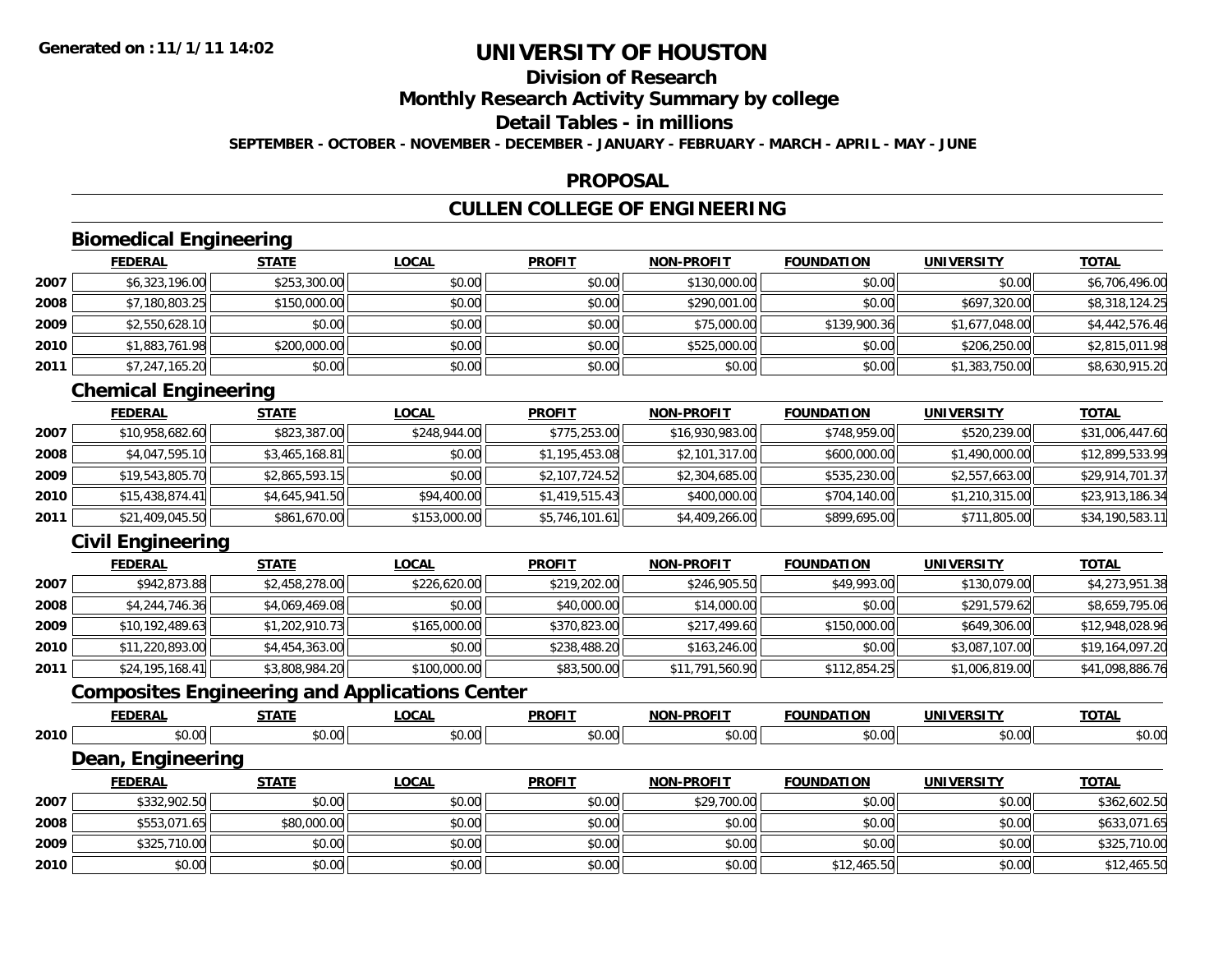## **Division of Research Monthly Research Activity Summary by college Detail Tables - in millions SEPTEMBER - OCTOBER - NOVEMBER - DECEMBER - JANUARY - FEBRUARY - MARCH - APRIL - MAY - JUNE**

#### **PROPOSAL**

## **CULLEN COLLEGE OF ENGINEERING**

## **Electrical & Computer Engineering**

|      | <b>FEDERAL</b>  | <b>STATE</b>   | <b>LOCAL</b> | <b>PROFIT</b>  | <b>NON-PROFIT</b> | <b>FOUNDATION</b> | <b>UNIVERSITY</b> | <b>TOTAL</b>    |
|------|-----------------|----------------|--------------|----------------|-------------------|-------------------|-------------------|-----------------|
| 2007 | \$6,946,937.83  | \$1,308,659.61 | \$265,351.00 | \$819,094.50   | \$166,462.80      | \$49,993.00       | \$206,666.00      | \$9,763,164.74  |
| 2008 | \$13,610,133.70 | \$4,987,155.19 | \$0.00       | \$638,503.00   | \$955,292.30      | \$0.00            | \$1,349,007.78    | \$21,540,091.97 |
| 2009 | \$14,017,887.39 | \$756,789.00   | \$0.00       | \$309,885.00   | \$82,000.00       | \$349,786.00      | \$397,430.00      | \$15,913,777.39 |
| 2010 | \$11,771,623.45 | \$4,375,478.70 | \$204,000.00 | \$3,272,580.00 | \$758,835.00      | \$288,721.06      | \$2,040,489.08    | \$22,711,727.29 |
| 2011 | \$16,674,488.43 | \$80,000.00    | \$0.00       | \$2,394,744.81 | \$9,118,991.50    | \$446,524.00      | \$1,464,899.00    | \$30,179,647.74 |

## **Industrial Engineering**

|      | <u>FEDERAL</u> | <b>STATE</b> | <b>LOCAL</b> | <b>PROFIT</b> | <b>NON-PROFIT</b> | <b>FOUNDATION</b> | <b>UNIVERSITY</b> | <b>TOTAL</b>   |
|------|----------------|--------------|--------------|---------------|-------------------|-------------------|-------------------|----------------|
| 2007 | \$1,643,528.04 | \$399,521.00 | \$5,501.00   | \$0.00        | \$20,949.00       | \$0.00            | \$540,063.00      | \$2,609,562.04 |
| 2008 | \$1,945,135.40 | \$526,819.00 | \$7,410.00   | \$0.00        | \$7,966.00        | \$0.00            | \$79,728.00       | \$2,567,058.40 |
| 2009 | \$2,405,194.90 | \$292,071.00 | \$26,053.00  | \$0.00        | \$549,945,00      | \$0.00            | \$1,056,426,00    | \$4,329,689.90 |
| 2010 | \$1,597,250.68 | \$409,080.00 | \$404,701.00 | \$0.00        | \$0.00            | \$85,502.50       | \$20,000.00       | \$2,516,534.18 |
| 2011 | \$574,762.38   | \$353,870.00 | \$0.00       | \$11,317.00   | \$0.00            | \$336,822.00      | \$0.00            | \$1,276,771.38 |

## **Mechanical Engineering**

|      | <b>FEDERAL</b>  | <b>STATE</b>    | <b>LOCAL</b> | <b>PROFIT</b>  | <b>NON-PROFIT</b> | <b>FOUNDATION</b> | <b>UNIVERSITY</b> | <u>TOTAL</u>    |
|------|-----------------|-----------------|--------------|----------------|-------------------|-------------------|-------------------|-----------------|
| 2007 | \$6,637,879.67  | \$3,249,911.00  | \$0.00       | \$845,040.00   | \$16,061,971.25   | \$0.00            | \$495,903.00      | \$27,290,704.92 |
| 2008 | \$7,837,454.31  | \$2,210,000.00  | \$0.00       | \$2,233,377.00 | \$515,975.60      | \$149,640.00      | \$568,308.64      | \$13,514,755.55 |
| 2009 | \$17,393,487.37 | \$2,742,793.00  | \$0.00       | \$482,585.00   | \$1,047,196.40    | \$242,453.64      | \$2,251,006.00    | \$24,159,521.41 |
| 2010 | \$15,538,292.84 | \$10,381,067.40 | \$0.00       | \$1,684,576.80 | \$463,098.00      | \$2,711,972.44    | \$530,219.00      | \$31,309,226.48 |
| 2011 | \$24,626,282.29 | \$660,530.00    | \$0.00       | \$1,710,013.50 | \$1,547,840.00    | \$1,564,990.20    | \$1,165,283.00    | \$31,274,938.99 |

#### **National Wind Energy Center**

|      | -----    | ----      | $\sim$<br>$\mathbf{r}$ | <b>DDOET1</b><br>'NU | . . <i>. .</i><br><b>NAI</b><br>. |                                                                                         | .                  | <b>TOTA</b>       |
|------|----------|-----------|------------------------|----------------------|-----------------------------------|-----------------------------------------------------------------------------------------|--------------------|-------------------|
| 2010 | $\Omega$ | ົດ<br>,,, | $\sim$<br>JU.UU        | $\cdots$<br>,,,,,    | JU.UU                             | $\begin{array}{c} \hline \text{A} & \text{A} & \text{A} \\ \hline \end{array}$<br>יש.טע | $\sim$ 00<br>งบ.บบ | <b>↑∩</b><br>vv.v |

# **SW Public Safety Technology Center**

|       | <b>FEDERAL</b>   | <u>STATE</u>    | <u>LOCAL</u>   | <b>PROFIT</b>   | <b>NON-PROFIT</b> | <b>FOUNDATION</b> | <b>UNIVERSITY</b> | <b>TOTAL</b>     |
|-------|------------------|-----------------|----------------|-----------------|-------------------|-------------------|-------------------|------------------|
| 2008  | \$209,956.20     | \$0.00          | \$0.00         | \$0.00          | \$0.00            | \$0.00            | \$900,000.00      | .109.956.20      |
| 2009  | \$100,000.00     | \$0.00          | \$0.00         | \$0.00          | \$0.00            | \$0.00            | \$0.00            | \$100,000.00     |
| Total | \$292,121,708.15 | \$62,072,810.37 | \$1,900,980.00 | \$26,597,777.44 | \$70,925,686.85   | \$10,179,641.95   | \$28,684,709.12   | \$492,483,313.88 |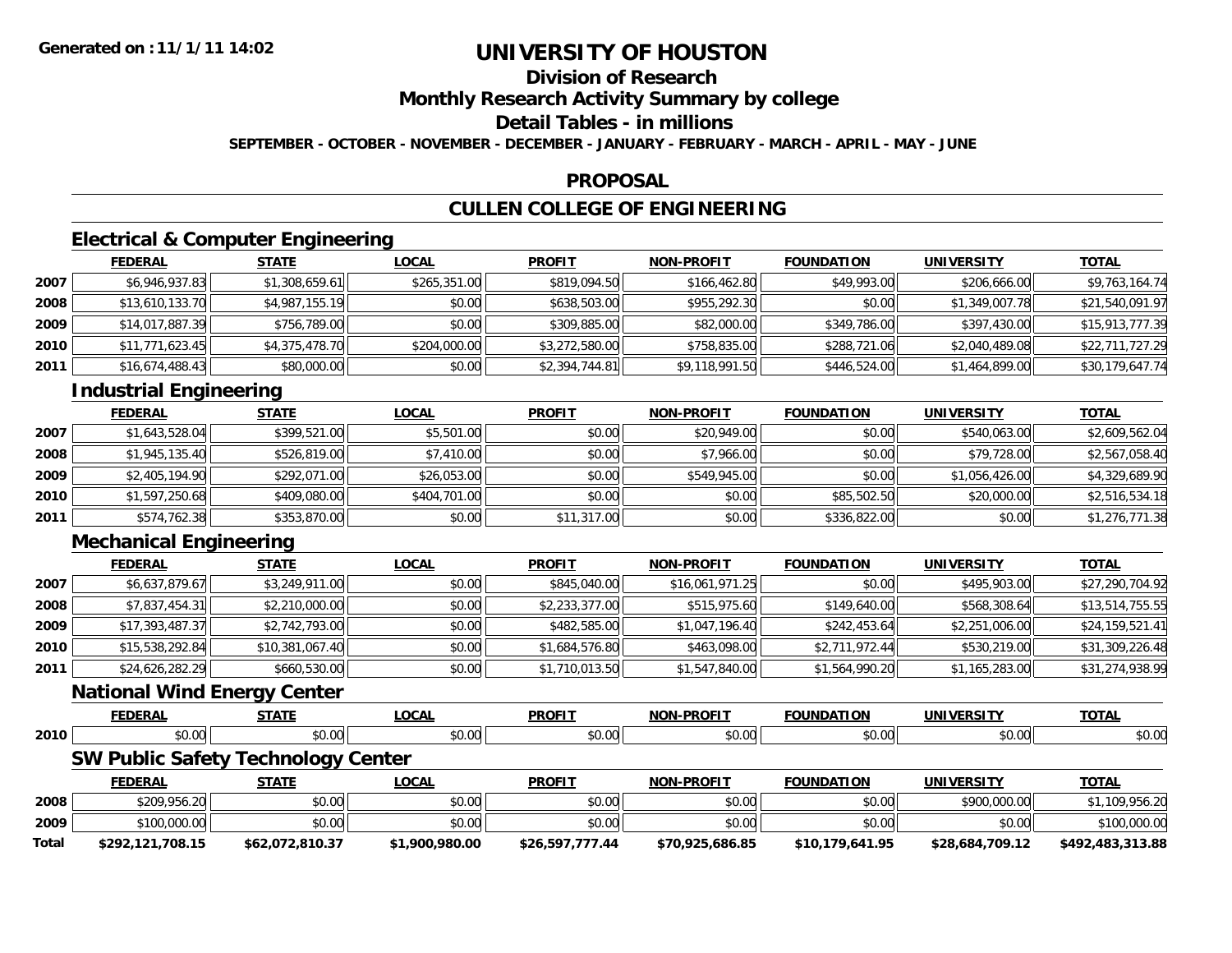## **Division of Research Monthly Research Activity Summary by college Detail Tables - in millions SEPTEMBER - OCTOBER - NOVEMBER - DECEMBER - JANUARY - FEBRUARY - MARCH - APRIL - MAY - JUNE**

#### **PROPOSAL**

## **DIVISION OF RESEARCH**

|      | <b>FEDERAL</b>                                            | <b>STATE</b> | <b>LOCAL</b> | <b>PROFIT</b> | <b>NON-PROFIT</b> | <b>FOUNDATION</b> | <b>UNIVERSITY</b> | <b>TOTAL</b>   |
|------|-----------------------------------------------------------|--------------|--------------|---------------|-------------------|-------------------|-------------------|----------------|
| 2009 | \$494,653.00                                              | \$0.00       | \$0.00       | \$0.00        | \$0.00            | \$0.00            | \$0.00            | \$494,653.00   |
| 2010 | \$7,546,514.00                                            | \$0.00       | \$0.00       | \$0.00        | \$0.00            | \$0.00            | \$0.00            | \$7,546,514.00 |
|      | <b>Center for Advanced Materials</b>                      |              |              |               |                   |                   |                   |                |
|      | <b>FEDERAL</b>                                            | <b>STATE</b> | <b>LOCAL</b> | <b>PROFIT</b> | <b>NON-PROFIT</b> | <b>FOUNDATION</b> | <b>UNIVERSITY</b> | <b>TOTAL</b>   |
| 2007 | \$558,041.00                                              | \$0.00       | \$0.00       | \$0.00        | \$0.00            | \$0.00            | \$0.00            | \$558,041.00   |
| 2008 | \$109,870.50                                              | \$128,200.00 | \$0.00       | \$0.00        | \$0.00            | \$0.00            | \$0.00            | \$238,070.50   |
| 2009 | \$128,066.00                                              | \$0.00       | \$0.00       | \$0.00        | \$0.00            | \$0.00            | \$0.00            | \$128,066.00   |
| 2010 | \$0.00                                                    | \$156,000.00 | \$0.00       | \$0.00        | \$0.00            | \$0.00            | \$0.00            | \$156,000.00   |
| 2011 | \$112,781.50                                              | \$0.00       | \$0.00       | \$0.00        | \$0.00            | \$0.00            | \$0.00            | \$112,781.50   |
|      | <b>Center for Biomedical &amp; Environmental Genomics</b> |              |              |               |                   |                   |                   |                |
|      | <b>FEDERAL</b>                                            | <b>STATE</b> | <b>LOCAL</b> | <b>PROFIT</b> | <b>NON-PROFIT</b> | <b>FOUNDATION</b> | <b>UNIVERSITY</b> | <b>TOTAL</b>   |
| 2008 | \$0.00                                                    | \$0.00       | \$0.00       | \$0.00        | \$0.00            | \$0.00            | \$0.00            | \$0.00         |
| 2009 | \$0.00                                                    | \$0.00       | \$0.00       | \$0.00        | \$0.00            | \$0.00            | \$0.00            | \$0.00         |
| 2010 | \$0.00                                                    | \$0.00       | \$0.00       | \$0.00        | \$0.00            | \$0.00            | \$0.00            | \$0.00         |
|      | <b>Center for Industrial Partnerships</b>                 |              |              |               |                   |                   |                   |                |
|      | <b>FEDERAL</b>                                            | <b>STATE</b> | <b>LOCAL</b> | <b>PROFIT</b> | <b>NON-PROFIT</b> | <b>FOUNDATION</b> | <b>UNIVERSITY</b> | <b>TOTAL</b>   |
| 2008 | \$0.00                                                    | \$0.00       | \$0.00       | \$60,825.60   | \$0.00            | \$0.00            | \$0.00            | \$60,825.60    |
|      | <b>Division of Research</b>                               |              |              |               |                   |                   |                   |                |
|      | <b>FEDERAL</b>                                            | <b>STATE</b> | <b>LOCAL</b> | <b>PROFIT</b> | <b>NON-PROFIT</b> | <b>FOUNDATION</b> | <b>UNIVERSITY</b> | <b>TOTAL</b>   |
| 2008 | \$49,134.96                                               | \$0.00       | \$0.00       | \$0.00        | \$0.00            | \$0.00            | \$0.00            | \$49,134.96    |
| 2009 | \$3,241,558.00                                            | \$0.00       | \$0.00       | \$0.00        | \$0.00            | \$0.00            | \$0.00            | \$3,241,558.00 |
| 2010 | \$121,500.00                                              | \$0.00       | \$0.00       | \$0.00        | \$0.00            | \$0.00            | \$0.00            | \$121,500.00   |
|      | <b>Energy Laboratory</b>                                  |              |              |               |                   |                   |                   |                |
|      | <b>FEDERAL</b>                                            | <b>STATE</b> | <b>LOCAL</b> | <b>PROFIT</b> | <b>NON-PROFIT</b> | <b>FOUNDATION</b> | <b>UNIVERSITY</b> | <b>TOTAL</b>   |
| 2007 | \$0.00                                                    | \$4,950.00   | \$0.00       | \$0.00        | \$0.00            | \$0.00            | \$0.00            | \$4,950.00     |
|      | <b>Institute for Molecular Design</b>                     |              |              |               |                   |                   |                   |                |
|      | <b>FEDERAL</b>                                            | <b>STATE</b> | <b>LOCAL</b> | <b>PROFIT</b> | <b>NON-PROFIT</b> | <b>FOUNDATION</b> | <b>UNIVERSITY</b> | <b>TOTAL</b>   |
| 2008 | \$0.00                                                    | \$150,000.00 | \$0.00       | \$0.00        | \$0.00            | \$0.00            | \$0.00            | \$150,000.00   |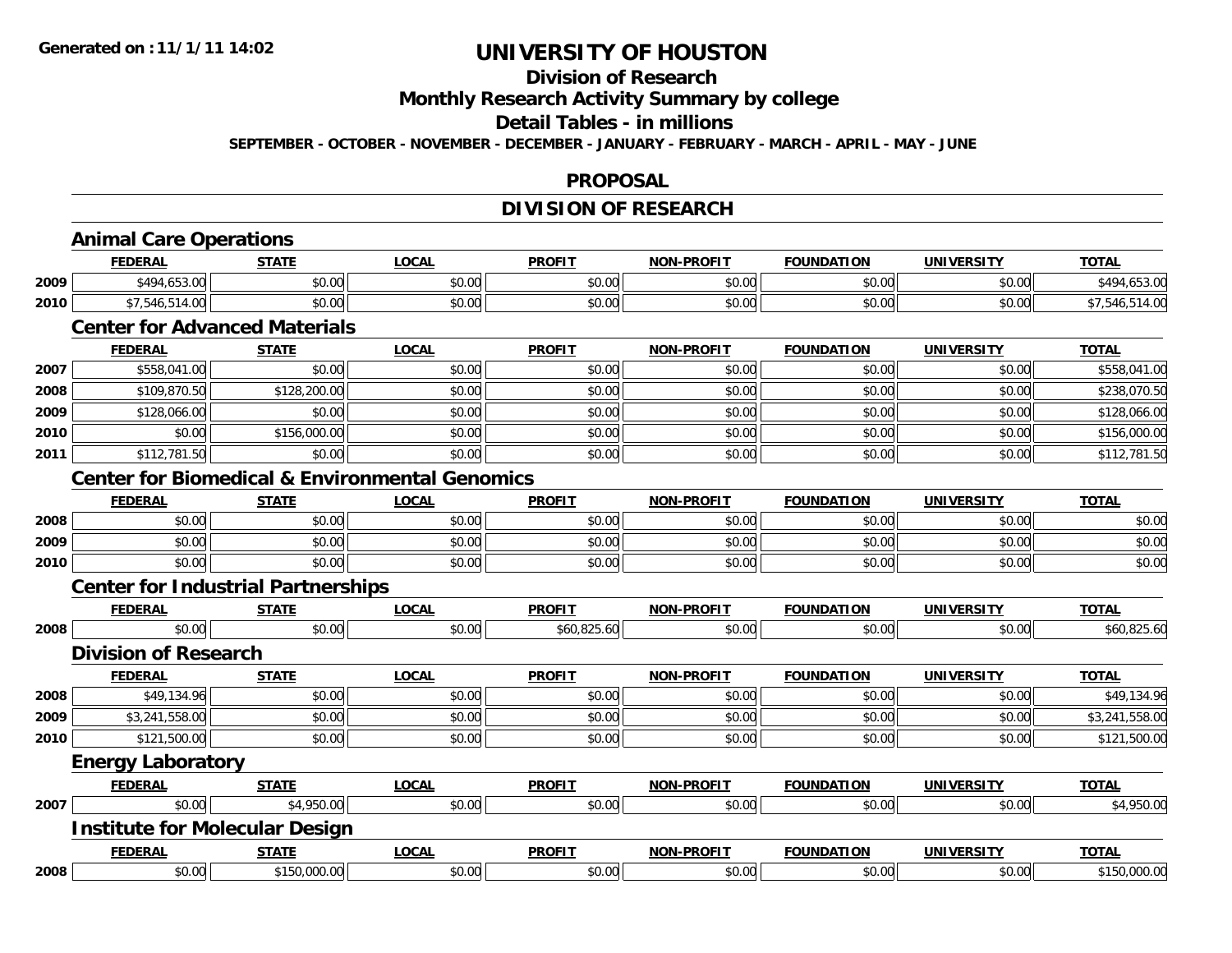# **Division of Research**

## **Monthly Research Activity Summary by college**

#### **Detail Tables - in millions**

**SEPTEMBER - OCTOBER - NOVEMBER - DECEMBER - JANUARY - FEBRUARY - MARCH - APRIL - MAY - JUNE**

#### **PROPOSAL**

## **DIVISION OF RESEARCH**

|       | <b>FEDERAL</b>                           | <b>STATE</b>   | <b>LOCAL</b> | <b>PROFIT</b>  | <b>NON-PROFIT</b> | <b>FOUNDATION</b> | <b>UNIVERSITY</b> | <b>TOTAL</b>    |
|-------|------------------------------------------|----------------|--------------|----------------|-------------------|-------------------|-------------------|-----------------|
| 2009  | \$0.00                                   | \$0.00         | \$0.00       | \$0.00         | \$0.00            | \$2,300,000.00    | \$0.00            | \$2,300,000.00  |
|       | <b>Research Financial Services</b>       |                |              |                |                   |                   |                   |                 |
|       | <b>FEDERAL</b>                           | <b>STATE</b>   | <b>LOCAL</b> | <b>PROFIT</b>  | <b>NON-PROFIT</b> | <b>FOUNDATION</b> | <b>UNIVERSITY</b> | <b>TOTAL</b>    |
| 2008  | \$0.00                                   | \$5,000,000.00 | \$0.00       | \$0.00         | \$0.00            | \$0.00            | \$0.00            | \$5,000,000.00  |
|       | <b>TcSAM</b>                             |                |              |                |                   |                   |                   |                 |
|       | <b>FEDERAL</b>                           | <b>STATE</b>   | <b>LOCAL</b> | <b>PROFIT</b>  | <b>NON-PROFIT</b> | <b>FOUNDATION</b> | <b>UNIVERSITY</b> | <b>TOTAL</b>    |
| 2008  | \$0.00                                   | \$0.00         | \$0.00       | \$0.00         | \$0.00            | \$0.00            | \$0.00            | \$0.00          |
|       | <b>TCSUH</b>                             |                |              |                |                   |                   |                   |                 |
|       | <b>FEDERAL</b>                           | <b>STATE</b>   | <b>LOCAL</b> | <b>PROFIT</b>  | <b>NON-PROFIT</b> | <b>FOUNDATION</b> | <b>UNIVERSITY</b> | <b>TOTAL</b>    |
| 2007  | \$1,529,306.13                           | \$247,987.00   | \$0.00       | \$461,000.00   | \$0.00            | \$50,000.00       | \$39,428.00       | \$2,327,721.13  |
| 2008  | \$2,826,977.84                           | \$1,102,900.00 | \$0.00       | \$175,006.00   | \$0.00            | \$298,347.00      | \$0.00            | \$4,403,230.84  |
| 2009  | \$4,030,259.58                           | \$556,454.50   | \$0.00       | \$106,668.00   | \$94,655.75       | \$311,313.00      | \$0.00            | \$5,099,350.83  |
| 2010  | \$418,260.00                             | \$689,508.00   | \$0.00       | \$488,006.00   | \$0.00            | \$98,596.00       | \$65,718.00       | \$1,760,088.00  |
| 2011  | \$518,946.76                             | \$0.00         | \$0.00       | \$374,479.50   | \$72,000.00       | \$0.00            | \$0.00            | \$965,426.26    |
|       | <b>Texas Learning/Computation Center</b> |                |              |                |                   |                   |                   |                 |
|       | <b>FEDERAL</b>                           | <b>STATE</b>   | <b>LOCAL</b> | <b>PROFIT</b>  | <b>NON-PROFIT</b> | <b>FOUNDATION</b> | <b>UNIVERSITY</b> | <b>TOTAL</b>    |
| 2008  | \$0.00                                   | \$0.00         | \$0.00       | \$0.00         | \$0.00            | \$0.00            | \$300,000.00      | \$300,000.00    |
| 2009  | \$0.00                                   | \$0.00         | \$0.00       | \$0.00         | \$0.00            | \$0.00            | \$0.00            | \$0.00          |
| 2010  | \$0.00                                   | \$0.00         | \$0.00       | \$0.00         | \$0.00            | \$0.00            | \$0.00            | \$0.00          |
|       | <b>TIMES</b>                             |                |              |                |                   |                   |                   |                 |
|       | <b>FEDERAL</b>                           | <b>STATE</b>   | <b>LOCAL</b> | <b>PROFIT</b>  | <b>NON-PROFIT</b> | <b>FOUNDATION</b> | <b>UNIVERSITY</b> | <b>TOTAL</b>    |
| 2008  | \$0.00                                   | \$0.00         | \$0.00       | \$0.00         | \$0.00            | \$0.00            | \$0.00            | \$0.00          |
| 2009  | \$1,045,789.60                           | \$0.00         | \$0.00       | \$0.00         | \$0.00            | \$0.00            | \$0.00            | \$1,045,789.60  |
| 2010  | \$1,695,235.50                           | \$0.00         | \$0.00       | \$0.00         | \$0.00            | \$0.00            | \$0.00            | \$1,695,235.50  |
| 2011  | \$0.00                                   | \$0.00         | \$0.00       | \$0.00         | \$0.00            | \$0.00            | \$0.00            | \$0.00          |
| Total | \$24,426,894.37                          | \$8,035,999.50 | \$0.00       | \$1,665,985.10 | \$166,655.75      | \$3,058,256.00    | \$405,146.00      | \$37,758,936.72 |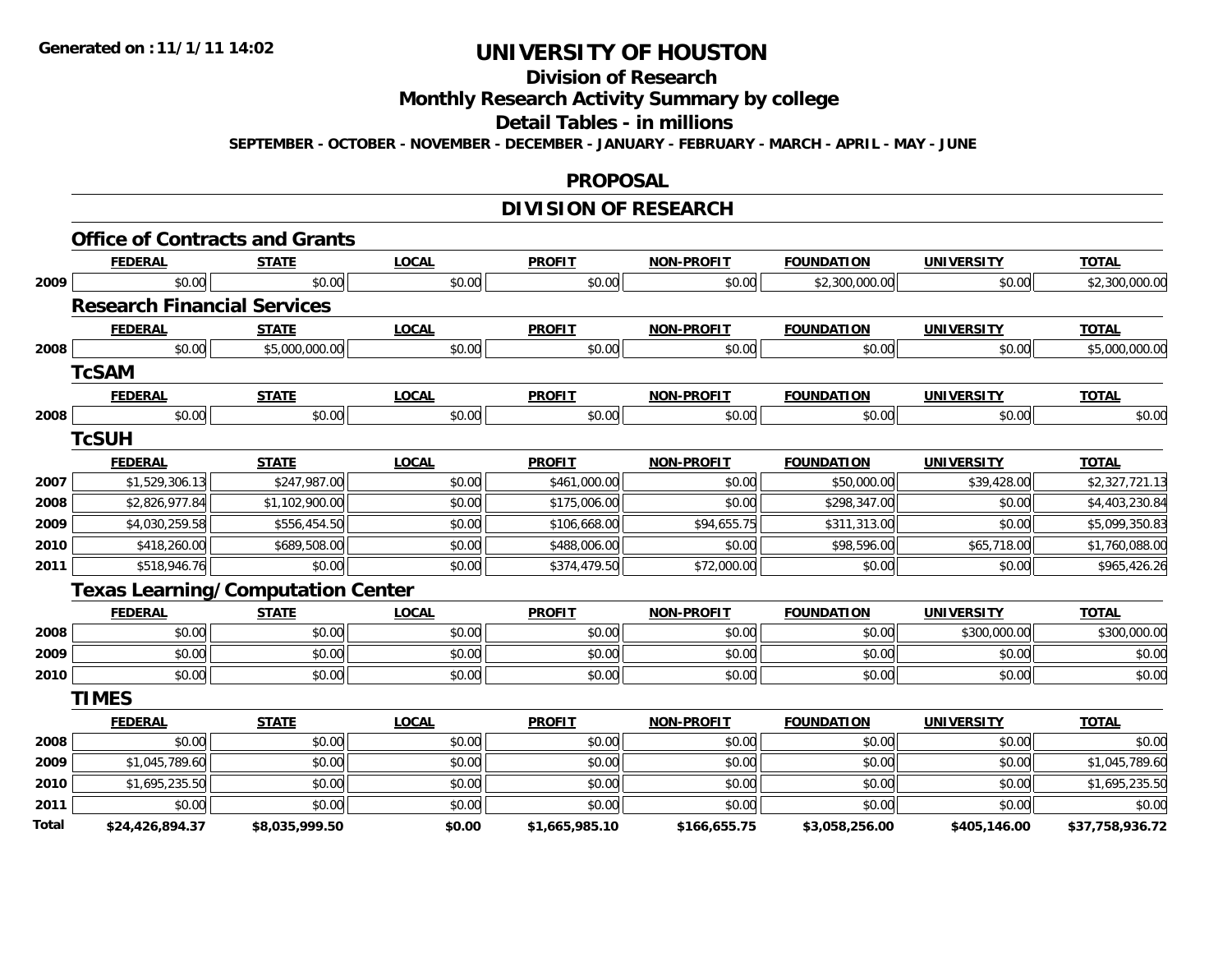# **Division of Research**

## **Monthly Research Activity Summary by college**

# **Detail Tables - in millions**

**SEPTEMBER - OCTOBER - NOVEMBER - DECEMBER - JANUARY - FEBRUARY - MARCH - APRIL - MAY - JUNE**

#### **PROPOSAL**

#### **GRADUATE COLLEGE OF SOCIAL WORK**

# **Center for Health Equities & Evaluation Research**

|      | <b>FEDERAL</b>                                    | <b>STATE</b>   | <b>LOCAL</b> | <b>PROFIT</b> | <b>NON-PROFIT</b> | <b>FOUNDATION</b> | <b>UNIVERSITY</b> | <b>TOTAL</b>    |
|------|---------------------------------------------------|----------------|--------------|---------------|-------------------|-------------------|-------------------|-----------------|
| 2011 | \$1,892,000.00                                    | \$0.00         | \$0.00       | \$0.00        | \$0.00            | \$0.00            | \$0.00            | \$1,892,000.00  |
|      | <b>Child &amp; Family for Innovative Research</b> |                |              |               |                   |                   |                   |                 |
|      | <b>FEDERAL</b>                                    | <b>STATE</b>   | <b>LOCAL</b> | <b>PROFIT</b> | <b>NON-PROFIT</b> | <b>FOUNDATION</b> | <b>UNIVERSITY</b> | <b>TOTAL</b>    |
| 2008 | \$0.00                                            | \$0.00         | \$0.00       | \$0.00        | \$0.00            | \$0.00            | \$0.00            | \$0.00          |
| 2009 | \$0.00                                            | \$0.00         | \$0.00       | \$0.00        | \$0.00            | \$0.00            | \$0.00            | \$0.00          |
| 2010 | \$0.00                                            | \$0.00         | \$0.00       | \$0.00        | \$0.00            | \$0.00            | \$0.00            | \$0.00          |
| 2011 | \$0.00                                            | \$0.00         | \$0.00       | \$0.00        | \$0.00            | \$0.00            | \$0.00            | \$0.00          |
|      | <b>Community Projects - Social Work</b>           |                |              |               |                   |                   |                   |                 |
|      | <b>FEDERAL</b>                                    | <b>STATE</b>   | <b>LOCAL</b> | <b>PROFIT</b> | <b>NON-PROFIT</b> | <b>FOUNDATION</b> | <b>UNIVERSITY</b> | <b>TOTAL</b>    |
| 2007 | \$0.00                                            | \$0.00         | \$0.00       | \$0.00        | \$22,000.00       | \$0.00            | \$64,573.70       | \$86,573.70     |
| 2008 | \$354,500.00                                      | \$0.00         | \$0.00       | \$0.00        | \$27,507.00       | \$0.00            | \$36,900.00       | \$418,907.00    |
| 2009 | \$396,000.00                                      | \$0.00         | \$0.00       | \$0.00        | \$0.00            | \$0.00            | \$0.00            | \$396,000.00    |
| 2010 | \$0.00                                            | \$0.00         | \$0.00       | \$0.00        | \$0.00            | \$0.00            | \$0.00            | \$0.00          |
| 2011 | \$2,420,245.00                                    | \$17,940.10    | \$0.00       | \$0.00        | \$0.00            | \$0.00            | \$0.00            | \$2,438,185.10  |
|      | <b>Dean, Social Work</b>                          |                |              |               |                   |                   |                   |                 |
|      | <b>FEDERAL</b>                                    | <b>STATE</b>   | <b>LOCAL</b> | <b>PROFIT</b> | <b>NON-PROFIT</b> | <b>FOUNDATION</b> | <b>UNIVERSITY</b> | <b>TOTAL</b>    |
| 2007 | \$4,620,351.60                                    | \$819,412.00   | \$0.00       | \$64,662.00   | \$249,181.40      | \$223,500.00      | \$0.00            | \$5,977,107.00  |
| 2008 | \$7,407,206.10                                    | \$2,433,931.00 | \$0.00       | \$65,138.00   | \$85,813.00       | \$0.00            | \$80,733.00       | \$10,072,821.10 |
| 2009 | \$7,420,067.26                                    | \$2,108,187.10 | \$0.00       | \$495,459.00  | \$40,333.00       | \$91,365.90       | \$121,413.00      | \$10,276,825.26 |
| 2010 | \$2,493,681.00                                    | \$1,422,784.00 | \$0.00       | \$657,165.00  | \$1,150,271.00    | \$157,829.00      | \$0.00            | \$5,881,730.00  |
| 2011 | \$10,254,300.80                                   | \$1,002,340.30 | \$0.00       | \$100,982.00  | \$25,000.00       | \$19,979.05       | \$154,609.00      | \$11,557,211.15 |
|      | <b>Drug and Social Policy Research</b>            |                |              |               |                   |                   |                   |                 |
|      | <b>FEDERAL</b>                                    | <b>STATE</b>   | <b>LOCAL</b> | <b>PROFIT</b> | <b>NON-PROFIT</b> | <b>FOUNDATION</b> | <b>UNIVERSITY</b> | <b>TOTAL</b>    |

|              | <b>FEDERAL</b>      | STATE          | ∟OCAI  | PROFIT         | <b>NON-PROFIT</b>  | <b>FOUNDATION</b>                     | <b>UNIVERSITY</b> | <u>TOTAL</u>         |
|--------------|---------------------|----------------|--------|----------------|--------------------|---------------------------------------|-------------------|----------------------|
| 2009         | \$0.00              | \$0.00         | \$0.00 | \$0.00         | $\sim$ 00<br>vv.vv | \$0.00                                | 0000<br>pu.uu     | 0000<br><b>DU.UL</b> |
| <b>Total</b> | .258.351.76<br>DJ/, | \$7,804,594.50 | \$0.00 | \$1,383,406.00 | \$1.600.105.40     | <b>673 Q5</b><br>:402<br>っ コラム ロノコ・コー | \$458,228.70      | \$48,997,360.31      |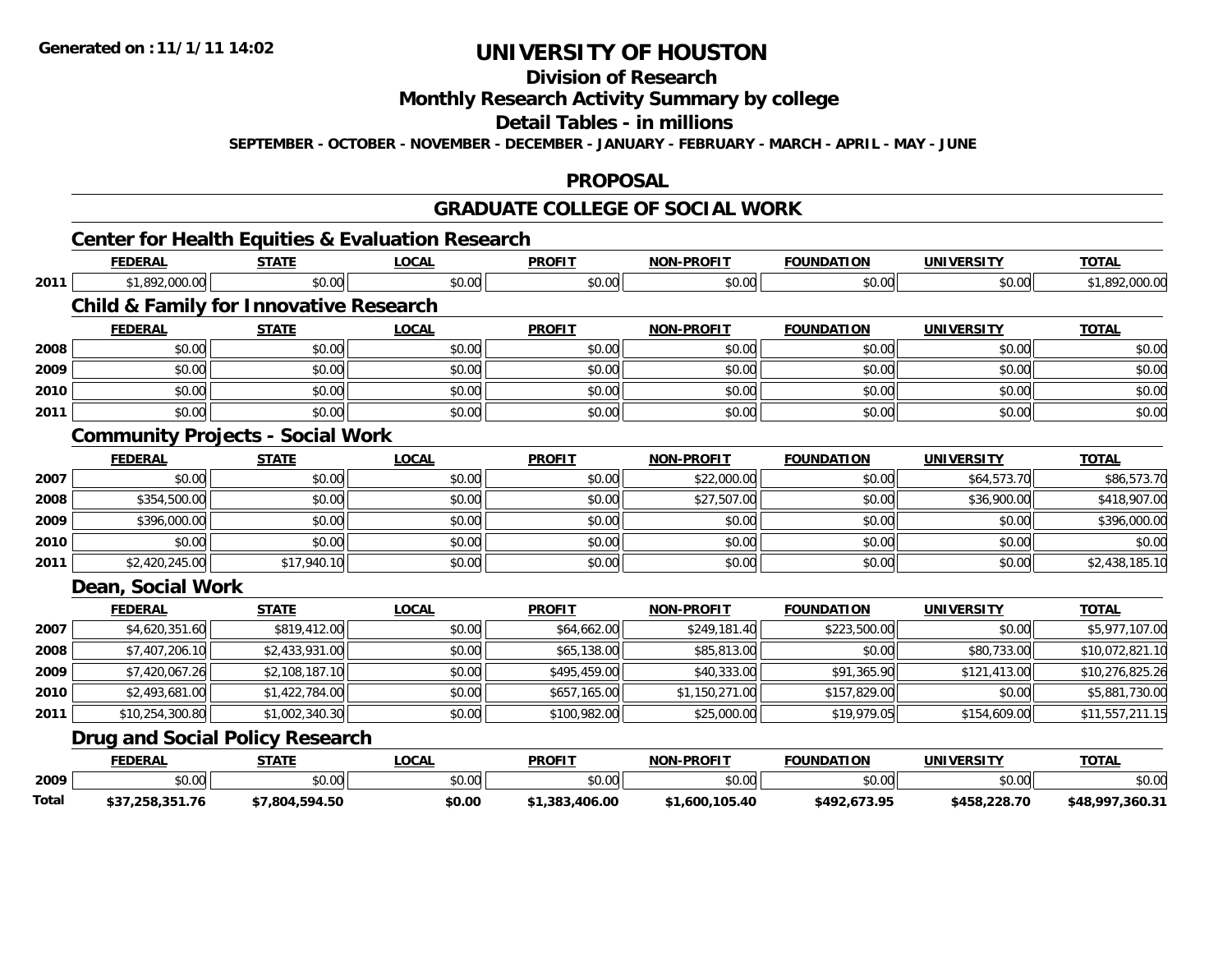# **Division of Research**

## **Monthly Research Activity Summary by college**

## **Detail Tables - in millions**

**SEPTEMBER - OCTOBER - NOVEMBER - DECEMBER - JANUARY - FEBRUARY - MARCH - APRIL - MAY - JUNE**

#### **PROPOSAL**

## **HILTON COLLEGE OF HOTEL AND RESTAURANT MANAGEMENT**

## **Hotel and Restaurant Management**

|       | <b>FEDERAL</b> | <b>STATE</b> | <u>LOCAL</u> | <b>PROFIT</b> | <b>NON-PROFIT</b> | <b>FOUNDATION</b> | <b>UNIVERSITY</b> | <b>TOTAL</b>   |
|-------|----------------|--------------|--------------|---------------|-------------------|-------------------|-------------------|----------------|
| 2007  | \$0.00         | \$298,900.30 | \$0.00       | \$0.00        | \$0.00            | \$5,000.00        | \$0.00            | \$303,900.30   |
| 2009  | \$0.00         | \$0.00       | \$60,000.00  | \$9,047.50    | \$135,002.00      | \$0.00            | \$0.00            | \$204,049.50   |
| 2010  | \$560,802.00   | \$178,158.00 | \$70,000.00  | \$0.00        | \$82,548.00       | \$0.00            | \$163,662,00      | \$1,055,170.00 |
| 2011  | \$2,191,266.00 | \$73,547.00  | \$0.00       | \$223,500.00  | \$27,280.00       | \$11,640.00       | \$312,542.00      | \$2,839,775.00 |
| Total | \$2,752,068.00 | \$550,605.30 | \$130,000.00 | \$232,547.50  | \$244,830.00      | \$16,640.00       | \$476,204.00      | \$4,402,894.80 |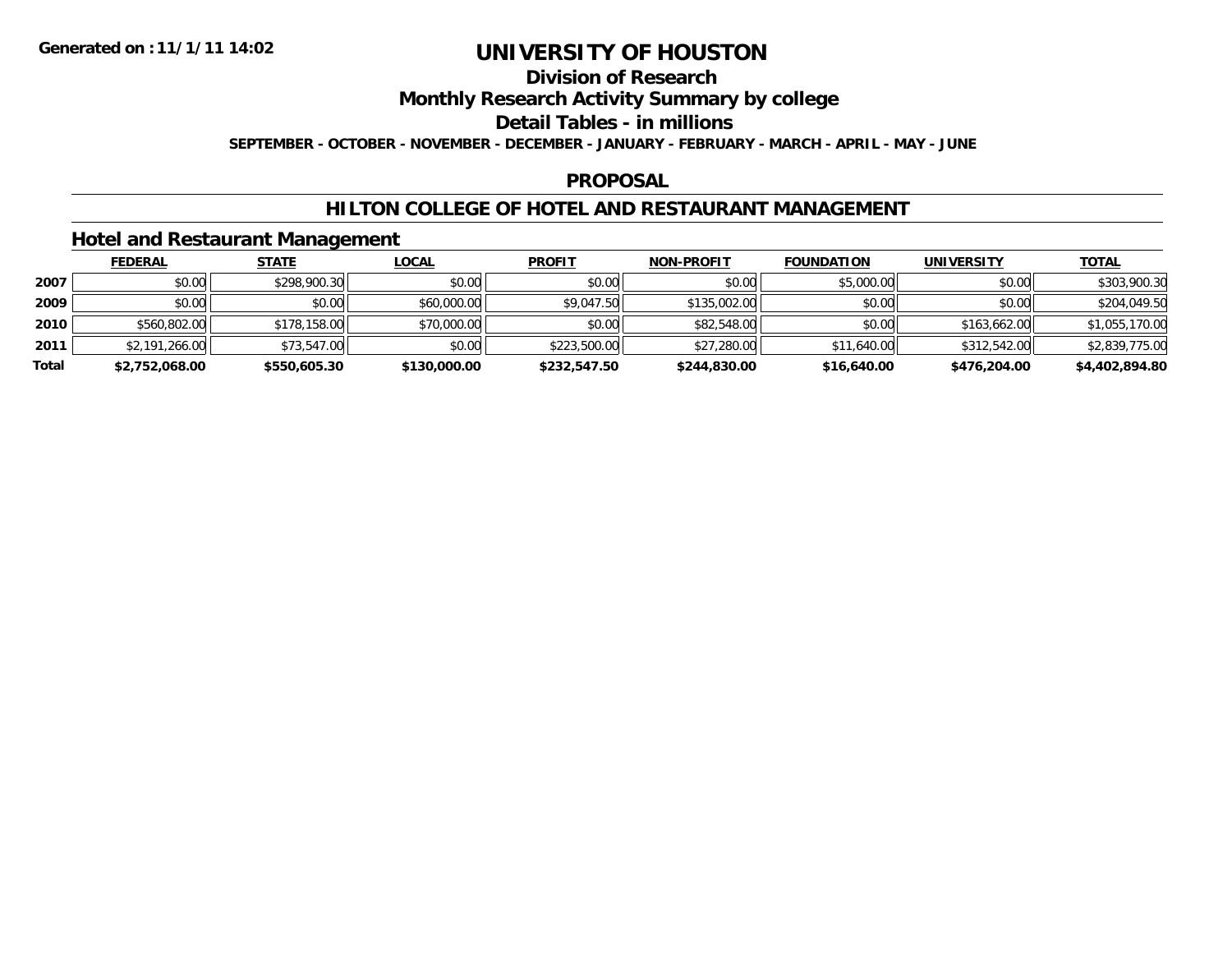# **Division of Research**

## **Monthly Research Activity Summary by college**

# **Detail Tables - in millions**

**SEPTEMBER - OCTOBER - NOVEMBER - DECEMBER - JANUARY - FEBRUARY - MARCH - APRIL - MAY - JUNE**

#### **PROPOSAL**

#### **HONORS COLLEGE**

## **Dean, Honors College**

|       | <b>FEDERAL</b>                    | <b>STATE</b> | <b>LOCAL</b> | <b>PROFIT</b> | <b>NON-PROFIT</b> | <b>FOUNDATION</b> | <b>UNIVERSITY</b> | <b>TOTAL</b>   |
|-------|-----------------------------------|--------------|--------------|---------------|-------------------|-------------------|-------------------|----------------|
| 2011  | \$147,957.00                      | \$0.00       | \$0.00       | \$0.00        | \$0.00            | \$0.00            | \$0.00            | \$147,957.00   |
|       | <b>Houston Teachers Institute</b> |              |              |               |                   |                   |                   |                |
|       | <b>FEDERAL</b>                    | <b>STATE</b> | <b>LOCAL</b> | <b>PROFIT</b> | <b>NON-PROFIT</b> | <b>FOUNDATION</b> | <b>UNIVERSITY</b> | <b>TOTAL</b>   |
| 2008  | \$175,000.00                      | \$0.00       | \$0.00       | \$0.00        | \$0.00            | \$0.00            | \$0.00            | \$175,000.00   |
| 2009  | \$894,435.50                      | \$0.00       | \$0.00       | \$0.00        | \$4,899.50        | \$0.00            | \$0.00            | \$899,335.00   |
| 2010  | \$530,851.00                      | \$25,000.00  | \$0.00       | \$54,637.32   | \$0.00            | \$0.00            | \$0.00            | \$610,488.32   |
| 2011  | \$34,951.70                       | \$0.00       | \$0.00       | \$0.00        | \$53,185.20       | \$0.00            | \$0.00            | \$88,136.90    |
| Total | \$1,783,195.20                    | \$25,000.00  | \$0.00       | \$54,637.32   | \$58,084.70       | \$0.00            | \$0.00            | \$1,920,917.22 |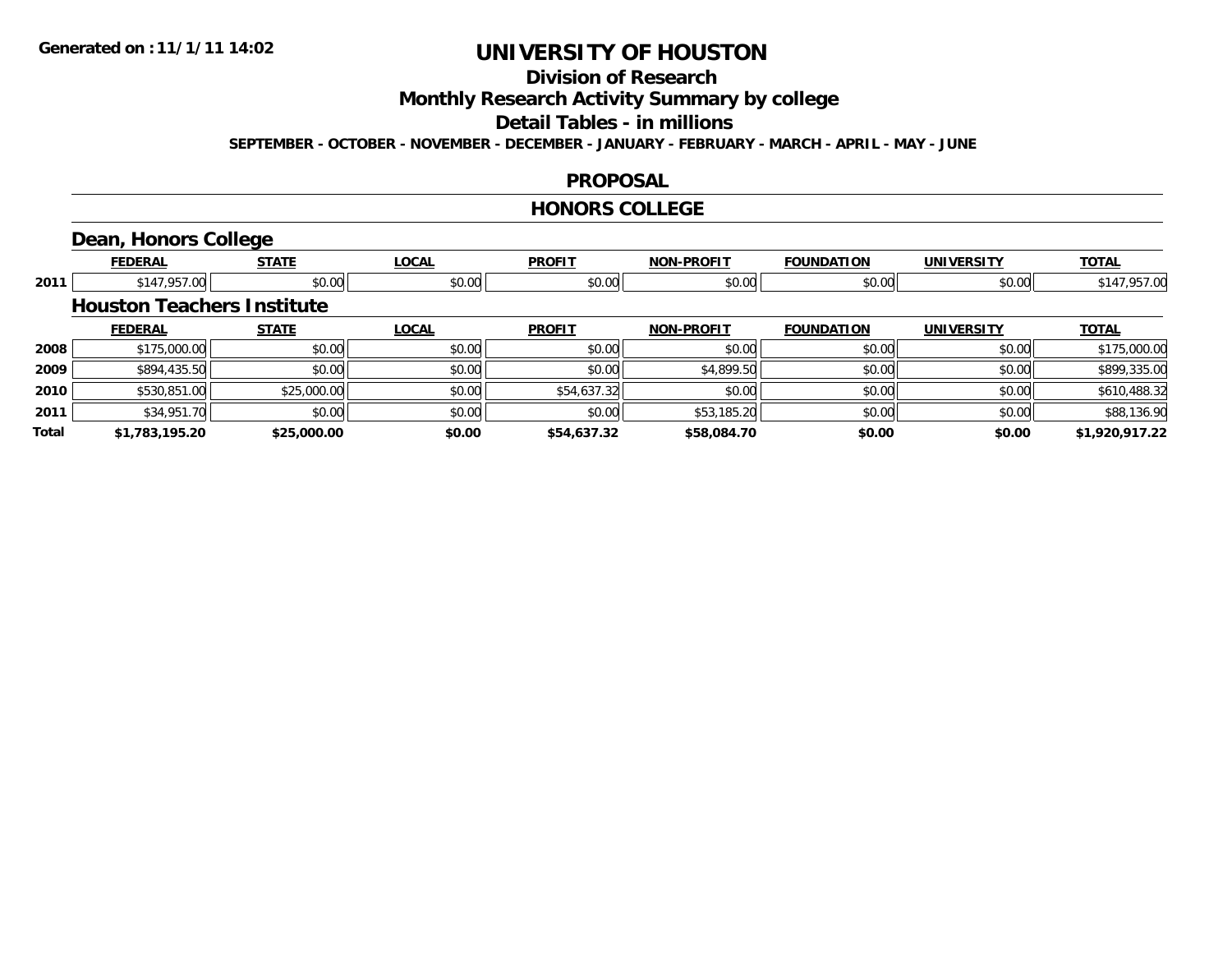## **Division of ResearchMonthly Research Activity Summary by college Detail Tables - in millionsSEPTEMBER - OCTOBER - NOVEMBER - DECEMBER - JANUARY - FEBRUARY - MARCH - APRIL - MAY - JUNE**

#### **PROPOSAL**

#### **LIBRARY**

## **Administration, Library**

|       | <b>FEDERAL</b> | <b>STATE</b> | <b>LOCAL</b> | <b>PROFIT</b> | <b>NON-PROFIT</b> | <b>FOUNDATION</b> | <b>UNIVERSITY</b> | <b>TOTAL</b> |
|-------|----------------|--------------|--------------|---------------|-------------------|-------------------|-------------------|--------------|
| 2007  | \$0.00         | \$100,834.00 | \$0.00       | \$0.00        | \$0.00            | \$0.00            | \$0.00            | \$100,834.00 |
| 2008  | \$150,479.40   | \$0.00       | \$0.00       | \$0.00        | \$0.00            | \$0.00            | \$0.00            | \$150,479.40 |
| 2010  | \$0.00         | \$19,863.00  | \$0.00       | \$0.00        | \$0.00            | \$0.00            | \$0.00            | \$19,863.00  |
| Total | \$150,479.40   | \$120,697.00 | \$0.00       | \$0.00        | \$0.00            | \$0.00            | \$0.00            | \$271,176.40 |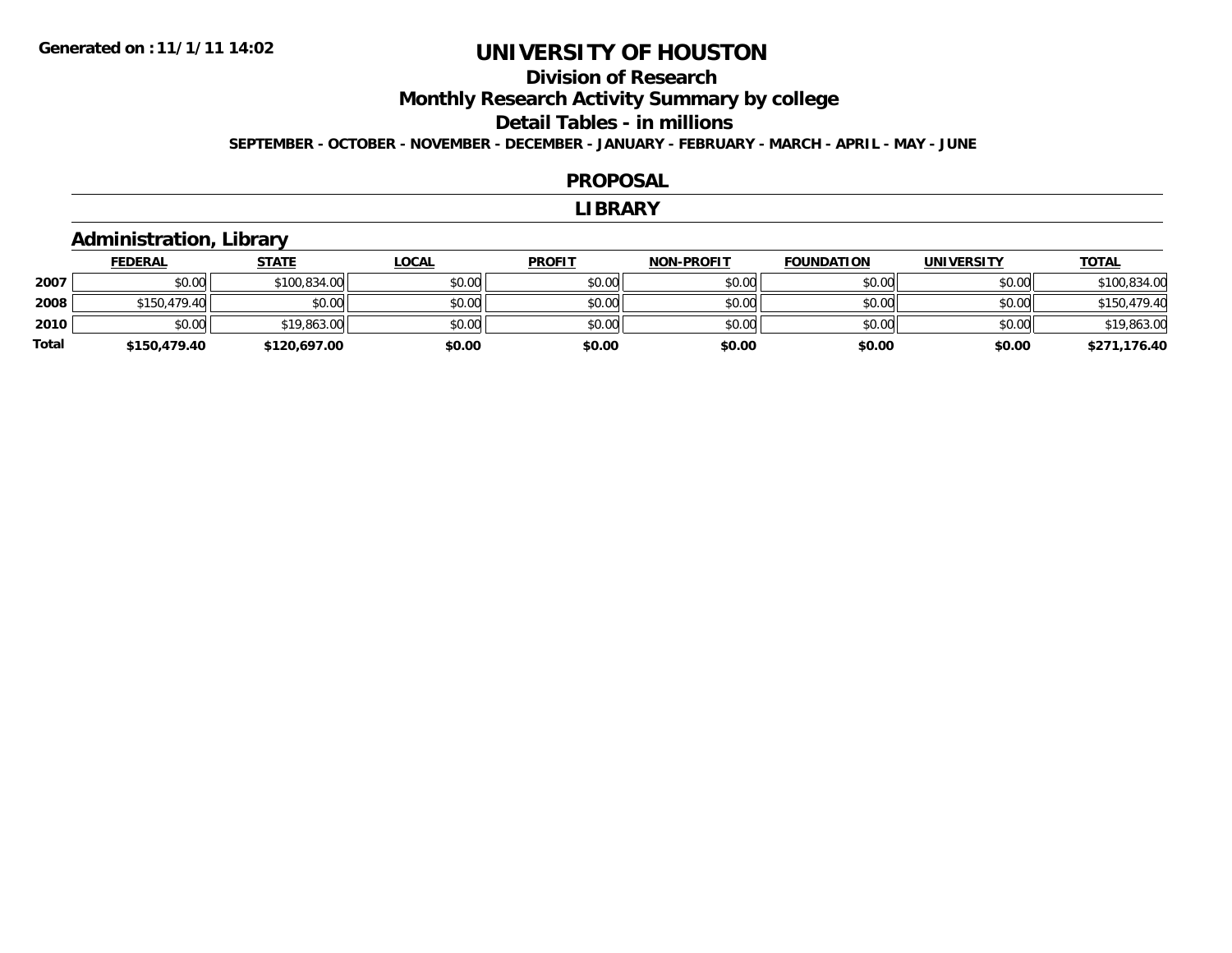## **Division of Research**

## **Monthly Research Activity Summary by college**

#### **Detail Tables - in millions**

**SEPTEMBER - OCTOBER - NOVEMBER - DECEMBER - JANUARY - FEBRUARY - MARCH - APRIL - MAY - JUNE**

#### **PROPOSAL**

#### **PRESIDENT**

#### **Office of the President**

|      | <b>FEDERAL</b> | <b>STATE</b>                        | <b>LOCAL</b> | <b>PROFIT</b> | <b>NON-PROFIT</b> | <b>FOUNDATION</b> | <b>UNIVERSITY</b> | <b>TOTAL</b>   |
|------|----------------|-------------------------------------|--------------|---------------|-------------------|-------------------|-------------------|----------------|
| 2009 | \$0.00         | \$0.00                              | \$0.00       | \$0.00        | \$0.00            | \$0.00            | \$0.00            | \$0.00         |
|      |                | <b>Vice President Admin/Finance</b> |              |               |                   |                   |                   |                |
|      |                |                                     |              |               |                   |                   |                   |                |
|      | <b>FEDERAL</b> | <b>STATE</b>                        | <b>LOCAL</b> | <b>PROFIT</b> | <b>NON-PROFIT</b> | <b>FOUNDATION</b> | <b>UNIVERSITY</b> | <b>TOTAL</b>   |
| 2011 | \$1,935,000.00 | \$0.00                              | \$0.00       | \$0.00        | \$0.00            | \$0.00            | \$0.00            | \$1,935,000.00 |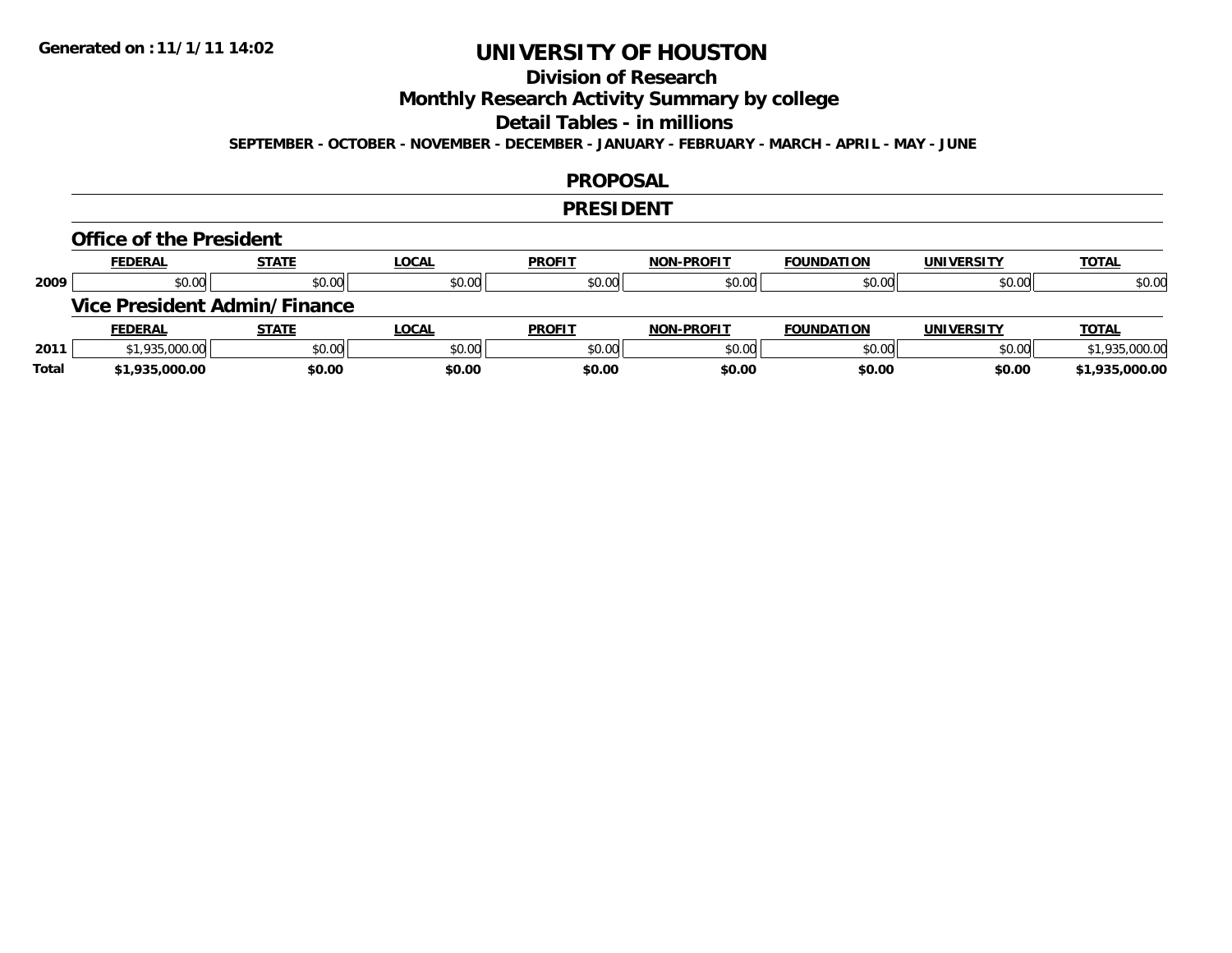## **Division of ResearchMonthly Research Activity Summary by college Detail Tables - in millionsSEPTEMBER - OCTOBER - NOVEMBER - DECEMBER - JANUARY - FEBRUARY - MARCH - APRIL - MAY - JUNE**

## **PROPOSAL**

## **SENIOR V.P. FOR ACADEMIC AFFAIRS AND PROVOST**

|              | <b>KUHF - Radio</b>                                 |                |              |               |                   |                   |                   |                 |
|--------------|-----------------------------------------------------|----------------|--------------|---------------|-------------------|-------------------|-------------------|-----------------|
|              | <b>FEDERAL</b>                                      | <b>STATE</b>   | <b>LOCAL</b> | <b>PROFIT</b> | <b>NON-PROFIT</b> | <b>FOUNDATION</b> | <b>UNIVERSITY</b> | <b>TOTAL</b>    |
| 2007         | \$0.00                                              | \$0.00         | \$0.00       | \$0.00        | \$465,065.00      | \$0.00            | \$0.00            | \$465,065.00    |
| 2008         | \$126,705.00                                        | \$0.00         | \$0.00       | \$0.00        | \$467,974.00      | \$0.00            | \$0.00            | \$594,679.00    |
| 2009         | \$101,338.00                                        | \$250,000.00   | \$0.00       | \$0.00        | \$465,086.00      | \$87,660.00       | \$0.00            | \$904,084.00    |
| 2010         | \$192,564.00                                        | \$12,500.00    | \$0.00       | \$0.00        | \$699,308.46      | \$0.00            | \$0.00            | \$904,372.46    |
| 2011         | \$0.00                                              | \$12,500.00    | \$0.00       | \$0.00        | \$623,146.00      | \$0.00            | \$0.00            | \$635,646.00    |
|              | <b>Learning and Assessment Services</b>             |                |              |               |                   |                   |                   |                 |
|              | <b>FEDERAL</b>                                      | <b>STATE</b>   | <b>LOCAL</b> | <b>PROFIT</b> | <b>NON-PROFIT</b> | <b>FOUNDATION</b> | <b>UNIVERSITY</b> | <b>TOTAL</b>    |
| 2007         | \$960,691.00                                        | \$138,744.00   | \$0.00       | \$0.00        | \$68,856.00       | \$50,628.00       | \$0.00            | \$1,218,919.00  |
| 2008         | \$0.00                                              | \$127,630.00   | \$0.00       | \$0.00        | \$0.00            | \$0.00            | \$0.00            | \$127,630.00    |
| 2009         | \$0.00                                              | \$166,043.09   | \$0.00       | \$0.00        | \$0.00            | \$0.00            | \$0.00            | \$166,043.09    |
| 2010         | \$1,869,569.00                                      | \$148,029.00   | \$0.00       | \$0.00        | \$0.00            | \$10,000.00       | \$0.00            | \$2,027,598.00  |
| 2011         | \$0.00                                              | \$207,384.00   | \$0.00       | \$0.00        | \$430,048.00      | \$0.00            | \$0.00            | \$637,432.00    |
|              | <b>Learning Support Services</b>                    |                |              |               |                   |                   |                   |                 |
|              | <b>FEDERAL</b>                                      | <b>STATE</b>   | <b>LOCAL</b> | <b>PROFIT</b> | <b>NON-PROFIT</b> | <b>FOUNDATION</b> | <b>UNIVERSITY</b> | <b>TOTAL</b>    |
| 2007         | \$266,372.00                                        | \$49,513.00    | \$0.00       | \$0.00        | \$0.00            | \$0.00            | \$0.00            | \$315,885.00    |
| 2008         | \$185,580.00                                        | \$37,501.00    | \$0.00       | \$0.00        | \$0.00            | \$0.00            | \$0.00            | \$223,081.00    |
|              | <b>Senior V.P. for Academic Affairs and Provost</b> |                |              |               |                   |                   |                   |                 |
|              | <b>FEDERAL</b>                                      | <b>STATE</b>   | <b>LOCAL</b> | <b>PROFIT</b> | <b>NON-PROFIT</b> | <b>FOUNDATION</b> | <b>UNIVERSITY</b> | <b>TOTAL</b>    |
| 2009         | \$649,461.15                                        | \$15,000.00    | \$0.00       | \$0.00        | \$189,990.69      | \$0.00            | \$0.00            | \$854,451.84    |
| 2010         | \$4,981,470.00                                      | \$15,000.00    | \$0.00       | \$0.00        | \$0.00            | \$0.00            | \$0.00            | \$4,996,470.00  |
| 2011         | \$0.00                                              | \$29,456.00    | \$0.00       | \$0.00        | \$149,488.00      | \$0.00            | \$0.00            | \$178,944.00    |
|              | <b>UH Charter School</b>                            |                |              |               |                   |                   |                   |                 |
|              | <b>FEDERAL</b>                                      | <b>STATE</b>   | <b>LOCAL</b> | <b>PROFIT</b> | <b>NON-PROFIT</b> | <b>FOUNDATION</b> | <b>UNIVERSITY</b> | <b>TOTAL</b>    |
| 2011         | \$0.00                                              | \$44,864.00    | \$0.00       | \$0.00        | \$0.00            | \$0.00            | \$0.00            | \$44,864.00     |
|              | <b>Undergraduate Scholars</b>                       |                |              |               |                   |                   |                   |                 |
|              | <b>FEDERAL</b>                                      | <b>STATE</b>   | <b>LOCAL</b> | <b>PROFIT</b> | <b>NON-PROFIT</b> | <b>FOUNDATION</b> | <b>UNIVERSITY</b> | <b>TOTAL</b>    |
| 2009         | \$0.00                                              | \$15,000.00    | \$0.00       | \$0.00        | \$0.00            | \$0.00            | \$0.00            | \$15,000.00     |
| 2010         | \$0.00                                              | \$10,000.00    | \$0.00       | \$0.00        | \$0.00            | \$28,750.00       | \$0.00            | \$38,750.00     |
| 2011         | \$0.00                                              | \$350,500.00   | \$0.00       | \$0.00        | \$0.00            | \$0.00            | \$0.00            | \$350,500.00    |
| <b>Total</b> | \$9,333,750.15                                      | \$1,629,664.09 | \$0.00       | \$0.00        | \$3,558,962.15    | \$177,038.00      | \$0.00            | \$14,699,414.39 |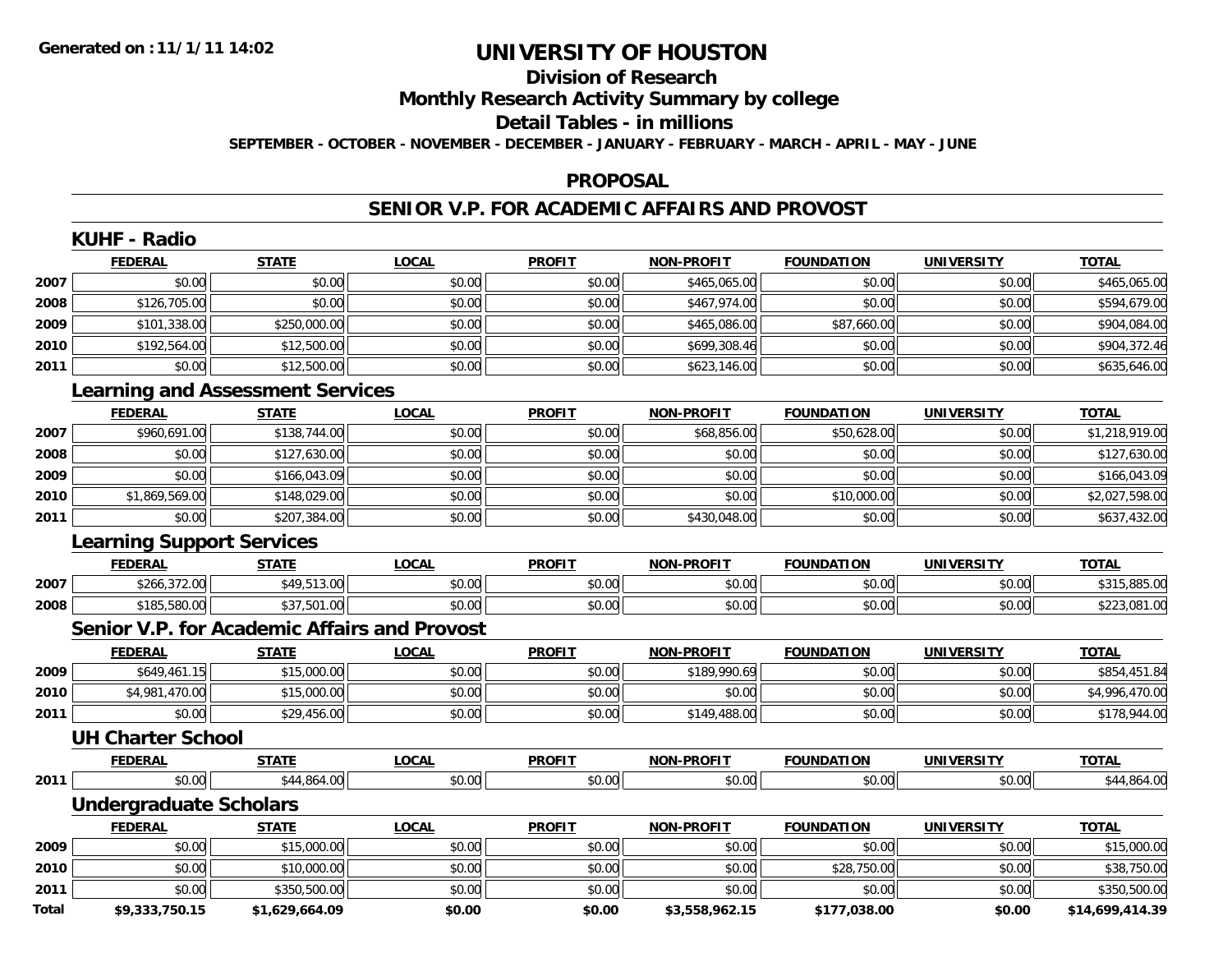**2011**

**Total**

# **UNIVERSITY OF HOUSTON**

# **Division of Research**

**Monthly Research Activity Summary by college**

# **Detail Tables - in millions**

**SEPTEMBER - OCTOBER - NOVEMBER - DECEMBER - JANUARY - FEBRUARY - MARCH - APRIL - MAY - JUNE**

#### **PROPOSAL**

#### **UH LAW CENTER**

|      | Dean, Law      |              |              |               |                   |                   |                   |                |
|------|----------------|--------------|--------------|---------------|-------------------|-------------------|-------------------|----------------|
|      | <b>FEDERAL</b> | <b>STATE</b> | <b>LOCAL</b> | <b>PROFIT</b> | <b>NON-PROFIT</b> | <b>FOUNDATION</b> | <b>UNIVERSITY</b> | <b>TOTAL</b>   |
| 2007 | \$0.00         | \$0.00       | \$0.00       | \$0.00        | \$0.00            | \$44,558.00       | \$0.00            | \$44,558.00    |
| 2009 | \$1,495,475.50 | \$100,000.00 | \$0.00       | \$0.00        | \$0.00            | \$0.00            | \$0.00            | \$1,595,475.50 |
|      | <b>Law-UH</b>  |              |              |               |                   |                   |                   |                |
|      |                |              |              |               |                   |                   |                   |                |
|      | <b>FEDERAL</b> | <b>STATE</b> | <b>LOCAL</b> | <b>PROFIT</b> | <b>NON-PROFIT</b> | <b>FOUNDATION</b> | <b>UNIVERSITY</b> | <b>TOTAL</b>   |
| 2007 | \$0.00         | \$100,000.00 | \$0.00       | \$0.00        | \$0.00            | \$0.00            | \$0.00            | \$100,000.00   |
| 2008 | \$0.00         | \$0.00       | \$0.00       | \$100,079.00  | \$0.00            | \$0.00            | \$0.00            | \$100,079.00   |
| 2009 | \$1,050,565.28 | \$20,000.00  | \$0.00       | \$10,704.00   | \$0.00            | \$384,268.00      | \$420,062.00      | \$1,885,599.28 |

 $\textbf{1} \hspace{14mm} \hspace{14mm} \text{$80.00} \hspace{14mm} \text{$80.00} \hspace{14mm} \text{$810,063.00} \hspace{14mm} \text{$80.00} \hspace{14mm} \text{$80.00} \hspace{14mm} \text{$80.00} \hspace{14mm} \text{$80.00} \hspace{14mm} \text{$80.00} \hspace{14mm} \text{$80.00} \hspace{14mm} \text{$80.00} \hspace{14mm} \text{$80.00} \hspace$ 

**\$2,546,041.18 \$541,906.10 \$0.00 \$120,846.00 \$14,137.00 \$707,894.00 \$489,018.00 \$4,419,842.28**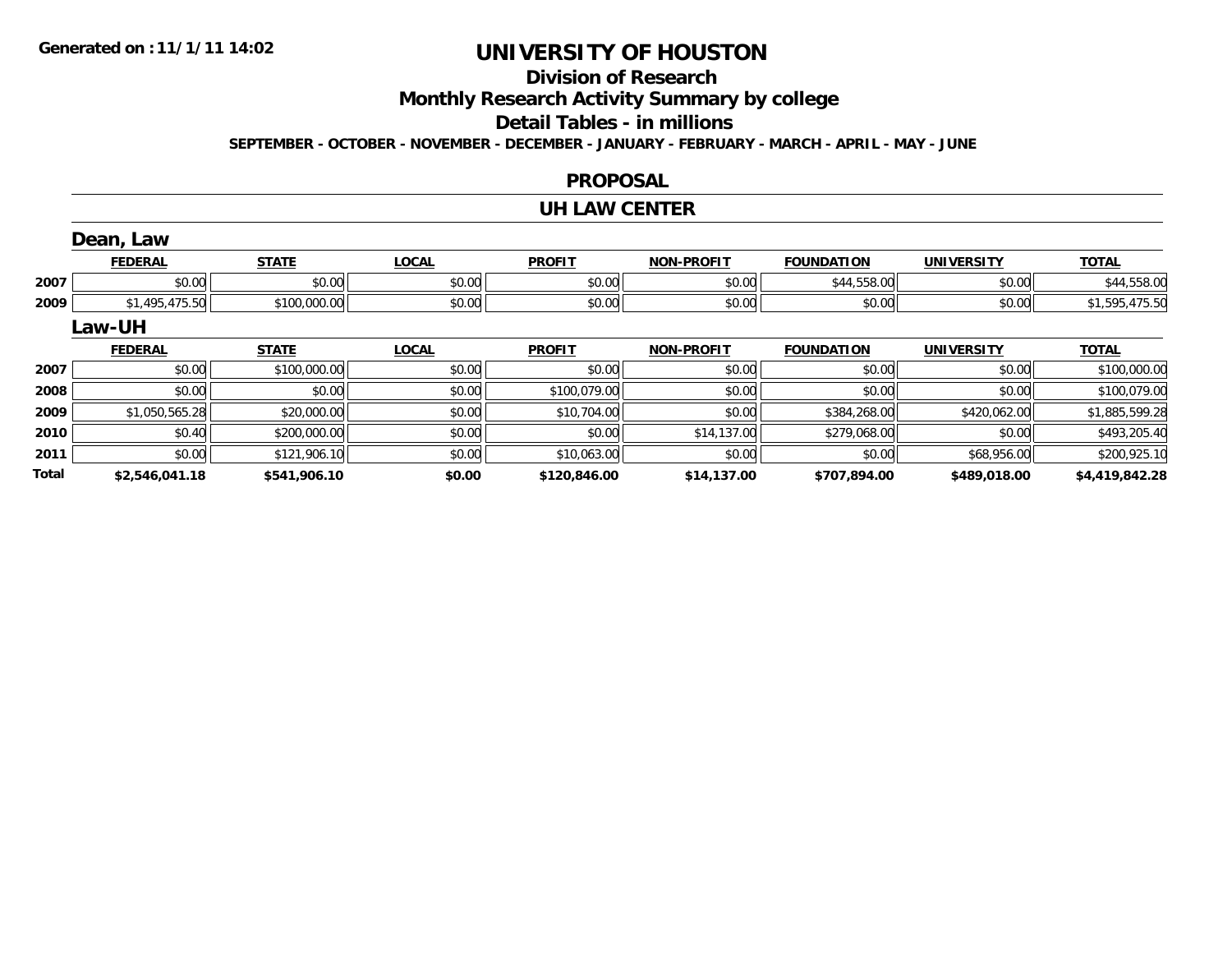# **Division of ResearchMonthly Research Activity Summary by college Detail Tables - in millions**

**SEPTEMBER - OCTOBER - NOVEMBER - DECEMBER - JANUARY - FEBRUARY - MARCH - APRIL - MAY - JUNE**

#### **PROPOSAL**

## **UH SYSTEM**

|    | UH<br>-11 |  |
|----|-----------|--|
| ۱ı | п         |  |
|    |           |  |

|       | <b>FEDERAL</b> | <b>STATE</b> | <b>LOCAL</b> | <b>PROFIT</b> | <b>NON-PROFIT</b> | <b>FOUNDATION</b> | <b>UNIVERSITY</b> | <b>TOTAL</b>   |
|-------|----------------|--------------|--------------|---------------|-------------------|-------------------|-------------------|----------------|
| 2007  | \$0.00         | \$21,458.00  | \$0.00       | \$0.00        | \$1,770,535.25    | \$0.00            | \$0.00            | \$1,791,993.25 |
| 2008  | \$0.00         | \$0.00       | \$0.00       | \$0.00        | \$1,310,104.00    | \$0.00            | \$0.00            | \$1,310,104.00 |
| 2009  | \$0.00         | \$0.00       | \$0.00       | \$0.00        | \$1,701,386.00    | \$0.00            | \$0.00            | \$1,701,386.00 |
| 2010  | \$104,421.00   | \$0.00       | \$0.00       | \$0.00        | \$1,483,936.12    | \$0.00            | \$0.00            | \$1,588,357.12 |
| 2011  | \$0.00         | \$0.00       | \$0.00       | \$0.00        | \$1,606,903.00    | \$0.00            | \$0.00            | \$1,606,903.00 |
| Total | \$104,421.00   | \$21,458.00  | \$0.00       | \$0.00        | \$7,872,864.37    | \$0.00            | \$0.00            | \$7,998,743.37 |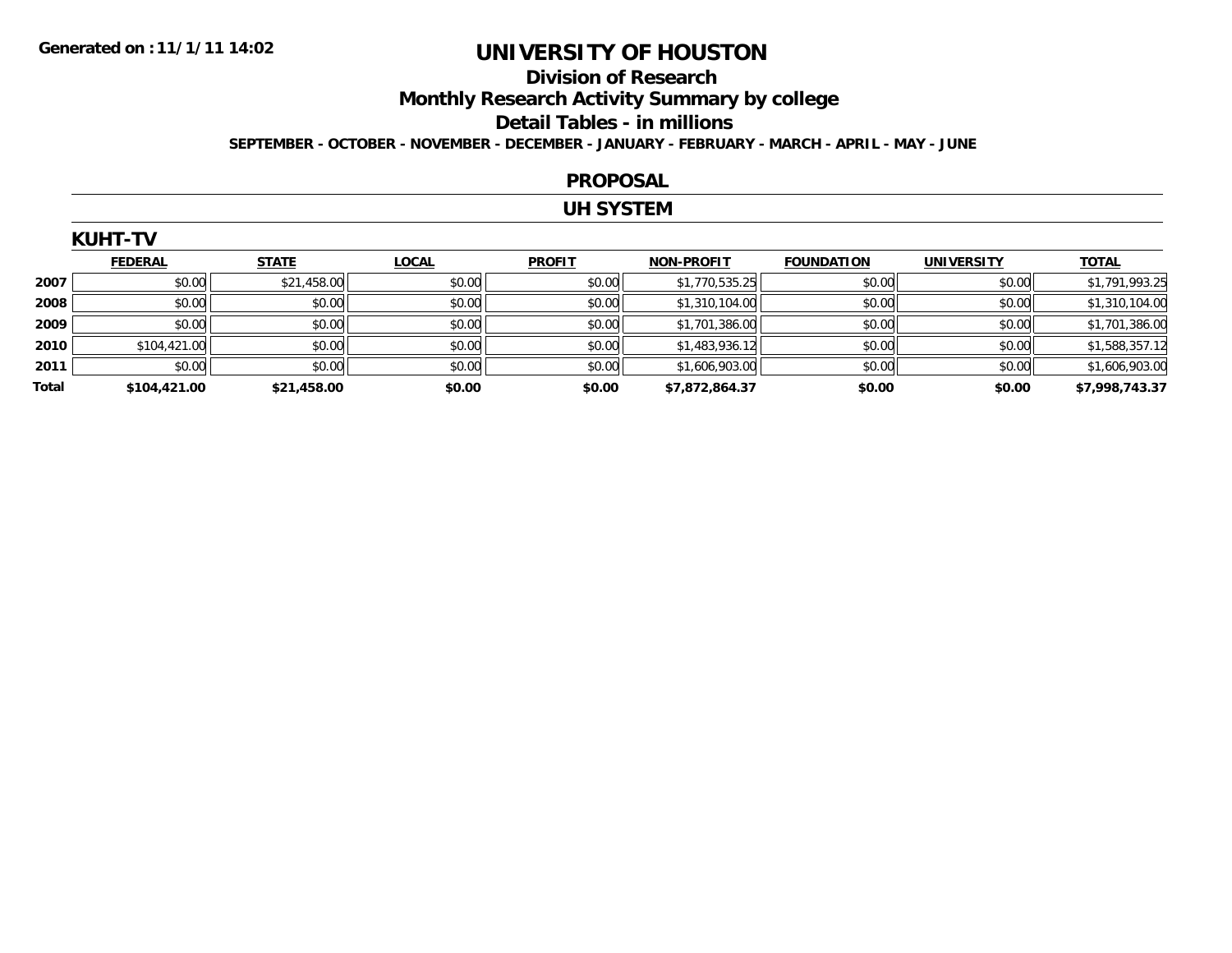# **Division of ResearchMonthly Research Activity Summary by college Detail Tables - in millions**

**SEPTEMBER - OCTOBER - NOVEMBER - DECEMBER - JANUARY - FEBRUARY - MARCH - APRIL - MAY - JUNE**

#### **PROPOSAL**

#### **UKNOWN COLLEGE**

# **Unknown Department**

|       | <b>FEDERAL</b> | <b>STATE</b> | <b>LOCAL</b> | <b>PROFIT</b> | <b>NON-PROFIT</b> | <b>FOUNDATION</b> | <b>UNIVERSITY</b> | <b>TOTAL</b>   |
|-------|----------------|--------------|--------------|---------------|-------------------|-------------------|-------------------|----------------|
| 2007  | \$1,000,000.00 | \$0.00       | \$0.00       | \$0.00        | \$0.00            | \$0.00            | \$0.00            | \$1,000,000.00 |
| 2008  | \$4,848,119.20 | \$240,000.00 | \$0.00       | \$63,785.00   | \$0.00            | \$0.00            | \$0.00            | \$5,151,904.20 |
| 2009  | \$854,800.64   | \$0.00       | \$0.00       | \$0.00        | \$0.00            | \$0.00            | \$0.00            | \$854,800.64   |
| 2010  | \$13,000.00    | \$329,594.19 | \$0.00       | \$10,000.00   | \$0.00            | \$0.00            | \$0.00            | \$352,594.19   |
| 2011  | \$840,000.00   | \$31,800.00  | \$0.00       | \$409,411.00  | \$0.00            | \$0.00            | \$0.00            | \$1,281,211.00 |
| Total | \$7,555,919.84 | \$601,394.19 | \$0.00       | \$483,196.00  | \$0.00            | \$0.00            | \$0.00            | \$8,640,510.02 |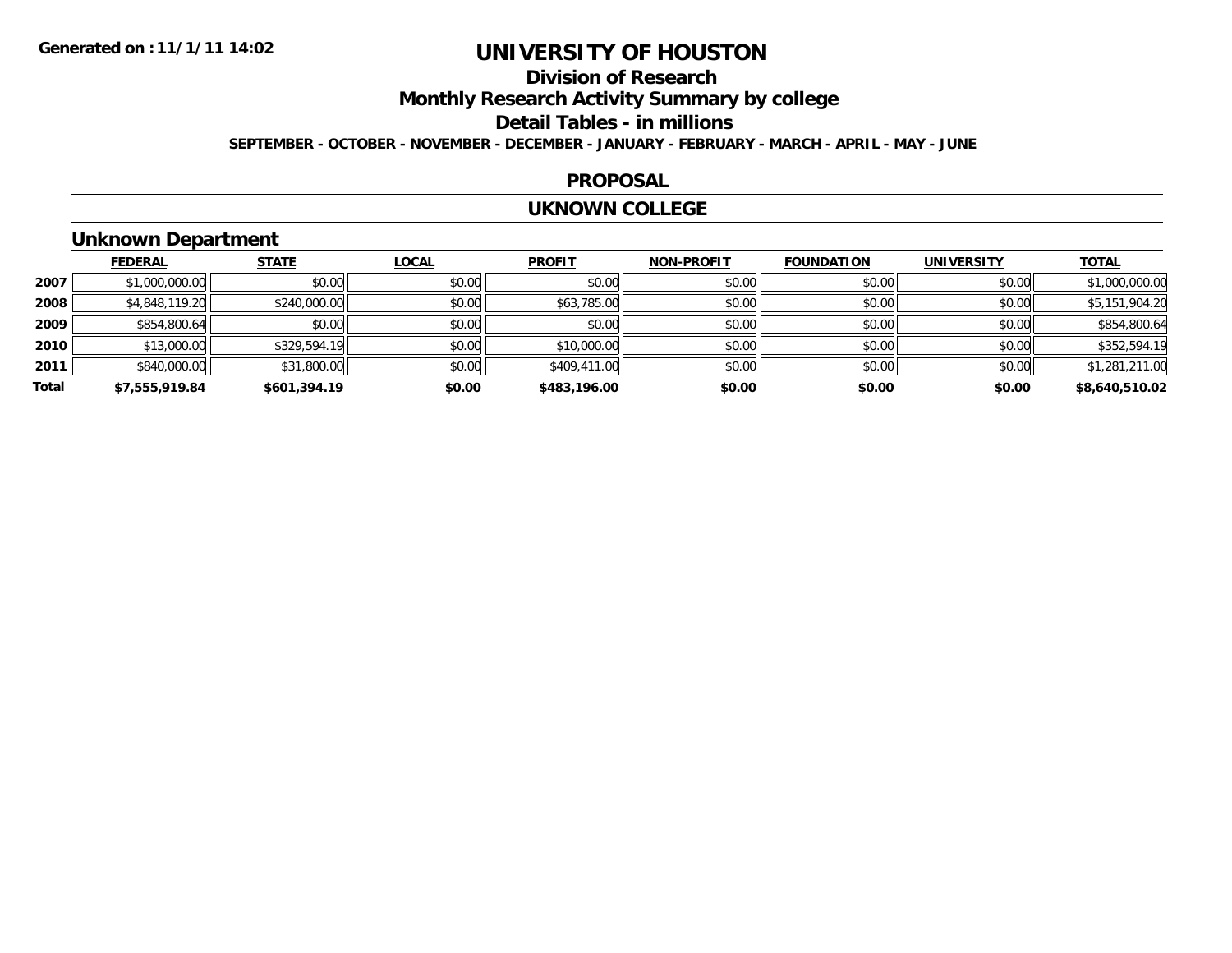# **Division of Research**

## **Monthly Research Activity Summary by college**

# **Detail Tables - in millions**

**SEPTEMBER - OCTOBER - NOVEMBER - DECEMBER - JANUARY - FEBRUARY - MARCH - APRIL - MAY - JUNE**

#### **PROPOSAL**

## **VICE PRESIDENT FOR ADMINISTRATION**

# **UH Police Department**

|              | <b>FEDERAL</b> | <b>STATE</b> | <u>LOCAL</u> | <b>PROFIT</b> | <b>NON-PROFIT</b> | <b>FOUNDATION</b> | <b>UNIVERSITY</b> | <u>TOTAL</u> |
|--------------|----------------|--------------|--------------|---------------|-------------------|-------------------|-------------------|--------------|
| 2009         | \$0.00         | \$227,432.50 | \$0.00       | \$0.00        | \$0.00            | \$0.00            | \$0.00            | \$227,432.50 |
| 2010         | \$88,917.00    | \$0.00       | \$0.00       | \$0.00        | \$0.00            | \$0.00            | \$0.00            | \$88,917.00  |
| 2011         | \$53,805.00    | \$4,755.00   | \$0.00       | \$0.00        | \$0.00            | \$0.00            | \$0.00            | \$58,560.00  |
| <b>Total</b> | \$142,722,00   | \$232,187.50 | \$0.00       | \$0.00        | \$0.00            | \$0.00            | \$0.00            | \$374,909.50 |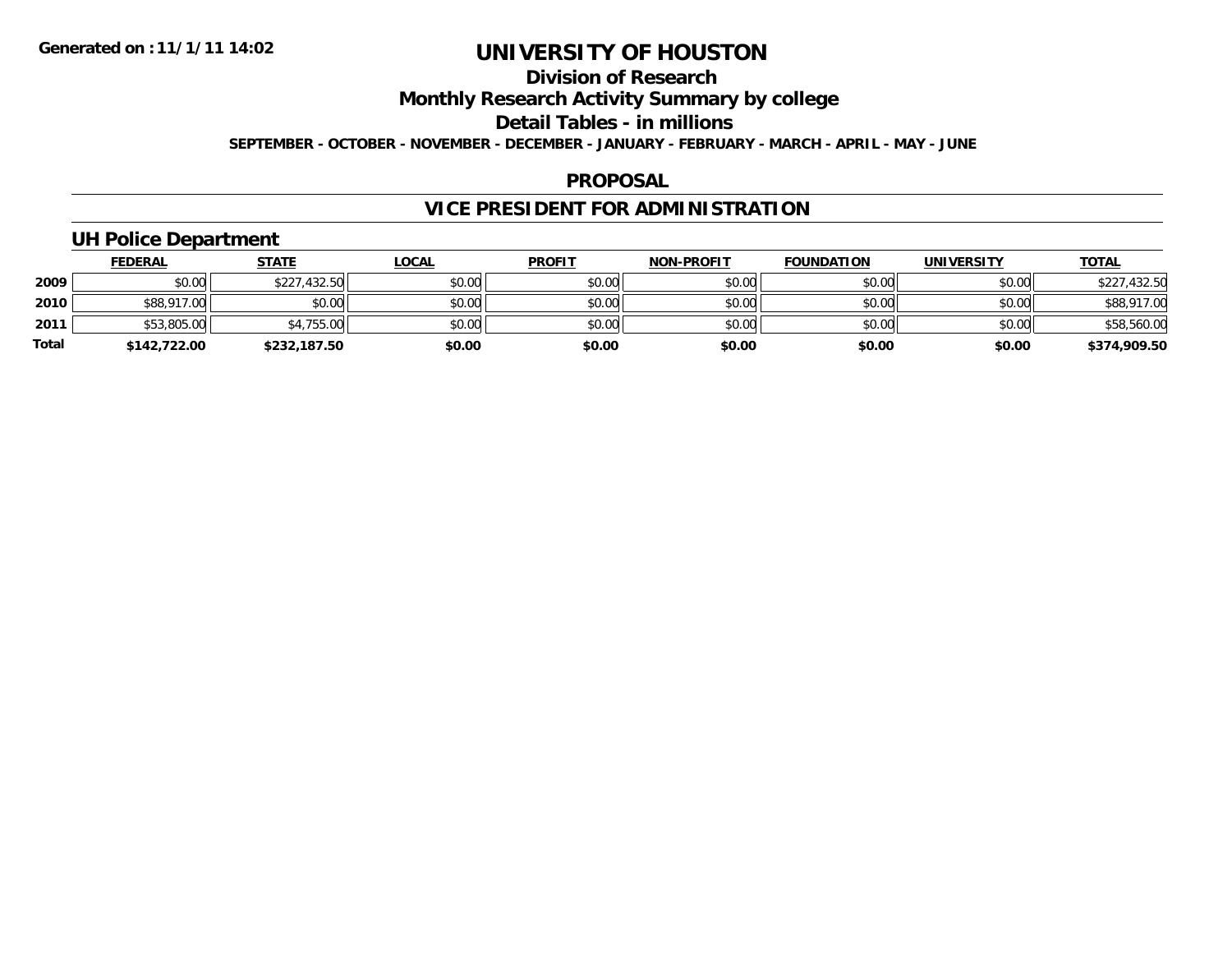# **Division of Research**

## **Monthly Research Activity Summary by college**

## **Detail Tables - in millions**

**SEPTEMBER - OCTOBER - NOVEMBER - DECEMBER - JANUARY - FEBRUARY - MARCH - APRIL - MAY - JUNE**

#### **PROPOSAL**

# **VICE PRESIDENT FOR COMPUTING**

## **Central Computing Services**

|              | FEDERAL | <b>STATE</b>                 | <b>LOCAL</b> | <b>PROFIT</b> | <b>NON</b><br>-PROFIT | <b>FOUNDATION</b> | <b>UNIVERSITY</b> | <b>TOTAL</b>         |
|--------------|---------|------------------------------|--------------|---------------|-----------------------|-------------------|-------------------|----------------------|
| 2009         | \$0.00  | 122 F<br>$\land \land \land$ | \$0.00       | 0000<br>JU.UU | \$0.00                | \$0.00            | \$0.00            | $\sim$ $\sim$ $\sim$ |
| <b>Total</b> | \$0.00  | 122E<br>ノムムコ・サンム・コマ          | \$0.00       | \$0.00        | \$0.00                | \$0.00            | \$0.00            | 223,432.50           |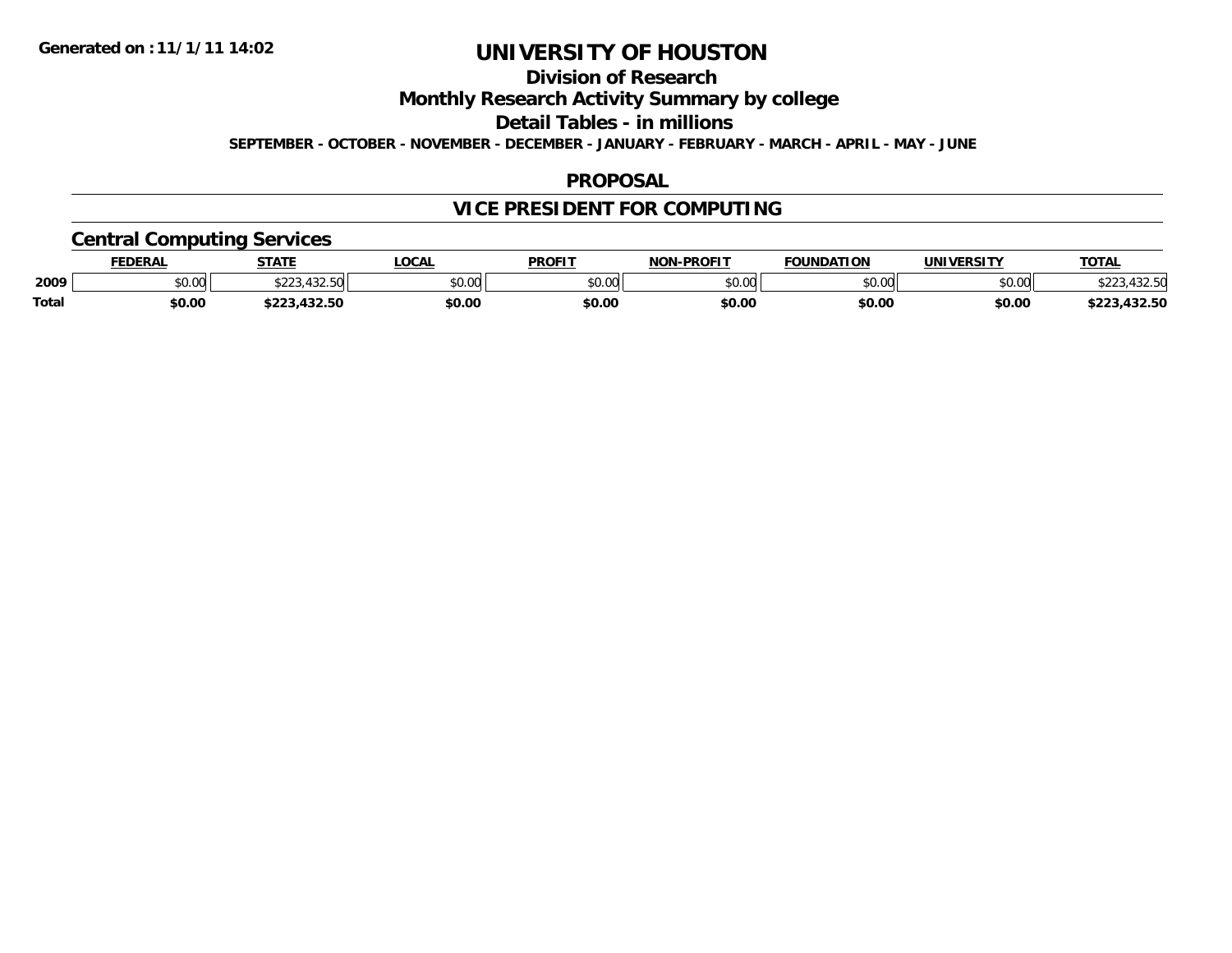# **Division of Research**

## **Monthly Research Activity Summary by college**

## **Detail Tables - in millions**

**SEPTEMBER - OCTOBER - NOVEMBER - DECEMBER - JANUARY - FEBRUARY - MARCH - APRIL - MAY - JUNE**

#### **PROPOSAL**

## **VICE PRESIDENT FOR STUDENT AFFAIRS**

#### **Dean, Student Affairs**

|      | <b>FEDERAL</b>  | <b>CTATE</b><br>- 91A | <b>OCAL</b>                                | <b>PROFIT</b>                              | <b>NON-PROFIT</b> | רמחמווח<br><b>TOM</b>            | <b>UNIVERSITY</b>                | <b>TOTAL</b> |
|------|-----------------|-----------------------|--------------------------------------------|--------------------------------------------|-------------------|----------------------------------|----------------------------------|--------------|
| 2008 | $\sim$<br>vu.uu | 0000<br>DU.UG         | 0.00<br>JU.UU                              | $\mathsf{A} \cap \mathsf{A} \cap$<br>vv.vv | 0000<br>ง∪.∪บ     | $\circ$ $\circ$ $\circ$<br>,u.uu | $\circ$ $\circ$ $\circ$<br>pu.uu | \$0.00       |
| 2010 | 001<br>0.100    | wu.uu                 | $\theta$ $\theta$ $\theta$<br><b>DU.UU</b> | $\sim$<br>JU.UU                            | 0000<br>ง∪.∪บ     | 0000<br>DU.UU                    | \$0.00                           | $\sim$<br>.  |

#### **Vice President, Student Affairs**

|              | <b>FEDERAL</b> | <b>STATE</b> | <b>OCAL</b>    | <b>PROFIT</b>  | -PROFTT<br><b>NON</b> | <b>FOUNDATION</b> | <b>UNIVERSITY</b> | <b>TOTAL</b>      |
|--------------|----------------|--------------|----------------|----------------|-----------------------|-------------------|-------------------|-------------------|
| 2009         | \$982          | \$0.00       | ሶስ ሰሰ<br>טט.טע | ደበ በበ<br>JU.UU | ልስ ለሰ<br>pv.uu        | \$0.00            | \$0.00            | $\overline{1100}$ |
| <b>Total</b> | 445.00         | .755.00      | \$0.00         | \$0.00         | \$0.00                | \$0.00            | \$0.00            | \$1,189,200.00    |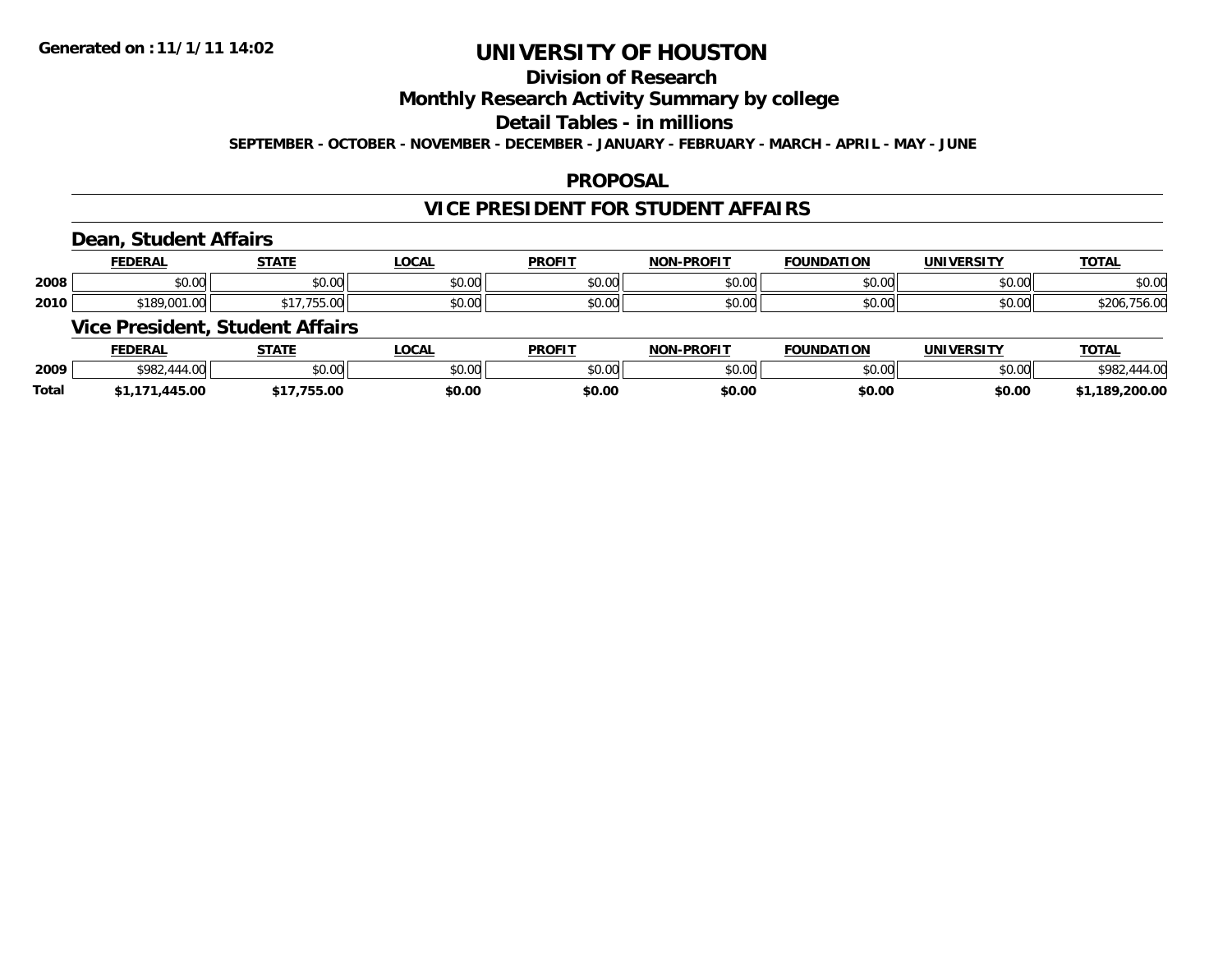# **Division of ResearchMonthly Research Activity Summary by college Detail Tables - in millions**

**SEPTEMBER - OCTOBER - NOVEMBER - DECEMBER - JANUARY - FEBRUARY - MARCH - APRIL - MAY - JUNE**

## **PROPOSAL**

# **VP for Community Relations and Institutional Acces**

#### **Center for Student's with Disabilities**

|              | <b>EDERAL</b> | <b>STATE</b>            | <b>LOCAL</b>  | <b>PROFIT</b> | <b>-PROFIT</b><br><b>NON</b> | <b>FOUNDATION</b> | <b>IINTVEDCTTV</b> | <b>TOTAL</b> |
|--------------|---------------|-------------------------|---------------|---------------|------------------------------|-------------------|--------------------|--------------|
| 2011         | \$0.00        | $\sim$ $\sim$<br>$+11.$ | 0000<br>PU.UU | 0000<br>,uu   | \$0.00                       | ስ ለሰ              | 0000<br>DU.UG      |              |
| <b>Total</b> | \$0.00        | 0.384.00.               | \$0.00        | \$0.00        | \$0.00                       | \$0.00            | \$0.00             | 384.00,      |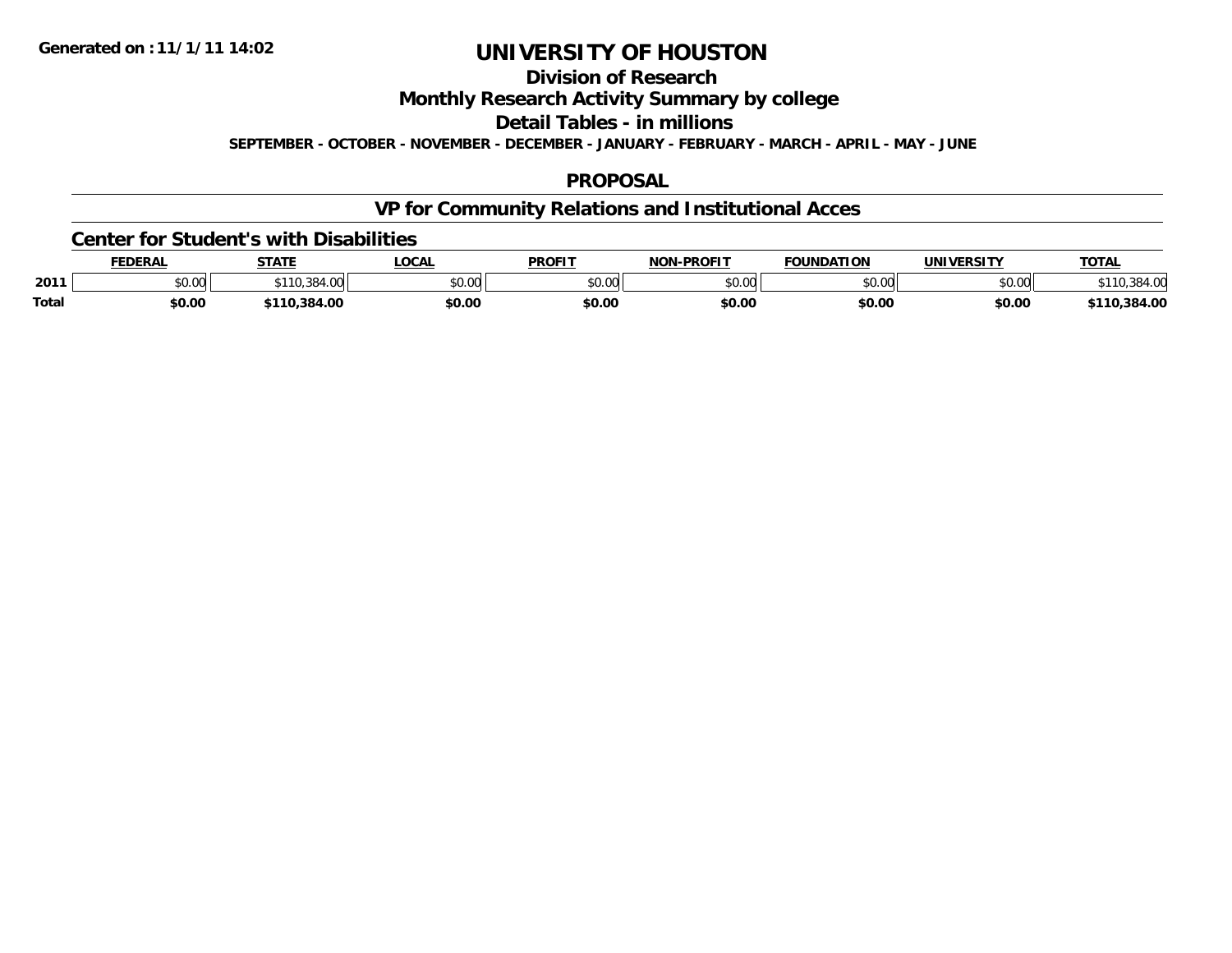# **Division of Research**

## **Monthly Research Activity Summary by college**

# **Detail Tables - in millions**

**SEPTEMBER - OCTOBER - NOVEMBER - DECEMBER - JANUARY - FEBRUARY - MARCH - APRIL - MAY - JUNE**

#### **AWARD**

### **C.T. BAUER COLLEGE OF BUSINESS**

# **Decision and Information Sciences**

|      | <b>FEDERAL</b> | <b>STATE</b>                             | <b>LOCAL</b> | <b>PROFIT</b> | <b>NON-PROFIT</b> | <b>FOUNDATION</b> | <b>UNIVERSITY</b> | <b>TOTAL</b> |
|------|----------------|------------------------------------------|--------------|---------------|-------------------|-------------------|-------------------|--------------|
| 2008 | \$30,082.00    | \$0.00                                   | \$0.00       | \$0.00        | \$0.00            | \$0.00            | \$0.00            | \$30,082.00  |
|      | <b>Finance</b> |                                          |              |               |                   |                   |                   |              |
|      | <b>FEDERAL</b> | <b>STATE</b>                             | <b>LOCAL</b> | <b>PROFIT</b> | <b>NON-PROFIT</b> | <b>FOUNDATION</b> | <b>UNIVERSITY</b> | <b>TOTAL</b> |
| 2007 | \$570,000.00   | \$0.00                                   | \$0.00       | \$0.00        | \$0.00            | \$0.00            | \$0.00            | \$570,000.00 |
| 2008 | \$436,727.00   | \$0.00                                   | \$0.00       | \$0.00        | \$0.00            | \$0.00            | \$0.00            | \$436,727.00 |
| 2010 | \$284,428.00   | \$0.00                                   | \$0.00       | \$0.00        | \$0.00            | \$0.00            | \$0.00            | \$284,428.00 |
| 2011 | \$198,870.80   | \$0.00                                   | \$0.00       | \$0.00        | \$0.00            | \$0.00            | \$0.00            | \$198,870.80 |
|      |                | <b>Small Business Development Center</b> |              |               |                   |                   |                   |              |

|       | <b>FEDERAL</b>  | <b>STATE</b> | <b>LOCAL</b> | <b>PROFIT</b> | <b>NON-PROFIT</b> | <b>FOUNDATION</b> | <b>UNIVERSITY</b> | <b>TOTAL</b>    |
|-------|-----------------|--------------|--------------|---------------|-------------------|-------------------|-------------------|-----------------|
| 2007  | \$1,811,611.00  | \$0.00       | \$0.00       | \$0.00        | \$0.00            | \$0.00            | \$0.00            | \$1,811,611.00  |
| 2008  | \$1,992,812.00  | \$0.00       | \$0.00       | \$0.00        | \$0.00            | \$0.00            | \$0.00            | \$1,992,812.00  |
| 2009  | \$6,072,855.00  | \$0.00       | \$0.00       | \$0.00        | \$0.00            | \$0.00            | \$0.00            | \$6,072,855.00  |
| 2010  | \$3,453,724.00  | \$0.00       | \$0.00       | \$0.00        | \$0.00            | \$0.00            | \$0.00            | \$3,453,724.00  |
| 2011  | \$2,152,548.00  | \$61,677.00  | \$0.00       | \$0.00        | \$0.00            | \$0.00            | \$0.00            | \$2,214,225.00  |
| Total | \$17,003,657.80 | \$61,677.00  | \$0.00       | \$0.00        | \$0.00            | \$0.00            | \$0.00            | \$17,065,334.80 |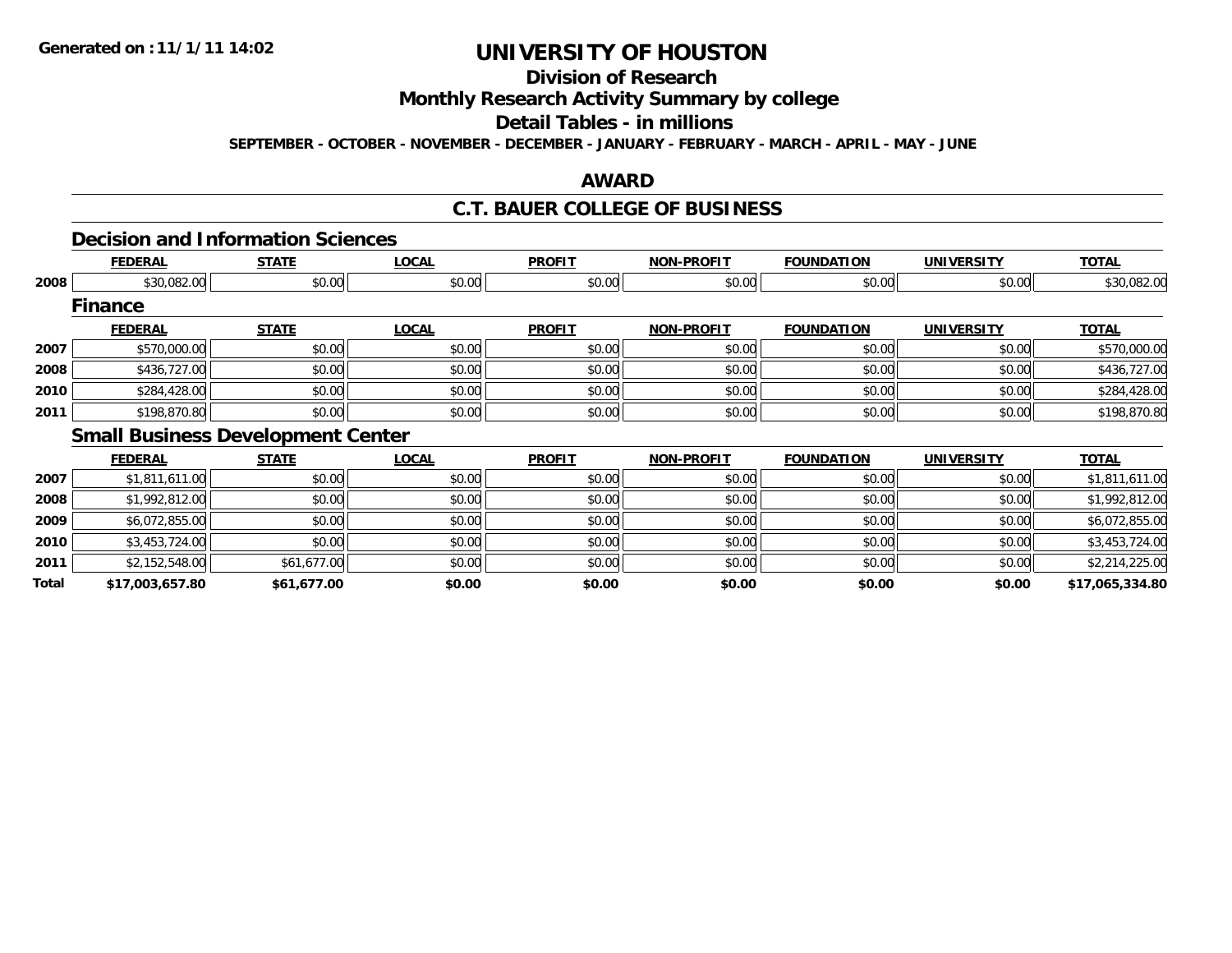# **Division of Research**

## **Monthly Research Activity Summary by college**

#### **Detail Tables - in millions**

**SEPTEMBER - OCTOBER - NOVEMBER - DECEMBER - JANUARY - FEBRUARY - MARCH - APRIL - MAY - JUNE**

#### **AWARD**

#### **COLLEGE OF ARCHITECTURE**

|      | <b>Architecture</b><br><b>FEDERAL</b> | <b>STATE</b> | <b>LOCAL</b> | <b>PROFIT</b> | <b>NON-PROFIT</b> | <b>FOUNDATION</b> | <b>UNIVERSITY</b> | <b>TOTAL</b> |
|------|---------------------------------------|--------------|--------------|---------------|-------------------|-------------------|-------------------|--------------|
| 2008 | \$0.00                                | \$0.00       | \$0.00       | \$65,000.00   | \$0.00            | \$0.00            | \$0.00            | \$65,000.00  |
| 2009 | \$0.00                                | \$0.00       | \$0.00       | \$40,000.00   | \$0.00            | \$0.00            | \$0.00            | \$40,000.00  |
| 2011 | \$25,000.00                           | \$0.00       | \$0.00       | \$7,500.00    | \$0.00            | \$0.00            | \$0.00            | \$32,500.00  |
|      | <b>Dean, Architecture</b>             |              |              |               |                   |                   |                   |              |

|       | <b>FEDERAL</b>  | <b>STATE</b>  | <b>OCAL</b>                   | <b>PROFIT</b>      | <b>NON-PROFIT</b> | <b>FOUNDATION</b> | <b>UNIVERSITY</b> | <b>TOTA</b>       |
|-------|-----------------|---------------|-------------------------------|--------------------|-------------------|-------------------|-------------------|-------------------|
| 2007  | $\sim$<br>งบ.บบ | 0.00<br>JU.UU | $n \cap \neg$<br><b>DU.UU</b> | $\sim$ 00<br>JU.UU | מה החי<br>vv.vv   | \$0.00            | \$0.00            | 20000<br>4,300.00 |
| Total | \$25,000.00     | \$0.00        | \$0.00                        | 112.500.00         | 4,300.00          | \$0.00            | \$0.00            | \$141.800.00      |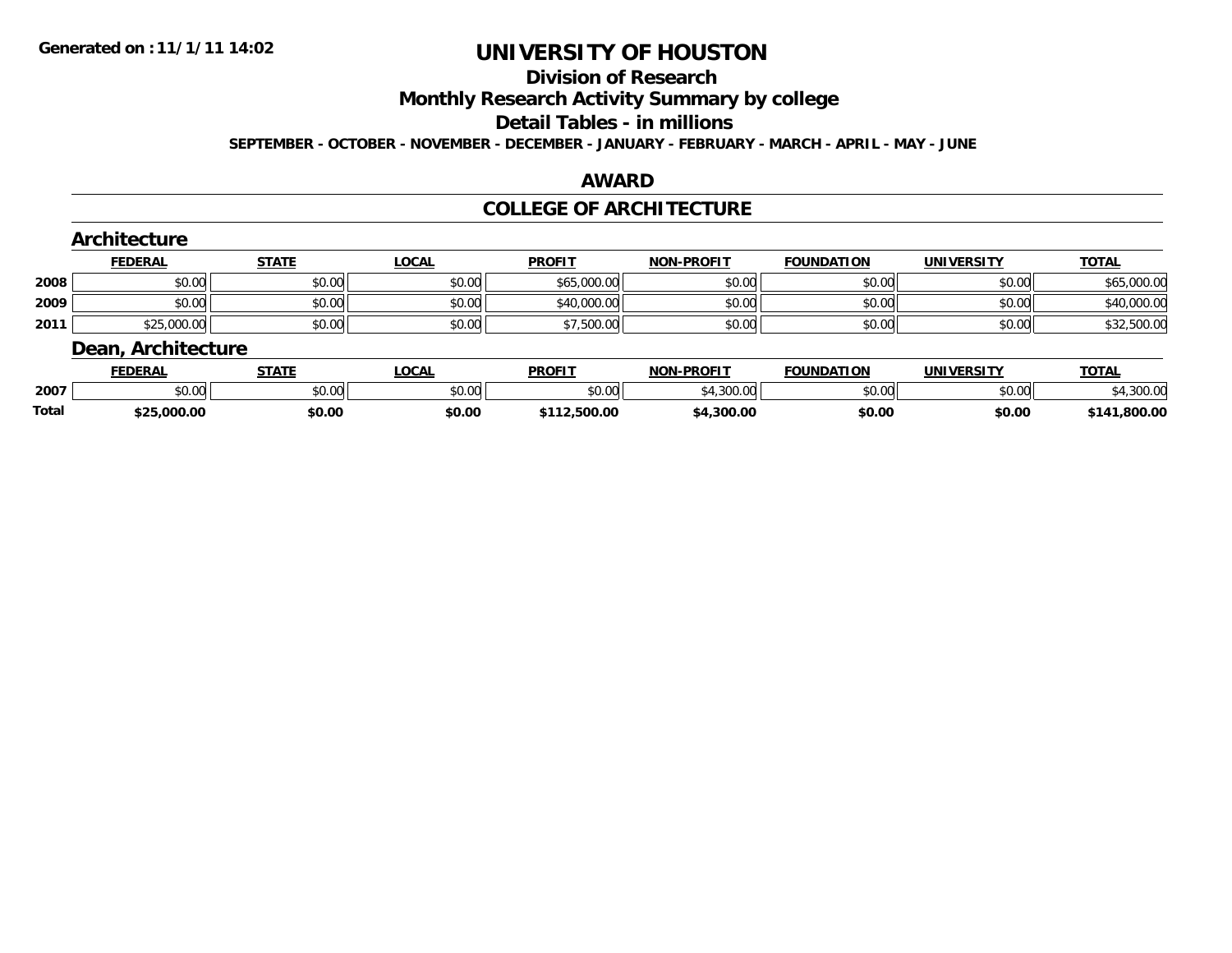# **Division of Research**

## **Monthly Research Activity Summary by college**

## **Detail Tables - in millions**

**SEPTEMBER - OCTOBER - NOVEMBER - DECEMBER - JANUARY - FEBRUARY - MARCH - APRIL - MAY - JUNE**

#### **AWARD**

## **COLLEGE OF EDUCATION**

## **Consistency Mgmt and Coop Disc**

|      | <b>FEDERAL</b> | CTATE<br>ЭIAII          | LOCAI         | <b>PROFIT</b>    | <b>-PROFIT</b><br>NON- | <b>FOUNDATION</b> | <b>UNIVERSITY</b>    | <b>TOTAL</b> |
|------|----------------|-------------------------|---------------|------------------|------------------------|-------------------|----------------------|--------------|
| 2010 | 0000<br>PU.UU  | $\uparrow$<br>vv.vv     | 0000<br>PO.OO | \$0.00           | \$0.00                 | \$0.00            | 0.00<br><b>JU.UU</b> | \$0.00       |
| 2011 | 0000<br>JU.UU  | $\overline{a}$<br>JU.UU | 0000<br>PO.OO | $\sim$<br>\$0.00 | \$0.00                 | \$0.00            | \$0.00               | \$0.00       |

#### **Curriculum and Instruction**

|      | <b>FEDERAL</b> | <b>STATE</b> | <b>LOCAL</b> | <b>PROFIT</b> | <b>NON-PROFIT</b> | <b>FOUNDATION</b> | <b>UNIVERSITY</b> | <u>TOTAL</u>   |
|------|----------------|--------------|--------------|---------------|-------------------|-------------------|-------------------|----------------|
| 2007 | \$1,534,187.00 | \$137,928.10 | \$134,421.58 | \$476.74      | \$935,033.00      | \$11.39           | \$0.00            | \$2,742,057.81 |
| 2008 | \$1,470,795.00 | \$27,554.00  | \$10,041.00  | \$466.77      | \$548,563.50      | \$0.60            | \$0.00            | \$2,057,420.87 |
| 2009 | \$799,918.90   | \$55,000.00  | \$24,522.00  | \$397.76      | \$516,639.15      | \$3,023,207.00    | \$0.00            | \$4,419,684.81 |
| 2010 | \$361,743.20   | \$50,000.00  | \$37,786.06  | \$120.61      | \$209,206.00      | \$0.00            | \$0.00            | \$658,855.87   |
| 2011 | \$1,567,907.15 | \$279,999.00 | \$0.00       | \$0.00        | \$318,107.00      | \$0.00            | \$0.00            | \$2,166,013.15 |

#### **Educational Leadership & Cultural Studies**

|      | <b>FEDERAL</b>          | STATE                   | $\sim$<br>.uun                               | <b>PROFIT</b>          | <b>NON-PROFIT</b>                   | ΓΙΟΝ<br><b>FOUNDAT</b>     | <b>UNIVERSITY</b> | <b>TOTAL</b>       |
|------|-------------------------|-------------------------|----------------------------------------------|------------------------|-------------------------------------|----------------------------|-------------------|--------------------|
| 2007 | $\sim$ $\sim$<br>0.00   | 1.00<br>$^*104.$<br>᠇.տ | 0 <sup>0</sup><br>pu.uu                      | $\sim$ $\sim$<br>vu.vu | $\cdots$<br>$\sim$<br>UU.UU<br>ູບບ. | $A - C$<br>$\sim$<br>19.09 | \$0.00            | . uu u             |
| 2009 | <b>000 000</b><br>700.V | $\sim$ 00<br>JU.UU      | $\triangle$ $\triangle$ $\triangle$<br>pu.uu | JU.UU                  | 0000<br>PO.OO                       | \$0.00                     | nn nn<br>DU.UU    | ma ana ar<br>988.U |

## **Educational Psychology**

|      | <b>FEDERAL</b> | <b>STATE</b> | <u>LOCAL</u> | <b>PROFIT</b> | <b>NON-PROFIT</b> | <b>FOUNDATION</b> | <b>UNIVERSITY</b> | <b>TOTAL</b> |
|------|----------------|--------------|--------------|---------------|-------------------|-------------------|-------------------|--------------|
| 2007 | \$1,986.00     | \$324,573.00 | \$0.00       | \$0.00        | \$0.00            | \$0.00            | \$0.00            | \$326,559.00 |
| 2008 | \$68,083.00    | \$199,995.00 | \$0.00       | \$0.00        | \$12,791.00       | \$210,048.00      | \$0.00            | \$490,917.00 |
| 2009 | \$0.00         | \$49,999.00  | \$0.00       | \$0.00        | \$0.00            | \$162,702.00      | \$0.00            | \$212,701.00 |
| 2010 | \$0.00         | \$185,995,00 | \$0.00       | \$0.00        | \$0.00            | \$16,473.00       | \$0.00            | \$202,468.00 |
| 2011 | \$0.00         | \$186,748.00 | \$0.00       | \$0.00        | \$0.00            | \$49,221.90       | \$0.00            | \$235,969.90 |

## **Institute for Urban Education**

|       | <b>FEDERAL</b> | <b>STATE</b>   | <b>LOCAL</b> | <b>PROFIT</b> | <b>NON-PROFIT</b> | <b>FOUNDATION</b> | <b>UNIVERSITY</b> | <b>TOTAL</b>    |
|-------|----------------|----------------|--------------|---------------|-------------------|-------------------|-------------------|-----------------|
| 2008  | \$0.00         | \$0.00         | \$0.00       | \$0.00        | \$0.00            | \$0.00            | \$0.00            | \$0.00          |
| 2009  | \$0.00         | \$0.00         | \$0.00       | \$0.00        | \$0.00            | \$0.00            | \$0.00            | \$0.00          |
| 2010  | \$0.00         | \$0.00         | \$0.00       | \$0.00        | \$0.00            | \$0.00            | \$0.00            | \$0.00          |
| 2011  | \$0.00         | \$0.00         | \$0.00       | \$0.00        | \$0.00            | \$0.00            | \$0.00            | \$0.00          |
| Total | \$5,844,608.25 | \$1,602,755.90 | \$206,770.64 | \$1,461.88    | \$2,574,039.65    | \$3,461,679.72    | \$0.00            | \$13,691,316.04 |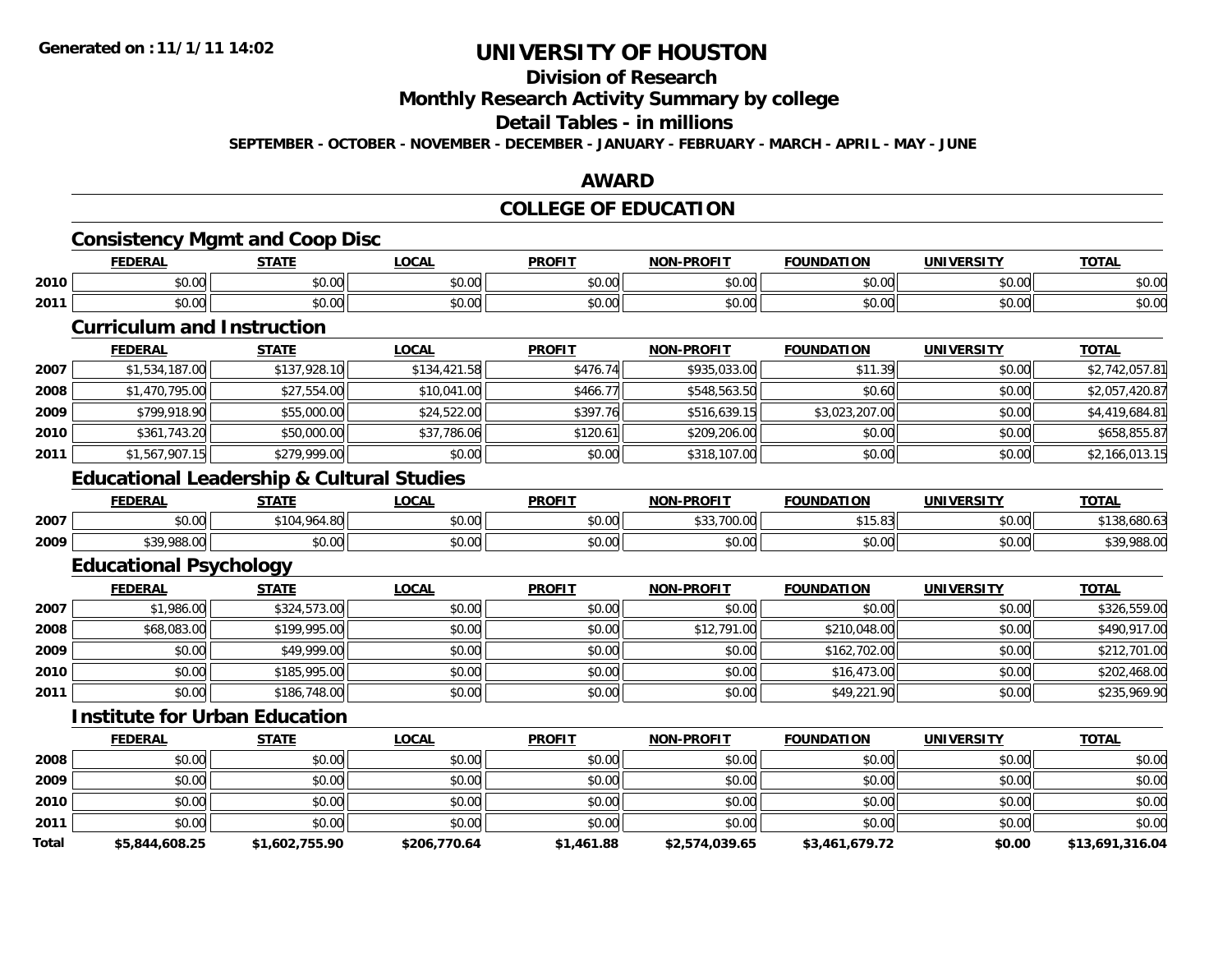# **Division of Research**

## **Monthly Research Activity Summary by college**

#### **Detail Tables - in millions**

**SEPTEMBER - OCTOBER - NOVEMBER - DECEMBER - JANUARY - FEBRUARY - MARCH - APRIL - MAY - JUNE**

#### **AWARD**

|      | <b>Anthropology</b>                               |              |              |               |                   |                   |                   |              |
|------|---------------------------------------------------|--------------|--------------|---------------|-------------------|-------------------|-------------------|--------------|
|      | <b>FEDERAL</b>                                    | <b>STATE</b> | <b>LOCAL</b> | <b>PROFIT</b> | <b>NON-PROFIT</b> | <b>FOUNDATION</b> | <b>UNIVERSITY</b> | <b>TOTAL</b> |
| 2008 | \$18,883.00                                       | \$0.00       | \$0.00       | \$0.00        | \$0.00            | \$0.00            | \$0.00            | \$18,883.00  |
|      | <b>Arte Publico Press</b>                         |              |              |               |                   |                   |                   |              |
|      | <b>FEDERAL</b>                                    | <b>STATE</b> | <b>LOCAL</b> | <b>PROFIT</b> | <b>NON-PROFIT</b> | <b>FOUNDATION</b> | <b>UNIVERSITY</b> | <b>TOTAL</b> |
| 2007 | \$0.00                                            | \$0.00       | \$0.00       | \$0.00        | \$75,200.00       | \$2,468.93        | \$0.00            | \$77,668.93  |
| 2008 | \$0.00                                            | \$0.00       | \$0.00       | \$0.00        | \$80,100.00       | \$107.03          | \$0.00            | \$80,207.03  |
| 2009 | \$0.00                                            | \$0.00       | \$0.00       | \$0.00        | \$56,800.00       | \$0.00            | \$0.00            | \$56,800.00  |
| 2010 | \$30,000.00                                       | \$0.00       | \$0.00       | \$0.00        | \$51,200.00       | \$75,000.00       | \$0.00            | \$156,200.00 |
| 2011 | \$30,000.00                                       | \$9,500.00   | \$0.00       | \$0.00        | \$56,600.00       | \$0.00            | \$0.00            | \$96,100.00  |
|      | <b>Blaffer Gallery</b>                            |              |              |               |                   |                   |                   |              |
|      | <b>FEDERAL</b>                                    | <b>STATE</b> | <b>LOCAL</b> | <b>PROFIT</b> | <b>NON-PROFIT</b> | <b>FOUNDATION</b> | <b>UNIVERSITY</b> | <b>TOTAL</b> |
| 2007 | \$147,234.00                                      | \$4,099.00   | \$0.00       | \$0.00        | \$34,100.00       | \$0.00            | \$0.00            | \$185,433.00 |
| 2008 | \$7,551.00                                        | \$0.00       | \$0.00       | \$0.00        | \$43,800.00       | \$0.00            | \$0.00            | \$51,351.00  |
| 2009 | \$0.00                                            | \$4,007.00   | \$0.00       | \$0.00        | \$64,400.00       | \$0.00            | \$0.00            | \$68,407.00  |
| 2010 | \$60,000.00                                       | \$8,500.00   | \$0.00       | \$0.00        | \$67,300.00       | \$0.00            | \$0.00            | \$135,800.00 |
| 2011 | \$0.00                                            | \$11,500.00  | \$0.00       | \$0.00        | \$70,200.00       | \$0.00            | \$0.00            | \$81,700.00  |
|      | <b>Communication Disorders</b>                    |              |              |               |                   |                   |                   |              |
|      | <b>FEDERAL</b>                                    | <b>STATE</b> | <b>LOCAL</b> | <b>PROFIT</b> | <b>NON-PROFIT</b> | <b>FOUNDATION</b> | <b>UNIVERSITY</b> | <b>TOTAL</b> |
| 2007 | \$0.00                                            | \$0.00       | \$3,400.00   | \$0.00        | \$242,574.00      | \$0.00            | \$0.00            | \$245,974.00 |
| 2008 | \$24,006.00                                       | \$0.00       | \$3,200.00   | \$0.00        | \$247,668.00      | \$0.00            | \$0.00            | \$274,874.00 |
| 2009 | \$27,007.00                                       | \$0.00       | \$1,500.00   | \$0.00        | \$235,161.00      | \$0.00            | \$0.00            | \$263,668.00 |
| 2010 | \$38,723.00                                       | \$0.00       | \$0.00       | \$0.00        | \$231,398.00      | \$0.00            | \$0.00            | \$270,121.00 |
| 2011 | \$0.00                                            | \$0.00       | \$0.00       | \$0.00        | \$233,713.00      | \$0.00            | \$0.00            | \$233,713.00 |
|      | <b>Cynthia Woods Mitchell Center for the Arts</b> |              |              |               |                   |                   |                   |              |
|      | <b>FEDERAL</b>                                    | <b>STATE</b> | <b>LOCAL</b> | <b>PROFIT</b> | <b>NON-PROFIT</b> | <b>FOUNDATION</b> | <b>UNIVERSITY</b> | <b>TOTAL</b> |
| 2011 | \$0.00                                            | \$0.00       | \$0.00       | \$0.00        | \$15,000.00       | \$0.00            | \$0.00            | \$15,000.00  |
|      | <b>Dean, Liberal Arts and Social Sciences</b>     |              |              |               |                   |                   |                   |              |
|      | <b>FEDERAL</b>                                    | <b>STATE</b> | <b>LOCAL</b> | <b>PROFIT</b> | <b>NON-PROFIT</b> | <b>FOUNDATION</b> | <b>UNIVERSITY</b> | <b>TOTAL</b> |
| 2008 | \$150,000.00                                      | \$0.00       | \$0.00       | \$0.00        | \$0.00            | \$0.00            | \$0.00            | \$150,000.00 |
|      |                                                   |              |              |               |                   |                   |                   |              |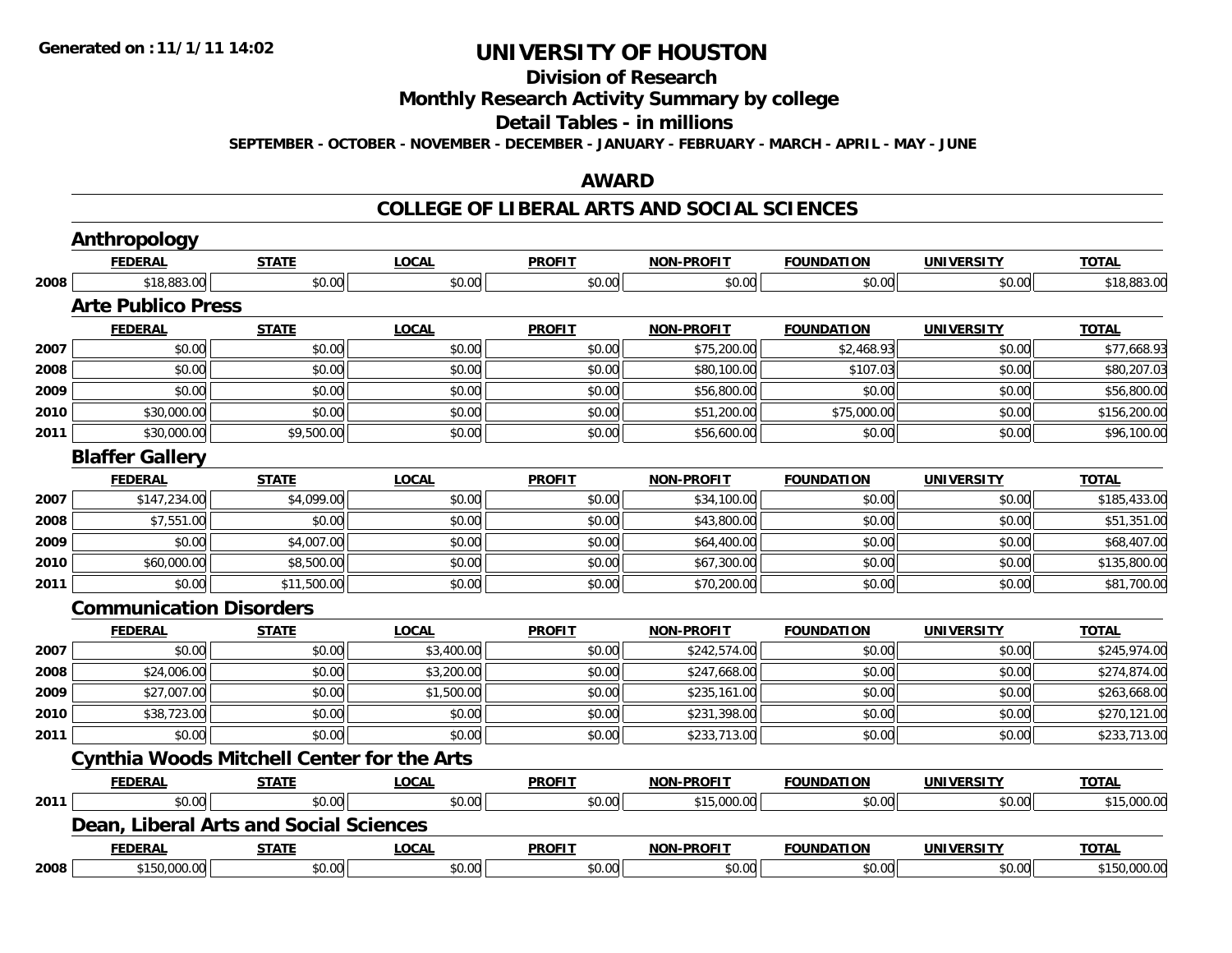## **Division of ResearchMonthly Research Activity Summary by college Detail Tables - in millionsSEPTEMBER - OCTOBER - NOVEMBER - DECEMBER - JANUARY - FEBRUARY - MARCH - APRIL - MAY - JUNE**

#### **AWARD**

|      | <b>Economics</b>                    |              |              |               |                   |                   |                   |                |  |  |  |  |  |
|------|-------------------------------------|--------------|--------------|---------------|-------------------|-------------------|-------------------|----------------|--|--|--|--|--|
|      | <b>FEDERAL</b>                      | <b>STATE</b> | <b>LOCAL</b> | <b>PROFIT</b> | <b>NON-PROFIT</b> | <b>FOUNDATION</b> | <b>UNIVERSITY</b> | <b>TOTAL</b>   |  |  |  |  |  |
| 2007 | \$81,833.00                         | \$0.00       | \$0.00       | \$0.00        | \$0.00            | \$0.00            | \$0.00            | \$81,833.00    |  |  |  |  |  |
| 2008 | \$76,743.00                         | \$0.00       | \$0.00       | \$0.00        | \$0.00            | \$0.00            | \$0.00            | \$76,743.00    |  |  |  |  |  |
| 2009 | \$24,750.00                         | \$0.00       | \$0.00       | \$0.00        | \$0.00            | \$0.00            | \$0.00            | \$24,750.00    |  |  |  |  |  |
| 2011 | \$0.00                              | \$0.00       | \$0.00       | \$75,000.00   | \$55,000.00       | \$0.00            | \$0.00            | \$130,000.00   |  |  |  |  |  |
|      | <b>English</b>                      |              |              |               |                   |                   |                   |                |  |  |  |  |  |
|      | <b>FEDERAL</b>                      | <b>STATE</b> | <b>LOCAL</b> | <b>PROFIT</b> | <b>NON-PROFIT</b> | <b>FOUNDATION</b> | <b>UNIVERSITY</b> | <b>TOTAL</b>   |  |  |  |  |  |
| 2007 | \$1,500.00                          | \$0.00       | \$0.00       | \$0.00        | \$25,000.00       | \$0.00            | \$0.00            | \$26,500.00    |  |  |  |  |  |
| 2008 | \$0.00                              | \$0.00       | \$0.00       | \$0.00        | \$1,000.00        | \$0.00            | \$0.00            | \$1,000.00     |  |  |  |  |  |
| 2009 | \$7,500.00                          | \$0.00       | \$0.00       | \$0.00        | \$0.00            | \$0.00            | \$0.00            | \$7,500.00     |  |  |  |  |  |
| 2010 | \$1,000.00                          | \$0.00       | \$0.00       | \$14,264.60   | \$0.00            | \$0.00            | \$0.00            | \$15,264.60    |  |  |  |  |  |
| 2011 | \$1,000.00                          | \$0.00       | \$0.00       | \$0.00        | \$0.00            | \$0.00            | \$0.00            | \$1,000.00     |  |  |  |  |  |
|      | <b>Health and Human Performance</b> |              |              |               |                   |                   |                   |                |  |  |  |  |  |
|      | <b>FEDERAL</b>                      | <b>STATE</b> | <b>LOCAL</b> | <b>PROFIT</b> | <b>NON-PROFIT</b> | <b>FOUNDATION</b> | <b>UNIVERSITY</b> | <b>TOTAL</b>   |  |  |  |  |  |
| 2007 | \$2,627,996.71                      | \$0.00       | \$0.00       | \$129,692.00  | \$0.00            | \$0.00            | \$0.00            | \$2,757,688.71 |  |  |  |  |  |
| 2008 | \$1,368,080.50                      | \$0.00       | \$0.00       | \$134,000.00  | \$0.00            | \$25,266.00       | \$0.00            | \$1,527,346.50 |  |  |  |  |  |
| 2009 | \$1,525,529.94                      | \$0.00       | \$0.00       | \$417,000.00  | \$0.00            | \$12,234.00       | \$0.00            | \$1,954,763.94 |  |  |  |  |  |
| 2010 | \$2,502,848.28                      | \$0.00       | \$0.00       | \$146,304.00  | \$0.00            | \$0.00            | \$800.00          | \$2,649,952.28 |  |  |  |  |  |
| 2011 | \$1,095,129.00                      | \$0.00       | \$0.00       | \$98,370.00   | \$0.00            | \$56,877.80       | \$0.00            | \$1,250,376.80 |  |  |  |  |  |
|      | <b>Hispanic Studies</b>             |              |              |               |                   |                   |                   |                |  |  |  |  |  |
|      | <b>FEDERAL</b>                      | <b>STATE</b> | <b>LOCAL</b> | <b>PROFIT</b> | <b>NON-PROFIT</b> | <b>FOUNDATION</b> | <b>UNIVERSITY</b> | <b>TOTAL</b>   |  |  |  |  |  |
| 2011 | \$0.00                              | \$0.00       | \$0.00       | \$0.00        | \$0.00            | \$72,400.00       | \$0.00            | \$72,400.00    |  |  |  |  |  |
|      | <b>History</b>                      |              |              |               |                   |                   |                   |                |  |  |  |  |  |
|      | <b>FEDERAL</b>                      | <b>STATE</b> | <b>LOCAL</b> | <b>PROFIT</b> | <b>NON-PROFIT</b> | <b>FOUNDATION</b> | <b>UNIVERSITY</b> | <b>TOTAL</b>   |  |  |  |  |  |
| 2007 | \$0.00                              | \$0.00       | \$0.00       | \$75,794.00   | \$182,570.00      | \$0.00            | \$37,000.00       | \$295,364.00   |  |  |  |  |  |
| 2008 | \$0.00                              | \$0.00       | \$0.00       | \$131,643.49  | \$0.00            | \$0.00            | \$0.00            | \$131,643.49   |  |  |  |  |  |
| 2009 | \$0.00                              | \$0.00       | \$0.00       | \$87,646.04   | \$0.00            | \$0.00            | \$0.00            | \$87,646.04    |  |  |  |  |  |
| 2010 | \$37,500.00                         | \$0.00       | \$0.00       | \$47,990.42   | \$0.00            | \$0.00            | \$0.00            | \$85,490.42    |  |  |  |  |  |
| 2011 | \$18,125.00                         | \$0.00       | \$0.00       | \$19,256.96   | \$0.00            | \$0.00            | \$0.00            | \$37,381.96    |  |  |  |  |  |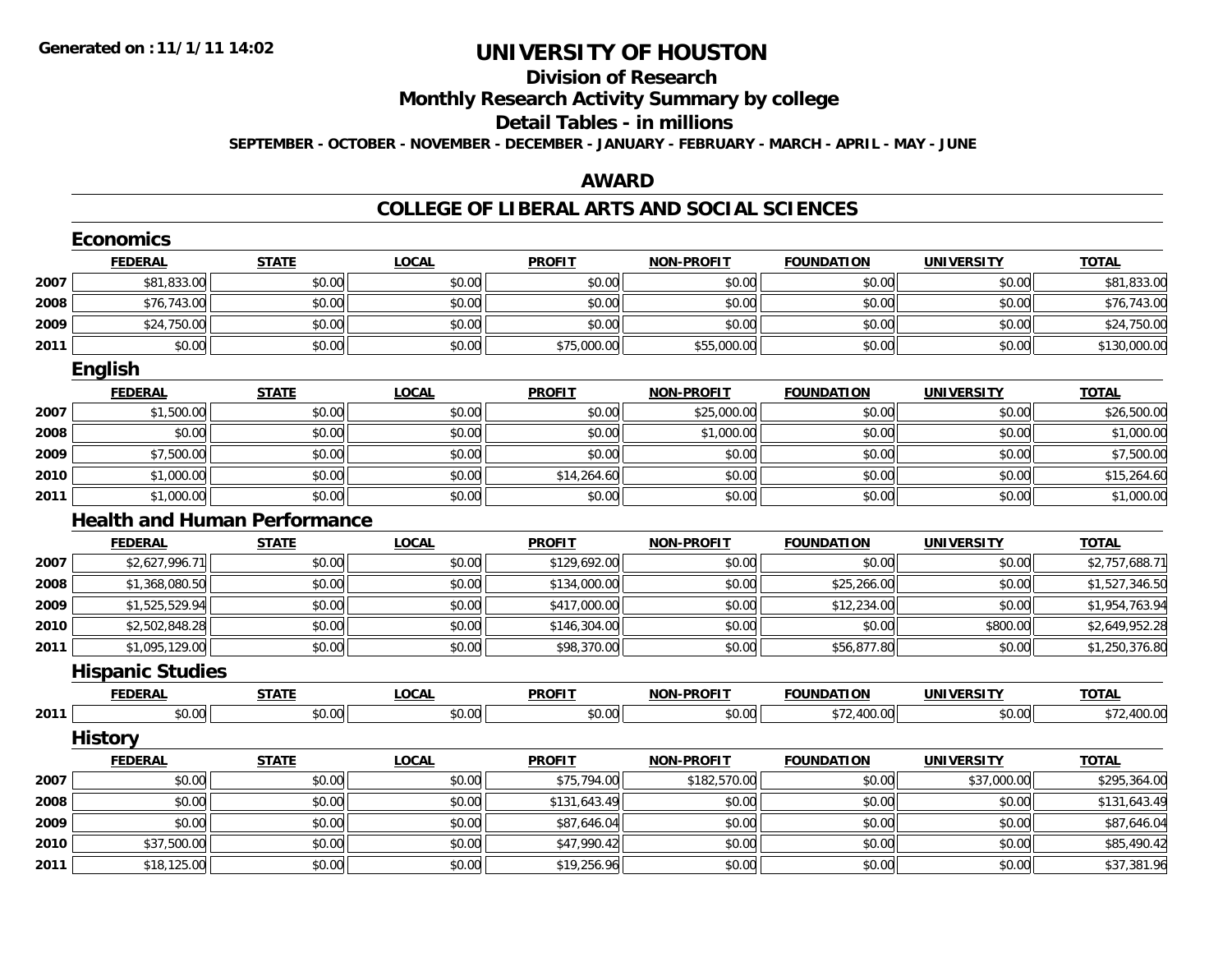## **Division of Research**

### **Monthly Research Activity Summary by college**

#### **Detail Tables - in millions**

**SEPTEMBER - OCTOBER - NOVEMBER - DECEMBER - JANUARY - FEBRUARY - MARCH - APRIL - MAY - JUNE**

#### **AWARD**

#### **COLLEGE OF LIBERAL ARTS AND SOCIAL SCIENCES**

|      | <b>Hobby Center for Public Policy</b> |                |              |               |                   |                   |                   |                 |
|------|---------------------------------------|----------------|--------------|---------------|-------------------|-------------------|-------------------|-----------------|
|      | <b>FEDERAL</b>                        | <b>STATE</b>   | <b>LOCAL</b> | <b>PROFIT</b> | <b>NON-PROFIT</b> | <b>FOUNDATION</b> | <b>UNIVERSITY</b> | <b>TOTAL</b>    |
| 2009 | \$24,750.00                           | \$0.00         | \$0.00       | \$0.00        | \$0.00            | \$0.00            | \$0.00            | \$24,750.00     |
| 2010 | \$249,989.00                          | \$0.00         | \$0.00       | \$0.00        | \$0.00            | \$0.00            | \$0.00            | \$249,989.00    |
|      | <b>Modern/Classical Languages</b>     |                |              |               |                   |                   |                   |                 |
|      | <b>FEDERAL</b>                        | <b>STATE</b>   | <b>LOCAL</b> | <b>PROFIT</b> | <b>NON-PROFIT</b> | <b>FOUNDATION</b> | <b>UNIVERSITY</b> | <b>TOTAL</b>    |
| 2007 | \$0.00                                | \$0.00         | \$0.00       | \$0.00        | \$0.00            | \$0.00            | \$0.00            | \$0.00          |
| 2008 | \$40,000.00                           | \$0.00         | \$0.00       | \$0.00        | \$0.00            | \$0.00            | \$0.00            | \$40,000.00     |
|      | <b>Political Science</b>              |                |              |               |                   |                   |                   |                 |
|      | <b>FEDERAL</b>                        | <b>STATE</b>   | <b>LOCAL</b> | <b>PROFIT</b> | <b>NON-PROFIT</b> | <b>FOUNDATION</b> | <b>UNIVERSITY</b> | <b>TOTAL</b>    |
| 2007 | \$0.00                                | \$0.00         | \$0.00       | \$0.00        | \$0.00            | \$0.00            | \$0.00            | \$0.00          |
| 2008 | \$0.00                                | \$0.00         | \$0.00       | \$0.00        | \$0.00            | \$0.00            | \$36,041.00       | \$36,041.00     |
| 2009 | \$34,995.00                           | \$0.00         | \$0.00       | \$0.00        | \$0.00            | \$0.00            | \$19,200.00       | \$54,195.00     |
| 2011 | \$11,941.00                           | \$0.00         | \$0.00       | \$0.00        | \$0.00            | \$0.00            | \$0.00            | \$11,941.00     |
|      | <b>Psychology</b>                     |                |              |               |                   |                   |                   |                 |
|      | <b>FEDERAL</b>                        | <b>STATE</b>   | <b>LOCAL</b> | <b>PROFIT</b> | <b>NON-PROFIT</b> | <b>FOUNDATION</b> | <b>UNIVERSITY</b> | <b>TOTAL</b>    |
| 2007 | \$12,707,086.59                       | \$7,134,528.05 | \$0.00       | \$72,546.48   | \$29,163.48       | \$0.00            | \$69,534.42       | \$20,012,859.02 |
| 2008 | \$7,869,346.83                        | \$5,473,663.41 | \$0.00       | \$176,596.08  | \$82,063.36       | \$53,513.00       | \$63,717.44       | \$13,718,900.12 |
| 2009 | \$4,524,541.54                        | \$4,408,569.20 | \$0.00       | \$89,355.00   | \$134,730.00      | \$0.00            | \$89,782.00       | \$9,246,977.74  |
| 2010 | \$6,789,571.55                        | \$1,040,901.98 | \$0.00       | \$102,067.00  | \$825,556.00      | \$0.00            | \$70,496.92       | \$8,828,593.45  |
| 2011 | \$6,005,844.96                        | \$562,880.00   | \$0.00       | \$168,730.00  | \$123,522.04      | \$229,331.15      | \$22,695.19       | \$7,113,003.34  |
|      | <b>School of Communication</b>        |                |              |               |                   |                   |                   |                 |
|      | <b>FEDERAL</b>                        | <b>STATE</b>   | <b>LOCAL</b> | <b>PROFIT</b> | <b>NON-PROFIT</b> | <b>FOUNDATION</b> | <b>UNIVERSITY</b> | <b>TOTAL</b>    |
| 2007 | \$0.00                                | \$0.00         | \$0.00       | \$0.00        | \$0.00            | \$10,000.00       | \$0.00            | \$10,000.00     |
|      | <b>School of Music</b>                |                |              |               |                   |                   |                   |                 |
|      | <b>FEDERAL</b>                        | <b>STATE</b>   | <b>LOCAL</b> | <b>PROFIT</b> | <b>NON-PROFIT</b> | <b>FOUNDATION</b> | <b>UNIVERSITY</b> | <b>TOTAL</b>    |
| 2007 | \$0.00                                | \$1,587.00     | \$0.00       | \$0.00        | \$0.00            | \$0.00            | \$0.00            | \$1,587.00      |
| 2008 | \$0.00                                | \$0.00         | \$0.00       | \$0.00        | \$6,200.00        | \$0.00            | \$0.00            | \$6,200.00      |
| 2010 | \$14,500.00                           | \$0.00         | \$0.00       | \$0.00        | \$40,900.00       | \$0.00            | \$0.00            | \$55,400.00     |
| 2011 | \$0.00                                | \$15,865.00    | \$0.00       | \$0.00        | \$0.00            | \$0.00            | \$0.00            | \$15,865.00     |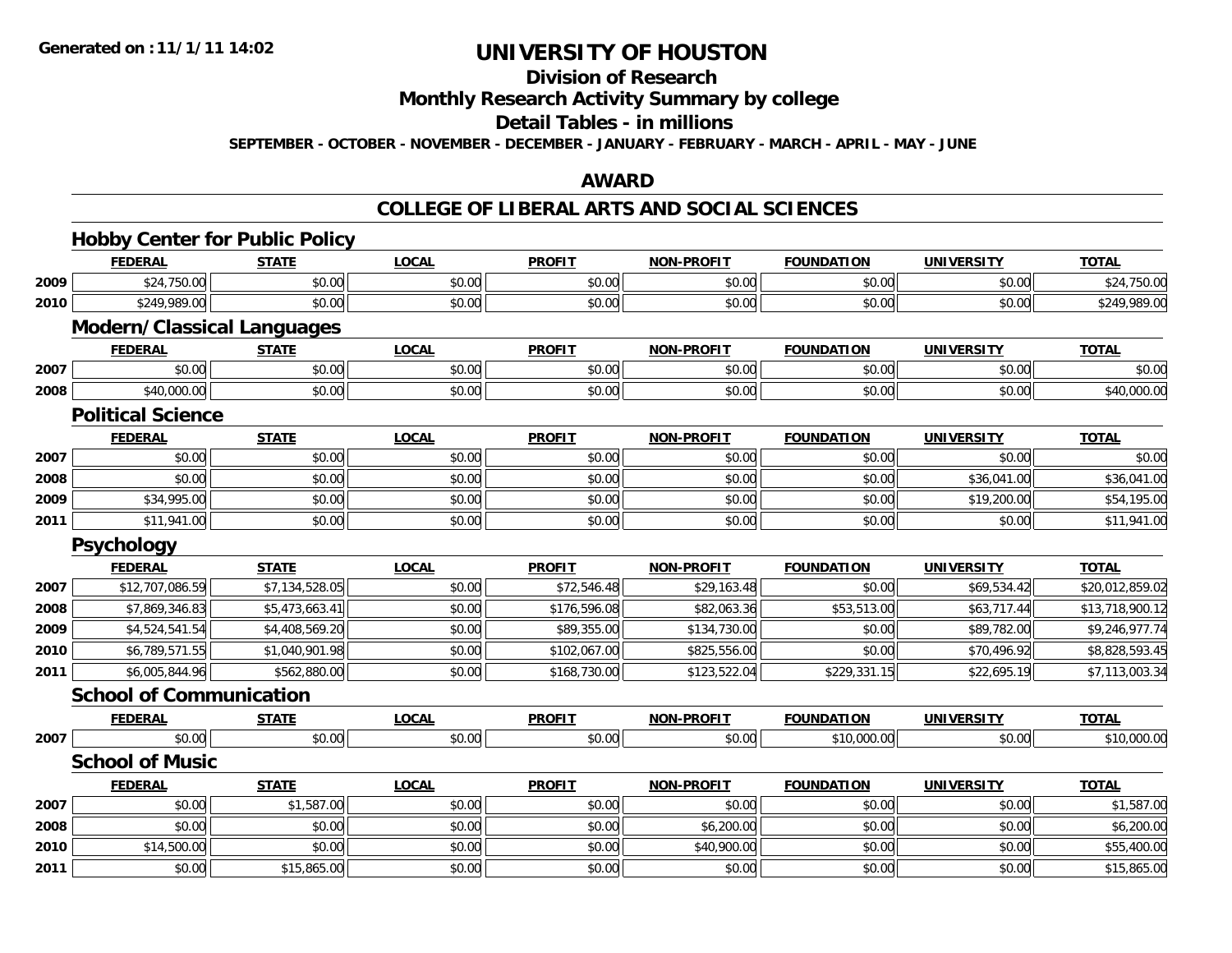**Total**

## **UNIVERSITY OF HOUSTON**

### **Division of ResearchMonthly Research Activity Summary by college Detail Tables - in millionsSEPTEMBER - OCTOBER - NOVEMBER - DECEMBER - JANUARY - FEBRUARY - MARCH - APRIL - MAY - JUNE**

#### **AWARD**

### **COLLEGE OF LIBERAL ARTS AND SOCIAL SCIENCES**

|      | <b>Sociology</b> |              |              |               |                   |                   |                   |              |
|------|------------------|--------------|--------------|---------------|-------------------|-------------------|-------------------|--------------|
|      | <b>FEDERAL</b>   | <b>STATE</b> | <b>LOCAL</b> | <b>PROFIT</b> | <b>NON-PROFIT</b> | <b>FOUNDATION</b> | <b>UNIVERSITY</b> | <b>TOTAL</b> |
| 2007 | \$70,662.20      | \$13,120.60  | \$45,000.00  | \$0.00        | \$0.00            | \$0.00            | \$0.00            | \$128,782.80 |
| 2008 | \$92,199.08      | \$0.00       | \$59,350.00  | \$0.00        | \$1,500.00        | \$0.00            | \$26,250.00       | \$179,299.08 |
| 2009 | \$132,051.20     | \$0.00       | \$60,000.00  | \$0.00        | \$0.00            | \$0.00            | \$0.00            | \$192,051.20 |
| 2010 | \$149,982.60     | \$0.00       | \$0.00       | \$0.00        | \$0.00            | \$0.00            | \$0.00            | \$149,982.60 |
| 2011 | \$0.00           | \$0.00       | \$0.00       | \$0.00        | \$3,500.00        | \$0.00            | \$0.00            | \$3,500.00   |
|      | <b>Theatre</b>   |              |              |               |                   |                   |                   |              |
|      | <b>FEDERAL</b>   | <b>STATE</b> | <b>LOCAL</b> | <b>PROFIT</b> | <b>NON-PROFIT</b> | <b>FOUNDATION</b> | <b>UNIVERSITY</b> | <b>TOTAL</b> |
| 2007 | \$0.00           | \$0.00       | \$0.00       | \$0.00        | \$40,535.78       | \$0.00            | \$0.00            | \$40,535.78  |
| 2008 | \$0.00           | \$0.00       | \$0.00       | \$0.00        | \$44,014.23       | \$0.00            | \$0.00            | \$44,014.23  |
| 2010 | \$0.00           | \$0.00       | \$0.00       | \$0.00        | \$46,537.16       | \$0.00            | \$0.00            | \$46,537.16  |
| 2011 | \$0.00           | \$0.00       | \$0.00       | \$83,010.37   | \$0.00            | \$0.00            | \$0.00            | \$83,010.37  |

**\$48,620,400.98 \$18,688,721.24 \$172,450.00 \$2,069,266.44 \$3,447,006.05 \$537,197.91 \$435,516.97 \$73,970,559.59**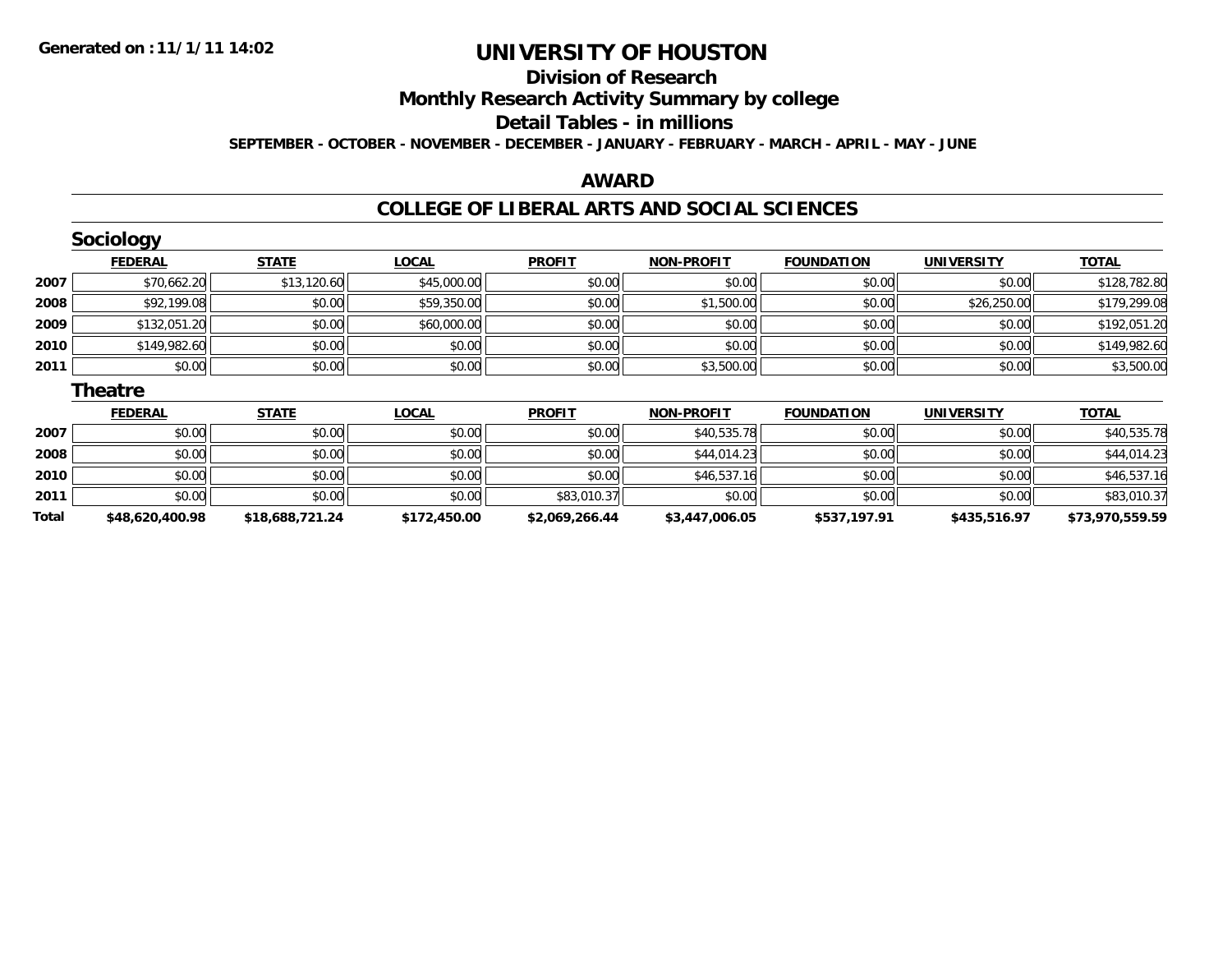## **Division of Research**

### **Monthly Research Activity Summary by college**

### **Detail Tables - in millions**

**SEPTEMBER - OCTOBER - NOVEMBER - DECEMBER - JANUARY - FEBRUARY - MARCH - APRIL - MAY - JUNE**

#### **AWARD**

### **COLLEGE OF NATURAL SCIENCES AND MATHEMATICS**

|      | <b>FEDERAL</b>                                         | <b>STATE</b>   | <b>LOCAL</b> | <b>PROFIT</b> | <b>NON-PROFIT</b> | <b>FOUNDATION</b> | <b>UNIVERSITY</b> | <b>TOTAL</b>   |  |  |  |  |
|------|--------------------------------------------------------|----------------|--------------|---------------|-------------------|-------------------|-------------------|----------------|--|--|--|--|
| 2011 | \$0.00                                                 | \$0.00         | \$0.00       | \$70,000.00   | \$0.00            | \$0.00            | \$0.00            | \$70,000.00    |  |  |  |  |
|      | <b>Biology/Biochemistry</b>                            |                |              |               |                   |                   |                   |                |  |  |  |  |
|      | <b>FEDERAL</b>                                         | <b>STATE</b>   | <b>LOCAL</b> | <b>PROFIT</b> | <b>NON-PROFIT</b> | <b>FOUNDATION</b> | <b>UNIVERSITY</b> | <b>TOTAL</b>   |  |  |  |  |
| 2007 | \$2,767,239.70                                         | \$0.00         | \$0.00       | \$0.00        | \$0.00            | \$410,000.00      | \$0.00            | \$3,177,239.70 |  |  |  |  |
| 2008 | \$2,463,316.20                                         | \$300,000.00   | \$0.00       | \$0.00        | \$89,646.00       | \$509,300.00      | \$6,511.00        | \$3,368,773.20 |  |  |  |  |
| 2009 | \$4,011,319.00                                         | \$0.00         | \$0.00       | \$0.00        | \$90,417.00       | \$366,871.42      | \$0.00            | \$4,468,607.42 |  |  |  |  |
| 2010 | \$3,858,530.69                                         | \$507,527.00   | \$0.00       | \$0.00        | \$458,616.00      | \$294,352.89      | \$0.00            | \$5,119,026.58 |  |  |  |  |
| 2011 | \$3,771,377.17                                         | \$1,232,075.85 | \$0.00       | \$0.00        | \$554,763.11      | \$234,378.25      | \$0.00            | \$5,792,594.38 |  |  |  |  |
|      | <b>Center for Nuclear Receptors and Cell Signaling</b> |                |              |               |                   |                   |                   |                |  |  |  |  |
|      | <b>FEDERAL</b>                                         | <b>STATE</b>   | <b>LOCAL</b> | <b>PROFIT</b> | <b>NON-PROFIT</b> | <b>FOUNDATION</b> | <b>UNIVERSITY</b> | <b>TOTAL</b>   |  |  |  |  |
| 2009 | \$0.00                                                 | \$2,750,000.00 | \$0.00       | \$0.00        | \$0.00            | \$1.00            | \$0.00            | \$2,750,001.00 |  |  |  |  |
| 2010 | \$3,378,493.00                                         | \$0.00         | \$0.00       | \$0.00        | \$50,000.00       | \$0.00            | \$0.00            | \$3,428,493.00 |  |  |  |  |
| 2011 | \$202,500.00                                           | \$1,759,472.90 | \$0.00       | \$240,000.00  | \$0.00            | \$0.00            | \$0.00            | \$2,201,972.90 |  |  |  |  |
|      | <b>Chemistry</b>                                       |                |              |               |                   |                   |                   |                |  |  |  |  |
|      | <b>FEDERAL</b>                                         | <b>STATE</b>   | <b>LOCAL</b> | <b>PROFIT</b> | <b>NON-PROFIT</b> | <b>FOUNDATION</b> | <b>UNIVERSITY</b> | <b>TOTAL</b>   |  |  |  |  |
| 2007 | \$2,962,296.40                                         | \$0.00         | \$0.00       | \$62,500.00   | \$180,000.00      | \$895,000.00      | \$0.00            | \$4,099,796.40 |  |  |  |  |
| 2008 | \$3,341,947.58                                         | \$288,634.00   | \$0.00       | \$14,300.00   | \$321,178.00      | \$1,093,500.00    | \$0.00            | \$5,059,559.58 |  |  |  |  |
| 2009 | \$2,403,590.30                                         | \$2,772,222.00 | \$0.00       | \$30,634.40   | \$121,100.00      | \$830,477.56      | \$159,770.00      | \$6,317,794.26 |  |  |  |  |
| 2010 | \$4,153,864.60                                         | \$2,030,300.00 | \$0.00       | \$211,700.00  | \$0.00            | \$960,000.00      | \$226,934.00      | \$7,582,798.60 |  |  |  |  |
| 2011 | \$4,409,558.39                                         | \$0.00         | \$0.00       | \$80,000.00   | \$0.00            | \$1,209,880.58    | \$200,000.00      | \$5,899,438.97 |  |  |  |  |
|      | <b>Computer Science</b>                                |                |              |               |                   |                   |                   |                |  |  |  |  |
|      | <b>FEDERAL</b>                                         | <b>STATE</b>   | <b>LOCAL</b> | <b>PROFIT</b> | <b>NON-PROFIT</b> | <b>FOUNDATION</b> | <b>UNIVERSITY</b> | <b>TOTAL</b>   |  |  |  |  |
| 2007 | \$3,713,605.60                                         | \$0.00         | \$0.00       | \$0.00        | \$0.00            | \$0.00            | \$0.00            | \$3,713,605.60 |  |  |  |  |
| 2008 | \$1,622,424.73                                         | \$307,712.00   | \$0.00       | \$353,454.00  | \$134,301.00      | \$0.00            | \$0.00            | \$2,417,891.73 |  |  |  |  |
| 2009 | \$4,898,686.78                                         | \$0.00         | \$0.00       | \$134,801.00  | \$162,262.00      | \$0.00            | \$0.00            | \$5,195,749.78 |  |  |  |  |
| 2010 | \$6,723,395.22                                         | \$51,496.00    | \$0.00       | \$152,865.00  | \$134,364.18      | \$0.00            | \$0.00            | \$7,062,120.40 |  |  |  |  |
| 2011 | \$2,358,892.30                                         | \$37,442.00    | \$0.00       | \$373,576.00  | \$189,965.62      | \$0.00            | \$0.00            | \$2,959,875.92 |  |  |  |  |
|      | <b>Dean, Natural Sciences and Mathematics</b>          |                |              |               |                   |                   |                   |                |  |  |  |  |
|      | <b>FEDERAL</b>                                         | <b>STATE</b>   | <b>LOCAL</b> | <b>PROFIT</b> | <b>NON-PROFIT</b> | <b>FOUNDATION</b> | <b>UNIVERSITY</b> | <b>TOTAL</b>   |  |  |  |  |
| 2007 | \$0.00                                                 | \$0.00         | \$0.00       | \$0.00        | \$0.00            | \$0.00            | \$0.00            | \$0.00         |  |  |  |  |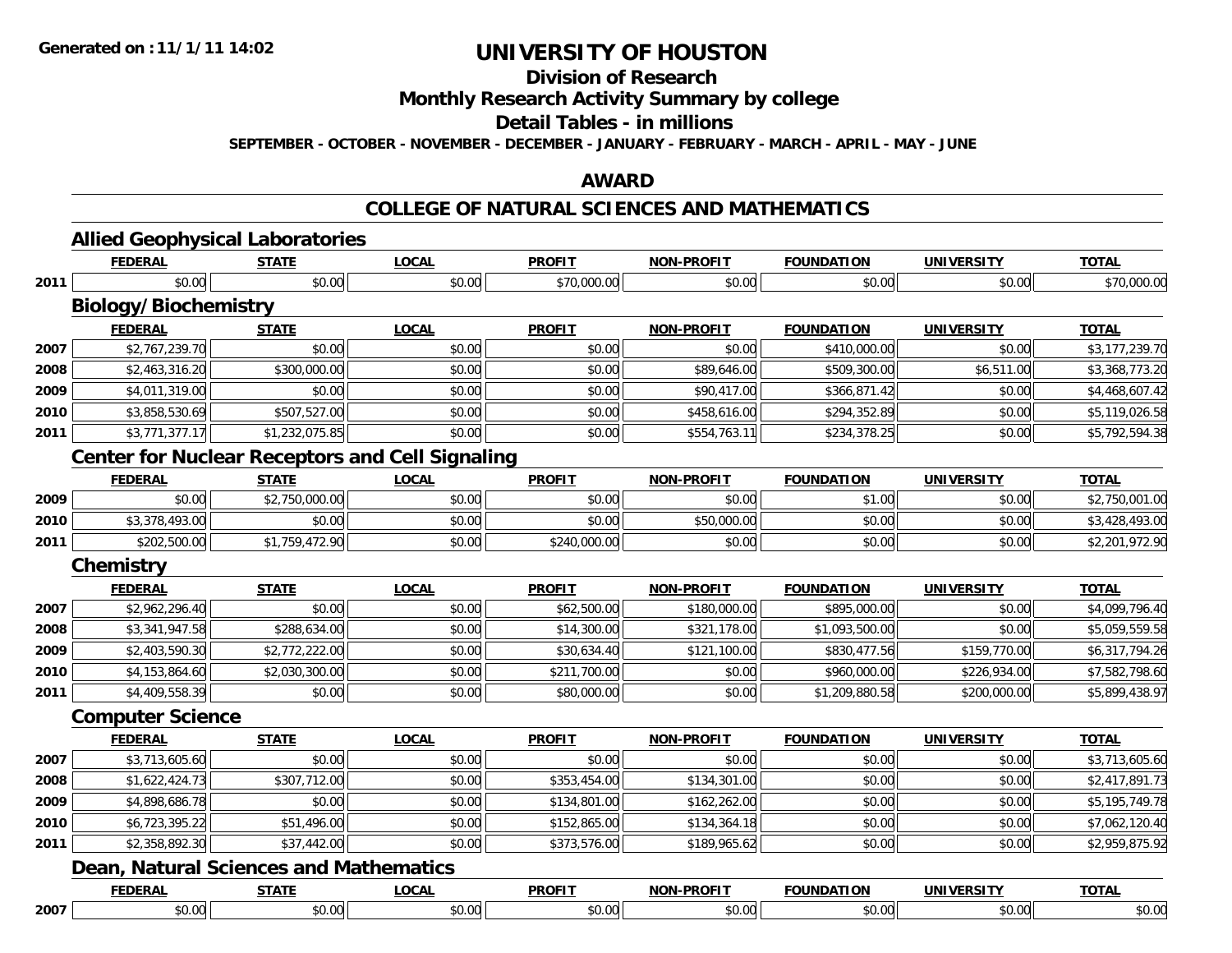## **Division of Research**

### **Monthly Research Activity Summary by college**

### **Detail Tables - in millions**

**SEPTEMBER - OCTOBER - NOVEMBER - DECEMBER - JANUARY - FEBRUARY - MARCH - APRIL - MAY - JUNE**

#### **AWARD**

### **COLLEGE OF NATURAL SCIENCES AND MATHEMATICS**

### **Dean, Natural Sciences and Mathematics**

|              | <b>FEDERAL</b>     | <b>STATE</b>    | <b>LOCAL</b> | <b>PROFIT</b>   | <u>NON-PROFIT</u> | <b>FOUNDATION</b> | <u>UNIVERSITY</u> | <b>TOTAL</b>     |
|--------------|--------------------|-----------------|--------------|-----------------|-------------------|-------------------|-------------------|------------------|
| 2008         | \$0.00             | \$0.00          | \$0.00       | \$0.00          | \$0.00            | \$0.00            | \$0.00            | \$0.00           |
| 2009         | \$0.00             | \$0.00          | \$0.00       | \$0.00          | \$0.00            | \$0.00            | \$0.00            | \$0.00           |
| 2010         | \$0.00             | \$0.00          | \$0.00       | \$0.00          | \$0.00            | \$0.00            | \$0.00            | \$0.00           |
| 2011         | \$710,000.00       | \$0.00          | \$0.00       | \$0.00          | \$0.00            | \$0.00            | \$0.00            | \$710,000.00     |
|              | <b>Geosciences</b> |                 |              |                 |                   |                   |                   |                  |
|              | <b>FEDERAL</b>     | <b>STATE</b>    | <b>LOCAL</b> | <b>PROFIT</b>   | <b>NON-PROFIT</b> | <b>FOUNDATION</b> | <b>UNIVERSITY</b> | <b>TOTAL</b>     |
| 2007         | \$3,319,880.00     | \$531,212.00    | \$0.00       | \$858,884.00    | \$524,330.00      | \$0.00            | \$0.00            | \$5,234,306.00   |
| 2008         | \$675,539.00       | \$215,000.00    | \$0.00       | \$1,256,475.00  | \$50,000.00       | \$0.00            | \$0.00            | \$2,197,014.00   |
| 2009         | \$1,692,611.00     | \$619,482.00    | \$0.00       | \$1,924,238.00  | \$1,655,265.00    | \$0.00            | \$0.00            | \$5,891,596.00   |
| 2010         | \$1,040,658.00     | \$1,008,850.00  | \$0.00       | \$839,052.00    | \$287,560.00      | \$0.00            | \$0.00            | \$3,176,120.00   |
| 2011         | \$2,458,295.58     | \$1,107,477.00  | \$0.00       | \$1,121,766.00  | \$35,457.00       | \$0.00            | \$0.00            | \$4,722,995.58   |
|              | <b>Mathematics</b> |                 |              |                 |                   |                   |                   |                  |
|              | <b>FEDERAL</b>     | <b>STATE</b>    | <b>LOCAL</b> | <b>PROFIT</b>   | <b>NON-PROFIT</b> | <b>FOUNDATION</b> | <b>UNIVERSITY</b> | <b>TOTAL</b>     |
| 2007         | \$381,250.00       | \$124,807.50    | \$0.00       | \$148,500.00    | \$0.00            | \$0.00            | \$0.00            | \$654,557.50     |
| 2008         | \$442,825.00       | \$204,858.00    | \$0.00       | \$14,300.00     | \$12,500.00       | \$0.00            | \$0.00            | \$674,483.00     |
| 2009         | \$722,051.50       | \$396,181.00    | \$0.00       | \$0.00          | \$169,637.00      | \$57,563.53       | \$0.00            | \$1,345,433.03   |
| 2010         | \$753,766.98       | \$845,660.00    | \$0.00       | \$511,700.00    | \$44,000.00       | \$127,436.75      | \$0.00            | \$2,282,563.73   |
| 2011         | \$547,539.70       | \$100,036.00    | \$0.00       | \$150,000.00    | \$22,622.00       | \$111,708.69      | \$41,958.00       | \$973,864.39     |
|              | <b>Physics</b>     |                 |              |                 |                   |                   |                   |                  |
|              | <b>FEDERAL</b>     | <b>STATE</b>    | <b>LOCAL</b> | <b>PROFIT</b>   | <b>NON-PROFIT</b> | <b>FOUNDATION</b> | <b>UNIVERSITY</b> | <b>TOTAL</b>     |
| 2007         | \$1,451,636.00     | \$0.00          | \$0.00       | \$881,187.00    | \$163,957.00      | \$320,000.00      | \$0.00            | \$2,816,780.00   |
| 2008         | \$1,031,744.80     | \$141,000.00    | \$0.00       | \$966,494.00    | \$103,234.35      | \$315,000.00      | \$0.00            | \$2,557,473.15   |
| 2009         | \$736,326.65       | \$0.00          | \$0.00       | \$1,362,400.00  | \$178,481.02      | \$300,000.00      | \$0.00            | \$2,577,207.67   |
| 2010         | \$2,460,398.25     | \$0.00          | \$0.00       | \$1,431,319.88  | \$45,397.10       | \$240,000.00      | \$0.00            | \$4,177,115.23   |
| 2011         | \$2,777,112.53     | \$0.00          | \$0.00       | \$896,150.00    | \$5,333.00        | \$210,000.00      | \$0.00            | \$3,888,595.53   |
| <b>Total</b> | \$78.242.672.65    | \$17.331.445.25 | \$0.00       | \$14,086,296.28 | \$5,784,386,38    | \$8,485,470.67    | \$635,173.00      | \$124,565,444.23 |

**\$78,242,672.65 \$17,331,445.25 \$0.00 \$14,086,296.28 \$5,784,386.38 \$8,485,470.67 \$635,173.00 \$124,565,444.23**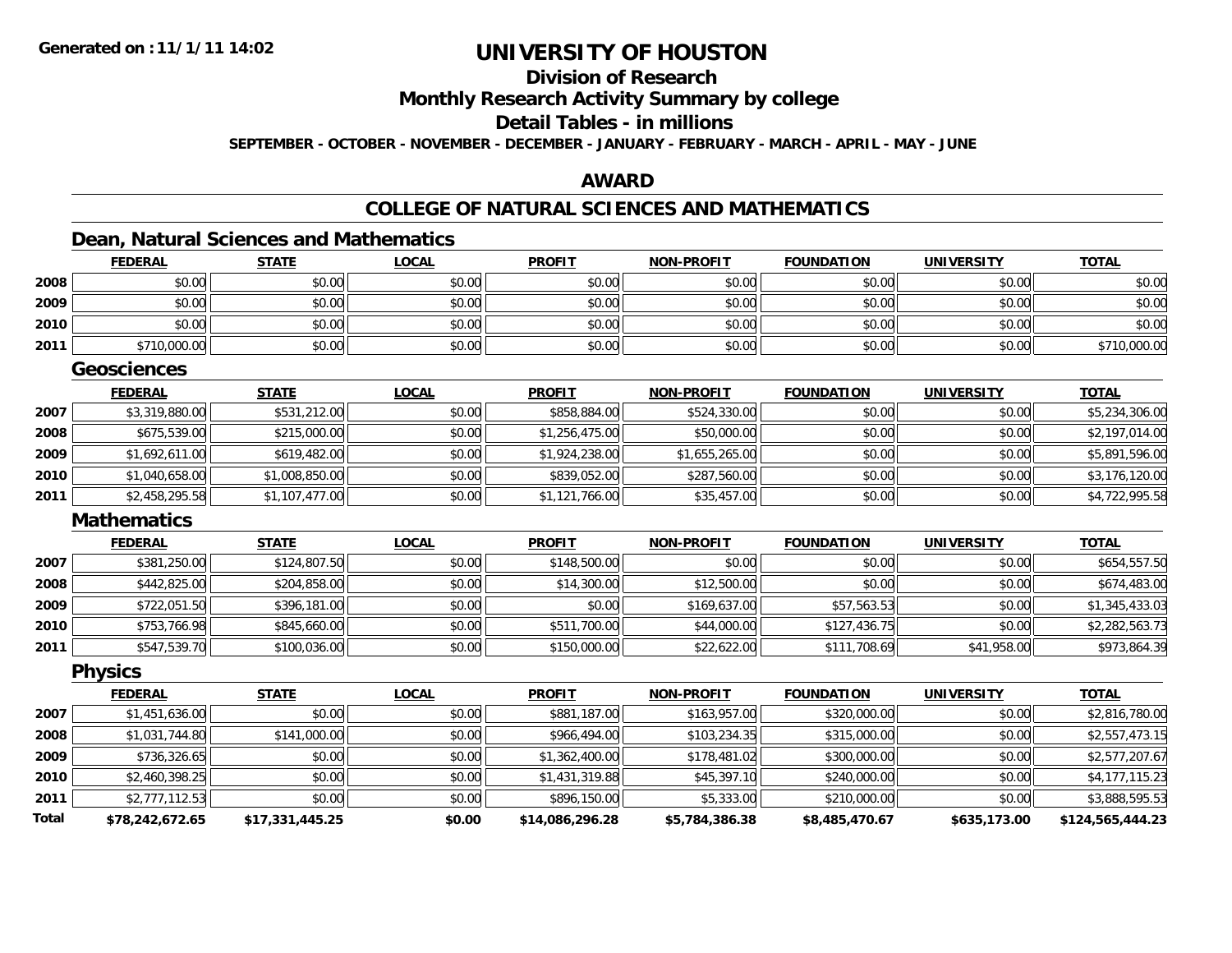## **Division of Research**

### **Monthly Research Activity Summary by college**

#### **Detail Tables - in millions**

**SEPTEMBER - OCTOBER - NOVEMBER - DECEMBER - JANUARY - FEBRUARY - MARCH - APRIL - MAY - JUNE**

#### **AWARD**

#### **COLLEGE OF OPTOMETRY**

## **Optometry, Community**

|       | ---             |              |              |                |                   |                   |                   |                 |
|-------|-----------------|--------------|--------------|----------------|-------------------|-------------------|-------------------|-----------------|
|       | <b>FEDERAL</b>  | <b>STATE</b> | <b>LOCAL</b> | <b>PROFIT</b>  | <b>NON-PROFIT</b> | <b>FOUNDATION</b> | <b>UNIVERSITY</b> | <b>TOTAL</b>    |
| 2007  | \$2,619,590.00  | \$0.00       | \$0.00       | \$258,436.00   | \$0.00            | \$10,000.00       | \$163,304.68      | \$3,051,330.68  |
| 2008  | \$3,153,371.30  | \$300,000.00 | \$0.00       | \$312,523.00   | \$90,000.00       | \$0.00            | \$252,499.68      | \$4,108,393.98  |
| 2009  | \$4,734,805.77  | \$73,714.00  | \$0.00       | \$218,570.00   | \$19,463.00       | \$40,000.00       | \$153,622.86      | \$5,240,175.63  |
| 2010  | \$4,813,364.96  | \$0.00       | \$0.00       | \$482,718.00   | \$2,100.00        | \$0.00            | \$241,929.63      | \$5,540,112.59  |
| 2011  | \$3,168,233.00  | \$0.00       | \$0.00       | \$305,449.26   | \$0.00            | \$0.00            | \$293,350.00      | \$3,767,032.26  |
| Total | \$18,489,365.03 | \$373,714.00 | \$0.00       | \$1,577,696.26 | \$111,563.00      | \$50,000.00       | \$1,104,706.85    | \$21,707,045.14 |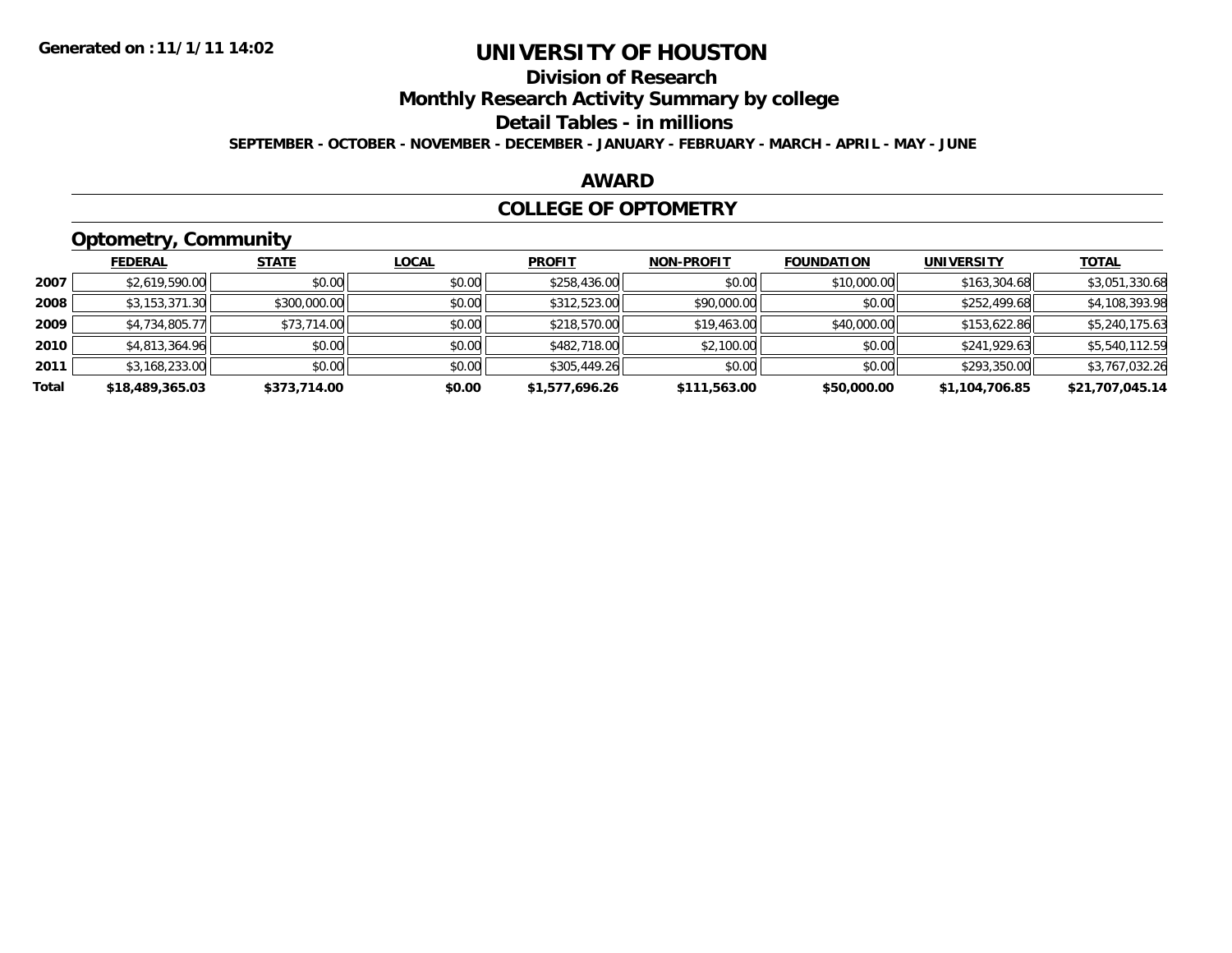## **Division of Research**

### **Monthly Research Activity Summary by college**

## **Detail Tables - in millions**

**SEPTEMBER - OCTOBER - NOVEMBER - DECEMBER - JANUARY - FEBRUARY - MARCH - APRIL - MAY - JUNE**

### **AWARD**

### **COLLEGE OF PHARMACY**

### **Clinical Sciences and Administration**

|      | <b>FEDERAL</b> | <b>STATE</b> | <b>LOCAL</b> | <b>PROFIT</b> | <b>NON-PROFIT</b> | <b>FOUNDATION</b> | <b>UNIVERSITY</b> | <b>TOTAL</b> |
|------|----------------|--------------|--------------|---------------|-------------------|-------------------|-------------------|--------------|
| 2007 | \$303,424.00   | \$0.00       | \$0.00       | \$269,154.00  | \$80,000.00       | \$120,902.00      | \$0.00            | \$773,480.00 |
| 2008 | \$304,052.00   | \$0.00       | \$0.00       | \$354,266.00  | \$25,000.00       | \$0.00            | \$0.00            | \$683,318.00 |
| 2009 | \$82,966.00    | \$0.00       | \$0.00       | \$136,196.00  | \$398,160.00      | \$0.00            | \$1,485.00        | \$618,807.00 |
| 2010 | \$305,908.85   | \$0.00       | \$0.00       | \$198,496.00  | \$66,001.00       | \$0.00            | \$0.00            | \$570,405.85 |
| 2011 | \$73,572.60    | \$14,886.00  | \$0.00       | \$174,463.80  | \$399,968.00      | \$25,000.00       | \$0.00            | \$687,890.40 |

### **Pharmacological and Pharmaceutical Sciences**

|       | <b>FEDERAL</b>  | <b>STATE</b> | <b>LOCAL</b> | <b>PROFIT</b>  | <b>NON-PROFIT</b> | <b>FOUNDATION</b> | <b>UNIVERSITY</b> | <b>TOTAL</b>    |
|-------|-----------------|--------------|--------------|----------------|-------------------|-------------------|-------------------|-----------------|
| 2007  | \$858,076.00    | \$0.00       | \$0.00       | \$130,000.00   | \$300,000.00      | \$22,500.00       | \$0.00            | \$1,310,576.00  |
| 2008  | \$1,253,140.05  | \$299,234.00 | \$0.00       | \$40,000.00    | \$0.00            | \$60,000.00       | \$0.00            | \$1,652,374.05  |
| 2009  | \$1,920,486.92  | \$0.00       | \$0.00       | \$134,716.00   | \$99,970.00       | \$90,775.00       | \$0.00            | \$2,245,947.92  |
| 2010  | \$3,523,415.40  | \$0.00       | \$0.00       | \$19,200.00    | \$0.00            | \$0.00            | \$0.00            | \$3,542,615.40  |
| 2011  | \$2,224,296.40  | \$0.00       | \$0.00       | \$25,760.00    | \$0.00            | \$60,210.00       | \$0.00            | \$2,310,266.40  |
| Total | \$10,849,338.22 | \$314,120.00 | \$0.00       | \$1,482,251.80 | \$1,369,099.00    | \$379,387.00      | \$1,485.00        | \$14,395,681.02 |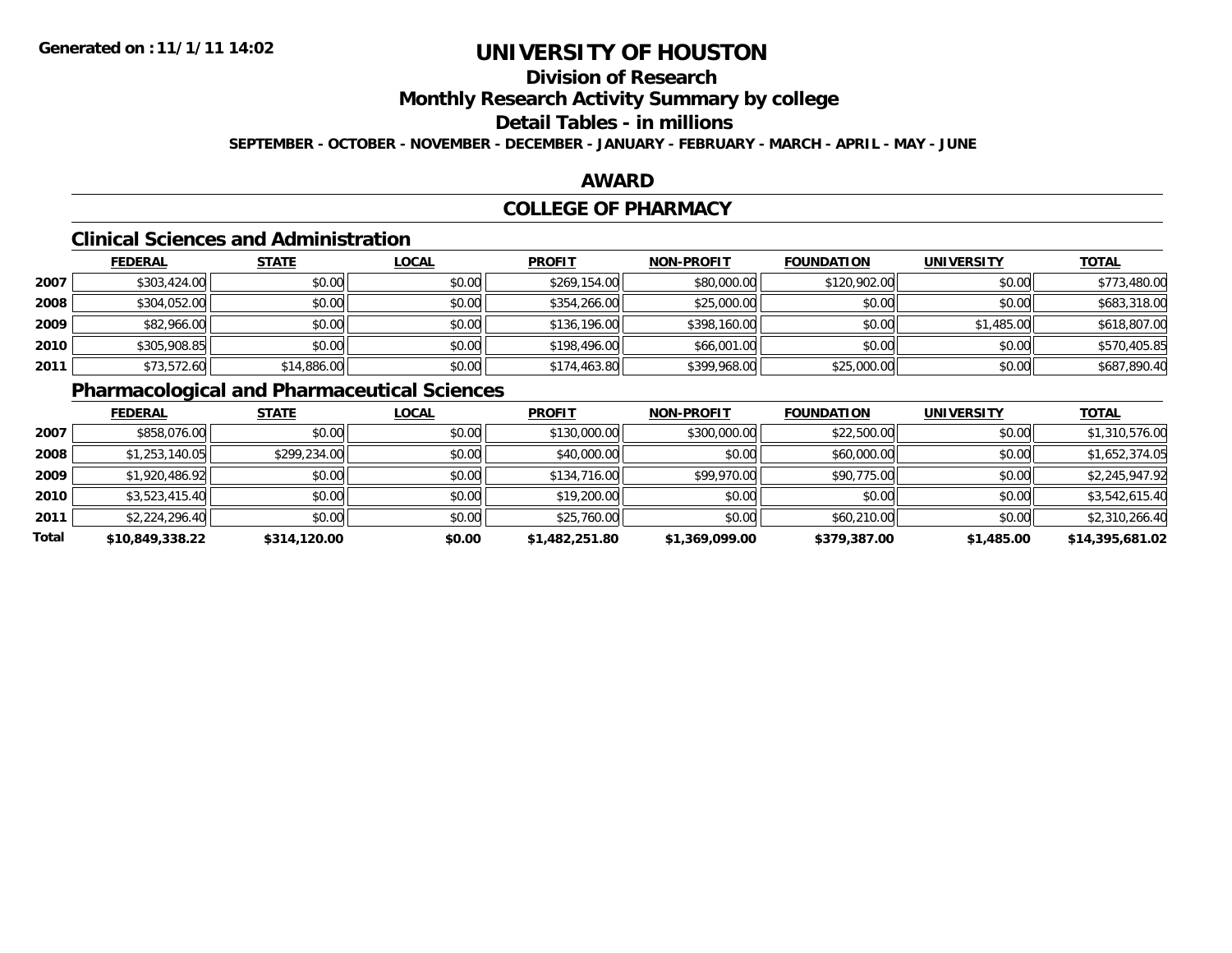## **Division of Research**

#### **Monthly Research Activity Summary by college**

### **Detail Tables - in millions**

**SEPTEMBER - OCTOBER - NOVEMBER - DECEMBER - JANUARY - FEBRUARY - MARCH - APRIL - MAY - JUNE**

#### **AWARD**

### **COLLEGE OF TECHNOLOGY**

## **Center for Technology Literacy**

|      | <b>FEDERAI</b>                                                                  | <b>STATE</b>           | <b>LOCAI</b>  | <b>PROFIT</b> | <b>NON-PROFIT</b> | <b>FOUNDATION</b> | <b>UNIVERSITY</b>  | <b>TOTAL</b> |
|------|---------------------------------------------------------------------------------|------------------------|---------------|---------------|-------------------|-------------------|--------------------|--------------|
| 2010 | 00000<br>A<br>ា០.កហោលា                                                          | 0.00<br>JU.UU          | 0000<br>JU.UU | 0.00<br>JU.UU | 0000<br>PO.OO     | \$0.00            | $\sim$ 00<br>JU.UU | .ouu.u       |
| 2011 | $\mathbf{a} = \mathbf{a} \quad \mathbf{a} \quad \mathbf{a}$<br>¢70<br>22.1.1.1. | $\sim$ $\sim$<br>vu.vu | 0000<br>vu.vu | 0.00<br>JU.UU | 0000<br>PO.OO     | \$0.00            | $\sim$ 00<br>ง∪.∪บ | .            |

<u> 1989 - Johann Stoff, deutscher Stoffen und der Stoffen und der Stoffen und der Stoffen und der Stoffen und de</u>

### **Dean, Technology**

|      | <b>FEDERAL</b> | <b>STATE</b> | <b>LOCAL</b> | <b>PROFIT</b> | <b>NON-PROFIT</b> | <b>FOUNDATION</b> | <b>UNIVERSITY</b> | <b>TOTAL</b> |
|------|----------------|--------------|--------------|---------------|-------------------|-------------------|-------------------|--------------|
| 2007 | \$178,989.00   | \$0.00       | \$0.00       | \$0.00        | \$0.00            | \$0.00            | \$0.00            | \$178,989.00 |
| 2008 | \$736,051.00   | \$0.00       | \$0.00       | \$0.00        | \$0.00            | \$0.00            | \$0.00            | \$736,051.00 |
| 2009 | \$317,127.00   | \$0.00       | \$0.00       | \$0.00        | \$0.00            | \$0.00            | \$0.00            | \$317,127.00 |
| 2010 | \$429,651.10   | \$0.00       | \$0.00       | \$0.00        | \$0.00            | \$0.00            | \$0.00            | \$429,651.10 |
| 2011 | \$144,483.49   | \$0.00       | \$0.00       | \$0.00        | \$0.00            | \$0.00            | \$0.00            | \$144,483.49 |

#### **Engineering Technology**

|      | <b>FEDERAL</b> | <b>STATE</b> | <b>LOCAL</b> | <b>PROFIT</b> | <b>NON-PROFIT</b> | <b>FOUNDATION</b> | <b>UNIVERSITY</b> | <b>TOTAL</b>   |
|------|----------------|--------------|--------------|---------------|-------------------|-------------------|-------------------|----------------|
| 2007 | \$1,723,887.00 | \$0.00       | \$0.00       | \$38,611.50   | \$0.00            | \$0.00            | \$12,000.00       | \$1,774,498.50 |
| 2008 | \$486,782.20   | \$0.00       | \$0.00       | \$17,256.00   | \$30,000.00       | \$0.00            | \$12,000.00       | \$546,038.20   |
| 2009 | \$730,910.39   | \$0.00       | \$0.00       | \$71,000.00   | \$55,603.00       | \$0.00            | \$0.00            | \$857,513.39   |
| 2010 | \$413,560.70   | \$0.00       | \$0.00       | \$111,000.00  | \$0.00            | \$0.00            | \$0.00            | \$524,560.70   |
| 2011 | \$431,491.00   | \$0.00       | \$0.00       | \$0.00        | \$28,702.00       | \$18,100.00       | \$0.00            | \$478,293.00   |

### **Human Development and Consumer Science**

|      | <b>FEDERAL</b> | <u>STATE</u> | <u>LOCAL</u> | <b>PROFIT</b> | <b>NON-PROFIT</b> | <b>FOUNDATION</b> | <b>UNIVERSITY</b> | <b>TOTAL</b> |
|------|----------------|--------------|--------------|---------------|-------------------|-------------------|-------------------|--------------|
| 2007 | \$31,993.10    | \$0.00       | \$0.00       | \$10,500.00   | \$0.00            | \$0.00            | \$0.00            | \$42,493.10  |
| 2008 | \$64,421.20    | \$0.00       | \$0.00       | \$0.00        | \$0.00            | \$0.00            | \$0.00            | \$64,421.20  |
| 2009 | \$0.00         | \$0.00       | \$0.00       | \$10,000.00   | \$0.00            | \$0.00            | \$0.00            | \$10,000.00  |
| 2010 | \$1,000.00     | \$0.00       | \$0.00       | \$75,704.00   | \$0.00            | \$0.00            | \$0.00            | \$76,704.00  |

### **Information & Logistics Technology**

|      | <b>FEDERAL</b> | <b>STATE</b> | <u>LOCAL</u> | <b>PROFIT</b> | <b>NON-PROFIT</b>                  | <b>FOUNDATION</b> | <b>UNIVERSITY</b> | <u>TOTAL</u>                     |
|------|----------------|--------------|--------------|---------------|------------------------------------|-------------------|-------------------|----------------------------------|
| 2009 | \$199,117.20   | \$0.00       | \$0.00       | \$0.00        | \$20,094.00                        | \$0.00            | \$0.00            | \$210, 211, 20<br>ال ۲۰۱۰ تا ۲۰۰ |
| 2010 | \$121,248,00   | \$0.00       | \$0.00       | \$0.00        | .400.00<br>$\mathbf{A} \mathbf{A}$ | \$0.00            | \$0.00            | \$124,648.00                     |
| 2011 | \$144,253.50   | \$0.00       | \$0.00       | \$0.00        | ,100.00                            | \$0.00            | \$0.00            | \$149,353.50                     |

#### **Texas Manufacturing Assistance Center**

|      | LMN    | ___                  | <b>OCAI</b> | -----<br>PROF | ייטוי       |                 | .              | <b>TOTAL</b><br>. . |
|------|--------|----------------------|-------------|---------------|-------------|-----------------|----------------|---------------------|
| 2008 | \$0.00 | $\sim$<br>c<br>JU.UU | <b>U.U</b>  | * ^           | - -<br>ישיע | $\sim$<br>JU.UU | ተል ልል<br>vv.vv | ሶስ ሰሰ<br>PO.OO      |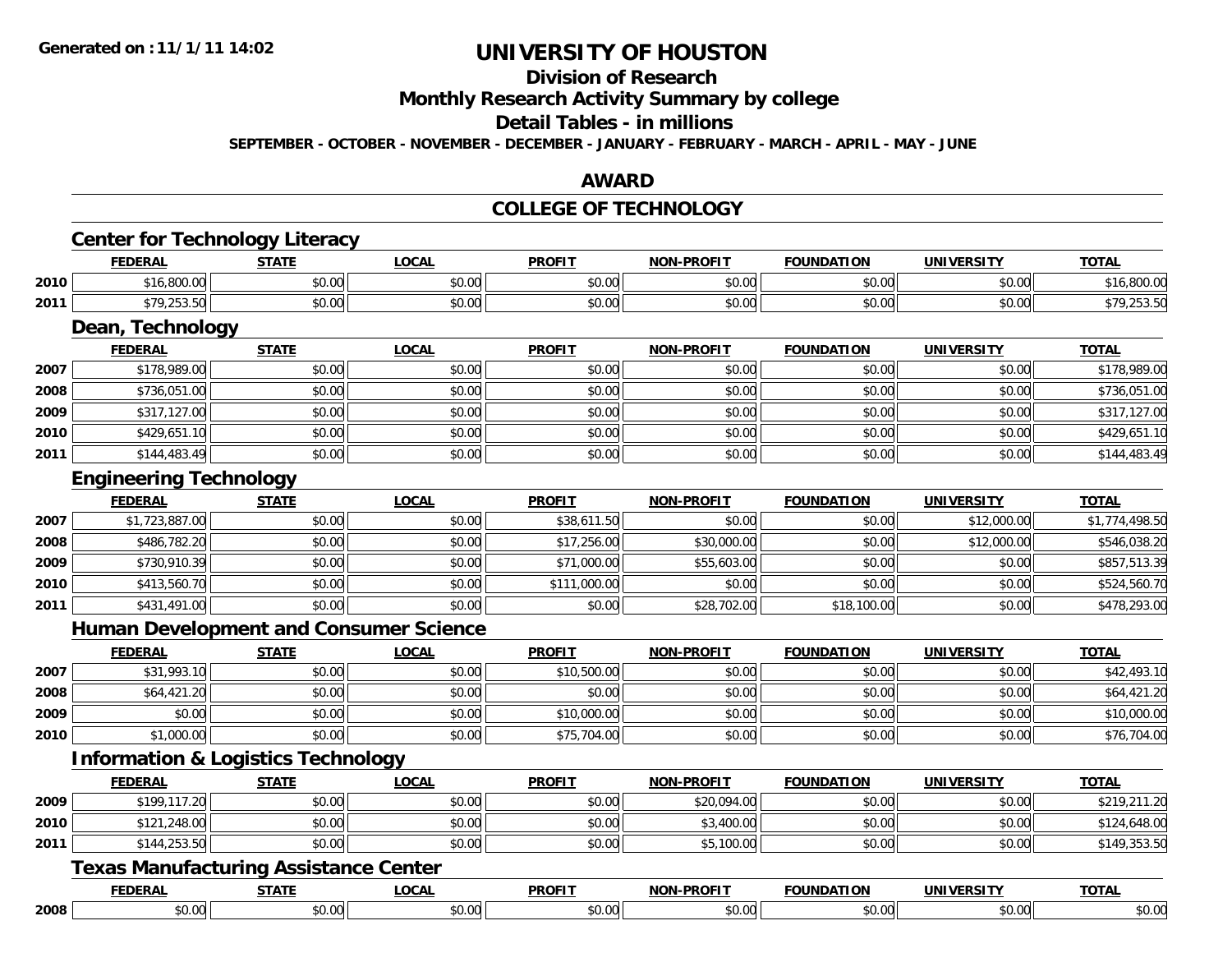## **Division of Research**

**Monthly Research Activity Summary by college**

### **Detail Tables - in millions**

**SEPTEMBER - OCTOBER - NOVEMBER - DECEMBER - JANUARY - FEBRUARY - MARCH - APRIL - MAY - JUNE**

#### **AWARD**

### **COLLEGE OF TECHNOLOGY**

### **Texas Manufacturing Assistance Center**

|       | <b>FEDERAL</b> | <b>STATE</b> | <u>LOCAL</u> | <b>PROFIT</b> | <b>NON-PROFIT</b> | <b>FOUNDATION</b> | <b>UNIVERSITY</b> | <u>TOTAL</u>   |
|-------|----------------|--------------|--------------|---------------|-------------------|-------------------|-------------------|----------------|
| 2009  | \$0.00         | \$0.00       | \$0.00       | \$0.00        | \$0.00            | \$0.00            | \$0.00            | \$0.00         |
| 2010  | \$0.00         | \$0.00       | \$0.00       | \$0.00        | \$0.00            | \$0.00            | \$0.00            | \$0.00         |
| 2011  | \$0.00         | \$0.00       | \$0.00       | \$0.00        | \$0.00            | \$0.00            | \$0.00            | \$0.00         |
| Total | \$6,251,019.38 | \$0.00       | \$0.00       | \$334,071.50  | \$142,899.00      | \$18,100.00       | \$24,000.00       | \$6,770,089.88 |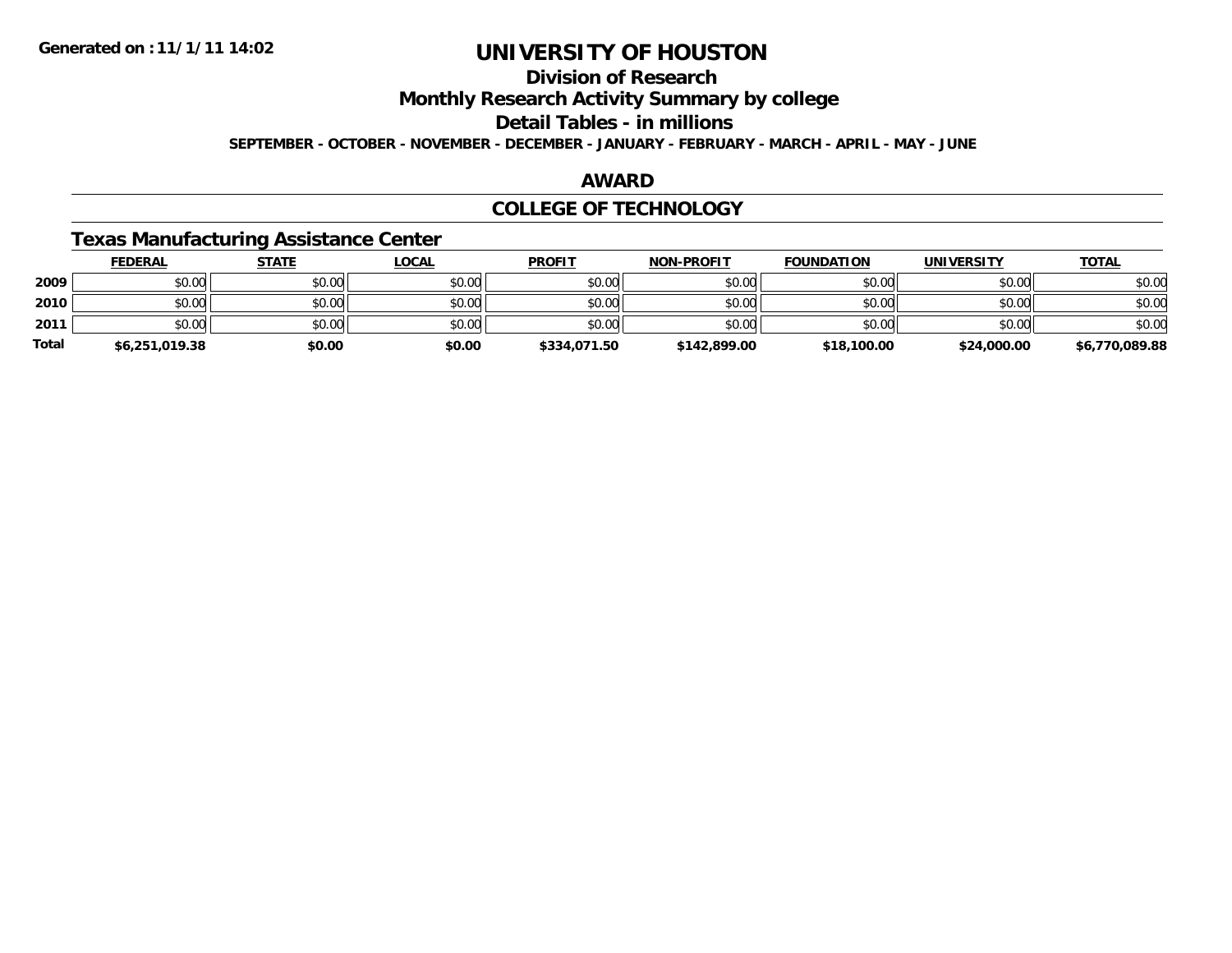## **Division of Research**

### **Monthly Research Activity Summary by college**

#### **Detail Tables - in millions**

**SEPTEMBER - OCTOBER - NOVEMBER - DECEMBER - JANUARY - FEBRUARY - MARCH - APRIL - MAY - JUNE**

#### **AWARD**

## **CULLEN COLLEGE OF ENGINEERING**

|      | <b>Biomedical Engineering</b>                         |                |              |               |                   |                   |                   |                |
|------|-------------------------------------------------------|----------------|--------------|---------------|-------------------|-------------------|-------------------|----------------|
|      | <b>FEDERAL</b>                                        | <b>STATE</b>   | <b>LOCAL</b> | <b>PROFIT</b> | <b>NON-PROFIT</b> | <b>FOUNDATION</b> | <b>UNIVERSITY</b> | <b>TOTAL</b>   |
| 2008 | \$99,839.00                                           | \$0.00         | \$0.00       | \$0.00        | \$0.00            | \$114,406.00      | \$0.00            | \$214,245.00   |
| 2009 | \$524,789.48                                          | \$0.00         | \$0.00       | \$0.00        | \$100,000.00      | \$0.00            | \$0.00            | \$624,789.48   |
| 2010 | \$335,629.00                                          | \$0.00         | \$0.00       | \$0.00        | \$0.00            | \$4,594.00        | \$0.00            | \$340,223.00   |
| 2011 | \$301,016.00                                          | \$0.00         | \$0.00       | \$0.00        | \$0.00            | \$0.00            | \$0.00            | \$301,016.00   |
|      | <b>Chemical Engineering</b>                           |                |              |               |                   |                   |                   |                |
|      | <b>FEDERAL</b>                                        | <b>STATE</b>   | <b>LOCAL</b> | <b>PROFIT</b> | <b>NON-PROFIT</b> | <b>FOUNDATION</b> | <b>UNIVERSITY</b> | <b>TOTAL</b>   |
| 2007 | \$1,225,387.19                                        | \$68,336.00    | \$412,488.00 | \$226,944.00  | \$140,000.00      | \$112,420.00      | \$0.00            | \$2,185,575.19 |
| 2008 | \$1,335,013.06                                        | \$3,943,950.62 | \$392,238.00 | \$998,208.68  | \$15,000.00       | \$163,570.00      | \$0.00            | \$6,847,980.36 |
| 2009 | \$1,668,703.64                                        | \$7,072,059.00 | \$0.00       | \$322,140.00  | \$40,000.00       | \$119,499.84      | \$10,200.00       | \$9,232,602.48 |
| 2010 | \$6,950,836.95                                        | \$289,970.00   | \$60,588.00  | \$561,766.79  | \$0.00            | \$112,200.00      | \$40,818.00       | \$8,016,179.74 |
| 2011 | \$3,447,006.21                                        | \$301,766.25   | \$0.00       | \$808,583.00  | \$0.00            | \$160,900.00      | \$114,642.00      | \$4,832,897.46 |
|      | <b>Civil Engineering</b>                              |                |              |               |                   |                   |                   |                |
|      | <b>FEDERAL</b>                                        | <b>STATE</b>   | <b>LOCAL</b> | <b>PROFIT</b> | <b>NON-PROFIT</b> | <b>FOUNDATION</b> | <b>UNIVERSITY</b> | <b>TOTAL</b>   |
| 2007 | \$740,526.60                                          | \$837,585.00   | \$0.00       | \$0.00        | \$0.00            | \$0.00            | \$0.00            | \$1,578,111.60 |
| 2008 | \$1,649,897.98                                        | \$594,987.50   | \$0.00       | \$63,000.00   | \$75,752.00       | \$100,000.00      | \$0.00            | \$2,483,637.48 |
| 2009 | \$1,408,672.00                                        | \$581,409.73   | \$0.00       | \$101,000.00  | \$75,752.00       | \$100,000.00      | \$20,000.00       | \$2,286,833.73 |
| 2010 | \$1,864,565.20                                        | \$602,115.81   | \$0.00       | \$30,359.20   | \$13,000.00       | \$0.00            | \$0.00            | \$2,510,040.21 |
| 2011 | \$1,917,981.88                                        | \$523,795.00   | \$100,000.00 | \$211,311.80  | \$75,623.00       | \$0.00            | \$0.00            | \$2,828,711.68 |
|      | <b>Composites Engineering and Applications Center</b> |                |              |               |                   |                   |                   |                |
|      | <b>FEDERAL</b>                                        | <b>STATE</b>   | <b>LOCAL</b> | <b>PROFIT</b> | <b>NON-PROFIT</b> | <b>FOUNDATION</b> | <b>UNIVERSITY</b> | <b>TOTAL</b>   |
| 2010 | \$0.00                                                | \$0.00         | \$0.00       | \$0.00        | \$0.00            | \$0.00            | \$0.00            | \$0.00         |
|      | <b>Dean, Engineering</b>                              |                |              |               |                   |                   |                   |                |
|      | <b>FEDERAL</b>                                        | <b>STATE</b>   | <b>LOCAL</b> | <b>PROFIT</b> | <b>NON-PROFIT</b> | <b>FOUNDATION</b> | <b>UNIVERSITY</b> | <b>TOTAL</b>   |
| 2007 | \$0.00                                                | \$0.00         | \$0.00       | \$0.00        | \$200.00          | \$20,650.00       | \$0.00            | \$20,850.00    |
| 2008 | \$60,000.00                                           | \$49,700.00    | \$0.00       | \$0.00        | \$0.00            | \$180.56          | \$0.00            | \$109,880.56   |
|      | <b>Electrical &amp; Computer Engineering</b>          |                |              |               |                   |                   |                   |                |
|      | <b>FEDERAL</b>                                        | <b>STATE</b>   | <b>LOCAL</b> | <b>PROFIT</b> | <b>NON-PROFIT</b> | <b>FOUNDATION</b> | <b>UNIVERSITY</b> | <b>TOTAL</b>   |
| 2007 | \$960,883.61                                          | \$356,500.00   | \$0.00       | \$108,488.00  | \$184,667.00      | \$0.00            | \$28,000.00       | \$1,638,538.61 |
| 2008 | \$2,913,874.18                                        | \$687,192.00   | \$0.00       | \$430,684.00  | \$317,780.00      | \$0.00            | \$28,000.00       | \$4,377,530.18 |
| 2009 | \$2,513,914.59                                        | \$59,985.00    | \$0.00       | \$445,625.00  | \$267,012.28      | \$0.00            | \$19,800.00       | \$3,306,336.87 |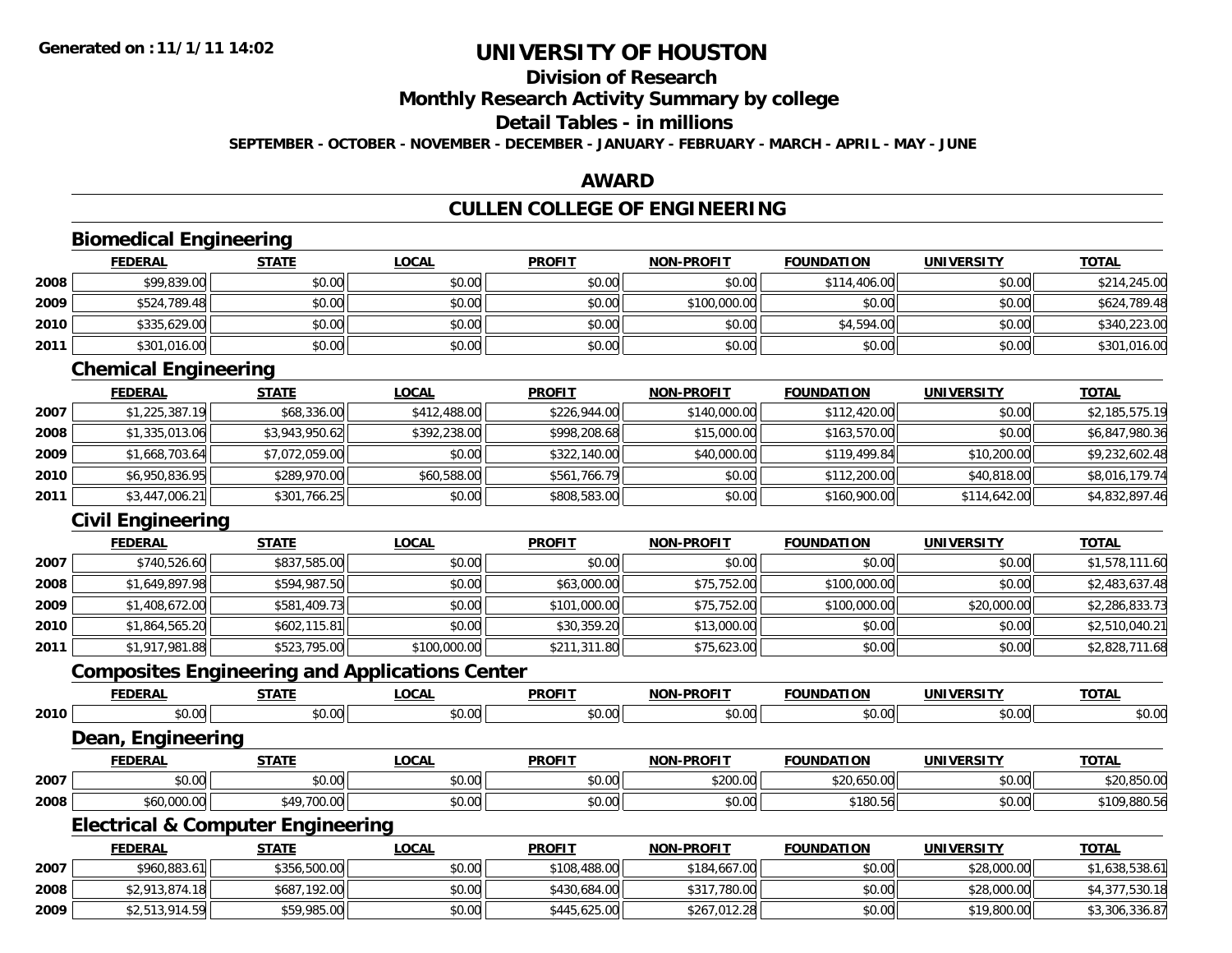## **Division of Research**

### **Monthly Research Activity Summary by college**

### **Detail Tables - in millions**

**SEPTEMBER - OCTOBER - NOVEMBER - DECEMBER - JANUARY - FEBRUARY - MARCH - APRIL - MAY - JUNE**

#### **AWARD**

### **CULLEN COLLEGE OF ENGINEERING**

### **Electrical & Computer Engineering**

|      | <b>FEDERAL</b>                          | <b>STATE</b> | LOCAL  | <b>PROFIT</b>                 | <b>NON-PROFIT</b> | <b>FOUNDATION</b> | <b>UNIVERSITY</b> | <b>TOTA</b>                        |
|------|-----------------------------------------|--------------|--------|-------------------------------|-------------------|-------------------|-------------------|------------------------------------|
| 2010 | (222.175)<br><b>JY</b><br>.<br>, געריכי | \$349,324.51 | \$0.00 | $+5.000.00$<br>よつれに           | 1,500.00<br>0.404 | \$50,000.00       | \$0.00            | .299.80<br>508.2                   |
| 2011 | 1000<br>ሐሮ ግለ"<br>,5,307                | 301<br>\$63  | \$0.00 | $10E$ $00$<br>\$362,<br>VV.CY | \$0.00            | \$50,000.00       | \$0.00            | 00000<br>$AT = 700$<br>uxu<br>70Z. |

### **Industrial Engineering**

|      | <b>FEDERAL</b> | <b>STATE</b> | <b>LOCAL</b> | <b>PROFIT</b> | <b>NON-PROFIT</b> | <b>FOUNDATION</b> | <b>UNIVERSITY</b> | <b>TOTAL</b> |
|------|----------------|--------------|--------------|---------------|-------------------|-------------------|-------------------|--------------|
| 2007 | \$11,584.30    | \$1,500.00   | \$0.00       | \$0.00        | \$0.00            | \$0.00            | \$0.00            | \$13,084.30  |
| 2008 | \$285,327.32   | \$0.00       | \$7,804.62   | \$0.00        | \$0.00            | \$0.00            | \$0.00            | \$293,131.94 |
| 2009 | \$260,381.00   | \$50,685.00  | \$0.00       | \$0.00        | \$0.00            | \$0.00            | \$0.00            | \$311,066.00 |
| 2010 | \$396,198.00   | \$144,351.00 | \$431,266.00 | \$0.00        | \$0.00            | \$0.00            | \$0.00            | \$971,815.00 |
| 2011 | \$171,276.00   | \$16,828.00  | \$0.00       | \$0.00        | \$0.00            | \$0.00            | \$0.00            | \$188,104.00 |

#### **Mechanical Engineering**

|      | <b>FEDERAL</b> | <b>STATE</b>   | <b>LOCAL</b> | <b>PROFIT</b> | <b>NON-PROFIT</b> | <b>FOUNDATION</b> | <b>UNIVERSITY</b> | <b>TOTAL</b>   |
|------|----------------|----------------|--------------|---------------|-------------------|-------------------|-------------------|----------------|
| 2007 | \$1,169,967.80 | \$36,000.00    | \$0.00       | \$299,432.00  | \$19,936.00       | \$0.00            | \$0.00            | \$1,525,335.80 |
| 2008 | \$1,225,756.47 | \$146,000.00   | \$0.00       | \$288,692.00  | \$33,500.00       | \$0.00            | \$35,191.00       | \$1,729,139.47 |
| 2009 | \$2,804,625.71 | \$0.00         | \$0.00       | \$313,866.00  | \$30,600.00       | \$0.00            | \$44,809.00       | \$3,193,900.71 |
| 2010 | \$4,670,879.15 | \$1,947,220.00 | \$0.00       | \$426,162.80  | \$0.00            | \$276,464.00      | \$0.00            | \$7,320,725.95 |
| 2011 | \$1,176,550.30 | \$0.00         | \$0.00       | \$646,935.20  | \$0.00            | \$0.00            | \$0.00            | \$1,823,485.50 |

### **National Wind Energy Center**

|       | <b>FEDERAL</b>     | <b>STATE</b>    | <b>OCAL</b>          | <b>PROFIT</b>  | <b>NON</b><br><b>I-PROFIT</b> | <b>FOUNDATION</b> | <b>UNIVERSITY</b> | <b>TOTAL</b>       |
|-------|--------------------|-----------------|----------------------|----------------|-------------------------------|-------------------|-------------------|--------------------|
| 2010  | $\sim$ 00<br>DU.UU | \$0.00          | JU.UU                | \$0.00         | \$0.00                        | ልስ ሰስ             | ልስ ሰሰ<br>JU.UU    | \$0.00             |
| Total | \$51,030,960.87    | \$18,724,651.66 | .404,384.62<br>91.TU | \$6,990,393.47 | 1.520.322.28.                 | \$1,384,884.40    | \$341,460.00      | ,057.30<br>\$81.39 |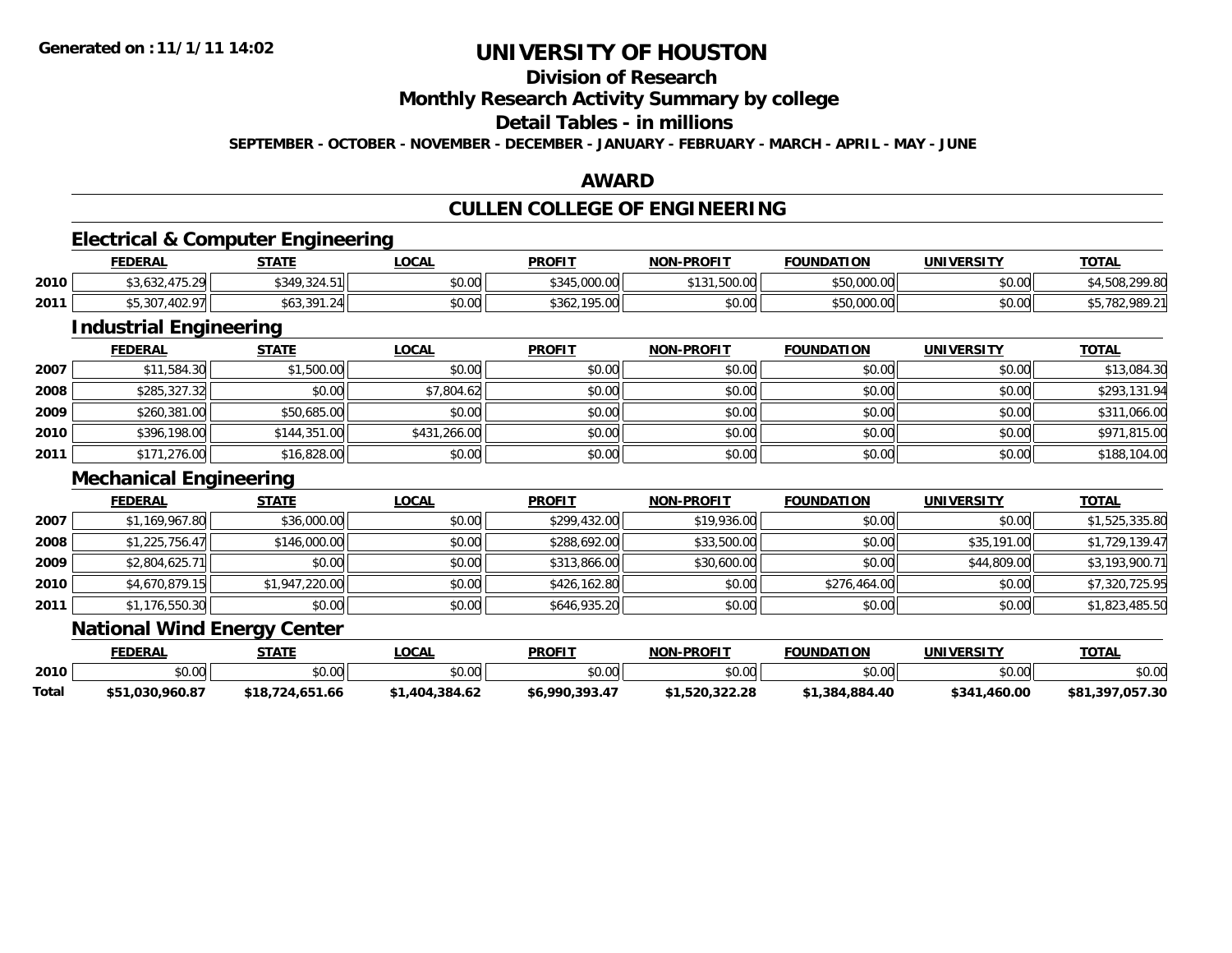## **Division of Research**

### **Monthly Research Activity Summary by college**

#### **Detail Tables - in millions**

**SEPTEMBER - OCTOBER - NOVEMBER - DECEMBER - JANUARY - FEBRUARY - MARCH - APRIL - MAY - JUNE**

#### **AWARD**

## **DIVISION OF RESEARCH**

|      | <b>Center for Advanced Materials</b>      |              |                                                           |               |                   |                   |                   |              |  |  |
|------|-------------------------------------------|--------------|-----------------------------------------------------------|---------------|-------------------|-------------------|-------------------|--------------|--|--|
|      | <b>FEDERAL</b>                            | <b>STATE</b> | <b>LOCAL</b>                                              | <b>PROFIT</b> | <b>NON-PROFIT</b> | <b>FOUNDATION</b> | <b>UNIVERSITY</b> | <b>TOTAL</b> |  |  |
| 2007 | \$0.00                                    | \$0.00       | \$0.00                                                    | \$0.00        | \$0.00            | \$0.00            | \$0.00            | \$0.00       |  |  |
| 2008 | \$0.00                                    | \$0.00       | \$0.00                                                    | \$18,000.00   | \$0.00            | \$0.00            | \$0.00            | \$18,000.00  |  |  |
| 2009 | \$0.00                                    | \$0.00       | \$0.00                                                    | \$0.00        | \$0.00            | \$0.00            | \$0.00            | \$0.00       |  |  |
|      |                                           |              | <b>Center for Biomedical &amp; Environmental Genomics</b> |               |                   |                   |                   |              |  |  |
|      | <b>FEDERAL</b>                            | <b>STATE</b> | <b>LOCAL</b>                                              | <b>PROFIT</b> | <b>NON-PROFIT</b> | <b>FOUNDATION</b> | <b>UNIVERSITY</b> | <b>TOTAL</b> |  |  |
| 2007 | \$0.00                                    | \$0.00       | \$0.00                                                    | \$0.00        | \$0.00            | \$0.00            | \$0.00            | \$0.00       |  |  |
| 2008 | \$0.00                                    | \$0.00       | \$0.00                                                    | \$0.00        | \$0.00            | \$0.00            | \$0.00            | \$0.00       |  |  |
| 2009 | \$0.00                                    | \$0.00       | \$0.00                                                    | \$0.00        | \$0.00            | \$0.00            | \$0.00            | \$0.00       |  |  |
| 2010 | \$0.00                                    | \$0.00       | \$0.00                                                    | \$0.00        | \$0.00            | \$0.00            | \$0.00            | \$0.00       |  |  |
|      | <b>Center for Industrial Partnerships</b> |              |                                                           |               |                   |                   |                   |              |  |  |
|      | <b>FEDERAL</b>                            | <b>STATE</b> | <b>LOCAL</b>                                              | <b>PROFIT</b> | <b>NON-PROFIT</b> | <b>FOUNDATION</b> | <b>UNIVERSITY</b> | <b>TOTAL</b> |  |  |
| 2008 | \$0.00                                    | \$0.00       | \$0.00                                                    | \$60,825.72   | \$0.00            | \$0.00            | \$0.00            | \$60,825.72  |  |  |
|      | <b>Division of Research</b>               |              |                                                           |               |                   |                   |                   |              |  |  |
|      | <b>FEDERAL</b>                            | <b>STATE</b> | <b>LOCAL</b>                                              | <b>PROFIT</b> | <b>NON-PROFIT</b> | <b>FOUNDATION</b> | <b>UNIVERSITY</b> | <b>TOTAL</b> |  |  |
| 2009 | \$49,134.96                               | \$0.00       | \$0.00                                                    | \$0.00        | \$0.00            | \$0.00            | \$0.00            | \$49,134.96  |  |  |
|      | <b>Office of Contracts and Grants</b>     |              |                                                           |               |                   |                   |                   |              |  |  |
|      | <b>FEDERAL</b>                            | <b>STATE</b> | <b>LOCAL</b>                                              | <b>PROFIT</b> | <b>NON-PROFIT</b> | <b>FOUNDATION</b> | <b>UNIVERSITY</b> | <b>TOTAL</b> |  |  |
| 2007 | \$0.00                                    | \$0.00       | \$0.00                                                    | \$0.00        | \$0.00            | \$808,827.88      | \$0.00            | \$808,827.88 |  |  |
| 2008 | \$0.00                                    | \$0.00       | \$0.00                                                    | \$0.00        | \$0.00            | \$661,535.78      | \$0.00            | \$661,535.78 |  |  |
| 2009 | \$0.00                                    | \$0.00       | \$0.00                                                    | \$0.00        | \$0.00            | \$596,817.99      | \$0.00            | \$596,817.99 |  |  |
| 2010 | \$0.00                                    | \$0.00       | \$0.00                                                    | \$0.00        | \$0.00            | \$767,050.25      | \$0.00            | \$767,050.25 |  |  |
| 2011 | \$0.00                                    | \$0.00       | \$0.00                                                    | \$0.00        | \$0.00            | \$542,609.00      | \$0.00            | \$542,609.00 |  |  |
|      | <b>Research Financial Services</b>        |              |                                                           |               |                   |                   |                   |              |  |  |
|      | <b>FEDERAL</b>                            | <b>STATE</b> | <b>LOCAL</b>                                              | <b>PROFIT</b> | <b>NON-PROFIT</b> | <b>FOUNDATION</b> | <b>UNIVERSITY</b> | <b>TOTAL</b> |  |  |
| 2007 | \$121,500.00                              | \$0.00       | \$0.00                                                    | \$0.00        | \$0.00            | \$0.00            | \$0.00            | \$121,500.00 |  |  |
|      | <b>Research Information Center</b>        |              |                                                           |               |                   |                   |                   |              |  |  |
|      | <b>FEDERAL</b>                            | <b>STATE</b> | <b>LOCAL</b>                                              | <b>PROFIT</b> | <b>NON-PROFIT</b> | <b>FOUNDATION</b> | <b>UNIVERSITY</b> | <b>TOTAL</b> |  |  |
| 2008 | \$0.00                                    | \$0.00       | \$0.00                                                    | \$0.00        | \$0.00            | \$0.00            | \$0.00            | \$0.00       |  |  |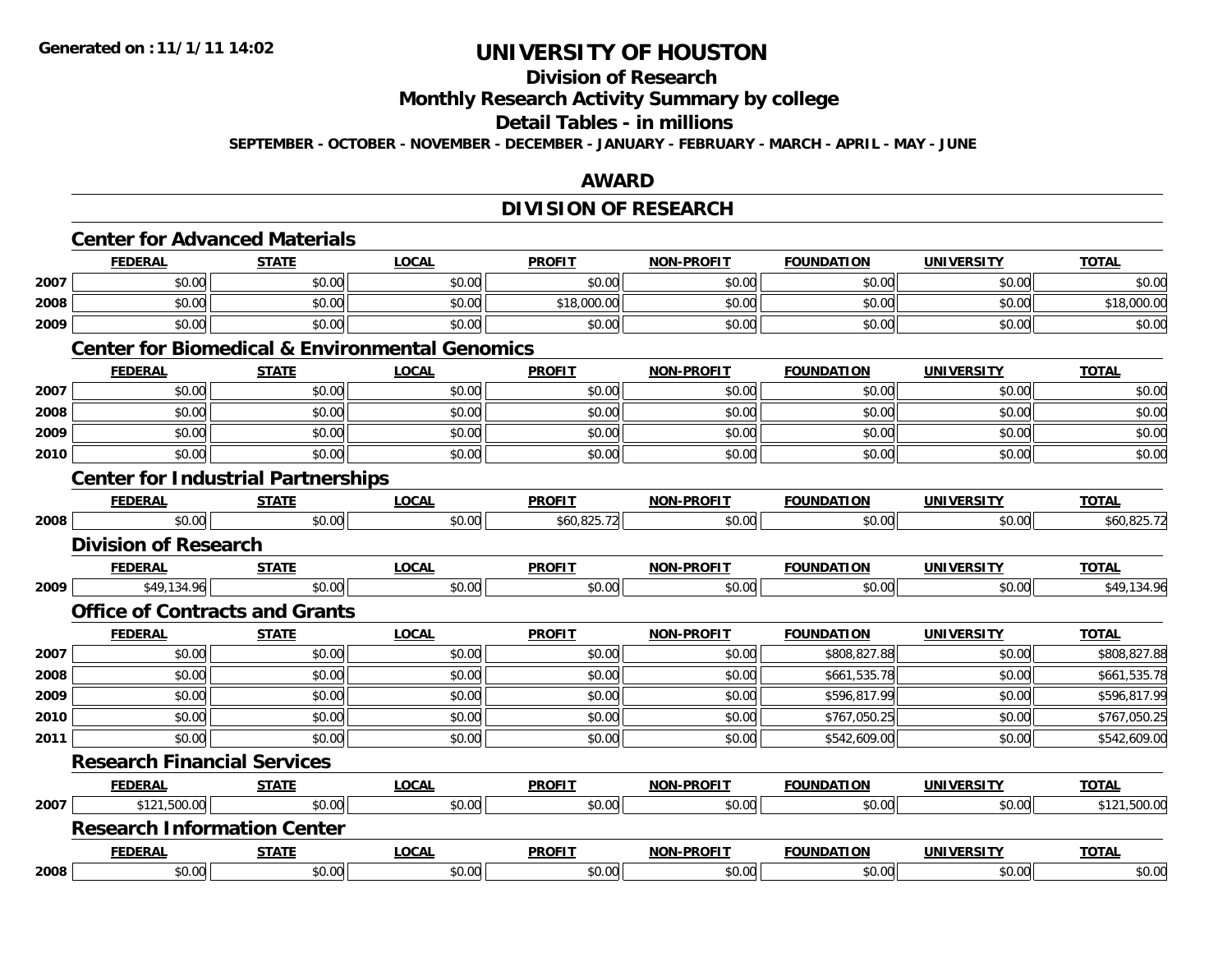**TcSAM**

## **UNIVERSITY OF HOUSTON**

## **Division of Research**

**Monthly Research Activity Summary by college**

#### **Detail Tables - in millions**

**SEPTEMBER - OCTOBER - NOVEMBER - DECEMBER - JANUARY - FEBRUARY - MARCH - APRIL - MAY - JUNE**

#### **AWARD**

### **DIVISION OF RESEARCH**

|       | <b>ICSAM</b>   |                                          |              |               |                   |                   |                   |                |
|-------|----------------|------------------------------------------|--------------|---------------|-------------------|-------------------|-------------------|----------------|
|       | <b>FEDERAL</b> | <b>STATE</b>                             | <b>LOCAL</b> | <b>PROFIT</b> | <b>NON-PROFIT</b> | <b>FOUNDATION</b> | <b>UNIVERSITY</b> | <b>TOTAL</b>   |
| 2007  | \$0.00         | \$0.00                                   | \$0.00       | \$0.00        | \$0.00            | \$0.00            | \$0.00            | \$0.00         |
| 2008  | \$0.00         | \$0.00                                   | \$0.00       | \$0.00        | \$0.00            | \$0.00            | \$0.00            | \$0.00         |
| 2009  | \$0.00         | \$0.00                                   | \$0.00       | \$0.00        | \$0.00            | \$0.00            | \$0.00            | \$0.00         |
| 2011  | \$0.00         | \$0.00                                   | \$0.00       | \$0.00        | \$0.00            | \$0.00            | \$0.00            | \$0.00         |
|       | <b>TcSUH</b>   |                                          |              |               |                   |                   |                   |                |
|       | <b>FEDERAL</b> | <b>STATE</b>                             | <b>LOCAL</b> | <b>PROFIT</b> | <b>NON-PROFIT</b> | <b>FOUNDATION</b> | <b>UNIVERSITY</b> | <b>TOTAL</b>   |
| 2007  | \$89,977.00    | \$0.00                                   | \$0.00       | \$0.00        | \$0.00            | \$0.00            | \$0.00            | \$89,977.00    |
| 2008  | \$112,959.00   | \$0.00                                   | \$0.00       | \$0.00        | \$0.00            | \$0.00            | \$0.00            | \$112,959.00   |
| 2009  | \$108,139.00   | \$0.00                                   | \$0.00       | \$106,668.00  | \$35,780.00       | \$0.00            | \$0.00            | \$250,587.00   |
| 2010  | \$70,000.00    | \$0.00                                   | \$0.00       | \$10,000.00   | \$0.00            | \$0.00            | \$0.00            | \$80,000.00    |
| 2011  | \$372,159.50   | \$60,000.00                              | \$0.00       | \$136,335.00  | \$0.00            | \$0.00            | \$0.00            | \$568,494.50   |
|       |                | <b>Texas Learning/Computation Center</b> |              |               |                   |                   |                   |                |
|       | <b>FEDERAL</b> | <b>STATE</b>                             | <b>LOCAL</b> | <b>PROFIT</b> | <b>NON-PROFIT</b> | <b>FOUNDATION</b> | <b>UNIVERSITY</b> | <b>TOTAL</b>   |
| 2009  | \$0.00         | \$0.00                                   | \$0.00       | \$0.00        | \$0.00            | \$0.00            | \$0.00            | \$0.00         |
| 2010  | \$0.00         | \$0.00                                   | \$0.00       | \$0.00        | \$0.00            | \$0.00            | \$0.00            | \$0.00         |
| 2011  | \$0.00         | \$0.00                                   | \$0.00       | \$0.00        | \$0.00            | \$0.00            | \$0.00            | \$0.00         |
|       | <b>TIMES</b>   |                                          |              |               |                   |                   |                   |                |
|       | <b>FEDERAL</b> | <b>STATE</b>                             | <b>LOCAL</b> | <b>PROFIT</b> | <b>NON-PROFIT</b> | <b>FOUNDATION</b> | <b>UNIVERSITY</b> | <b>TOTAL</b>   |
| 2007  | \$0.00         | \$0.00                                   | \$0.00       | \$0.00        | \$0.00            | \$0.00            | \$0.00            | \$0.00         |
| 2008  | \$0.00         | \$0.00                                   | \$0.00       | \$0.00        | \$0.00            | \$0.00            | \$0.00            | \$0.00         |
| 2009  | \$0.00         | \$0.00                                   | \$0.00       | \$0.00        | \$0.00            | \$0.00            | \$0.00            | \$0.00         |
| 2010  | \$0.00         | \$0.00                                   | \$0.00       | \$0.00        | \$0.00            | \$0.00            | \$0.00            | \$0.00         |
| 2011  | \$315,757.50   | \$0.00                                   | \$0.00       | \$0.00        | \$0.00            | \$0.00            | \$0.00            | \$315,757.50   |
| Total | \$1,239,626.96 | \$60,000.00                              | \$0.00       | \$331,828.72  | \$35,780.00       | \$3,376,840.90    | \$0.00            | \$5,044,076.58 |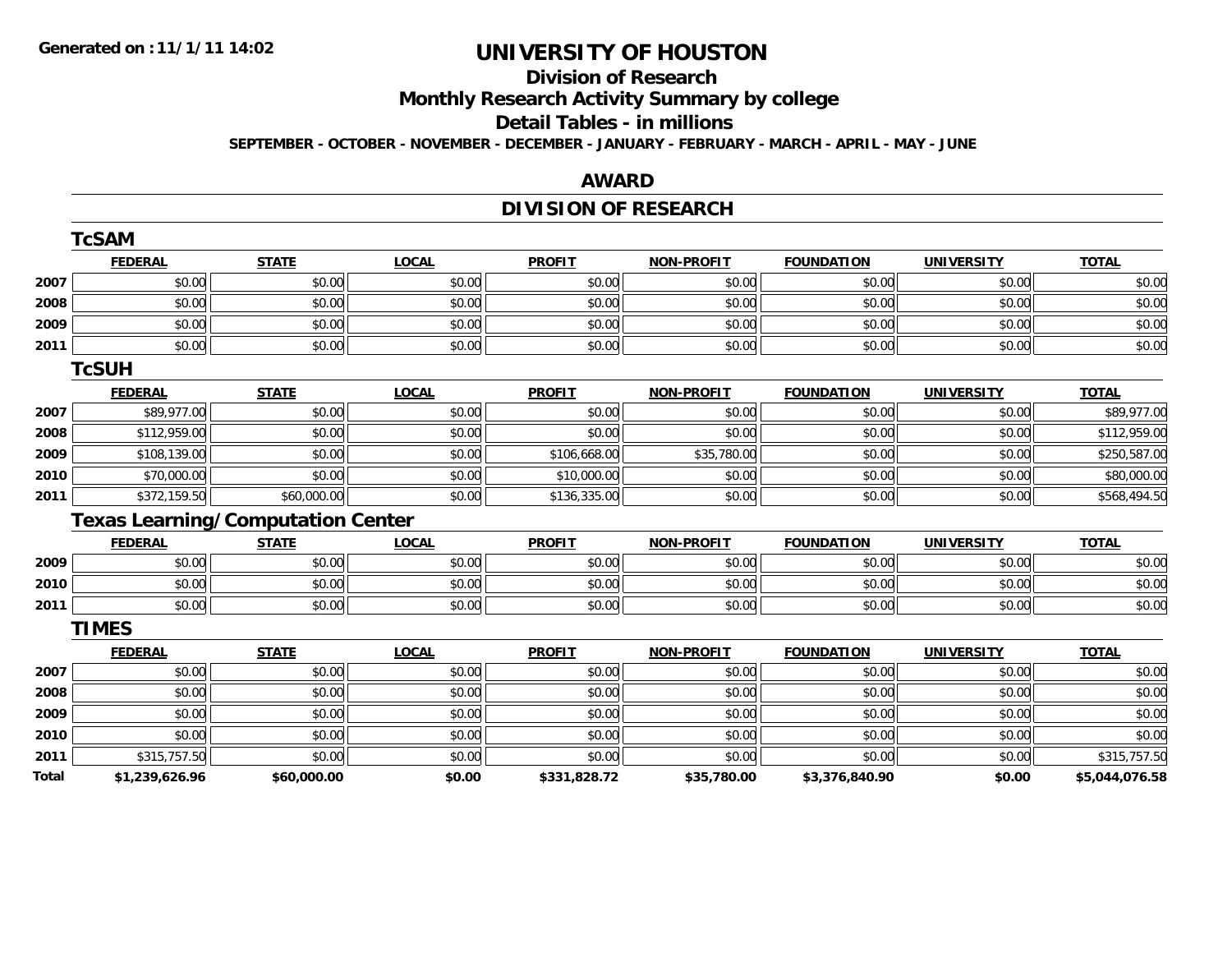## **Division of Research**

### **Monthly Research Activity Summary by college**

### **Detail Tables - in millions**

**SEPTEMBER - OCTOBER - NOVEMBER - DECEMBER - JANUARY - FEBRUARY - MARCH - APRIL - MAY - JUNE**

#### **AWARD**

#### **GRADUATE COLLEGE OF SOCIAL WORK**

#### **Child & Family for Innovative Research**

|      | <b>FEDERAL</b> | CTATI<br>-91AL. | <b>LOCAI</b> | <b>PROFIT</b> | <b>NON-PROFIT</b> | <b>FOUNDATION</b> | <b>UNIVERSITY</b> | <b>TOTAL</b>  |
|------|----------------|-----------------|--------------|---------------|-------------------|-------------------|-------------------|---------------|
| 2009 | 0000           | ÷0.             | 0.00         | $\sim$        | 0000              | 0000              | 0.00              | $\sim$ $\sim$ |
|      | pu.uu          | JU.U            | vv.vv        | vv.vv         | vv.vv             | NU.UU             | PU.UU             | ง∪.∪บ         |
| 2010 | 0 <sub>0</sub> | 0 t             | 0.00         | $\sim$        | 0000              | 0000              | $\sim$ $\sim$     | $\sim$ $\sim$ |
|      | DU.UU          | JU.UU           | JU.UU        | JU.UU         | vv.vv             | ಾ∪.∪ພ             | ง∪.∪บ             | ง∪.∪บ         |

### **Community Projects - Social Work**

|      | <b>FEDERAL</b> | <b>STATE</b> | <b>LOCAL</b> | <b>PROFIT</b> | <b>NON-PROFIT</b> | <b>FOUNDATION</b> | <b>UNIVERSITY</b> | <b>TOTAL</b> |
|------|----------------|--------------|--------------|---------------|-------------------|-------------------|-------------------|--------------|
| 2007 | \$214,472.00   | \$0.00       | \$0.00       | \$0.00        | \$49,491.08       | \$0.00            | \$0.00            | \$263,963.08 |
| 2008 | \$248,092.00   | \$0.00       | \$0.00       | \$0.00        | \$207.06          | \$0.00            | \$0.00            | \$248,299.06 |
| 2009 | \$36,900.00    | \$0.00       | \$0.00       | \$0.00        | \$0.00            | \$0.00            | \$0.00            | \$36,900.00  |
| 2010 | \$0.00         | \$0.00       | \$0.00       | \$0.00        | \$0.00            | \$0.00            | \$0.00            | \$0.00       |

#### **Dean, Social Work**

|      | <b>FEDERAL</b> | <b>STATE</b>   | <b>LOCAL</b> | <b>PROFIT</b> | <b>NON-PROFIT</b> | <b>FOUNDATION</b> | <b>UNIVERSITY</b> | <b>TOTAL</b>   |
|------|----------------|----------------|--------------|---------------|-------------------|-------------------|-------------------|----------------|
| 2007 | \$1,618,817.39 | \$0.00         | \$0.00       | \$0.00        | \$20,000.00       | \$0.00            | \$0.00            | \$1,638,817.39 |
| 2008 | \$817,777.92   | \$1,179,850.89 | \$0.00       | \$0.00        | \$53,740.00       | \$0.00            | \$0.00            | \$2,051,368.81 |
| 2009 | \$1,021,465.40 | \$788,888.96   | \$0.00       | \$0.00        | \$32,073.00       | \$0.00            | \$31,117.00       | \$1,873,544.36 |
| 2010 | \$1,485,393.29 | \$728,648.89   | \$0.00       | \$0.00        | \$17,000.00       | \$0.00            | \$0.00            | \$2,231,042.18 |
| 2011 | \$774,681.62   | \$0.00         | \$0.00       | \$0.00        | \$0.00            | \$1,146.30        | \$0.00            | \$775,827.92   |

### **Drug and Social Policy Research**

|       | <b>FEDERAL</b> | <u>STATE</u>   | <u>LOCAL</u> | <b>PROFIT</b> | <b>NON-PROFIT</b> | <b>FOUNDATION</b> | <b>UNIVERSITY</b> | <b>TOTAL</b>   |
|-------|----------------|----------------|--------------|---------------|-------------------|-------------------|-------------------|----------------|
| 2009  | \$0.00         | \$0.00         | \$0.00       | \$0.00        | \$0.00            | \$0.00            | \$0.00            | \$0.00         |
| 2010  | \$0.00         | \$0.00         | \$0.00       | \$0.00        | \$0.00            | \$0.00            | \$0.00            | \$0.00         |
| Total | \$6,217,599.62 | \$2,697,388.74 | \$0.00       | \$0.00        | \$172,511.14      | \$1,146.30        | \$31,117.00       | \$9,119,762.80 |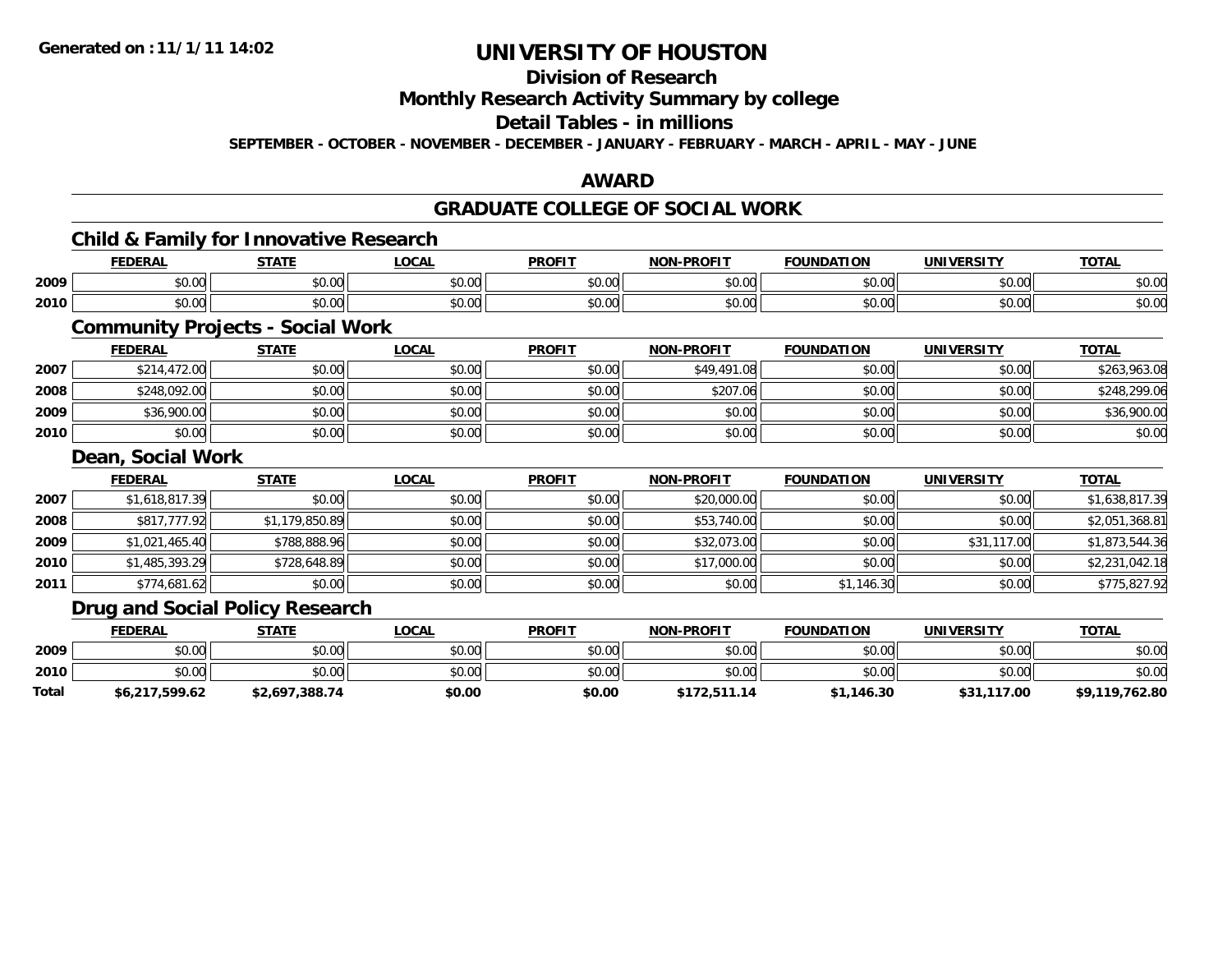## **Division of Research**

### **Monthly Research Activity Summary by college**

### **Detail Tables - in millions**

**SEPTEMBER - OCTOBER - NOVEMBER - DECEMBER - JANUARY - FEBRUARY - MARCH - APRIL - MAY - JUNE**

### **AWARD**

### **HILTON COLLEGE OF HOTEL AND RESTAURANT MANAGEMENT**

### **Hotel and Restaurant Management**

|       | <b>FEDERAL</b> | <b>STATE</b> | <b>LOCAL</b> | <b>PROFIT</b> | <b>NON-PROFIT</b> | <b>FOUNDATION</b> | <b>UNIVERSITY</b> | <b>TOTAL</b> |
|-------|----------------|--------------|--------------|---------------|-------------------|-------------------|-------------------|--------------|
| 2007  | \$0.00         | \$298,900.00 | \$0.00       | \$0.00        | \$0.00            | \$0.00            | \$0.00            | \$298,900.00 |
| 2009  | \$60,000.00    | \$0.00       | \$0.00       | \$9,047.50    | \$0.00            | \$0.00            | \$0.00            | \$69,047.50  |
| 2010  | \$70,000.00    | \$0.00       | \$0.00       | \$0.00        | \$82,548.00       | \$0.00            | \$0.00            | \$152,548.00 |
| 2011  | \$173,995.00   | \$0.00       | \$0.00       | \$0.00        | \$27,280.00       | \$0.00            | \$0.00            | \$201,275.00 |
| Total | \$303,995.00   | \$298,900.00 | \$0.00       | \$9,047.50    | \$109,828,00      | \$0.00            | \$0.00            | \$721,770.50 |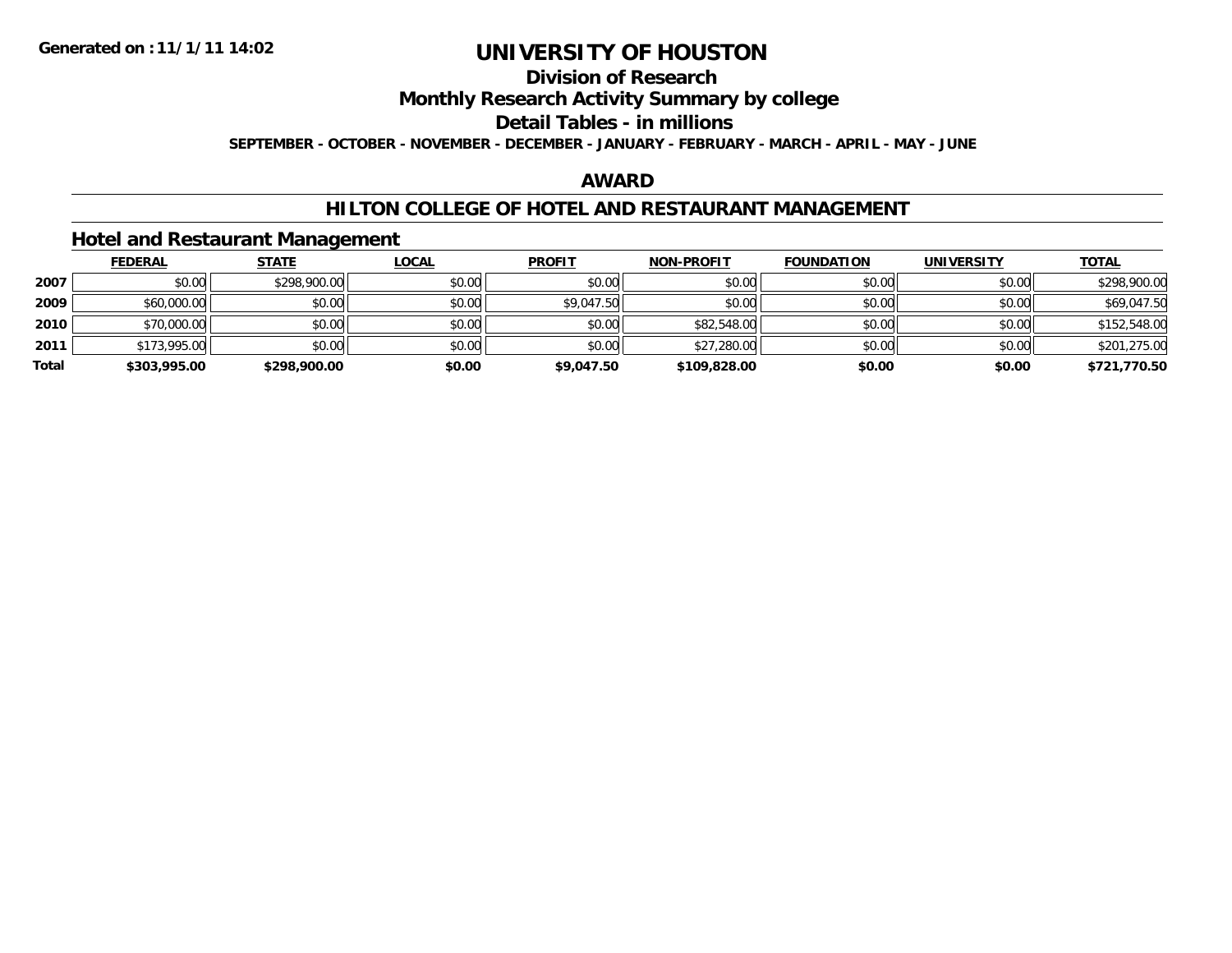## **Division of Research**

**Monthly Research Activity Summary by college**

**Detail Tables - in millions**

**SEPTEMBER - OCTOBER - NOVEMBER - DECEMBER - JANUARY - FEBRUARY - MARCH - APRIL - MAY - JUNE**

### **AWARD**

#### **HONORS COLLEGE**

#### **Houston Teachers Institute**

|       | <b>FEDERAL</b> | <b>STATE</b> | <u>LOCAL</u> | <b>PROFIT</b> | <b>NON-PROFIT</b> | <b>FOUNDATION</b> | <b>UNIVERSITY</b> | <b>TOTAL</b> |
|-------|----------------|--------------|--------------|---------------|-------------------|-------------------|-------------------|--------------|
| 2009  | \$138,000.00   | \$0.00       | \$0.00       | \$0.00        | \$0.00            | \$0.00            | \$0.00            | \$138,000.00 |
| 2011  | \$0.00         | \$0.00       | \$0.00       | \$0.00        | \$53,185.50       | \$0.00            | \$0.00            | \$53,185.50  |
| Total | \$138,000.00   | \$0.00       | \$0.00       | \$0.00        | \$53,185.50       | \$0.00            | \$0.00            | \$191,185.50 |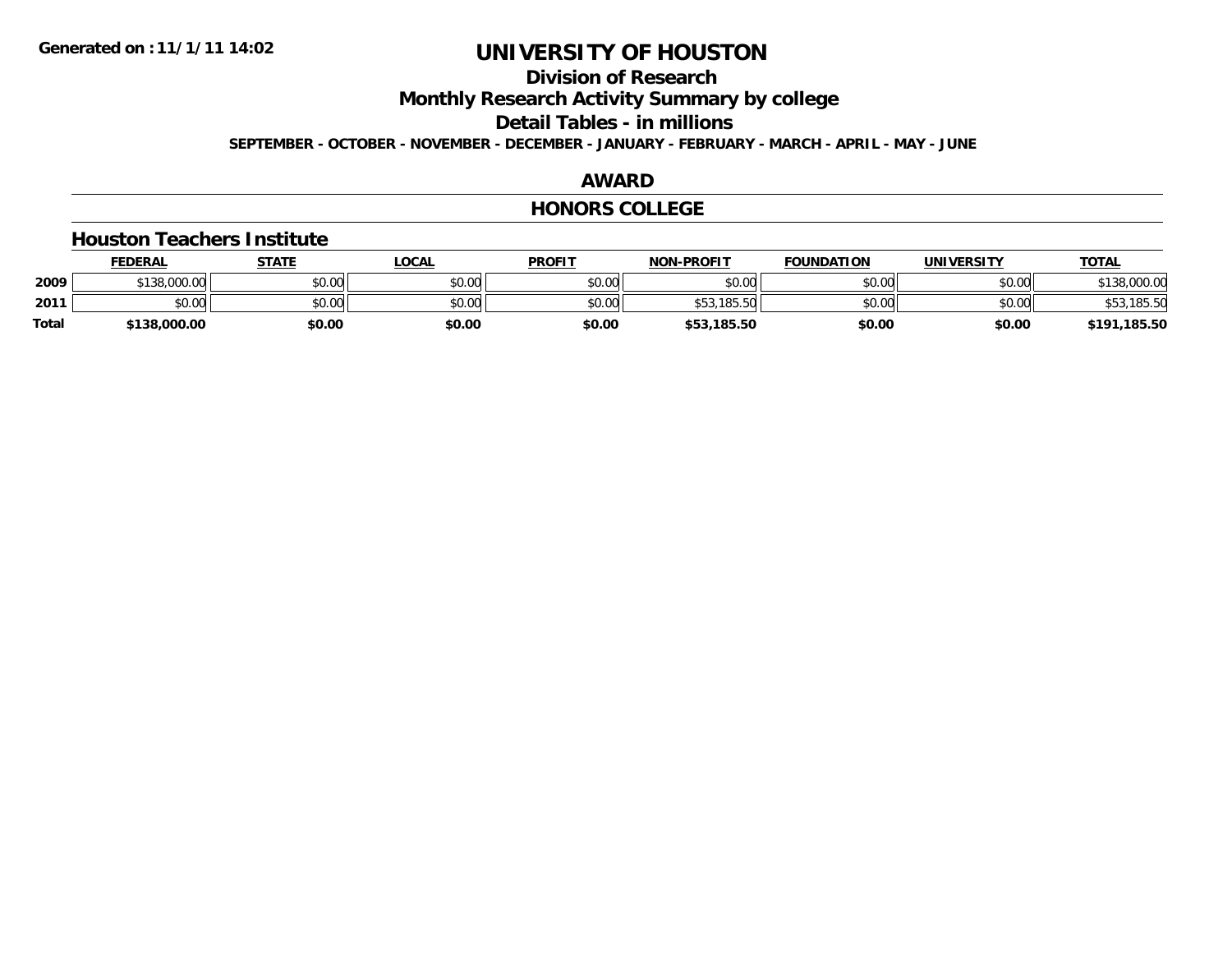### **Division of Research**

**Monthly Research Activity Summary by college**

**Detail Tables - in millions**

**SEPTEMBER - OCTOBER - NOVEMBER - DECEMBER - JANUARY - FEBRUARY - MARCH - APRIL - MAY - JUNE**

#### **AWARD**

#### **INSTITUTIONAL**

#### **Associate Vice Chancellor**

|              | <b>FEDERAL</b> | STATF<br>,,,,, | C <sub>0</sub><br>וויש. | <b>PROFIT</b>     | <b>NON-PROFIT</b> | <b>FOUNDATION</b> | <b>UNIVERSITY</b> | <b>TOTA</b>      |
|--------------|----------------|----------------|-------------------------|-------------------|-------------------|-------------------|-------------------|------------------|
| 2010         | $\sqrt{2}$     | \$0.00         | \$0.00                  | $\sim$ 00<br>JU.J | 0000<br>DU.UG     | 0000<br>JU.UU     | 0000<br>PU.UU     | $\sim$<br>.92.30 |
| <b>Total</b> | 102.26         | \$0.00         | \$0.00                  | \$0.00            | \$0.00            | \$0.00            | \$0.00            | ,492.36          |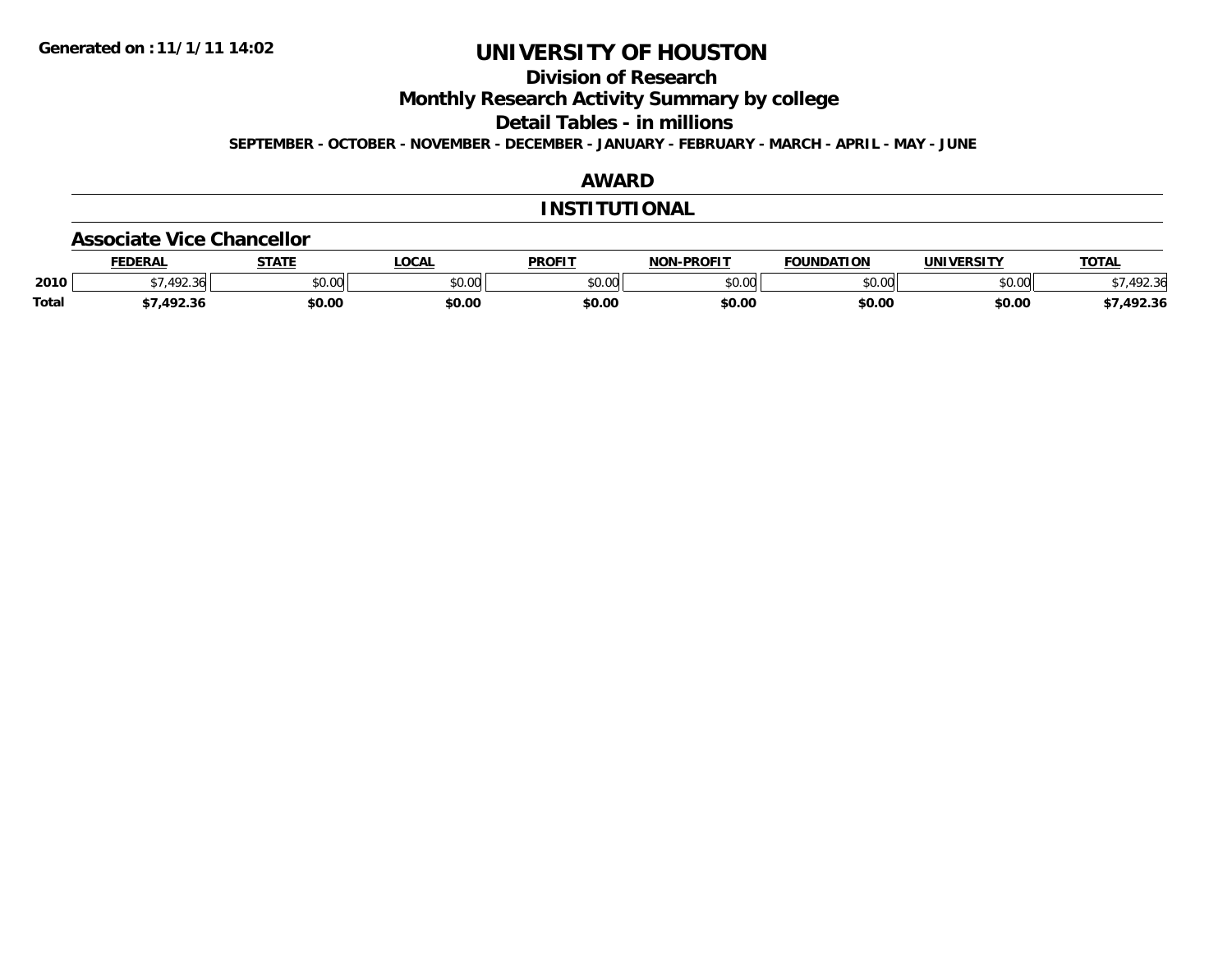### **Division of ResearchMonthly Research Activity Summary by college Detail Tables - in millions SEPTEMBER - OCTOBER - NOVEMBER - DECEMBER - JANUARY - FEBRUARY - MARCH - APRIL - MAY - JUNE**

#### **AWARD**

#### **LIBRARY**

### **Administration, Library**

|       | <b>FEDERAL</b> | <b>STATE</b> | <b>LOCAL</b> | <b>PROFIT</b> | <b>NON-PROFIT</b> | <b>FOUNDATION</b> | <b>UNIVERSITY</b> | <b>TOTAL</b> |
|-------|----------------|--------------|--------------|---------------|-------------------|-------------------|-------------------|--------------|
| 2008  | \$32,755.00    | \$0.00       | \$0.00       | \$0.00        | \$0.00            | \$0.00            | \$0.00            | \$32,755.00  |
| 2009  | \$33,605.00    | \$0.00       | \$0.00       | \$0.00        | \$0.00            | \$0.00            | \$0.00            | \$33,605.00  |
| 2010  | \$34,475.00    | \$0.00       | \$0.00       | \$0.00        | \$0.00            | \$0.00            | \$0.00            | \$34,475.00  |
| 2011  | \$19,863.00    | \$0.00       | \$0.00       | \$0.00        | \$0.00            | \$0.00            | \$0.00            | \$19,863.00  |
| Total | \$120,698.00   | \$0.00       | \$0.00       | \$0.00        | \$0.00            | \$0.00            | \$0.00            | \$120,698.00 |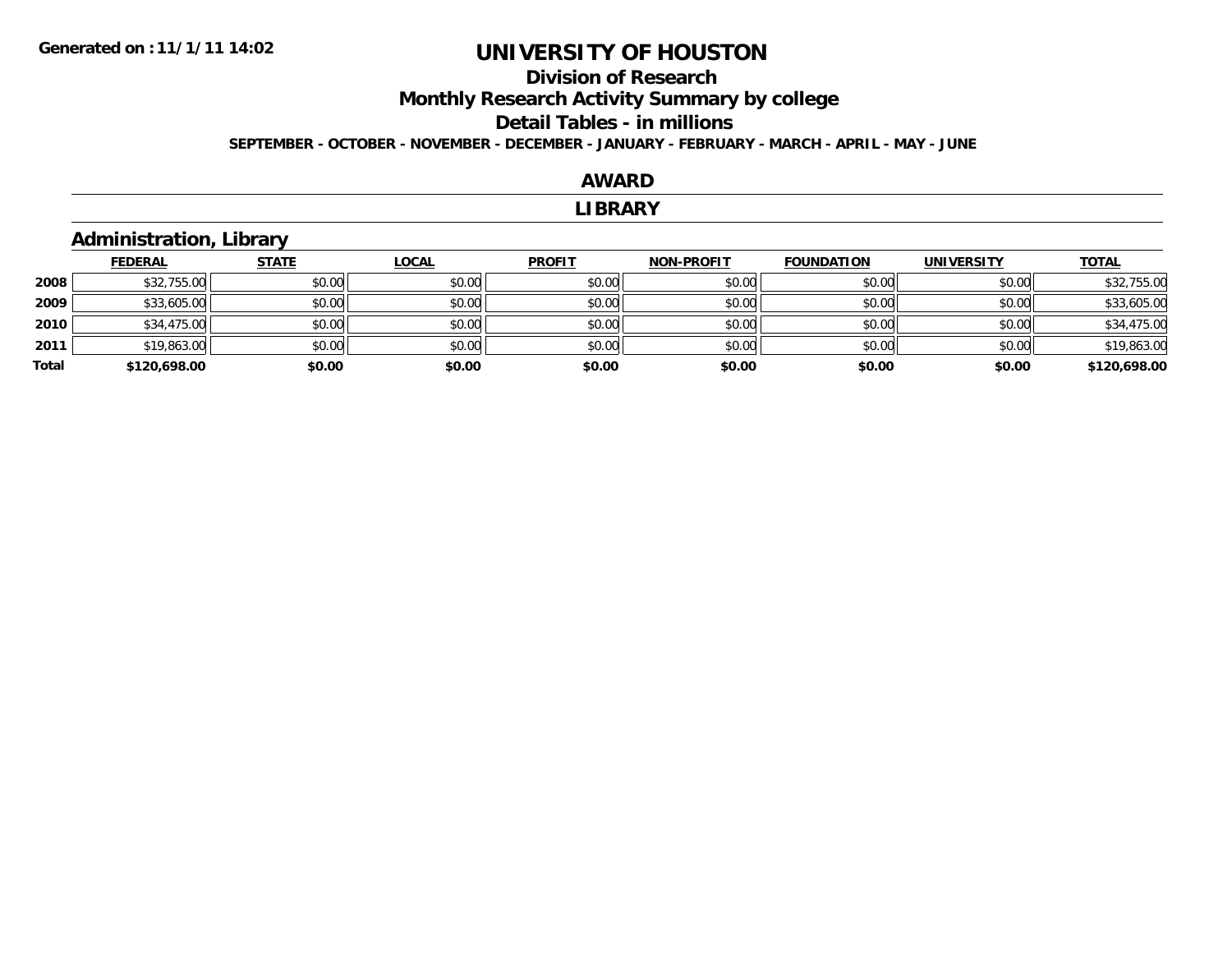### **Division of Research**

**Monthly Research Activity Summary by college**

**Detail Tables - in millions**

**SEPTEMBER - OCTOBER - NOVEMBER - DECEMBER - JANUARY - FEBRUARY - MARCH - APRIL - MAY - JUNE**

#### **AWARD**

#### **PRESIDENT**

#### **Office of the President**

|              | <b>FEDERAL</b> | <b>STATE</b>  | <b>LOCAL</b> | <b>PROFIT</b> | -PROFIT<br><b>NON</b> | <b>FOUNDATION</b> | <b>UNIVERSITY</b>     | TOTA.                |
|--------------|----------------|---------------|--------------|---------------|-----------------------|-------------------|-----------------------|----------------------|
| 2011         | \$0.00         | 0000<br>vu.vu | \$0.00       | \$0.00        | ልስ ለሰ<br>pu.uu        | \$0.00            | <b>AO</b> UP<br>∌∪.∪u | 0000<br><b>JU.UU</b> |
| <b>Total</b> | \$0.00         | \$0.00        | \$0.00       | \$0.00        | \$0.00                | \$0.00            | \$0.00                | \$0.00               |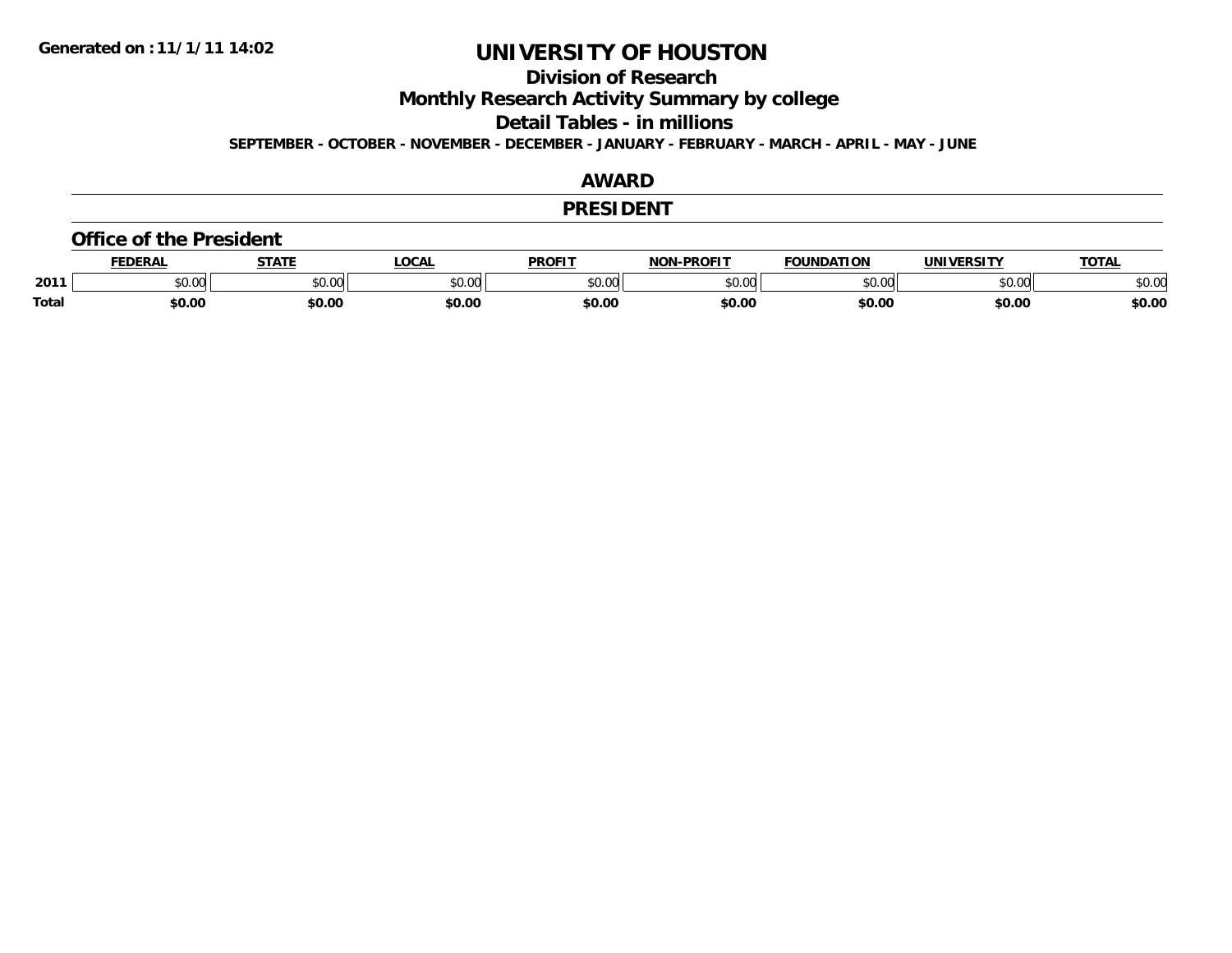## **Division of ResearchMonthly Research Activity Summary by college Detail Tables - in millions**

**SEPTEMBER - OCTOBER - NOVEMBER - DECEMBER - JANUARY - FEBRUARY - MARCH - APRIL - MAY - JUNE**

### **AWARD**

## **SENIOR V.P. FOR ACADEMIC AFFAIRS AND PROVOST**

|      | <b>KUHF - Radio</b>                                 |              |              |               |                   |                   |                   |              |  |  |
|------|-----------------------------------------------------|--------------|--------------|---------------|-------------------|-------------------|-------------------|--------------|--|--|
|      | <b>FEDERAL</b>                                      | <b>STATE</b> | <b>LOCAL</b> | <b>PROFIT</b> | <b>NON-PROFIT</b> | <b>FOUNDATION</b> | <b>UNIVERSITY</b> | <b>TOTAL</b> |  |  |
| 2007 | \$0.00                                              | \$0.00       | \$0.00       | \$0.00        | \$465,065.00      | \$0.00            | \$0.00            | \$465,065.00 |  |  |
| 2008 | \$0.00                                              | \$0.00       | \$0.00       | \$0.00        | \$467,947.00      | \$0.00            | \$0.00            | \$467,947.00 |  |  |
| 2009 | \$38,352.00                                         | \$0.00       | \$0.00       | \$0.00        | \$455,086.00      | \$0.00            | \$0.00            | \$493,438.00 |  |  |
| 2010 | \$0.00                                              | \$12,500.00  | \$0.00       | \$0.00        | \$654,309.46      | \$0.00            | \$0.00            | \$666,809.46 |  |  |
| 2011 | \$38,616.00                                         | \$12,500.00  | \$0.00       | \$0.00        | \$623,146.00      | \$0.00            | \$0.00            | \$674,262.00 |  |  |
|      | <b>Learning and Assessment Services</b>             |              |              |               |                   |                   |                   |              |  |  |
|      | <b>FEDERAL</b>                                      | <b>STATE</b> | <b>LOCAL</b> | <b>PROFIT</b> | <b>NON-PROFIT</b> | <b>FOUNDATION</b> | <b>UNIVERSITY</b> | <b>TOTAL</b> |  |  |
| 2007 | \$286,897.00                                        | \$114,327.00 | \$0.00       | \$0.00        | \$66,000.00       | \$10,000.00       | \$0.00            | \$477,224.00 |  |  |
| 2008 | \$286,897.00                                        | \$127,630.00 | \$0.00       | \$0.00        | \$66,000.00       | \$0.00            | \$0.00            | \$480,527.00 |  |  |
| 2009 | \$301,959.00                                        | \$140,895.00 | \$0.00       | \$0.00        | \$67,500.00       | \$4,000.00        | \$0.00            | \$514,354.00 |  |  |
| 2010 | \$227,609.00                                        | \$148,027.00 | \$0.00       | \$0.00        | \$67,500.00       | \$10,000.00       | \$0.00            | \$453,136.00 |  |  |
| 2011 | \$311,018.00                                        | \$0.00       | \$0.00       | \$0.00        | \$75,759.00       | \$0.00            | \$0.00            | \$386,777.00 |  |  |
|      | <b>Learning Support Services</b>                    |              |              |               |                   |                   |                   |              |  |  |
|      | <b>FEDERAL</b>                                      | <b>STATE</b> | <b>LOCAL</b> | <b>PROFIT</b> | <b>NON-PROFIT</b> | <b>FOUNDATION</b> | <b>UNIVERSITY</b> | <b>TOTAL</b> |  |  |
| 2009 | \$124,000.00                                        | \$0.00       | \$0.00       | \$0.00        | \$0.00            | \$0.00            | \$0.00            | \$124,000.00 |  |  |
|      | <b>Senior V.P. for Academic Affairs and Provost</b> |              |              |               |                   |                   |                   |              |  |  |
|      | <b>FEDERAL</b>                                      | <b>STATE</b> | <b>LOCAL</b> | <b>PROFIT</b> | <b>NON-PROFIT</b> | <b>FOUNDATION</b> | <b>UNIVERSITY</b> | <b>TOTAL</b> |  |  |
| 2007 | \$0.00                                              | \$15,000.00  | \$0.00       | \$0.00        | \$0.00            | \$0.00            | \$0.00            | \$15,000.00  |  |  |
| 2008 | \$0.00                                              | \$15,000.00  | \$0.00       | \$0.00        | \$0.00            | \$0.00            | \$0.00            | \$15,000.00  |  |  |
| 2009 | \$0.00                                              | \$15,000.00  | \$0.00       | \$0.00        | \$0.00            | \$0.00            | \$0.00            | \$15,000.00  |  |  |
| 2010 | \$0.00                                              | \$15,000.00  | \$0.00       | \$0.00        | \$0.00            | \$0.00            | \$0.00            | \$15,000.00  |  |  |
| 2011 | \$0.00                                              | \$29,456.00  | \$0.00       | \$0.00        | \$0.00            | \$0.00            | \$0.00            | \$29,456.00  |  |  |
|      | <b>UH Charter School</b>                            |              |              |               |                   |                   |                   |              |  |  |
|      | <b>FEDERAL</b>                                      | <b>STATE</b> | <b>LOCAL</b> | <b>PROFIT</b> | <b>NON-PROFIT</b> | <b>FOUNDATION</b> | <b>UNIVERSITY</b> | <b>TOTAL</b> |  |  |
| 2011 | \$20,843.00                                         | \$0.00       | \$0.00       | \$0.00        | \$0.00            | \$0.00            | \$0.00            | \$20,843.00  |  |  |
|      | <b>Undergraduate Scholars</b>                       |              |              |               |                   |                   |                   |              |  |  |
|      | <b>FEDERAL</b>                                      | <b>STATE</b> | <b>LOCAL</b> | <b>PROFIT</b> | <b>NON-PROFIT</b> | <b>FOUNDATION</b> | <b>UNIVERSITY</b> | <b>TOTAL</b> |  |  |
| 2009 | \$0.00                                              | \$45,000.00  | \$0.00       | \$0.00        | \$0.00            | \$0.00            | \$0.00            | \$45,000.00  |  |  |
| 2010 | \$0.00                                              | \$210,000.00 | \$0.00       | \$0.00        | \$0.00            | \$28,750.00       | \$0.00            | \$238,750.00 |  |  |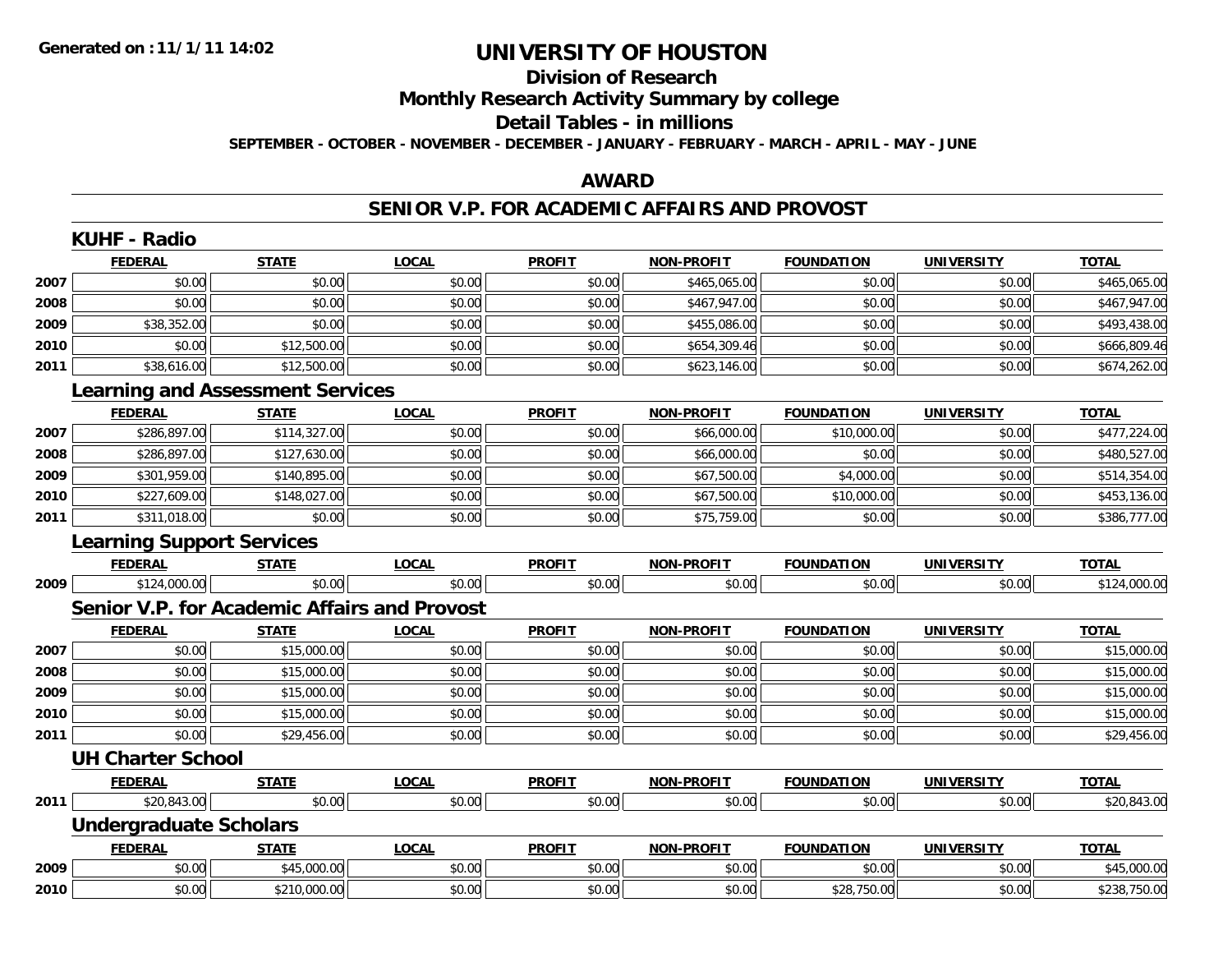### **Division of Research**

### **Monthly Research Activity Summary by college**

### **Detail Tables - in millions**

**SEPTEMBER - OCTOBER - NOVEMBER - DECEMBER - JANUARY - FEBRUARY - MARCH - APRIL - MAY - JUNE**

#### **AWARD**

### **SENIOR V.P. FOR ACADEMIC AFFAIRS AND PROVOST**

## **Undergraduate Scholars**

|              | <b>FEDERAL</b>          | <b>STATE</b>          | <b>LOCAL</b> | <b>PROFIT</b>  | <b>A-PROFIT</b><br><b>NON</b> | <b>FOUNDATION</b> | <b>UNIVERSITY</b> | <b>TOTAL</b>            |
|--------------|-------------------------|-----------------------|--------------|----------------|-------------------------------|-------------------|-------------------|-------------------------|
| 2011         | 0 <sub>n</sub><br>JU.UU | EOO OC<br><b>¢100</b> | \$0.00       | ≮N UU<br>JU.UU | \$0.00                        | \$0.00            | \$0.00            | <sup>↑</sup> 190,500.0ບ |
| <b>Total</b> | l.636.191.00<br>. .     | 1.090.835.00ء         | \$0.00       | \$0.00         | \$3.008.312.46                | .750.00<br>φE7    | \$0.00            | \$5.788.088.46          |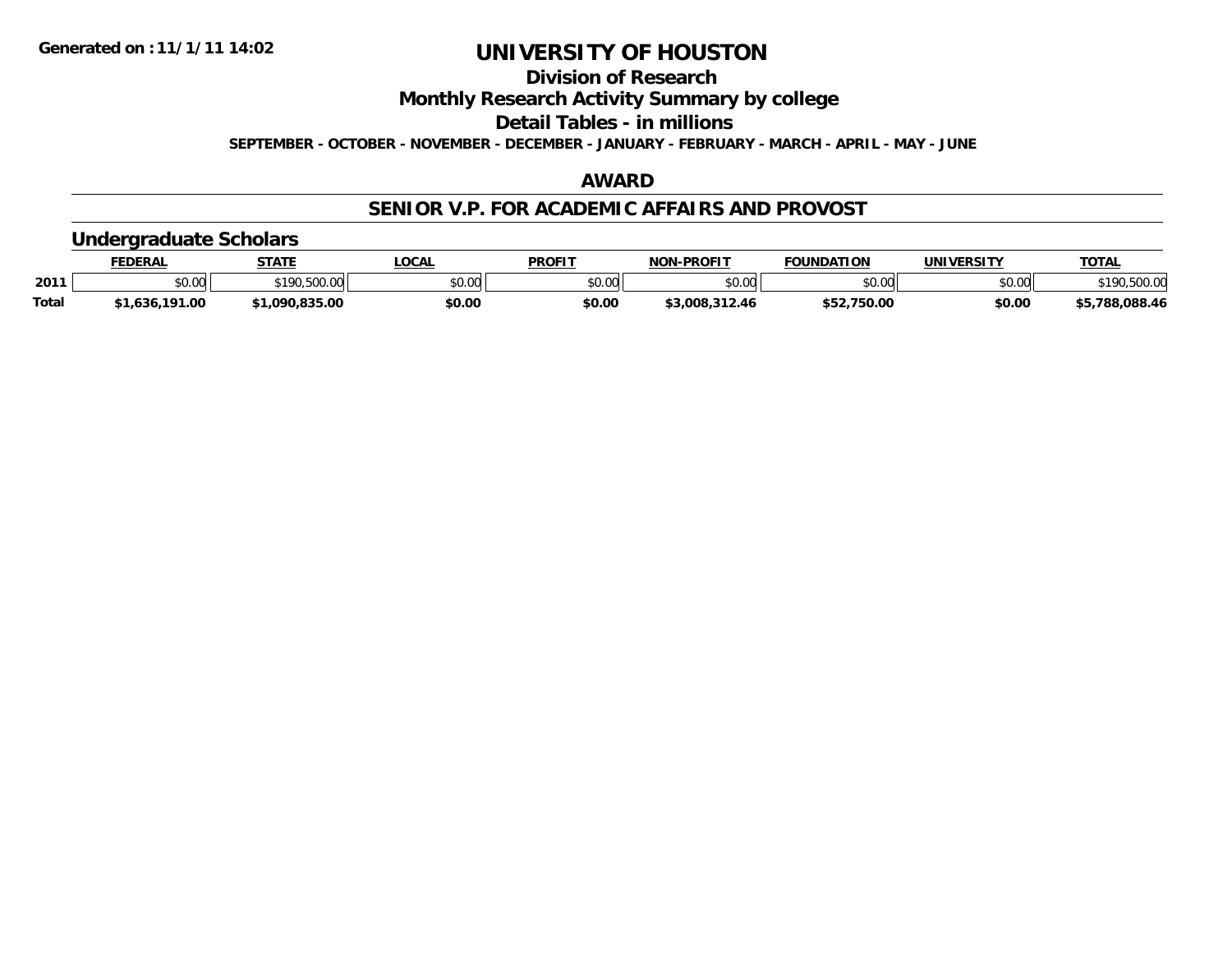### **Division of Research**

**Monthly Research Activity Summary by college**

## **Detail Tables - in millions**

**SEPTEMBER - OCTOBER - NOVEMBER - DECEMBER - JANUARY - FEBRUARY - MARCH - APRIL - MAY - JUNE**

### **AWARD**

### **UH LAW CENTER**

|       | Dean, Law      |              |              |               |                   |                   |                   |                |
|-------|----------------|--------------|--------------|---------------|-------------------|-------------------|-------------------|----------------|
|       | <b>FEDERAL</b> | <b>STATE</b> | <b>LOCAL</b> | <b>PROFIT</b> | <b>NON-PROFIT</b> | <b>FOUNDATION</b> | <b>UNIVERSITY</b> | <b>TOTAL</b>   |
| 2009  | \$564,427.00   | \$0.00       | \$0.00       | \$0.00        | \$0.00            | \$0.00            | \$0.00            | \$564,427.00   |
|       | Law-UH         |              |              |               |                   |                   |                   |                |
|       | <b>FEDERAL</b> | <b>STATE</b> | <b>LOCAL</b> | <b>PROFIT</b> | <b>NON-PROFIT</b> | <b>FOUNDATION</b> | <b>UNIVERSITY</b> | <b>TOTAL</b>   |
| 2007  | \$0.00         | \$50,000.00  | \$0.00       | \$0.00        | \$0.00            | \$85.49           | \$0.00            | \$50,085.49    |
| 2008  | \$100,079.00   | \$44,955.00  | \$0.00       | \$0.00        | \$0.00            | \$84.50           | \$0.00            | \$145,118.50   |
| 2009  | \$10,704.00    | \$45,717.00  | \$0.00       | \$0.00        | \$0.00            | \$70.78           | \$0.00            | \$56,491.78    |
| 2010  | \$20,000.00    | \$200,000.00 | \$0.00       | \$0.00        | \$0.00            | \$21.72           | \$0.00            | \$220,021.72   |
| 2011  | \$78,170.00    | \$50,000.00  | \$0.00       | \$0.00        | \$0.00            | \$0.00            | \$0.00            | \$128,170.00   |
| Total | \$773,380.00   | \$390,672.00 | \$0.00       | \$0.00        | \$0.00            | \$262.49          | \$0.00            | \$1,164,314.49 |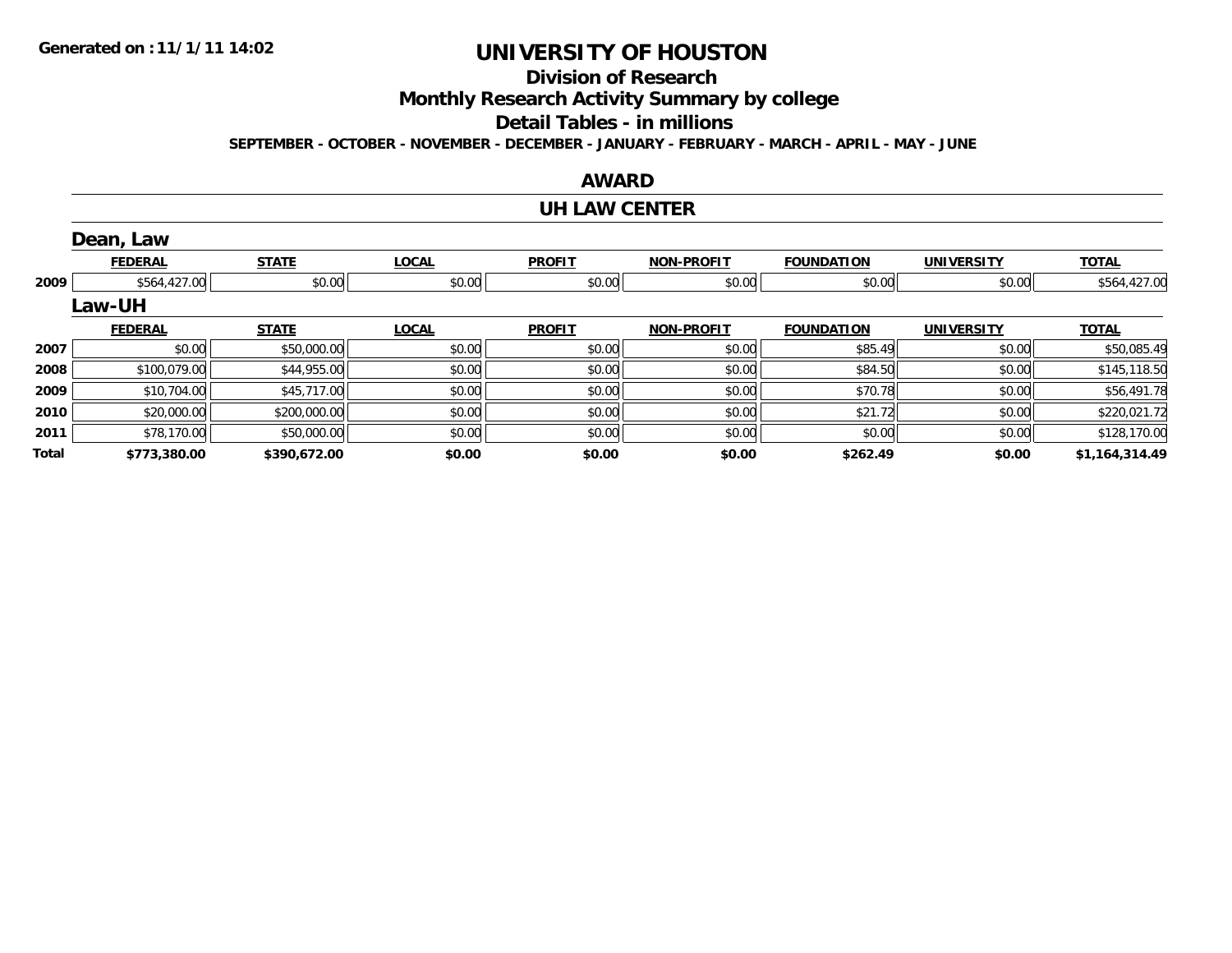$K$ 

## **UNIVERSITY OF HOUSTON**

### **Division of ResearchMonthly Research Activity Summary by college Detail Tables - in millions SEPTEMBER - OCTOBER - NOVEMBER - DECEMBER - JANUARY - FEBRUARY - MARCH - APRIL - MAY - JUNE**

#### **AWARD**

#### **UH SYSTEM**

|       | KUMI-IV        |              |              |               |                   |                   |                   |                |
|-------|----------------|--------------|--------------|---------------|-------------------|-------------------|-------------------|----------------|
|       | <b>FEDERAL</b> | <b>STATE</b> | <b>LOCAL</b> | <b>PROFIT</b> | <b>NON-PROFIT</b> | <b>FOUNDATION</b> | <b>UNIVERSITY</b> | <b>TOTAL</b>   |
| 2007  | \$311,978.00   | \$0.00       | \$0.00       | \$0.00        | \$1,369,963.00    | \$0.00            | \$0.00            | \$1,681,941.00 |
| 2008  | \$0.00         | \$0.00       | \$0.00       | \$0.00        | \$1,810,104.00    | \$0.00            | \$0.00            | \$1,810,104.00 |
| 2009  | \$0.00         | \$0.00       | \$0.00       | \$0.00        | \$1,361,093.00    | \$0.00            | \$0.00            | \$1,361,093.00 |
| 2010  | \$0.00         | \$0.00       | \$0.00       | \$0.00        | \$1,483,936.12    | \$0.00            | \$0.00            | \$1,483,936.12 |
| 2011  | \$0.00         | \$0.00       | \$0.00       | \$0.00        | \$1,606,903.00    | \$0.00            | \$0.00            | \$1,606,903.00 |
| Total | \$311,978.00   | \$0.00       | \$0.00       | \$0.00        | \$7,631,999.12    | \$0.00            | \$0.00            | \$7,943,977.12 |
|       |                |              |              |               |                   |                   |                   |                |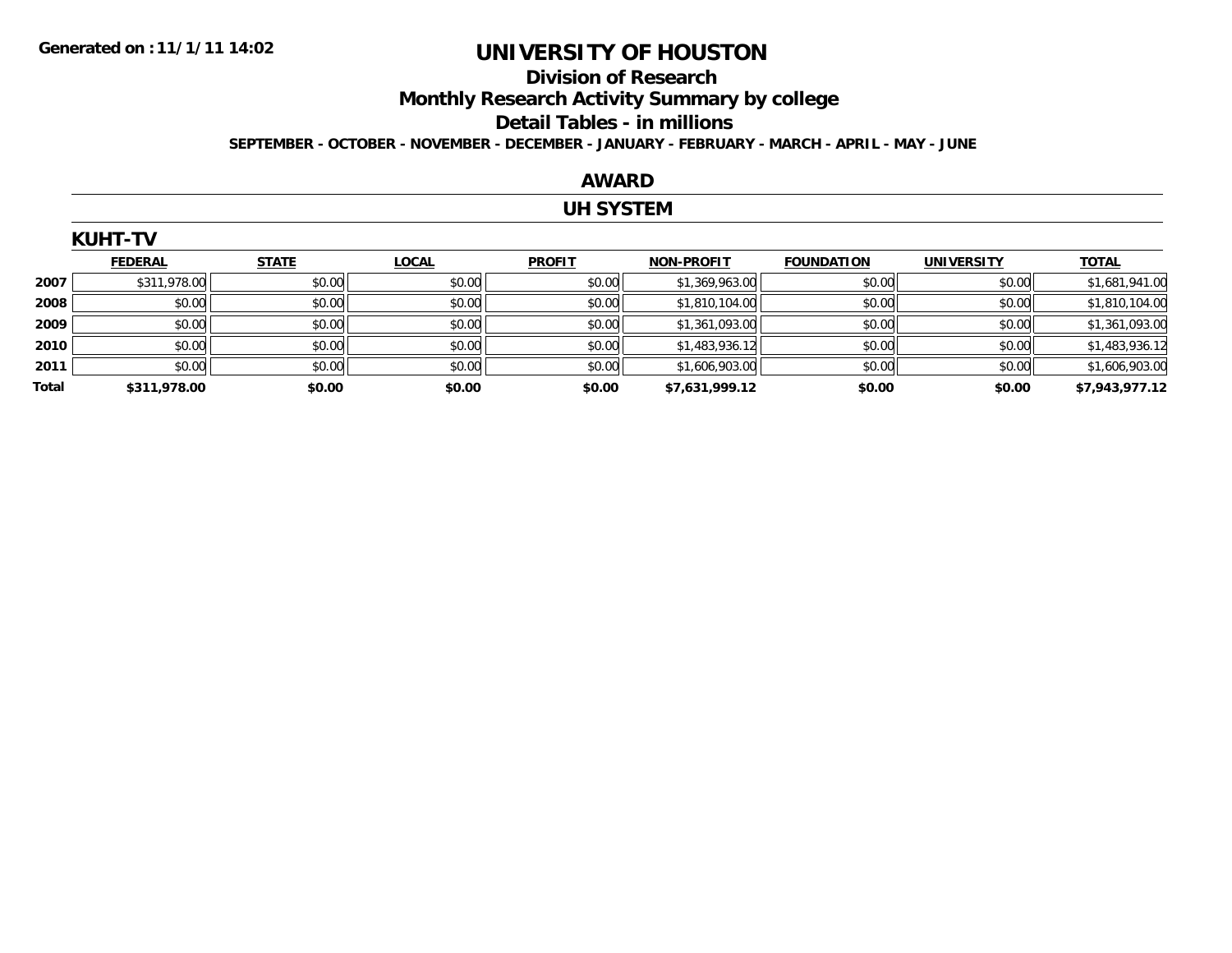# **Division of Research**

## **Monthly Research Activity Summary by college**

#### **Detail Tables - in millions**

**SEPTEMBER - OCTOBER - NOVEMBER - DECEMBER - JANUARY - FEBRUARY - MARCH - APRIL - MAY - JUNE**

### **AWARD**

#### **UKNOWN COLLEGE**

## **Unknown Department**

|       | <b>FEDERAL</b> | <b>STATE</b> | <b>LOCAL</b> | <b>PROFIT</b> | <b>NON-PROFIT</b> | <b>FOUNDATION</b> | <b>UNIVERSITY</b> | <b>TOTAL</b> |
|-------|----------------|--------------|--------------|---------------|-------------------|-------------------|-------------------|--------------|
| 2007  | \$72,000.00    | \$0.00       | \$0.00       | \$0.00        | \$0.00            | \$0.00            | \$0.00            | \$72,000.00  |
| 2008  | \$166,210.00   | \$0.00       | \$0.00       | \$0.00        | \$0.00            | \$0.00            | \$0.00            | \$166,210.00 |
| 2009  | \$0.00         | \$0.00       | \$0.00       | \$0.00        | \$0.00            | \$0.00            | \$0.00            | \$0.00       |
| 2010  | \$10,000.00    | \$68,153.35  | \$0.00       | \$10,000.00   | \$0.00            | \$0.00            | \$0.00            | \$88,153.35  |
| 2011  | \$40,000.00    | \$2,229.90   | \$0.00       | \$0.00        | \$0.00            | \$0.00            | \$0.00            | \$42,229.90  |
| Total | \$288,210.00   | \$70,383.25  | \$0.00       | \$10,000.00   | \$0.00            | \$0.00            | \$0.00            | \$368,593.25 |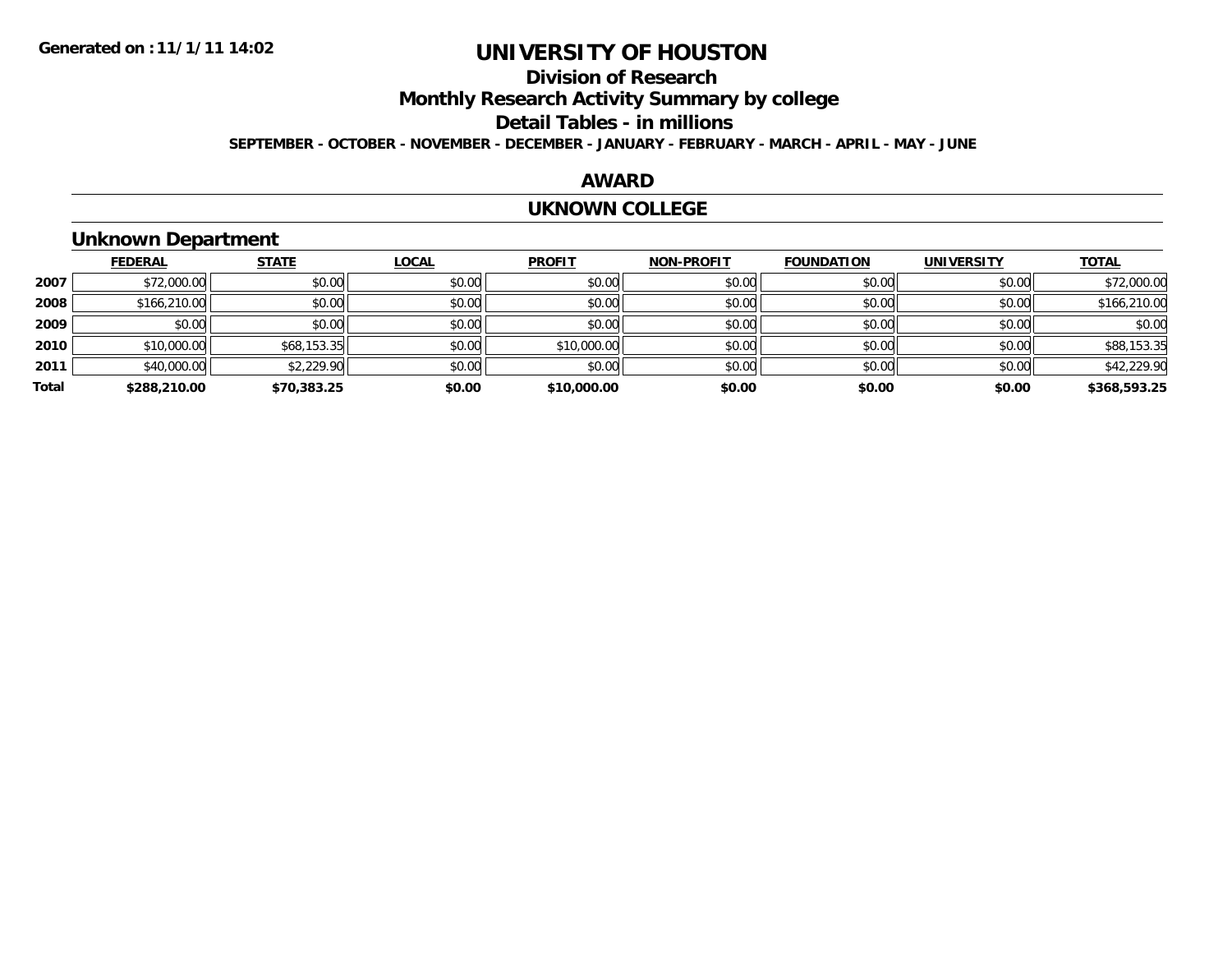### **Division of Research**

### **Monthly Research Activity Summary by college**

### **Detail Tables - in millions**

**SEPTEMBER - OCTOBER - NOVEMBER - DECEMBER - JANUARY - FEBRUARY - MARCH - APRIL - MAY - JUNE**

#### **AWARD**

### **VICE PRESIDENT FOR ADMINISTRATION**

## **UH Police Department**

|              | <b>FEDERAL</b>                      | <b>STATE</b>    | <b>LOCAL</b> | <b>PROFIT</b> | <b>NON-PROFIT</b> | <b>FOUNDATION</b> | <b>UNIVERSITY</b> | TOTA.               |
|--------------|-------------------------------------|-----------------|--------------|---------------|-------------------|-------------------|-------------------|---------------------|
| 2009         | $\theta$ $\theta$ $\theta$<br>vu.vu | 0.0000<br>uuu.u | \$0.00       | 0000<br>PO.OO | \$0.00            | \$0.00            | \$0.00            | זה החר<br>04,UUU.UU |
| <b>Total</b> | \$0.00                              | 1,000.00        | \$0.00       | \$0.00        | \$0.00            | \$0.00            | \$0.00            | 00.00,4غ            |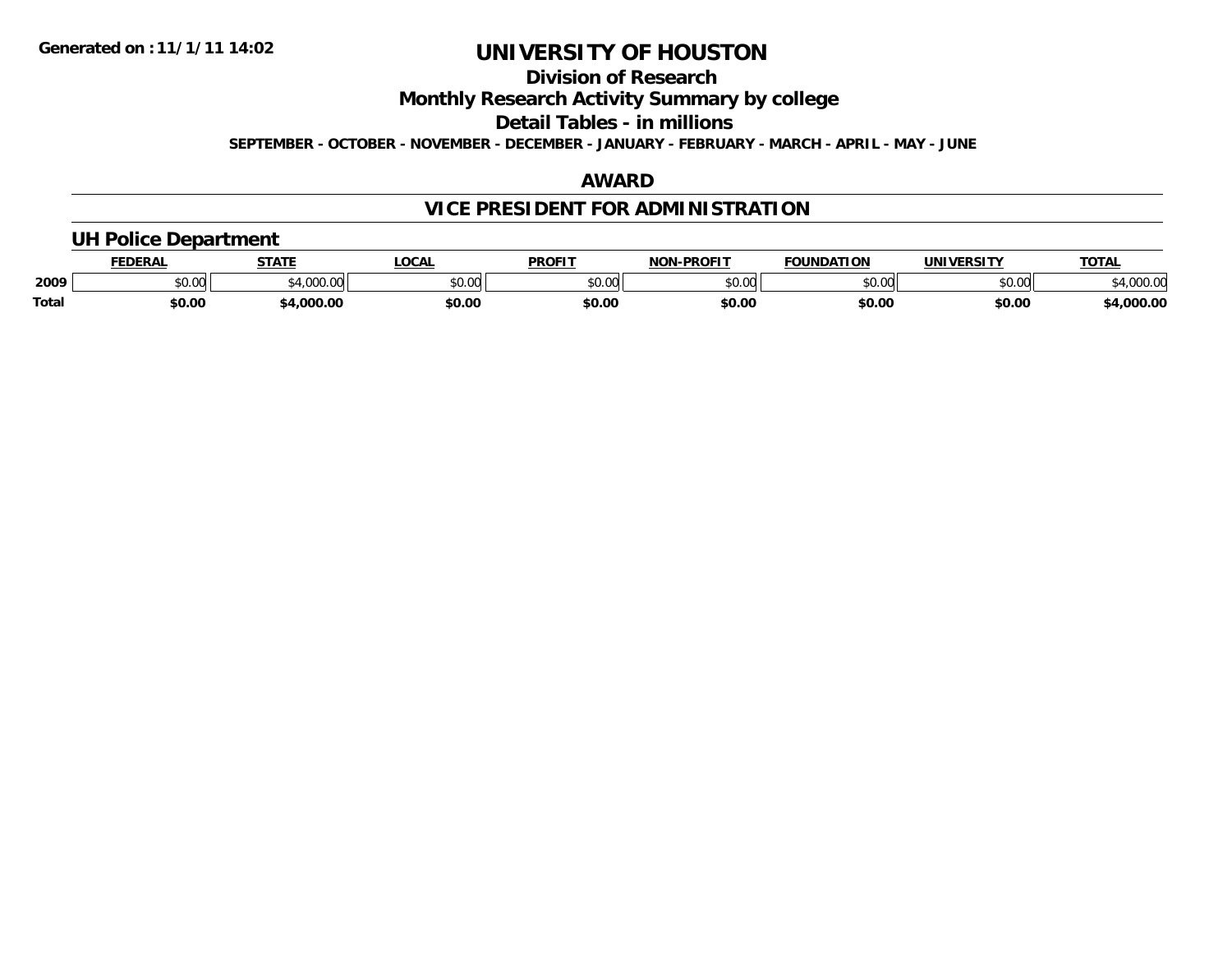## **Division of Research**

### **Monthly Research Activity Summary by college**

## **Detail Tables - in millions**

**SEPTEMBER - OCTOBER - NOVEMBER - DECEMBER - JANUARY - FEBRUARY - MARCH - APRIL - MAY - JUNE**

#### **AWARD**

### **VICE PRESIDENT FOR STUDENT AFFAIRS**

### **Vice President, Student Affairs**

|       | <b>FEDERAL</b> | <b>STATE</b> | <b>LOCAL</b> | <b>PROFIT</b> | <b>NON-PROFIT</b> | <b>FOUNDATION</b> | <b>UNIVERSITY</b> | <b>TOTAL</b> |
|-------|----------------|--------------|--------------|---------------|-------------------|-------------------|-------------------|--------------|
| 2007  | \$236,300.00   | \$0.00       | \$0.00       | \$0.00        | \$0.00            | \$0.00            | \$0.00            | \$236,300.00 |
| 2008  | \$52,000.00    | \$0.00       | \$0.00       | \$0.00        | \$0.00            | \$0.00            | \$0.00            | \$52,000.00  |
| 2009  | \$236,300.00   | \$0.00       | \$0.00       | \$0.00        | \$0.00            | \$0.00            | \$0.00            | \$236,300.00 |
| 2010  | \$236,300.00   | \$0.00       | \$0.00       | \$0.00        | \$0.00            | \$0.00            | \$0.00            | \$236,300.00 |
| 2011  | \$236,300.00   | \$0.00       | \$0.00       | \$0.00        | \$0.00            | \$0.00            | \$0.00            | \$236,300.00 |
| Total | \$997,200.00   | \$0.00       | \$0.00       | \$0.00        | \$0.00            | \$0.00            | \$0.00            | \$997,200.00 |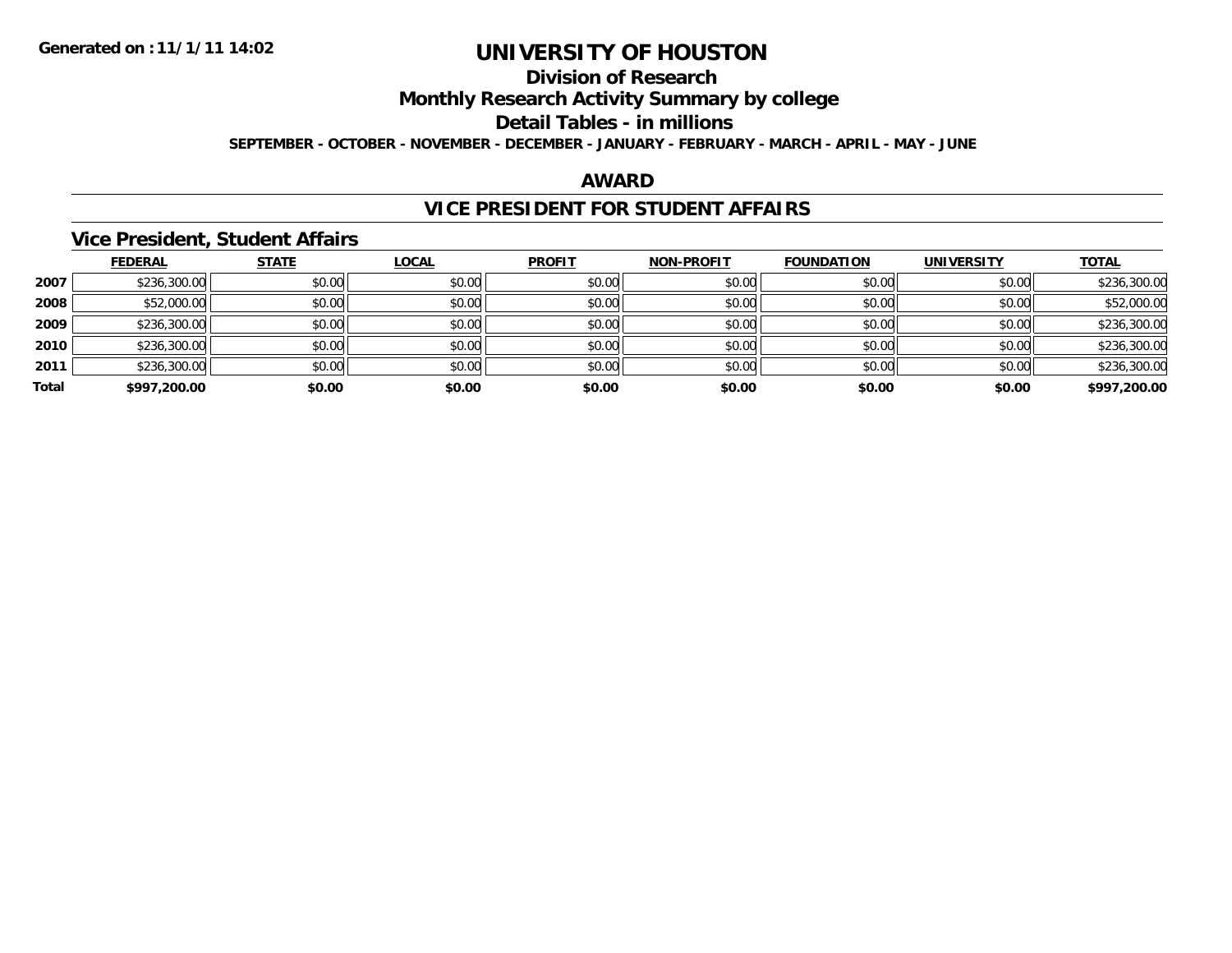## **Division of Research**

### **Monthly Research Activity Summary by college**

### **Detail Tables - in millions**

**SEPTEMBER - OCTOBER - NOVEMBER - DECEMBER - JANUARY - FEBRUARY - MARCH - APRIL - MAY - JUNE**

### **TOTAL EXPENDITURE**

### **C.T. BAUER COLLEGE OF BUSINESS**

#### **Decision and Information Sciences**

|       | <b>FEDERAL</b>                            | <b>STATE</b> | <b>LOCAL</b> | <b>PROFIT</b> | <b>NON-PROFIT</b> | <b>FOUNDATION</b> | <b>UNIVERSITY</b> | <b>TOTAL</b>    |
|-------|-------------------------------------------|--------------|--------------|---------------|-------------------|-------------------|-------------------|-----------------|
| 2008  | \$24,556.03                               | \$0.00       | \$0.00       | \$0.00        | \$0.00            | \$0.00            | \$0.00            | \$24,556.03     |
|       | <b>Finance</b>                            |              |              |               |                   |                   |                   |                 |
|       | <b>FEDERAL</b>                            | <b>STATE</b> | <b>LOCAL</b> | <b>PROFIT</b> | <b>NON-PROFIT</b> | <b>FOUNDATION</b> | <b>UNIVERSITY</b> | <b>TOTAL</b>    |
| 2007  | \$8,442.18                                | \$0.00       | \$0.00       | \$0.00        | \$0.00            | \$0.00            | \$0.00            | \$8,442.18      |
| 2008  | \$229,702.16                              | \$0.00       | \$0.00       | \$0.00        | \$0.00            | \$0.00            | \$0.00            | \$229,702.16    |
| 2009  | \$293,808.92                              | \$0.00       | \$0.00       | \$0.00        | \$0.00            | \$0.00            | \$0.00            | \$293,808.92    |
| 2010  | \$289,682.06                              | \$0.00       | \$0.00       | \$0.00        | \$0.00            | \$0.00            | \$0.00            | \$289,682.06    |
| 2011  | \$237,612.19                              | \$0.00       | \$0.00       | \$0.00        | \$0.00            | \$0.00            | \$0.00            | \$237,612.19    |
|       | <b>Global Energy Management Institute</b> |              |              |               |                   |                   |                   |                 |
|       | <b>FEDERAL</b>                            | <b>STATE</b> | <b>LOCAL</b> | <b>PROFIT</b> | <b>NON-PROFIT</b> | <b>FOUNDATION</b> | <b>UNIVERSITY</b> | <b>TOTAL</b>    |
| 2008  | \$0.00                                    | \$0.00       | \$0.00       | (\$67.50)     | \$0.00            | \$0.00            | \$0.00            | (\$67.50)       |
|       | <b>Marketing</b>                          |              |              |               |                   |                   |                   |                 |
|       | <b>FEDERAL</b>                            | <b>STATE</b> | <b>LOCAL</b> | <b>PROFIT</b> | <b>NON-PROFIT</b> | <b>FOUNDATION</b> | <b>UNIVERSITY</b> | <b>TOTAL</b>    |
| 2007  | (\$0.04)                                  | \$0.00       | \$0.00       | \$0.00        | \$0.00            | \$0.00            | \$0.00            | (\$0.04)        |
|       | <b>Small Business Development Center</b>  |              |              |               |                   |                   |                   |                 |
|       | <b>FEDERAL</b>                            | <b>STATE</b> | <b>LOCAL</b> | <b>PROFIT</b> | <b>NON-PROFIT</b> | <b>FOUNDATION</b> | <b>UNIVERSITY</b> | <b>TOTAL</b>    |
| 2007  | \$1,104,187.58                            | (\$50.00)    | \$0.00       | (\$102.20)    | \$0.00            | \$0.00            | \$0.00            | \$1,104,035.38  |
| 2008  | \$1,705,685.89                            | \$0.00       | \$0.00       | \$0.00        | \$0.00            | \$0.00            | \$0.00            | \$1,705,685.89  |
| 2009  | \$1,728,215.67                            | \$0.00       | \$0.00       | \$0.00        | \$0.00            | \$0.00            | \$0.00            | \$1,728,215.67  |
| 2010  | \$2,449,623.84                            | \$0.00       | \$0.00       | \$0.00        | \$0.00            | \$0.00            | \$0.00            | \$2,449,623.84  |
| 2011  | \$2,506,322.92                            | \$42,560.19  | \$0.00       | \$0.00        | \$0.00            | \$0.00            | \$0.00            | \$2,548,883.11  |
| Total | \$10,577,839.40                           | \$42,510.19  | \$0.00       | (\$169.70)    | \$0.00            | \$0.00            | \$0.00            | \$10,620,179.89 |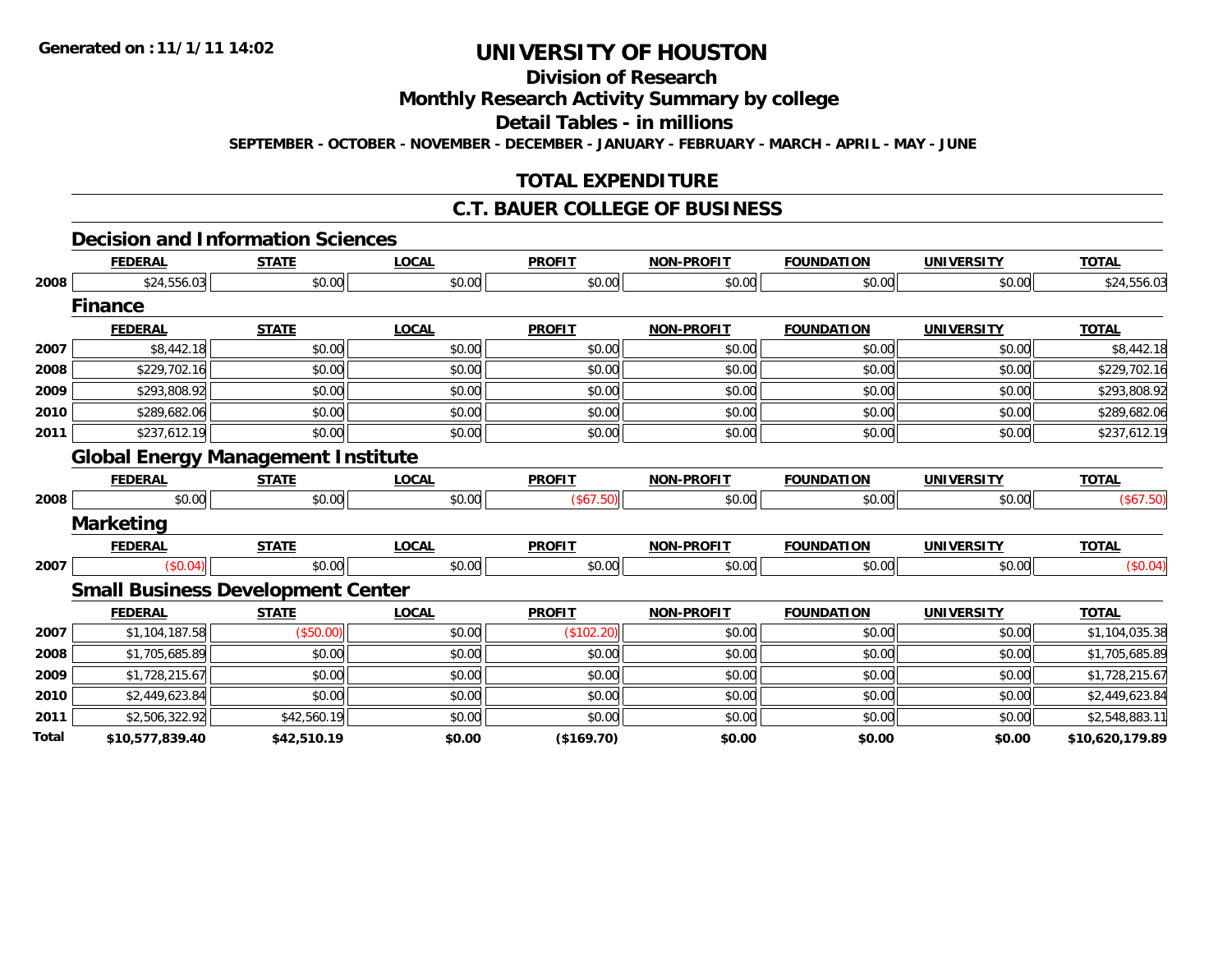## **Division of Research**

### **Monthly Research Activity Summary by college**

### **Detail Tables - in millions**

**SEPTEMBER - OCTOBER - NOVEMBER - DECEMBER - JANUARY - FEBRUARY - MARCH - APRIL - MAY - JUNE**

### **TOTAL EXPENDITURE**

#### **COLLEGE OF ARCHITECTURE**

### **Architecture**

|      | <b>FEDERAL</b> | <b>STATE</b>   | <b>LOCAL</b> | <b>PROFIT</b> | <b>NON-PROFIT</b> | <b>FOUNDATION</b> | <b>UNIVERSITY</b> | <u>TOTAL</u> |
|------|----------------|----------------|--------------|---------------|-------------------|-------------------|-------------------|--------------|
| 2008 | \$0.00         | ั\$52.1<br>19) | \$0.00       | \$57,288.75   | \$0.00            | \$0.00            | \$0.00            | \$57,236.56  |
| 2009 | \$990.97       | \$0.00         | \$0.00       | \$39,974.90   | \$0.00            | \$0.00            | \$0.00            | \$40,965.87  |
| 2010 | \$4,005.49     | \$0.00         | \$0.00       | \$0.00        | \$0.00            | \$26,641.37       | \$0.00            | \$30,646.86  |
| 2011 | \$9,011.21     | \$0.00         | \$0.00       | \$0.00        | \$0.00            | \$25,658.50       | \$0.00            | \$34,669.71  |

#### **Dean, Architecture**

|       | <b>FEDERAL</b>     | <b>STATE</b> | LOCAL  | <b>PROFIT</b> | <b>NON-PROFIT</b> | <b>FOUNDATION</b> | <b>UNIVERSITY</b> | <b>TOTAL</b> |
|-------|--------------------|--------------|--------|---------------|-------------------|-------------------|-------------------|--------------|
| 2007  | $\sim$ 00<br>vu.uu | \$0.00       | \$0.00 | \$0.00        | \$4,300.00        | \$0.00            | \$0.00            | ,300.00      |
| Total | \$14,007.67        | (\$52.19)    | \$0.00 | \$97,263.65   | \$4,300.00        | \$52,299.87       | \$0.00            | \$167,819.00 |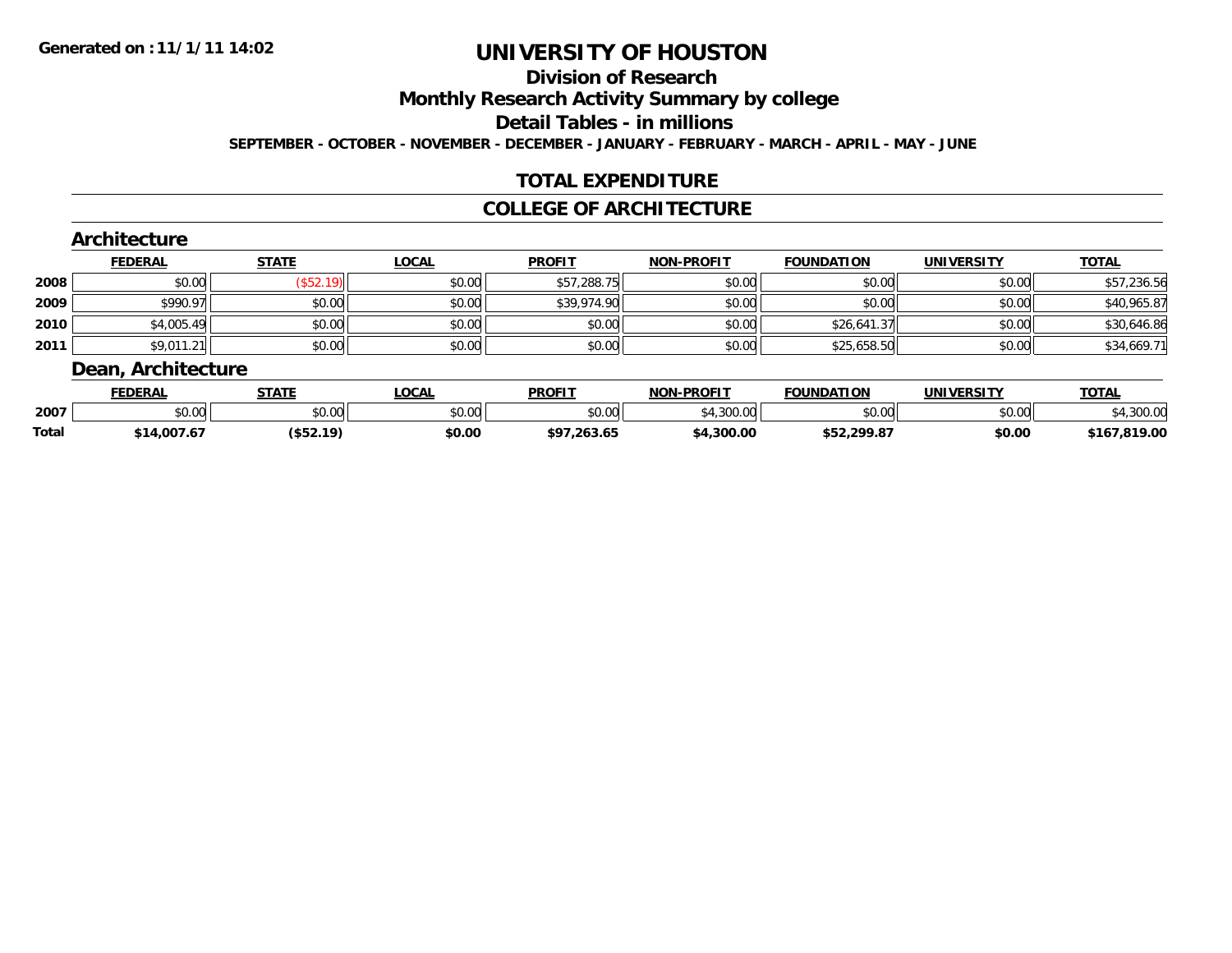## **Division of Research**

### **Monthly Research Activity Summary by college**

### **Detail Tables - in millions**

**SEPTEMBER - OCTOBER - NOVEMBER - DECEMBER - JANUARY - FEBRUARY - MARCH - APRIL - MAY - JUNE**

### **TOTAL EXPENDITURE**

### **COLLEGE OF EDUCATION**

### **Consistency Mgmt and Coop Disc**

|      | <b>FEDERAL</b> | <b>STATE</b>                                      | LOCAL         | <b>PROFIT</b>          | <b>NON-PROFIT</b> | <b>FOUNDATION</b>      | <b>IINITVEDCTTV</b> | <b>TOTAI</b> |
|------|----------------|---------------------------------------------------|---------------|------------------------|-------------------|------------------------|---------------------|--------------|
| 2010 | 0000<br>JU.UU  | $\mathsf{A}\cap\mathsf{A}\cap\mathsf{A}$<br>vv.vv | 0.00<br>vu.vu | $\sim$ $\sim$<br>vv.vv | 0000<br>vu.vu     | $\sim$ $\sim$<br>vv.vv | 0000<br>vv.vv       | \$0.00       |
| 2011 | 0000<br>JU.UU  | $\sim$ 00<br>JU.UU                                | 0.00<br>JU.UU | $\sim$ $\sim$<br>JU.UU | 0.00<br>vu.vu     | $\sim$ $\sim$<br>JU.UU | 0000<br>JU.UU       | \$0.00       |

### **Curriculum and Instruction**

|      | <b>FEDERAL</b> | <b>STATE</b> | <b>LOCAL</b> | <b>PROFIT</b> | <b>NON-PROFIT</b> | <b>FOUNDATION</b> | <b>UNIVERSITY</b> | <b>TOTAL</b>   |
|------|----------------|--------------|--------------|---------------|-------------------|-------------------|-------------------|----------------|
| 2007 | \$1,044,833.58 | \$47,145.57  | \$118,384.94 | (\$46.40)     | \$705,984.08      | \$0.00            | \$0.00            | \$1,916,301.77 |
| 2008 | \$1,262,220.61 | \$43,617.31  | (\$52.31)    | \$0.00        | \$614,750.94      | (S6.18)           | \$0.00            | \$1,920,530.37 |
| 2009 | ,140,246.59    | \$60,761.78  | \$2,527.05   | \$0.00        | \$484,453.54      | \$6,031.43        | \$0.00            | \$1,694,020.39 |
| 2010 | \$822,598.13   | \$21,763.24  | \$9,032.24   | \$56.36       | \$556,679.15      | \$110,932.87      | \$0.00            | \$1,521,061.99 |
| 2011 | \$932,152.27   | \$34,387.63  | \$0.00       | \$0.00        | \$195,520.95      | \$337,884.73      | \$0.00            | \$1,499,945.58 |

#### **Dean, Education**

|      | <b>CENED</b><br>.                | ----- | $\sim$<br>.w.         | <b>PROFIT</b> | <b>N-PROFT</b><br><b>NON</b> | <b>.</b><br>TOUNDA.<br>ног | IINITION<br>UR | $\sim$ $\sim$ $\sim$ |
|------|----------------------------------|-------|-----------------------|---------------|------------------------------|----------------------------|----------------|----------------------|
| 2008 | $\overline{\phantom{a}}$<br>ט.טע |       | $\sim$ $\sim$<br>v.vv |               | റപ<br>~                      |                            | 0.00           | O)<br>ູ∾ ບ           |

### **Educational Leadership & Cultural Studies**

|      | <b>FEDERAL</b> | <b>STATE</b> | <b>LOCAL</b> | <b>PROFIT</b> | <b>NON-PROFIT</b> | <b>FOUNDATION</b> | <b>UNIVERSITY</b> | <b>TOTAL</b> |
|------|----------------|--------------|--------------|---------------|-------------------|-------------------|-------------------|--------------|
| 2007 | \$5.25         | \$64,444.36  | \$0.00       | \$0.00        | \$11,740.13       | \$0.00            | \$0.00            | \$76,189.74  |
| 2008 | \$15,238.35    | \$0.00       | \$0.00       | \$0.00        | \$13,533.33       | \$1,834.90        | \$0.00            | (\$3,539.92) |
| 2009 | \$31,654.31    | \$0.00       | \$0.00       | \$0.00        | \$0.00            | \$0.00            | \$0.00            | \$31,654.31  |
| 2010 | \$0.00         | (\$35.28)    | \$0.00       | \$0.00        | \$0.00            | \$0.00            | \$0.00            | (\$35.28)    |
| 2011 | \$0.00         | \$153.53     | \$0.00       | \$0.00        | \$0.00            | \$0.00            | \$0.00            | (\$153.53)   |

### **Educational Psychology**

|      | <b>FEDERAL</b> | <b>STATE</b> | <b>LOCAL</b> | <b>PROFIT</b> | <b>NON-PROFIT</b> | <b>FOUNDATION</b> | <b>UNIVERSITY</b> | <b>TOTAL</b> |
|------|----------------|--------------|--------------|---------------|-------------------|-------------------|-------------------|--------------|
| 2007 | \$204,920.89   | \$208,896.40 | \$0.00       | \$0.00        | \$0.00            | \$0.00            | \$0.00            | \$413,817.29 |
| 2008 | \$216,636.84   | \$127,044.79 | (\$4.09)     | \$0.00        | \$3,078.45        | \$85,427.52       | \$0.00            | \$432,183.51 |
| 2009 | \$54,049.98    | \$20,169.04  | \$0.00       | \$0.00        | \$0.00            | \$115,860.61      | \$0.00            | \$190,079.63 |
| 2010 | \$15,071.00    | \$30,106.41  | \$0.00       | \$0.00        | \$10,231.26       | \$70,890.11       | \$0.00            | \$126,298.78 |
| 2011 | \$42,117.30    | \$133,524.06 | \$0.00       | \$0.00        | \$1,243.67        | \$80,976.92       | \$0.00            | \$257,861.95 |

### **Institute for Urban Education**

|      | <b>FEDERAL</b>                | <b>STATE</b>                        | <b>OCAL</b> | <b>PROFIT</b>          | -PROFIT<br>NON.    | FAULUS LTTALL<br>DAIION             | <b>UNIVERSITY</b>  | <b>TOTAL</b><br>,,, |
|------|-------------------------------|-------------------------------------|-------------|------------------------|--------------------|-------------------------------------|--------------------|---------------------|
| 2008 | $\uparrow$ $\uparrow$<br>ט.טי | $\overline{a}$<br>$\sim$<br>, u.uur | vv.vv       | $\sim$<br>ት ヘ<br>vv.vu | ሐሴ ሰሰ<br>vv.vv     | $\theta$ $\theta$ $\theta$<br>DU.UU | $\sim$ 00<br>vu.vu | \$0.00              |
| 2009 | ሰሰ ሰ<br>PU.UU                 | $\sim$<br>וט.טי                     | vv.vv       | --<br>JU.UL            | $\sim$ 00<br>PO.OO | 0000<br>DU.UU                       | 0.00<br>vu.vu      | \$0.00              |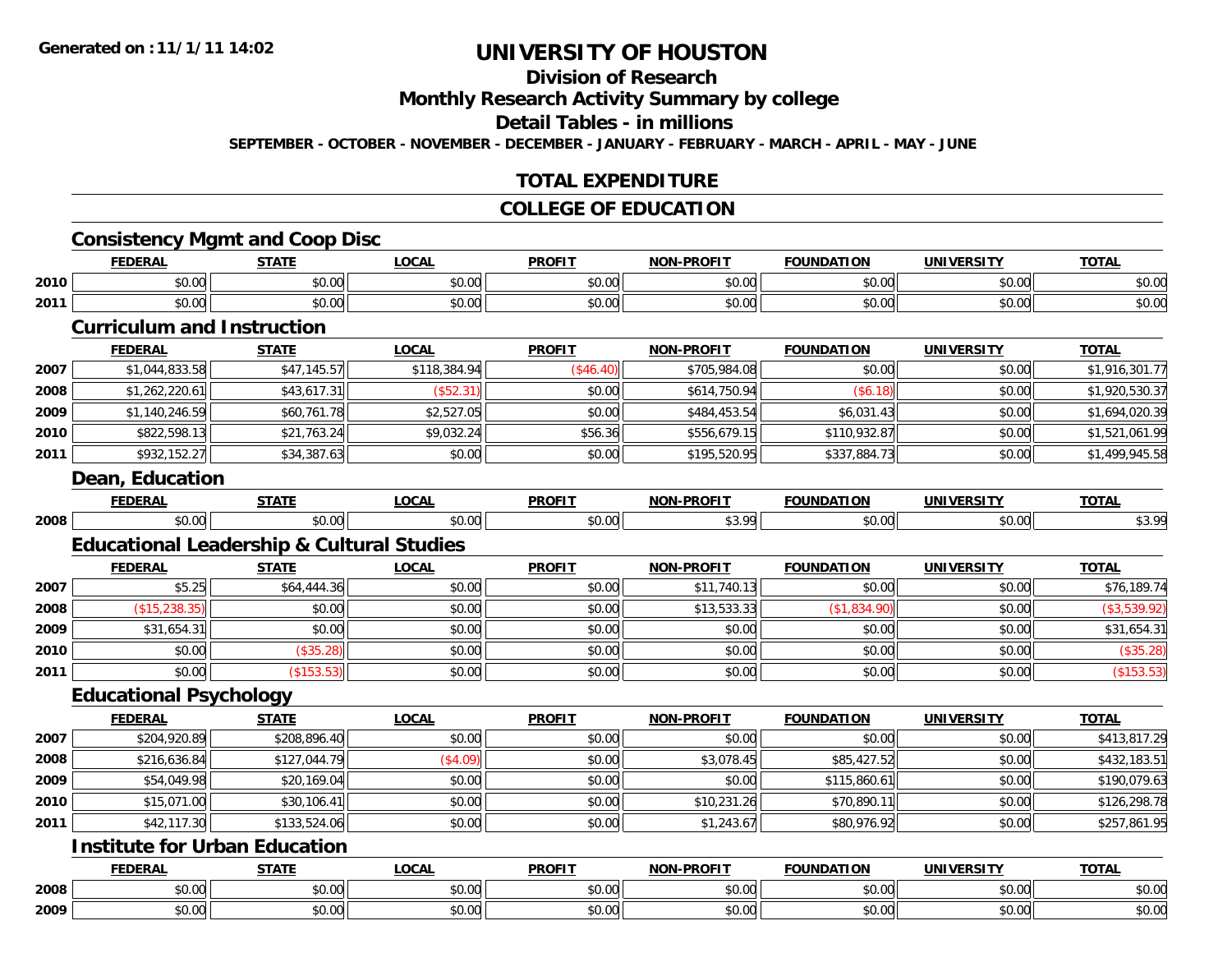## **Division of Research**

**Monthly Research Activity Summary by college**

**Detail Tables - in millions**

**SEPTEMBER - OCTOBER - NOVEMBER - DECEMBER - JANUARY - FEBRUARY - MARCH - APRIL - MAY - JUNE**

### **TOTAL EXPENDITURE**

### **COLLEGE OF EDUCATION**

#### **Institute for Urban Education**

|              | <b>FEDERAL</b> | <b>STATE</b> | <b>LOCAL</b> | <b>PROFIT</b> | <b>NON-PROFIT</b> | <b>FOUNDATION</b> | <b>UNIVERSITY</b> | <u>TOTAL</u>    |
|--------------|----------------|--------------|--------------|---------------|-------------------|-------------------|-------------------|-----------------|
| 2010         | \$0.00         | \$0.00       | \$0.00       | \$0.00        | \$0.00            | \$0.00            | \$0.00            | \$0.00          |
| 2011         | \$0.00         | \$0.00       | \$0.00       | \$0.00        | \$0.00            | \$0.00            | \$0.00            | \$0.00          |
| <b>Total</b> | \$5,751,268.40 | \$791,671.78 | \$129,887.83 | \$9.96        | \$2,597,219.49    | \$806,163.10      | \$0.00            | \$10,076,220.56 |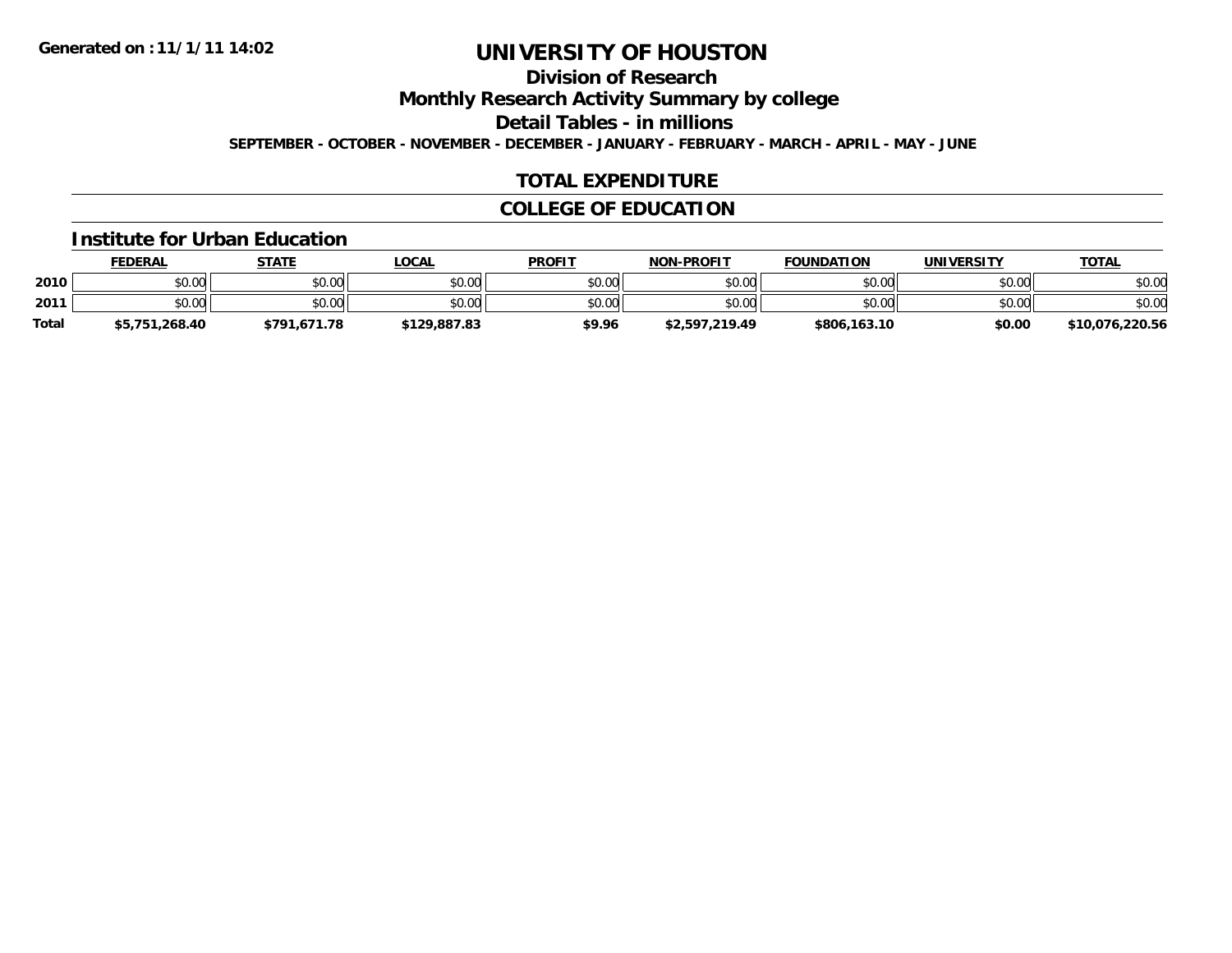### **Division of ResearchMonthly Research Activity Summary by college Detail Tables - in millions SEPTEMBER - OCTOBER - NOVEMBER - DECEMBER - JANUARY - FEBRUARY - MARCH - APRIL - MAY - JUNE**

### **TOTAL EXPENDITURE**

#### **COLLEGE OF LIBERAL ARTS AND SOCIAL SCIENCES**

|      | Anthropology                   |              |              |               |                   |                   |                   |              |
|------|--------------------------------|--------------|--------------|---------------|-------------------|-------------------|-------------------|--------------|
|      | <b>FEDERAL</b>                 | <b>STATE</b> | <b>LOCAL</b> | <b>PROFIT</b> | <b>NON-PROFIT</b> | <b>FOUNDATION</b> | <b>UNIVERSITY</b> | <b>TOTAL</b> |
| 2007 | \$14,354.61                    | \$0.00       | \$0.00       | \$0.00        | \$9,395.00        | \$0.00            | \$0.00            | \$23,749.61  |
| 2008 | \$10,006.26                    | \$0.00       | \$0.00       | \$0.00        | \$0.00            | \$0.00            | \$0.00            | \$10,006.26  |
| 2009 | \$0.00                         | \$0.00       | \$0.00       | \$0.00        | (\$1,891.44)      | \$0.00            | \$0.00            | (\$1,891.44) |
| 2010 | \$0.00                         | \$0.00       | \$0.00       | \$0.00        | (\$88.94)         | \$0.00            | \$0.00            | (\$88.94)    |
| 2011 | \$0.00                         | \$0.00       | \$0.00       | (\$125.65)    | \$0.00            | \$0.00            | \$0.00            | (\$125.65)   |
|      | Art                            |              |              |               |                   |                   |                   |              |
|      | <b>FEDERAL</b>                 | <b>STATE</b> | <b>LOCAL</b> | <b>PROFIT</b> | <b>NON-PROFIT</b> | <b>FOUNDATION</b> | <b>UNIVERSITY</b> | <b>TOTAL</b> |
| 2009 | \$0.00                         | \$0.00       | \$0.00       | \$0.00        | \$8,272.99        | \$0.00            | \$0.00            | \$8,272.99   |
|      | <b>Arte Publico Press</b>      |              |              |               |                   |                   |                   |              |
|      | <b>FEDERAL</b>                 | <b>STATE</b> | <b>LOCAL</b> | <b>PROFIT</b> | <b>NON-PROFIT</b> | <b>FOUNDATION</b> | <b>UNIVERSITY</b> | <b>TOTAL</b> |
| 2007 | \$21,908.52                    | \$0.00       | \$0.00       | \$0.00        | \$75,200.00       | \$118,507.19      | \$0.00            | \$215,615.71 |
| 2008 | \$0.00                         | \$0.00       | \$0.00       | \$0.00        | \$79,995.29       | \$16,732.22       | \$0.00            | \$96,727.51  |
| 2009 | \$8,839.33                     | \$0.00       | \$0.00       | \$0.00        | \$29,448.97       | \$0.00            | \$0.00            | \$38,288.30  |
| 2010 | \$43,985.80                    | \$0.00       | \$0.00       | \$0.00        | \$51,200.00       | \$148,914.22      | \$0.00            | \$244,100.02 |
| 2011 | \$20,229.29                    | \$4,075.00   | \$0.00       | \$0.00        | \$55,592.32       | \$267,320.73      | \$0.00            | \$347,217.34 |
|      | <b>Blaffer Gallery</b>         |              |              |               |                   |                   |                   |              |
|      | <b>FEDERAL</b>                 | <b>STATE</b> | <b>LOCAL</b> | <b>PROFIT</b> | <b>NON-PROFIT</b> | <b>FOUNDATION</b> | <b>UNIVERSITY</b> | <b>TOTAL</b> |
| 2007 | \$21,831.95                    | \$1,077.23   | \$0.00       | \$0.00        | \$41,461.34       | \$0.00            | \$0.00            | \$64,370.52  |
| 2008 | \$37,748.93                    | \$0.00       | \$0.00       | \$0.00        | \$40,896.78       | \$0.00            | \$0.00            | \$78,645.71  |
| 2009 | \$33,204.48                    | \$4,007.00   | \$0.00       | \$0.00        | \$63,900.46       | \$0.00            | \$0.00            | \$101,111.94 |
| 2010 | \$78,438.35                    | \$7,541.33   | \$0.00       | \$0.00        | \$67,299.67       | \$0.00            | \$0.00            | \$153,279.35 |
| 2011 | \$9,352.22                     | \$5,794.82   | \$0.00       | \$0.00        | \$29,562.85       | \$0.00            | \$0.00            | \$44,709.89  |
|      | <b>Communication Disorders</b> |              |              |               |                   |                   |                   |              |
|      | <b>FEDERAL</b>                 | <b>STATE</b> | <b>LOCAL</b> | <b>PROFIT</b> | <b>NON-PROFIT</b> | <b>FOUNDATION</b> | <b>UNIVERSITY</b> | <b>TOTAL</b> |
| 2007 | \$30,336.71                    | \$0.00       | \$0.00       | \$0.00        | \$191,283.52      | \$0.00            | \$0.00            | \$221,620.23 |
| 2008 | \$7,947.64                     | \$0.00       | \$526.95     | \$0.00        | \$104,922.86      | \$0.00            | \$0.00            | \$113,397.45 |
| 2009 | (\$17,855.09)                  | \$0.00       | \$0.00       | \$0.00        | \$129,582.78      | \$0.00            | \$45,540.65       | \$157,268.34 |
| 2010 | \$20,172.51                    | \$0.00       | \$0.00       | \$0.00        | \$282,463.16      | \$0.00            | \$0.00            | \$302,635.67 |
| 2011 | \$3,214.74                     | \$0.00       | (\$259.55)   | \$0.00        | \$128,942.66      | \$0.00            | \$0.00            | \$131,897.85 |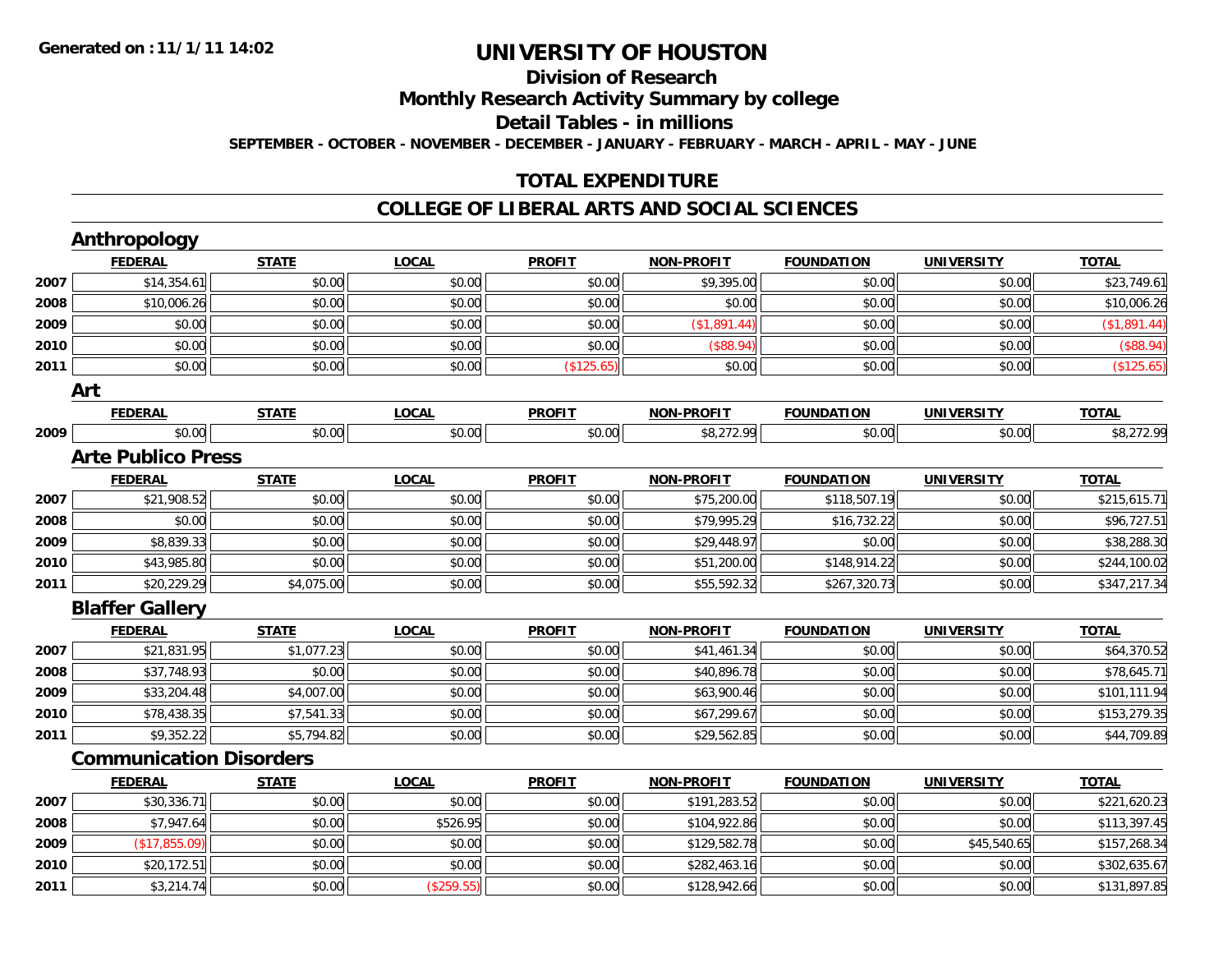**2011**

## **UNIVERSITY OF HOUSTON**

## **Division of Research**

### **Monthly Research Activity Summary by college**

### **Detail Tables - in millions**

**SEPTEMBER - OCTOBER - NOVEMBER - DECEMBER - JANUARY - FEBRUARY - MARCH - APRIL - MAY - JUNE**

### **TOTAL EXPENDITURE**

#### **COLLEGE OF LIBERAL ARTS AND SOCIAL SCIENCES**

### **Cynthia Woods Mitchell Center for the Arts**

|      | <b>FEDERAL</b>                                | <b>STATE</b> | <b>LOCAL</b> | <b>PROFIT</b> | <b>NON-PROFIT</b> | <b>FOUNDATION</b> | <b>UNIVERSITY</b> | <b>TOTAL</b>   |
|------|-----------------------------------------------|--------------|--------------|---------------|-------------------|-------------------|-------------------|----------------|
| 2011 | \$0.00                                        | \$0.00       | \$0.00       | \$0.00        | \$15,000.00       | \$0.00            | \$0.00            | \$15,000.00    |
|      | <b>Dean, Liberal Arts and Social Sciences</b> |              |              |               |                   |                   |                   |                |
|      | <b>FEDERAL</b>                                | <b>STATE</b> | <b>LOCAL</b> | <b>PROFIT</b> | <b>NON-PROFIT</b> | <b>FOUNDATION</b> | <b>UNIVERSITY</b> | <b>TOTAL</b>   |
| 2008 | \$41,426.63                                   | \$0.00       | \$0.00       | \$0.00        | \$0.00            | \$0.00            | \$0.00            | \$41,426.63    |
| 2009 | \$107,056.84                                  | \$0.00       | \$0.00       | \$0.00        | \$0.00            | \$0.00            | \$0.00            | \$107,056.84   |
| 2010 | \$1,085.32                                    | \$0.00       | \$0.00       | \$0.00        | \$0.00            | \$0.00            | \$0.00            | \$1,085.32     |
| 2011 | (\$2,146.29)                                  | \$0.00       | \$0.00       | \$0.00        | \$0.00            | \$0.00            | \$0.00            | (\$2,146.29)   |
|      | <b>Economics</b>                              |              |              |               |                   |                   |                   |                |
|      | <b>FEDERAL</b>                                | <b>STATE</b> | <b>LOCAL</b> | <b>PROFIT</b> | <b>NON-PROFIT</b> | <b>FOUNDATION</b> | <b>UNIVERSITY</b> | <b>TOTAL</b>   |
| 2007 | \$138,944.73                                  | \$0.00       | \$0.00       | \$0.00        | \$0.00            | \$0.00            | \$0.00            | \$138,944.73   |
| 2008 | \$38,432.15                                   | \$0.00       | \$0.00       | (\$67.50)     | \$0.00            | \$2,230.00        | \$0.00            | \$40,594.65    |
| 2009 | \$33,706.93                                   | \$0.00       | \$0.00       | \$0.00        | \$0.00            | \$0.00            | \$0.00            | \$33,706.93    |
| 2010 | \$20,574.25                                   | \$0.00       | \$0.00       | \$0.00        | \$0.00            | \$0.00            | \$0.00            | \$20,574.25    |
| 2011 | (\$2,023.11)                                  | \$0.00       | \$0.00       | \$0.00        | \$26,562.51       | \$25,013.29       | \$0.00            | \$49,552.69    |
|      | <b>English</b>                                |              |              |               |                   |                   |                   |                |
|      | <b>FEDERAL</b>                                | <b>STATE</b> | <b>LOCAL</b> | <b>PROFIT</b> | <b>NON-PROFIT</b> | <b>FOUNDATION</b> | <b>UNIVERSITY</b> | <b>TOTAL</b>   |
| 2007 | \$1,223.25                                    | \$0.00       | \$0.00       | \$0.00        | \$12,037.50       | \$0.00            | \$0.00            | \$13,260.75    |
| 2008 | \$0.00                                        | \$0.00       | \$0.00       | \$0.00        | \$432.09          | \$0.00            | \$0.00            | \$432.09       |
| 2009 | \$7,500.00                                    | \$0.00       | \$0.00       | \$0.00        | \$0.00            | \$0.00            | \$0.00            | \$7,500.00     |
| 2010 | \$1,051.76                                    | \$0.00       | \$0.00       | \$0.00        | \$0.00            | \$0.00            | \$0.00            | \$1,051.76     |
| 2011 | (\$51.76)                                     | (\$0.09)     | \$0.00       | \$0.00        | (\$287.50)        | \$0.00            | \$0.00            | (\$339.35)     |
|      | <b>Health and Human Performance</b>           |              |              |               |                   |                   |                   |                |
|      | <b>FEDERAL</b>                                | <b>STATE</b> | <b>LOCAL</b> | <b>PROFIT</b> | <b>NON-PROFIT</b> | <b>FOUNDATION</b> | <b>UNIVERSITY</b> | <b>TOTAL</b>   |
| 2007 | \$1,066,645.94                                | \$0.00       | \$0.00       | \$41,903.00   | \$0.00            | \$88,693.14       | \$0.00            | \$1,197,242.08 |
| 2008 | \$1,465,960.13                                | \$0.00       | \$0.00       | \$99,771.92   | \$23.81           | \$10,728.83       | \$0.00            | \$1,576,484.69 |
| 2009 | \$1,490,567.74                                | \$0.00       | \$0.00       | \$24,369.79   | \$0.00            | \$12,790.09       | \$0.00            | \$1,527,727.62 |
| 2010 | \$1,437,888.50                                | \$0.00       | \$0.00       | \$45,402.52   | \$0.00            | \$11,439.69       | \$800.00          | \$1,495,530.71 |

\$1,085,061.40 \$0.00 \$0.00 \$332,336.47 \$0.00 \$16,777.40 \$0.00 \$1,434,175.27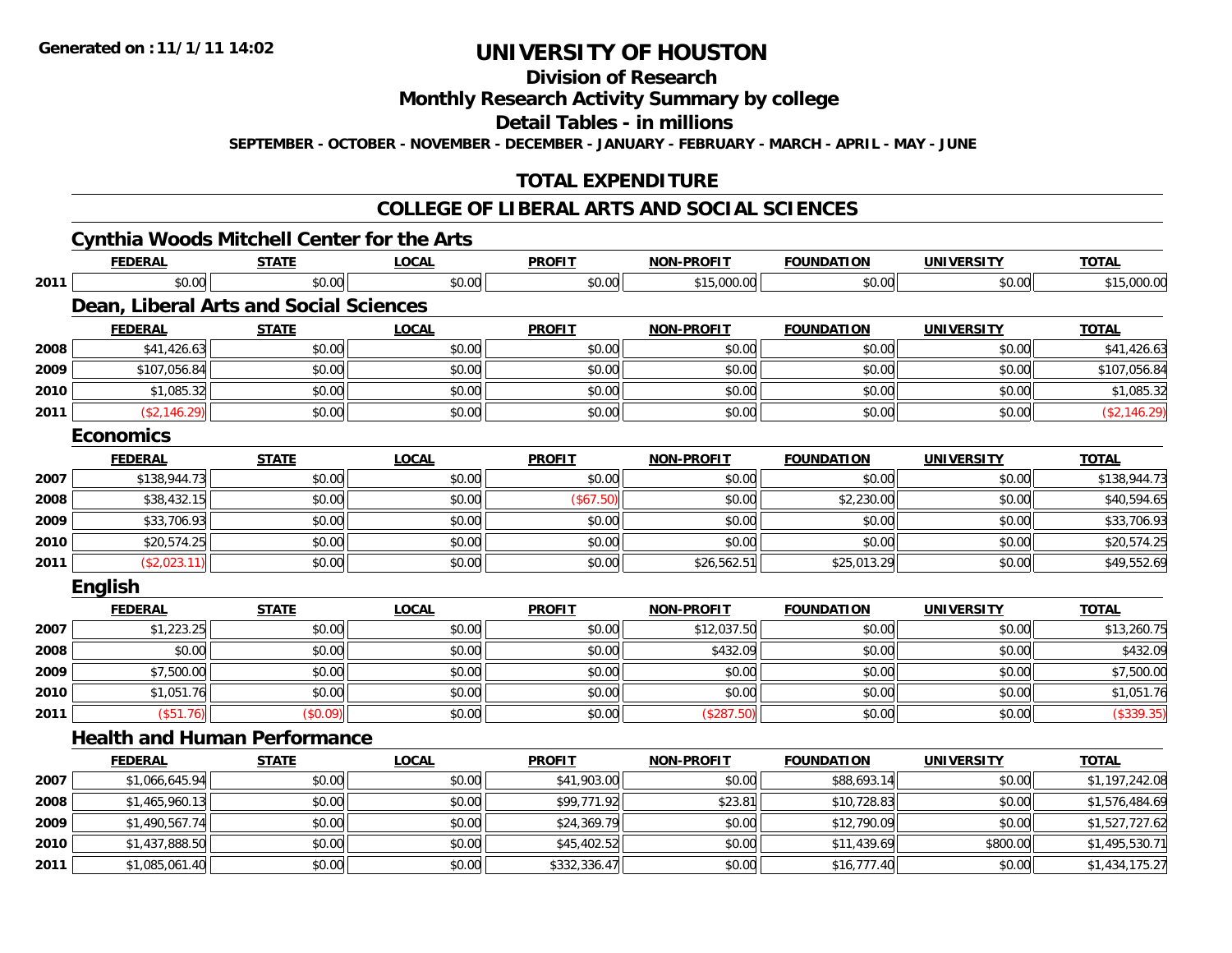**2010**

## **UNIVERSITY OF HOUSTON**

## **Division of Research**

### **Monthly Research Activity Summary by college**

### **Detail Tables - in millions**

**SEPTEMBER - OCTOBER - NOVEMBER - DECEMBER - JANUARY - FEBRUARY - MARCH - APRIL - MAY - JUNE**

### **TOTAL EXPENDITURE**

### **COLLEGE OF LIBERAL ARTS AND SOCIAL SCIENCES**

|      | <b>Hispanic Studies</b>               |                |              |               |                   |                   |                   |                 |
|------|---------------------------------------|----------------|--------------|---------------|-------------------|-------------------|-------------------|-----------------|
|      | <b>FEDERAL</b>                        | <b>STATE</b>   | <b>LOCAL</b> | <b>PROFIT</b> | <b>NON-PROFIT</b> | <b>FOUNDATION</b> | <b>UNIVERSITY</b> | <b>TOTAL</b>    |
| 2011 | \$0.00                                | \$0.00         | \$0.00       | \$0.00        | \$0.00            | \$358.98          | \$0.00            | \$358.98        |
|      | <b>History</b>                        |                |              |               |                   |                   |                   |                 |
|      | <b>FEDERAL</b>                        | <b>STATE</b>   | <b>LOCAL</b> | <b>PROFIT</b> | <b>NON-PROFIT</b> | <b>FOUNDATION</b> | <b>UNIVERSITY</b> | <b>TOTAL</b>    |
| 2007 | \$27,282.14                           | \$0.00         | \$0.00       | \$105,330.59  | \$83,517.78       | \$0.00            | \$34,911.58       | \$251,042.09    |
| 2008 | \$6,756.75                            | \$0.00         | \$0.00       | \$78,873.49   | \$13,435.64       | \$0.00            | \$0.00            | \$99,065.88     |
| 2009 | \$0.00                                | \$0.00         | \$0.00       | \$54,676.43   | \$0.00            | \$0.00            | \$0.00            | \$54,676.43     |
| 2010 | \$21,120.38                           | \$0.00         | \$0.00       | \$85,371.15   | \$0.00            | \$68,750.00       | \$0.00            | \$175,241.53    |
| 2011 | \$10,915.59                           | \$0.00         | \$0.00       | \$25,915.98   | \$0.00            | \$55,000.00       | \$0.00            | \$91,831.57     |
|      | <b>Hobby Center for Public Policy</b> |                |              |               |                   |                   |                   |                 |
|      | <b>FEDERAL</b>                        | <b>STATE</b>   | <b>LOCAL</b> | <b>PROFIT</b> | <b>NON-PROFIT</b> | <b>FOUNDATION</b> | <b>UNIVERSITY</b> | <b>TOTAL</b>    |
| 2009 | \$16,714.70                           | \$0.00         | \$0.00       | \$0.00        | \$0.00            | \$0.00            | \$0.00            | \$16,714.70     |
| 2010 | \$14,222.17                           | \$0.00         | \$0.00       | \$0.00        | \$0.00            | \$0.00            | \$0.00            | \$14,222.17     |
| 2011 | \$29,535.82                           | \$0.00         | \$0.00       | \$0.00        | \$0.00            | \$0.00            | \$0.00            | \$29,535.82     |
|      | <b>Modern/Classical Languages</b>     |                |              |               |                   |                   |                   |                 |
|      | <b>FEDERAL</b>                        | <b>STATE</b>   | <b>LOCAL</b> | <b>PROFIT</b> | <b>NON-PROFIT</b> | <b>FOUNDATION</b> | <b>UNIVERSITY</b> | <b>TOTAL</b>    |
| 2008 | \$39,994.25                           | \$0.00         | \$0.00       | \$0.00        | \$0.00            | \$0.00            | \$0.00            | \$39,994.25     |
| 2011 | \$250.48                              | \$0.00         | \$0.00       | \$0.00        | \$0.00            | \$0.00            | \$0.00            | \$250.48        |
|      | <b>Political Science</b>              |                |              |               |                   |                   |                   |                 |
|      | <b>FEDERAL</b>                        | <b>STATE</b>   | <b>LOCAL</b> | <b>PROFIT</b> | <b>NON-PROFIT</b> | <b>FOUNDATION</b> | <b>UNIVERSITY</b> | <b>TOTAL</b>    |
| 2007 | \$238,379.63                          | \$0.00         | \$0.00       | (\$909.87)    | \$0.00            | \$0.00            | \$0.00            | \$237,469.76    |
| 2008 | \$4,311.69                            | \$0.00         | \$0.00       | \$0.00        | \$0.00            | \$0.00            | \$15,815.17       | \$20,126.86     |
| 2009 | \$230,843.61                          | \$0.00         | \$0.00       | \$0.00        | \$0.00            | \$0.00            | \$26,965.11       | \$257,808.72    |
| 2010 | \$4,227.71                            | \$0.00         | \$0.00       | \$0.00        | \$0.00            | \$0.00            | \$0.00            | \$4,227.71      |
| 2011 | (\$2,511.44)                          | (\$637.93)     | \$0.00       | (\$179.60)    | \$0.00            | \$0.00            | \$0.00            | (\$3,328.97)    |
|      | <b>Psychology</b>                     |                |              |               |                   |                   |                   |                 |
|      | <b>FEDERAL</b>                        | <b>STATE</b>   | <b>LOCAL</b> | <b>PROFIT</b> | <b>NON-PROFIT</b> | <b>FOUNDATION</b> | <b>UNIVERSITY</b> | <b>TOTAL</b>    |
| 2007 | \$6,780,835.51                        | \$4,003,728.05 | \$0.00       | \$81,534.65   | \$85,243.71       | \$0.00            | \$51,595.20       | \$11,002,937.12 |
| 2008 | \$10,006,201.35                       | \$5,259,176.72 | \$3,449.88   | \$85,244.14   | \$50,311.57       | \$4,321.15        | \$51,174.89       | \$15,459,879.70 |
| 2009 | \$5,756,895.17                        | \$2,944,573.48 | \$1,690.44   | \$91,576.12   | \$62,577.44       | \$27,046.81       | \$102,751.95      | \$8,987,111.41  |
|      |                                       |                |              |               |                   |                   |                   |                 |

0 \$6,474,705.56|| \$1,812,439.80|| \$0.00|| \$148,767.76|| \$121,638.14|| \$19,835.37|| \$53,594.01|| \$8,630,980.64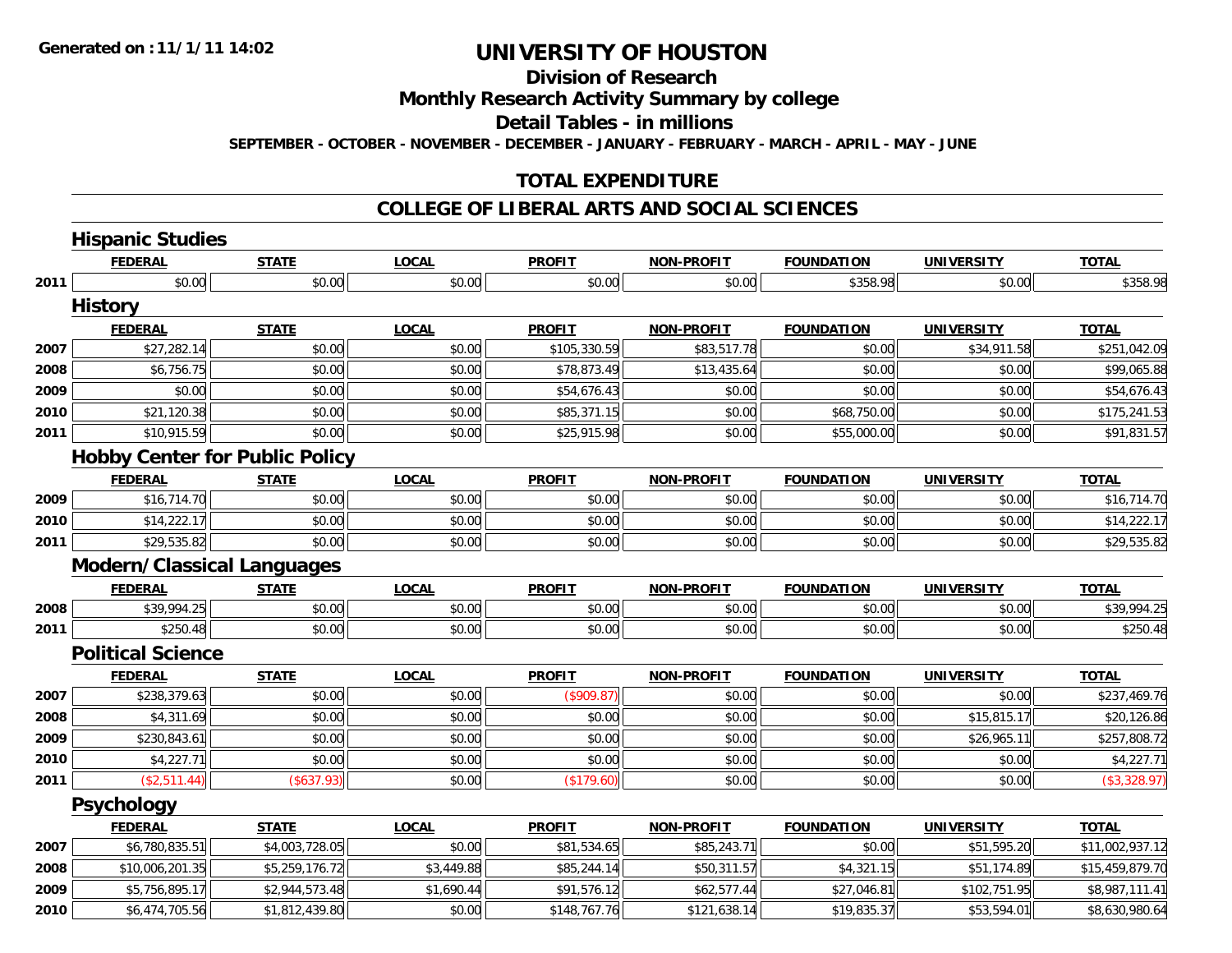## **Division of Research**

### **Monthly Research Activity Summary by college**

#### **Detail Tables - in millions**

**SEPTEMBER - OCTOBER - NOVEMBER - DECEMBER - JANUARY - FEBRUARY - MARCH - APRIL - MAY - JUNE**

### **TOTAL EXPENDITURE**

#### **COLLEGE OF LIBERAL ARTS AND SOCIAL SCIENCES**

|       | <b>FEDERAL</b>         | <b>STATE</b>    | <b>LOCAL</b> | <b>PROFIT</b>  | <b>NON-PROFIT</b> | <b>FOUNDATION</b> | <b>UNIVERSITY</b> | <b>TOTAL</b>    |
|-------|------------------------|-----------------|--------------|----------------|-------------------|-------------------|-------------------|-----------------|
| 2011  | \$6,119,100.71         | \$468,928.95    | \$0.00       | \$77,695.27    | \$204,620.02      | \$182,441.77      | \$13,091.94       | \$7,065,878.66  |
|       | <b>School of Music</b> |                 |              |                |                   |                   |                   |                 |
|       | <b>FEDERAL</b>         | <b>STATE</b>    | <b>LOCAL</b> | <b>PROFIT</b>  | <b>NON-PROFIT</b> | <b>FOUNDATION</b> | <b>UNIVERSITY</b> | <b>TOTAL</b>    |
| 2007  | \$2,611.00             | \$0.00          | \$0.00       | \$0.00         | \$0.00            | \$0.00            | \$0.00            | \$2,611.00      |
| 2008  | \$0.00                 | \$0.00          | \$0.00       | \$0.00         | \$5,117.25        | \$0.00            | \$0.00            | \$5,117.25      |
| 2010  | \$5,910.00             | \$0.00          | \$0.00       | \$0.00         | \$25,265.66       | \$0.00            | \$0.00            | \$31,175.66     |
| 2011  | \$0.00                 | \$1,365.00      | \$0.00       | \$0.00         | (\$666.97)        | \$0.00            | \$0.00            | \$698.03        |
|       | <b>Sociology</b>       |                 |              |                |                   |                   |                   |                 |
|       | <b>FEDERAL</b>         | <b>STATE</b>    | <b>LOCAL</b> | <b>PROFIT</b>  | <b>NON-PROFIT</b> | <b>FOUNDATION</b> | <b>UNIVERSITY</b> | <b>TOTAL</b>    |
| 2007  | \$45,604.93            | \$8,055.55      | \$24,214.95  | \$0.00         | \$0.00            | \$3,155.52        | \$0.00            | \$81,030.95     |
| 2008  | \$68,149.94            | \$0.00          | \$18,174.67  | \$0.00         | \$958.93          | \$0.00            | \$26,240.66       | \$113,524.20    |
| 2009  | \$113,266.90           | \$0.00          | \$44,427.01  | \$0.00         | \$6.47            | \$0.00            | \$0.00            | \$157,700.38    |
| 2010  | \$169,637.27           | \$0.00          | \$5,405.91   | \$0.00         | \$20,181.63       | \$0.00            | \$0.00            | \$195,224.81    |
| 2011  | \$125,968.22           | \$0.00          | \$0.00       | \$0.00         | \$0.00            | \$0.00            | \$0.00            | \$125,968.22    |
|       | <b>Theatre</b>         |                 |              |                |                   |                   |                   |                 |
|       | <b>FEDERAL</b>         | <b>STATE</b>    | <b>LOCAL</b> | <b>PROFIT</b>  | <b>NON-PROFIT</b> | <b>FOUNDATION</b> | <b>UNIVERSITY</b> | <b>TOTAL</b>    |
| 2007  | \$0.00                 | \$0.00          | \$0.00       | \$0.00         | (\$218.21)        | \$0.00            | \$0.00            | (\$218.21)      |
| 2008  | \$0.00                 | \$0.00          | \$0.00       | \$0.00         | \$43,924.23       | \$0.00            | \$0.00            | \$43,924.23     |
| 2010  | \$0.00                 | \$0.00          | \$0.00       | \$0.00         | \$46,537.16       | \$0.00            | \$0.00            | \$46,537.16     |
| 2011  | \$0.00                 | \$0.00          | \$0.00       | \$47,990.37    | (\$962.31)        | (\$45.63)         | \$0.00            | \$46,982.43     |
| Total | \$43,587,550.70        | \$14,520,124.90 | \$97,630.26  | \$1,425,477.03 | \$2,202,696.82    | \$1,080,010.76    | \$422,481.16      | \$63,335,971.63 |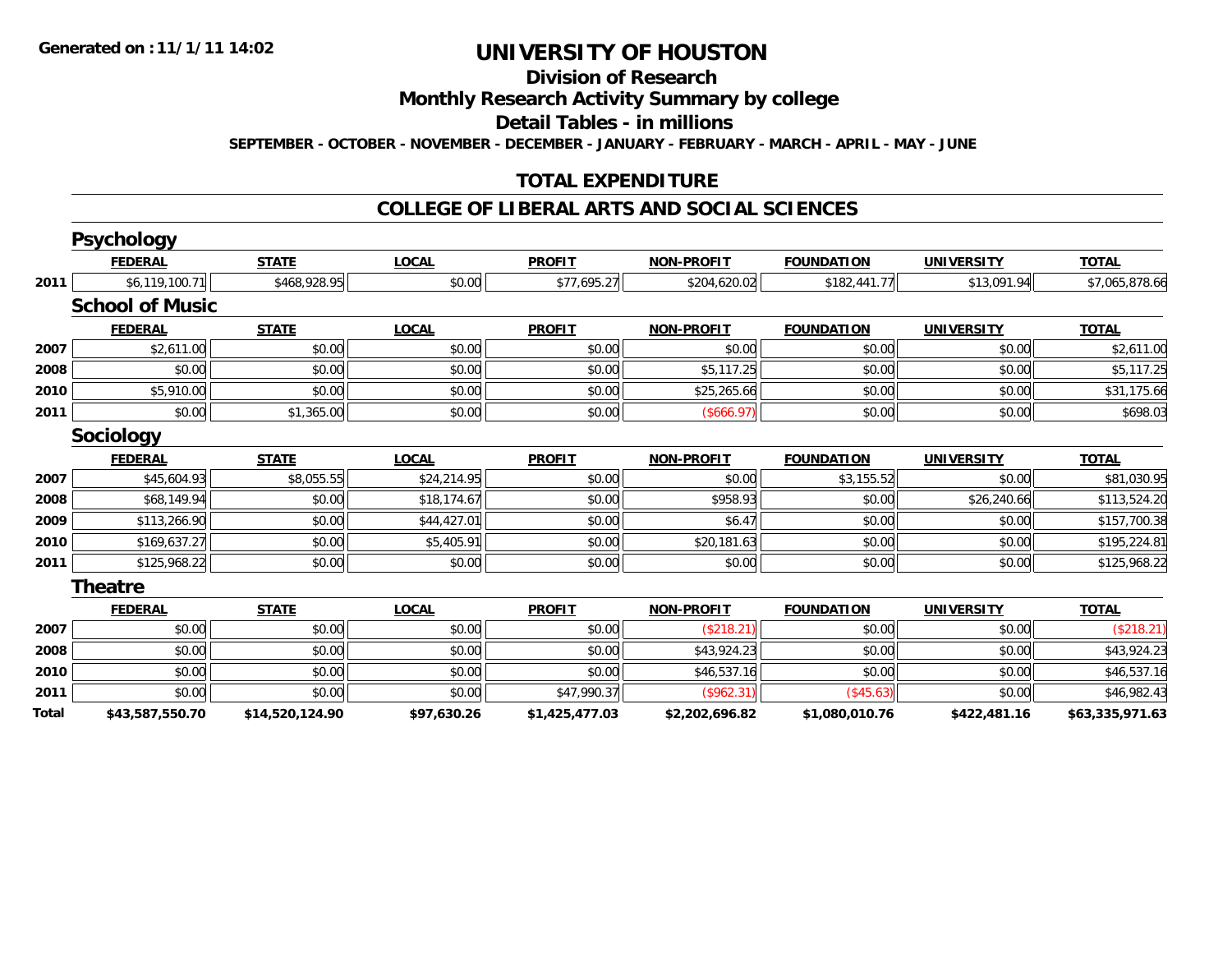## **Division of Research**

### **Monthly Research Activity Summary by college**

### **Detail Tables - in millions**

**SEPTEMBER - OCTOBER - NOVEMBER - DECEMBER - JANUARY - FEBRUARY - MARCH - APRIL - MAY - JUNE**

### **TOTAL EXPENDITURE**

### **COLLEGE OF NATURAL SCIENCES AND MATHEMATICS**

# **Allied Geophysical Laboratories**

|      | <b>FEDERAL</b>                                         | <b>STATE</b>   | <b>LOCAL</b> | <b>PROFIT</b> | <b>NON-PROFIT</b> | <b>FOUNDATION</b> | <b>UNIVERSITY</b> | <b>TOTAL</b>   |
|------|--------------------------------------------------------|----------------|--------------|---------------|-------------------|-------------------|-------------------|----------------|
| 2011 | \$0.00                                                 | \$0.00         | \$0.00       | \$19,749.20   | \$0.00            | \$0.00            | \$0.00            | \$19,749.20    |
|      | <b>Biology/Biochemistry</b>                            |                |              |               |                   |                   |                   |                |
|      | <b>FEDERAL</b>                                         | <b>STATE</b>   | <b>LOCAL</b> | <b>PROFIT</b> | <b>NON-PROFIT</b> | <b>FOUNDATION</b> | <b>UNIVERSITY</b> | <b>TOTAL</b>   |
| 2007 | \$3,016,985.94                                         | \$28,775.80    | \$0.00       | \$0.00        | \$78,259.06       | \$295,889.93      | \$0.00            | \$3,419,910.73 |
| 2008 | \$2,232,148.86                                         | \$33,528.23    | \$0.00       | (\$69.55)     | \$79,308.27       | \$354,180.99      | \$2,151.81        | \$2,701,248.61 |
| 2009 | \$1,823,241.91                                         | \$104,910.97   | \$0.00       | \$0.00        | \$34,932.67       | \$514,160.21      | \$0.00            | \$2,477,245.76 |
| 2010 | \$3,566,924.70                                         | \$84,178.52    | \$0.00       | \$0.00        | \$391,283.05      | \$179,425.41      | \$0.00            | \$4,221,811.69 |
| 2011 | \$3,856,675.02                                         | \$419,608.84   | \$0.00       | \$0.00        | \$653,990.56      | \$211,073.13      | \$0.00            | \$5,141,347.55 |
|      | <b>Center for Nuclear Receptors and Cell Signaling</b> |                |              |               |                   |                   |                   |                |
|      | <b>FEDERAL</b>                                         | <b>STATE</b>   | <b>LOCAL</b> | <b>PROFIT</b> | <b>NON-PROFIT</b> | <b>FOUNDATION</b> | <b>UNIVERSITY</b> | <b>TOTAL</b>   |
| 2009 | \$0.00                                                 | \$8,062.40     | \$0.00       | \$0.00        | \$0.00            | \$0.00            | \$0.00            | \$8,062.40     |
| 2010 | \$315,109.99                                           | \$1,303,708.13 | \$0.00       | \$0.00        | \$0.00            | \$75,871.35       | \$0.00            | \$1,694,689.47 |
| 2011 | \$812,720.47                                           | \$109,513.45   | \$0.00       | \$0.00        | \$45,762.92       | \$72,429.55       | \$0.00            | \$1,040,426.39 |
|      | <b>Chemistry</b>                                       |                |              |               |                   |                   |                   |                |
|      | <b>FEDERAL</b>                                         | <b>STATE</b>   | <b>LOCAL</b> | <b>PROFIT</b> | <b>NON-PROFIT</b> | <b>FOUNDATION</b> | <b>UNIVERSITY</b> | <b>TOTAL</b>   |
| 2007 | \$4,185,420.57                                         | \$0.00         | \$0.00       | \$24,972.84   | \$42,388.44       | \$1,054,083.95    | \$0.00            | \$5,306,865.80 |
| 2008 | \$3,857,219.14                                         | \$23,596.53    | \$0.00       | \$24,546.65   | \$196,106.78      | \$951,311.00      | \$0.00            | \$5,052,780.10 |
| 2009 | \$3,801,981.02                                         | \$120,436.96   | \$0.00       | \$77,745.05   | \$183,976.37      | \$911,566.31      | \$167,043.44      | \$5,262,749.15 |
| 2010 | \$4,164,200.34                                         | \$1,625,812.88 | \$0.00       | \$70,414.95   | \$28,671.38       | \$924,931.77      | \$189,648.37      | \$7,003,679.69 |
| 2011 | \$2,781,226.00                                         | \$935,416.37   | \$0.00       | \$12,360.50   | \$47,547.76       | \$1,673,971.67    | \$115,175.15      | \$5,565,697.45 |
|      | <b>Computer Science</b>                                |                |              |               |                   |                   |                   |                |
|      | <b>FEDERAL</b>                                         | <b>STATE</b>   | <b>LOCAL</b> | <b>PROFIT</b> | <b>NON-PROFIT</b> | <b>FOUNDATION</b> | <b>UNIVERSITY</b> | <b>TOTAL</b>   |
| 2007 | \$2,771,506.38                                         | \$127,428.96   | \$0.00       | \$49,082.25   | \$0.00            | \$0.00            | \$0.00            | \$2,948,017.58 |
| 2008 | \$2,336,295.37                                         | \$44,495.23    | \$0.00       | \$35,840.76   | \$67,322.46       | \$0.00            | (\$10,260.00)     | \$2,473,693.82 |
| 2009 | \$2,637,113.54                                         | \$185,702.54   | \$0.00       | \$111,181.57  | \$140,581.02      | \$0.00            | \$0.00            | \$3,074,578.67 |
| 2010 | \$3,287,246.40                                         | \$92,629.06    | \$0.00       | \$80,893.83   | \$153,583.49      | \$0.00            | \$0.00            | \$3,614,352.78 |
| 2011 | \$4,367,232.40                                         | \$82,240.11    | \$0.00       | \$278,440.24  | \$75,963.99       | \$0.00            | (\$769.35)        | \$4,803,107.38 |
|      | <b>Dean, Natural Sciences and Mathematics</b>          |                |              |               |                   |                   |                   |                |
|      | <b>FEDERAL</b>                                         | <b>STATE</b>   | <b>LOCAL</b> | <b>PROFIT</b> | <b>NON-PROFIT</b> | <b>FOUNDATION</b> | <b>UNIVERSITY</b> | <b>TOTAL</b>   |
| 2007 | \$0.00                                                 | \$0.00         | \$0.00       | \$0.00        | \$0.00            | \$0.00            | \$0.00            | \$0.00         |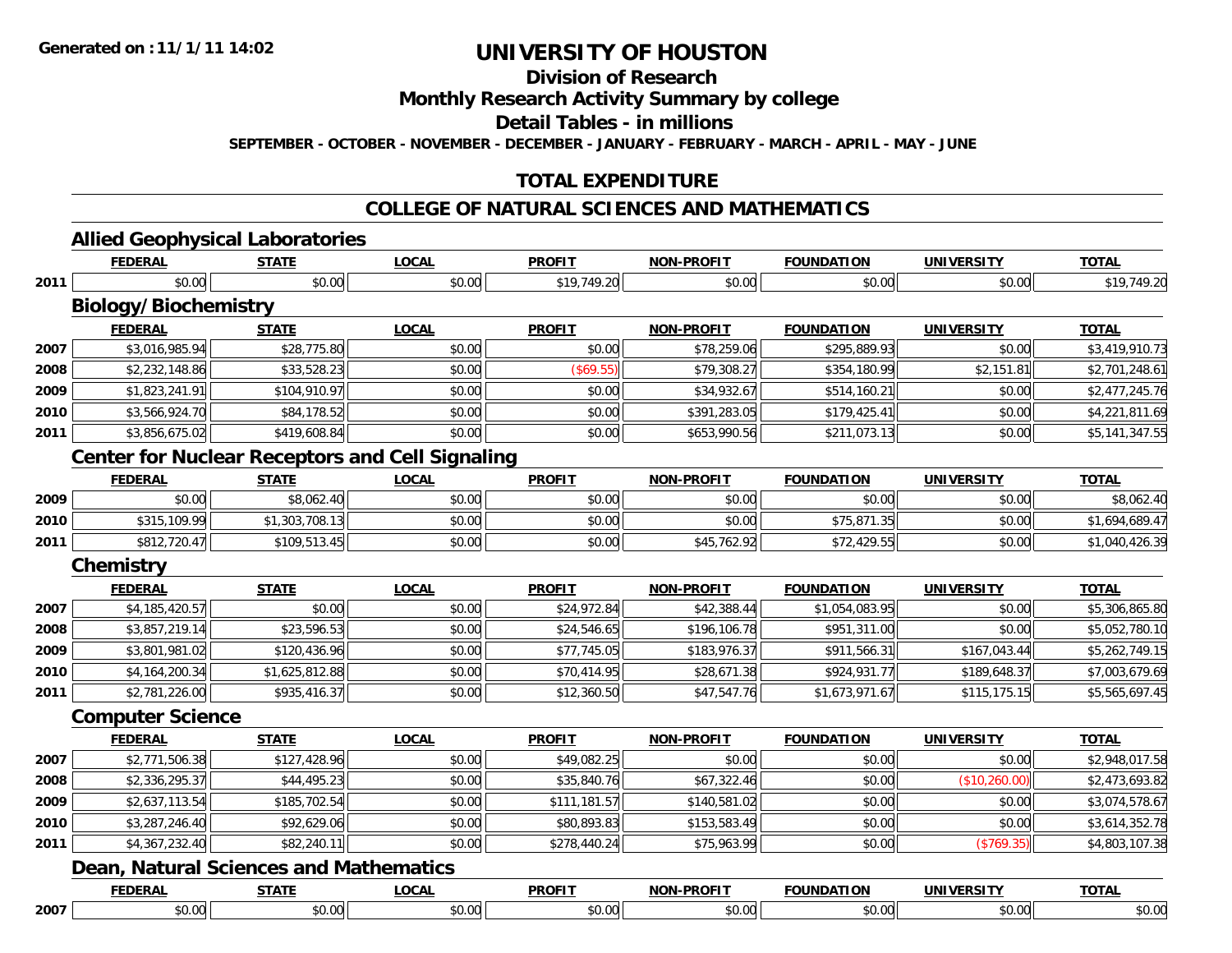## **Division of Research**

### **Monthly Research Activity Summary by college**

### **Detail Tables - in millions**

**SEPTEMBER - OCTOBER - NOVEMBER - DECEMBER - JANUARY - FEBRUARY - MARCH - APRIL - MAY - JUNE**

### **TOTAL EXPENDITURE**

### **COLLEGE OF NATURAL SCIENCES AND MATHEMATICS**

### **Dean, Natural Sciences and Mathematics**

|              | <b>FEDERAL</b>     | <b>STATE</b>   | <b>LOCAL</b> | <b>PROFIT</b>   | <b>NON-PROFIT</b> | <b>FOUNDATION</b> | <b>UNIVERSITY</b> | <b>TOTAL</b>     |
|--------------|--------------------|----------------|--------------|-----------------|-------------------|-------------------|-------------------|------------------|
| 2008         | \$0.00             | \$0.00         | \$0.00       | \$0.00          | \$0.00            | \$0.00            | \$0.00            | \$0.00           |
| 2009         | \$0.00             | \$0.00         | \$0.00       | \$0.00          | \$0.00            | \$0.00            | \$0.00            | \$0.00           |
| 2010         | \$153,810.68       | \$0.00         | \$0.00       | \$0.00          | \$0.00            | \$0.00            | \$0.00            | \$153,810.68     |
| 2011         | \$303,058.91       | \$0.00         | \$0.00       | \$0.00          | \$0.00            | \$0.00            | \$0.00            | \$303,058.91     |
|              | <b>Geosciences</b> |                |              |                 |                   |                   |                   |                  |
|              | <b>FEDERAL</b>     | <b>STATE</b>   | <b>LOCAL</b> | <b>PROFIT</b>   | <b>NON-PROFIT</b> | <b>FOUNDATION</b> | <b>UNIVERSITY</b> | <b>TOTAL</b>     |
| 2007         | \$1,063,894.94     | \$165,375.56   | \$0.00       | \$695,620.80    | \$431,188.16      | \$0.00            | \$46,608.85       | \$2,402,688.31   |
| 2008         | \$1,303,077.03     | \$215,861.47   | \$0.00       | \$748,550.26    | \$74,720.88       | \$0.00            | \$23,241.32       | \$2,365,450.95   |
| 2009         | \$1,284,707.73     | \$187,574.90   | \$0.00       | \$1,198,725.60  | \$815,218.05      | \$0.00            | \$52.00           | \$3,486,278.28   |
| 2010         | \$1,454,872.30     | \$374,708.88   | \$0.00       | \$1,483,850.48  | \$694,620.33      | \$0.00            | \$0.00            | \$4,008,051.98   |
| 2011         | \$1,527,209.80     | \$951,642.48   | \$0.00       | \$1,195,774.47  | \$164,463.88      | \$0.00            | \$0.00            | \$3,839,090.63   |
|              | <b>Mathematics</b> |                |              |                 |                   |                   |                   |                  |
|              | <b>FEDERAL</b>     | <b>STATE</b>   | <b>LOCAL</b> | <b>PROFIT</b>   | <b>NON-PROFIT</b> | <b>FOUNDATION</b> | <b>UNIVERSITY</b> | <b>TOTAL</b>     |
| 2007         | \$808,166.98       | \$46,175.80    | \$0.00       | \$86,734.31     | \$73,328.02       | \$0.00            | \$0.00            | \$1,014,405.10   |
| 2008         | \$865,149.15       | \$84,718.06    | \$0.00       | \$24,284.21     | \$28,645.20       | \$0.00            | \$0.00            | \$1,002,796.62   |
| 2009         | \$603,290.57       | \$357,662.38   | \$0.00       | \$6,782.81      | \$127,530.42      | \$29,392.85       | \$0.00            | \$1,124,659.03   |
| 2010         | \$1,030,372.67     | \$196,820.29   | \$0.00       | \$67,895.71     | \$105,513.19      | \$34,806.19       | \$0.00            | \$1,435,408.05   |
| 2011         | \$716,055.95       | \$301,001.81   | \$0.00       | \$74,853.95     | \$112,869.19      | \$68,952.69       | \$10,000.00       | \$1,283,733.59   |
|              | <b>Physics</b>     |                |              |                 |                   |                   |                   |                  |
|              | <b>FEDERAL</b>     | <b>STATE</b>   | <b>LOCAL</b> | <b>PROFIT</b>   | <b>NON-PROFIT</b> | <b>FOUNDATION</b> | <b>UNIVERSITY</b> | <b>TOTAL</b>     |
| 2007         | \$2,181,595.26     | \$3,499.13     | \$0.00       | \$718,370.21    | \$123,864.79      | \$244,778.12      | \$0.00            | \$3,272,107.51   |
| 2008         | \$1,575,792.11     | \$4,450.00     | \$0.00       | \$544,510.34    | \$140,010.57      | \$249,308.33      | \$0.00            | \$2,514,071.34   |
| 2009         | \$1,344,615.18     | \$52,915.67    | \$0.00       | \$954,467.31    | \$150,427.61      | \$277,443.15      | \$0.00            | \$2,779,868.92   |
| 2010         | \$1,587,385.52     | \$46,224.00    | \$0.00       | \$1,142,212.16  | \$53,808.63       | \$224,861.08      | \$0.00            | \$3,054,491.39   |
| 2011         | \$2,274,041.54     | \$16,134.98    | \$0.00       | \$1,085,731.75  | \$25,389.29       | \$210,093.18      | \$0.00            | \$3,611,390.74   |
| <b>Total</b> | \$69,890,344.34    | \$8,334,810.36 | \$0.00       | \$10,813,522.66 | \$5,341,276.42    | \$8,558,530.86    | \$542,891.59      | \$103,481,376.22 |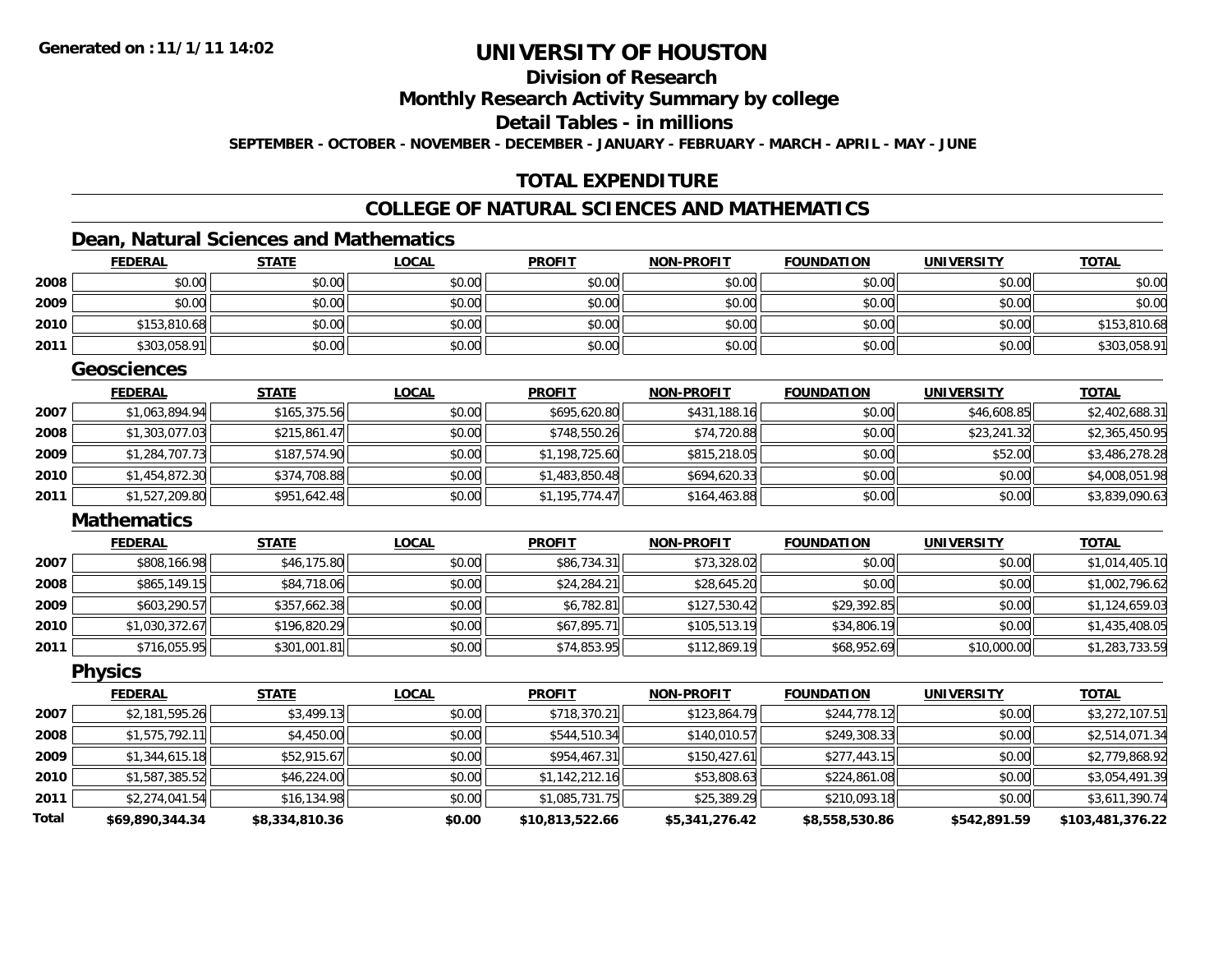### **Division of ResearchMonthly Research Activity Summary by college Detail Tables - in millions**

**SEPTEMBER - OCTOBER - NOVEMBER - DECEMBER - JANUARY - FEBRUARY - MARCH - APRIL - MAY - JUNE**

### **TOTAL EXPENDITURE**

#### **COLLEGE OF OPTOMETRY**

## **Optometry, Community**

|       | --              |               |              |                |                   |                   |                   |                 |
|-------|-----------------|---------------|--------------|----------------|-------------------|-------------------|-------------------|-----------------|
|       | <b>FEDERAL</b>  | <b>STATE</b>  | <b>LOCAL</b> | <b>PROFIT</b>  | <b>NON-PROFIT</b> | <b>FOUNDATION</b> | <b>UNIVERSITY</b> | <b>TOTAL</b>    |
| 2007  | \$2,927,059.09  | (\$20,984.02) | \$0.00       | \$249,666.25   | \$26,439.53       | \$19,251.17       | \$87,277.74       | \$3,288,709.77  |
| 2008  | \$3,161,544.78  | \$4,824.25    | \$0.00       | \$233,175.02   | \$79,960.56       | \$34,843.14       | \$160,170.09      | \$3,674,517.85  |
| 2009  | \$2,958,208.40  | \$104,973.53  | \$0.00       | \$169,085.04   | (S71.73)          | \$16,660.06       | \$199,628.09      | \$3,448,483.39  |
| 2010  | \$3,737,565.72  | \$135,948.56  | \$0.00       | \$437,331.44   | \$12,429.88       | \$29,746.15       | \$99.665.15       | \$4,452,686.90  |
| 2011  | \$3,031,778.99  | \$39,371.78   | \$0.00       | \$233,485.37   | (S103.90)         | \$0.00            | \$77,241.61       | \$3,381,773.85  |
| Total | \$15,816,156.97 | \$264,134.11  | \$0.00       | \$1,322,743.12 | \$118,654.34      | \$100,500.52      | \$623,982.68      | \$18,246,171.74 |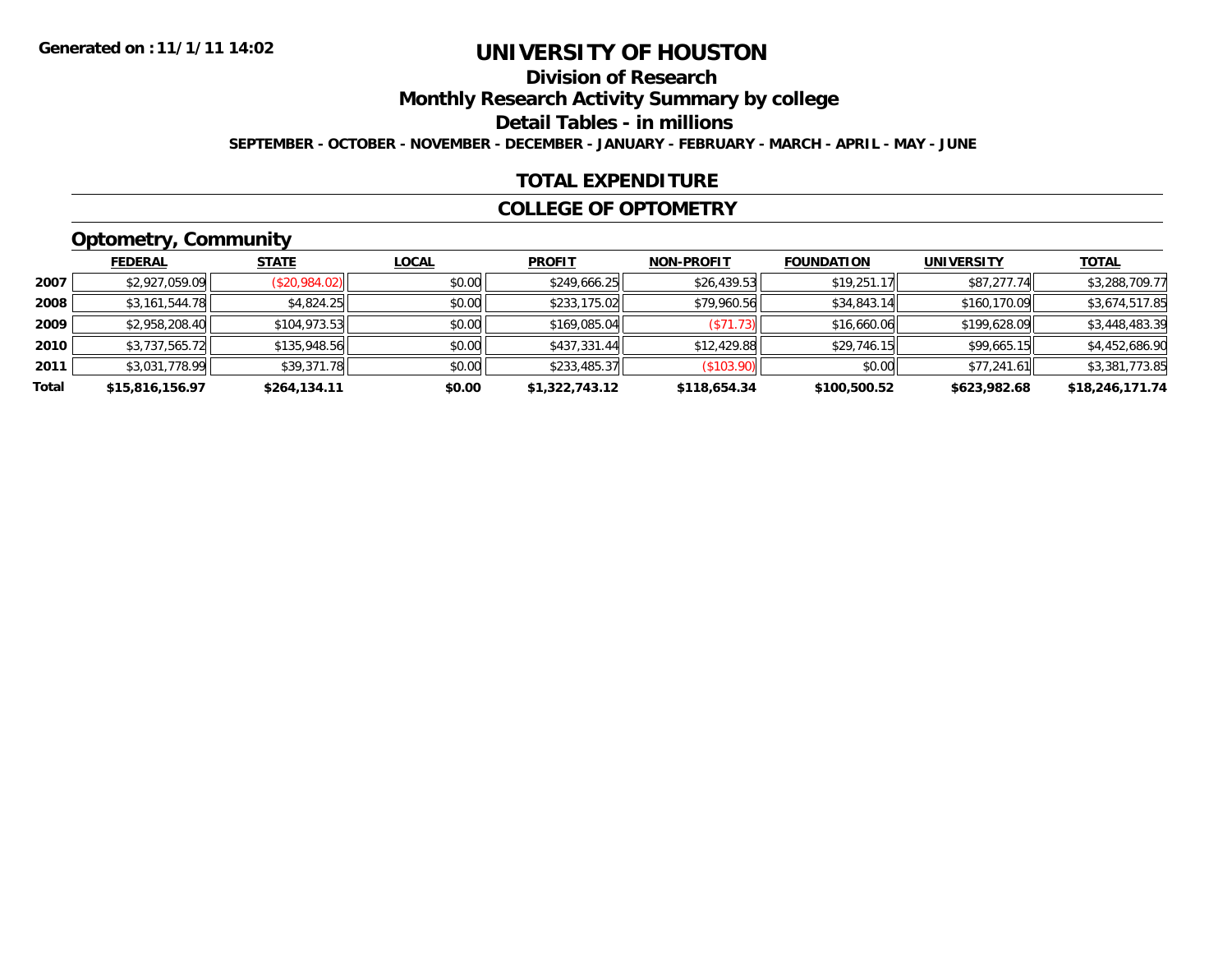# **Division of ResearchMonthly Research Activity Summary by college Detail Tables - in millions**

**SEPTEMBER - OCTOBER - NOVEMBER - DECEMBER - JANUARY - FEBRUARY - MARCH - APRIL - MAY - JUNE**

## **TOTAL EXPENDITURE**

#### **COLLEGE OF PHARMACY**

#### **Clinical Sciences and Administration**

|      | <b>FEDERAL</b> | <b>STATE</b> | <b>LOCAL</b> | <b>PROFIT</b> | <b>NON-PROFIT</b> | <b>FOUNDATION</b> | <b>UNIVERSITY</b> | <b>TOTAL</b> |
|------|----------------|--------------|--------------|---------------|-------------------|-------------------|-------------------|--------------|
| 2007 | \$536,346.69   | \$0.00       | \$0.00       | \$176,966.06  | \$28,128.40       | \$1,618.08        | (\$1,398.70)      | \$741,660.53 |
| 2008 | \$150,677.34   | \$0.00       | \$0.00       | \$255,616.07  | \$30,963.87       | \$52,682.85       | \$0.00            | \$489,940.13 |
| 2009 | \$164,744.78   | \$0.00       | \$0.00       | \$406,232.03  | \$46,836.39       | \$49,827.64       | \$160.23          | \$667,801.07 |
| 2010 | \$77,654.13    | (\$5,736.94) | \$0.00       | \$281,433.22  | \$175,947.12      | \$4,319.59        | \$1,061.43        | \$534,678.55 |
| 2011 | \$138,579.38   | \$2,934.26   | \$0.00       | \$333,519.54  | \$230,093.49      | \$0.00            | \$24.85           | \$705,151.52 |

# **Pharmacological and Pharmaceutical Sciences**

|       | <b>FEDERAL</b>  | <b>STATE</b> | <b>LOCAL</b> | <b>PROFIT</b>  | <b>NON-PROFIT</b> | <b>FOUNDATION</b> | <b>UNIVERSITY</b> | <b>TOTAL</b>    |
|-------|-----------------|--------------|--------------|----------------|-------------------|-------------------|-------------------|-----------------|
| 2007  | \$1,040,395.62  | (\$455.50)   | \$0.00       | \$85,194.82    | \$184,471.95      | \$9,377.85        | \$0.00            | \$1,318,984.74  |
| 2008  | \$1,631,286.18  | \$0.00       | \$0.00       | \$103,286.05   | \$134,282.28      | \$59,131.28       | \$0.00            | \$1,927,985.79  |
| 2009  | \$1,487,217.71  | \$58,210.71  | \$0.00       | \$66,235.92    | \$127,444.56      | \$66,688.85       | \$0.00            | \$1,805,797.75  |
| 2010  | \$2,316,596.66  | \$127,047.38 | \$0.00       | \$11,332.59    | \$147,082.97      | \$50,612.07       | \$0.00            | \$2,652,671.67  |
| 2011  | \$2,846,119.23  | \$63,411.89  | \$0.00       | \$12,600.28    | \$133,462.33      | \$31,236.68       | \$0.00            | \$3,086,830.41  |
| Total | \$10,389,617.72 | \$245,411.80 | \$0.00       | \$1,732,416.58 | \$1,238,713.36    | \$325,494.89      | $($ \$152.19)     | \$13,931,502.16 |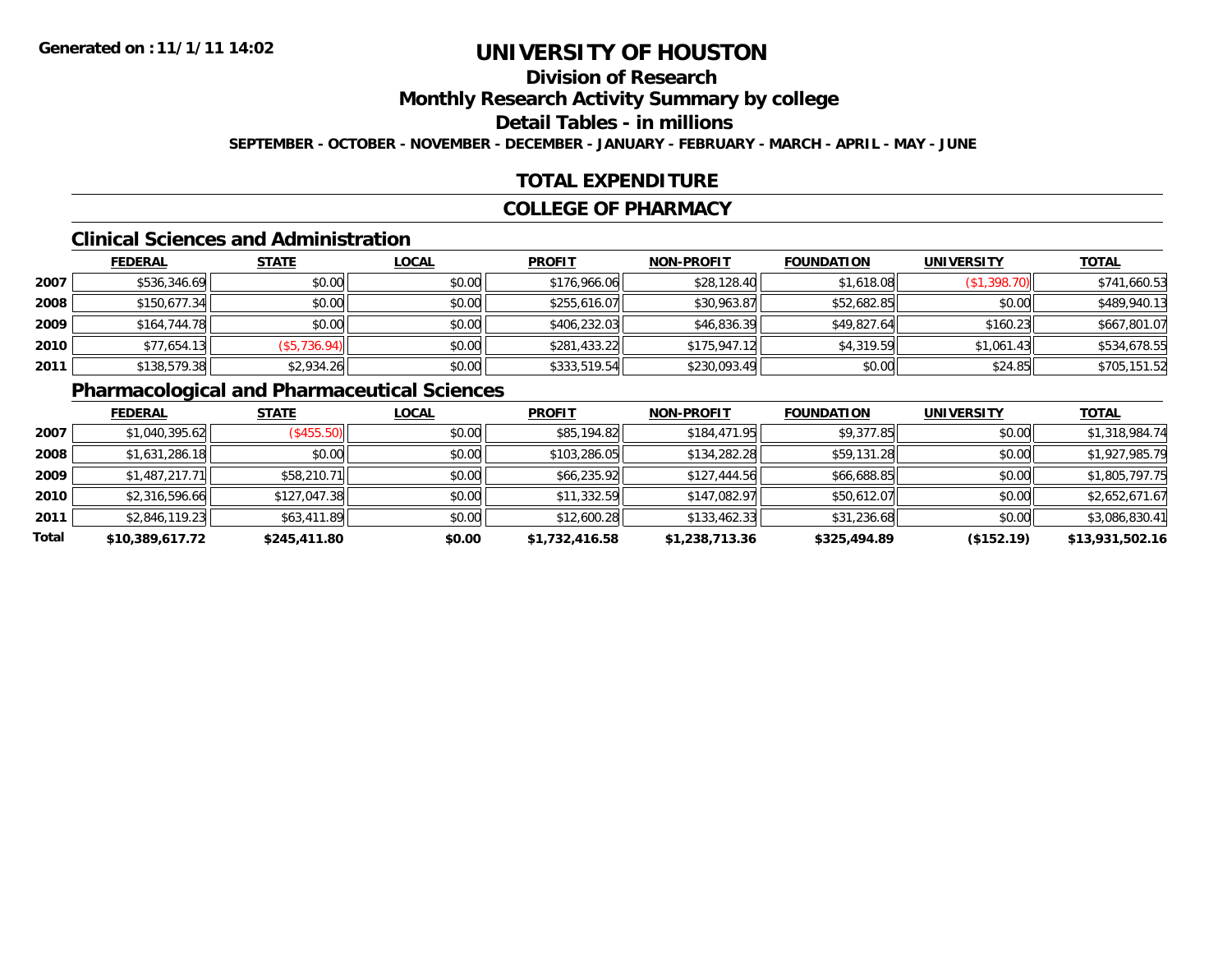# **Division of Research**

# **Monthly Research Activity Summary by college**

## **Detail Tables - in millions**

**SEPTEMBER - OCTOBER - NOVEMBER - DECEMBER - JANUARY - FEBRUARY - MARCH - APRIL - MAY - JUNE**

## **TOTAL EXPENDITURE**

### **COLLEGE OF TECHNOLOGY**

### **Center for Technology Literacy**

|      | <b>FEDERAL</b> | <b>STATE</b> | <b>LOCAL</b> | <b>PROFIT</b> | <b>NON-PROFIT</b> | <b>FOUNDATION</b> | <b>UNIVERSITY</b> | <b>TOTAL</b> |
|------|----------------|--------------|--------------|---------------|-------------------|-------------------|-------------------|--------------|
| 2008 | \$0.00         | \$0.00       | \$0.00       | \$0.00        | \$0.00            | \$0.00            | \$0.00            | \$0.00       |
| 2009 | \$0.00         | \$0.00       | \$0.00       | \$0.00        | \$0.00            | \$0.00            | \$0.00            | \$0.00       |
| 2010 | \$10,097.44    | \$0.00       | \$0.00       | \$0.00        | \$0.00            | \$0.00            | \$0.00            | \$10,097.44  |
| 2011 | \$603,696.63   | \$0.00       | \$0.00       | \$0.00        | \$0.00            | \$0.00            | \$0.00            | \$603,696.63 |

#### **Dean, Technology**

|      | <b>FEDERAL</b> | <b>STATE</b> | <u>LOCAL</u> | <b>PROFIT</b> | <b>NON-PROFIT</b> | <b>FOUNDATION</b> | <b>UNIVERSITY</b> | <u>TOTAL</u> |
|------|----------------|--------------|--------------|---------------|-------------------|-------------------|-------------------|--------------|
| 2007 | \$349,140.94   | \$864.00     | \$0.00       | \$0.00        | \$0.00            | \$0.00            | \$0.00            | \$348,276.94 |
| 2008 | \$400,017.59   | \$0.00       | \$0.00       | \$0.00        | \$0.00            | \$0.00            | \$0.00            | \$400,017.59 |
| 2009 | \$376,423.03   | \$0.00       | \$0.00       | \$0.00        | \$0.00            | \$0.00            | \$0.00            | \$376,423.03 |
| 2010 | \$229,354.77   | \$0.00       | \$0.00       | \$0.00        | \$0.00            | \$0.00            | \$0.00            | \$229,354.77 |
| 2011 | \$178,449.72   | \$0.00       | \$0.00       | \$0.00        | \$0.00            | \$0.00            | \$0.00            | \$178,449.72 |

## **Engineering Technology**

|      | <b>FEDERAL</b> | <b>STATE</b>      | <b>LOCAL</b> | <b>PROFIT</b> | <b>NON-PROFIT</b> | <b>FOUNDATION</b> | <b>UNIVERSITY</b> | <u>TOTAL</u> |
|------|----------------|-------------------|--------------|---------------|-------------------|-------------------|-------------------|--------------|
| 2007 | \$708,593.62   | $($ \$416.97) $ $ | \$0.00       | \$20,526.18   | \$0.00            | \$0.00            | \$5,617.49        | \$734,320.32 |
| 2008 | \$838,129.22   | \$0.00            | \$0.00       | \$10,836.44   | \$4,999.51        | \$0.00            | \$3,027.85        | \$856,993.02 |
| 2009 | \$473,814.89   | \$0.00            | \$0.00       | \$21,309.69   | \$45,803.95       | \$0.00            | \$18,365.26       | \$559,293.78 |
| 2010 | \$681,098.02   | \$0.00            | \$0.00       | \$36,907.18   | \$11,072.17       | \$43,752.02       | \$229.32          | \$773,058.71 |
| 2011 | \$413,350.87   | \$0.00            | \$0.00       | \$28,059.92   | \$14,317.43       | \$25,407.64       | \$0.00            | \$481,135.87 |

## **Human Development and Consumer Science**

|      | <b>FEDERAL</b> | <b>STATE</b> | <b>LOCAL</b> | <b>PROFIT</b> | <b>NON-PROFIT</b> | <b>FOUNDATION</b> | <b>UNIVERSITY</b> | <u>TOTAL</u> |
|------|----------------|--------------|--------------|---------------|-------------------|-------------------|-------------------|--------------|
| 2007 | \$81,156.43    | \$7,376.38   | \$0.00       | \$1,976.88    | \$0.00            | \$0.00            | \$0.00            | \$90,509.69  |
| 2008 | \$29,822.08    | \$43,975.88  | \$0.00       | \$1,368.10    | \$0.00            | \$0.00            | \$0.00            | \$75,166.06  |
| 2009 | \$40,804.43    | \$12,127.96  | \$0.00       | \$2,036.28    | \$0.00            | \$0.00            | \$0.00            | \$54,968.67  |
| 2010 | \$7,240.46     | \$0.00       | \$0.00       | \$26,186.16   | \$0.00            | \$0.00            | \$0.00            | \$33,426.62  |
| 2011 | \$952.48       | \$0.00       | \$0.00       | \$735.19      | \$0.00            | \$0.00            | \$0.00            | \$1,687.67   |

# **Information & Logistics Technology**

|      | <b>FEDERAL</b> | <b>STATE</b> | <b>LOCAL</b> | <b>PROFIT</b> | <b>NON-PROFIT</b> | <b>FOUNDATION</b> | <b>UNIVERSITY</b> | <b>TOTAL</b>           |
|------|----------------|--------------|--------------|---------------|-------------------|-------------------|-------------------|------------------------|
| 2007 | \$144,730.02   |              | \$0.00       | \$0.00        | \$0.00            | \$0.00            | \$0.00            | .729.57<br>\$144       |
| 2008 | \$78,259.65    |              | \$0.00       | \$0.00        | \$0.00            | \$0.00            | \$0.00            | \$77,706.30            |
| 2009 | \$104.249.66   | \$4,042.65   | \$0.00       | \$404.00      | \$12,456.88       | \$0.00            | \$0.00            | ,153.18<br><b>¢101</b> |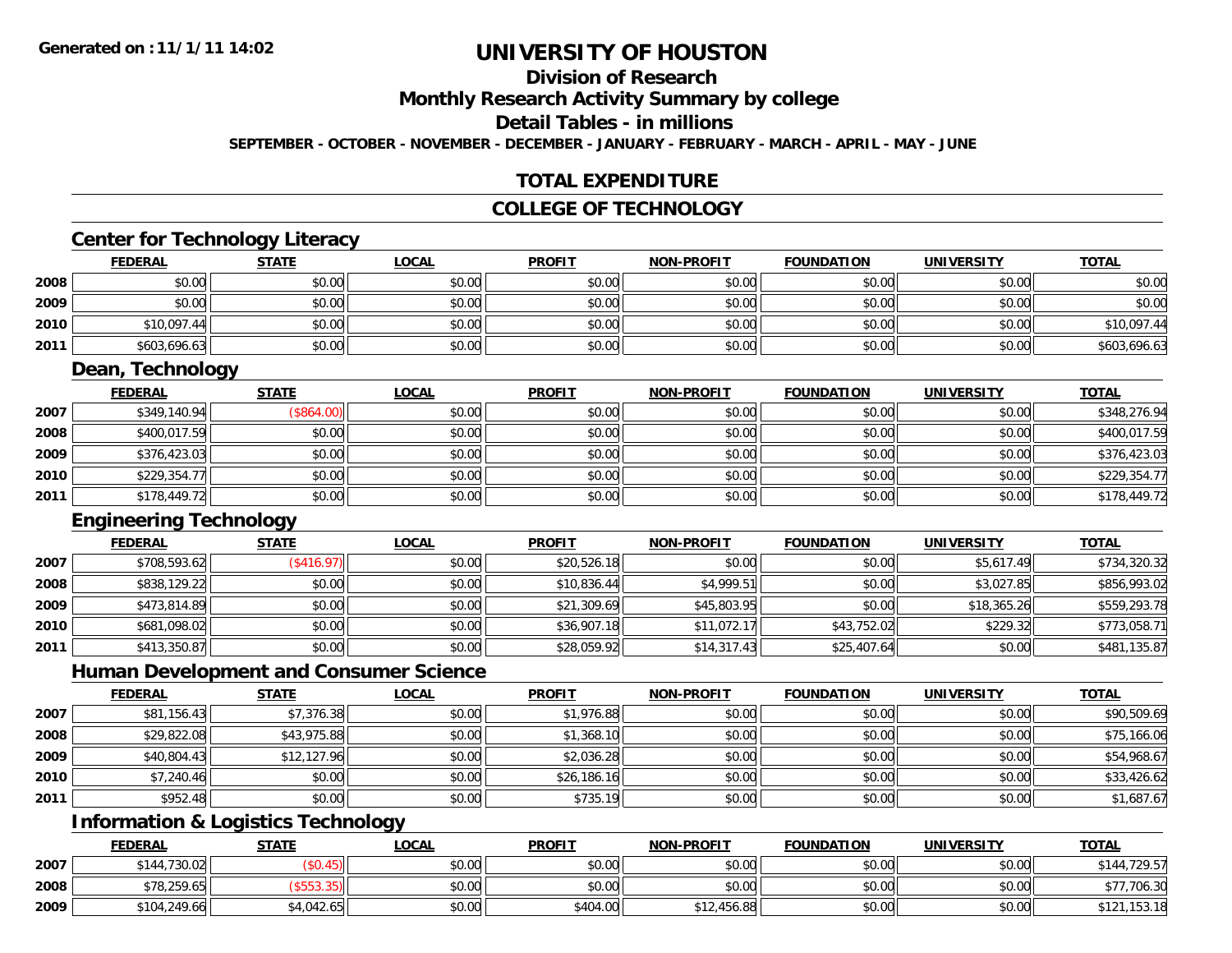# **Division of Research**

## **Monthly Research Activity Summary by college**

## **Detail Tables - in millions**

**SEPTEMBER - OCTOBER - NOVEMBER - DECEMBER - JANUARY - FEBRUARY - MARCH - APRIL - MAY - JUNE**

## **TOTAL EXPENDITURE**

#### **COLLEGE OF TECHNOLOGY**

# **Information & Logistics Technology**

|      | <b>FEDERAL</b>          | CTATE                   | <b>LOCAL</b>         | <b>PROFIT</b> | <b>NON-PROFIT</b>                               | <b>FOUNDATION</b>  | <b>IINITVEDCTTV</b> | <b>TOTAL</b> |
|------|-------------------------|-------------------------|----------------------|---------------|-------------------------------------------------|--------------------|---------------------|--------------|
| 2010 | $\sim$ 0.40 $\sim$<br>, | 0 <sub>n</sub><br>JU.UU | 0.00<br><b>JU.UU</b> | \$0.00        | $\mathcal{L} \cap \mathcal{L}$<br>70            | $\sim$ 00<br>טט.טע | ሶስ ሰሰ<br>PU.UU      |              |
| 2011 |                         | 0.00<br>JU.UU           | 0.00<br><b>JU.UU</b> | \$0.00        | $AT$ 00 $\prime$<br>$\overline{I}$<br>ט, ט<br>. | $\sim$ 00<br>טט.טע | $\sim$ 00<br>PO.OO  | ונו. י       |

## **Texas Manufacturing Assistance Center**

|              | <b>FEDERAL</b> | <b>STATE</b> | <b>LOCAL</b> | <b>PROFIT</b> | <b>NON-PROFIT</b> | <b>FOUNDATION</b> | <b>UNIVERSITY</b> | <b>TOTAL</b>   |
|--------------|----------------|--------------|--------------|---------------|-------------------|-------------------|-------------------|----------------|
| 2008         | \$0.00         | \$0.00       | \$0.00       | \$0.00        | \$0.00            | \$0.00            | \$0.00            | \$0.00         |
| 2009         | \$0.00         | \$0.00       | \$0.00       | \$0.00        | \$0.00            | \$0.00            | \$0.00            | \$0.00         |
| 2010         | \$0.00         | \$0.00       | \$0.00       | \$0.00        | \$0.00            | \$0.00            | \$0.00            | \$0.00         |
| 2011         | \$0.00         | \$0.00       | \$0.00       | \$0.00        | \$0.00            | \$0.00            | \$0.00            | \$0.00         |
| <b>Total</b> | \$5,833,872.94 | \$65,688.10  | \$0.00       | \$150,346.02  | \$96,856.33       | \$69,159.66       | \$27,239.92       | \$6,243,162.97 |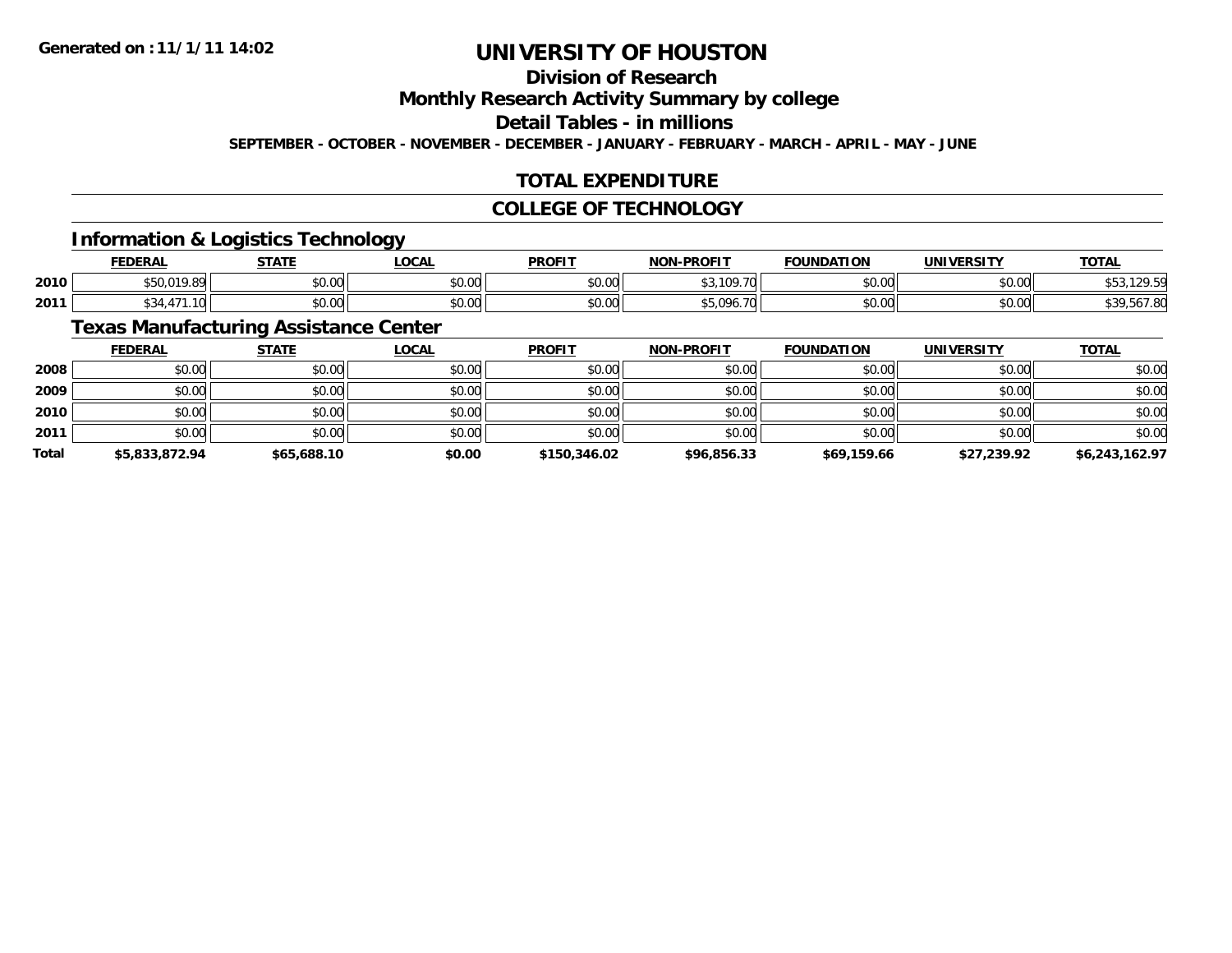# **Division of ResearchMonthly Research Activity Summary by college Detail Tables - in millions**

**SEPTEMBER - OCTOBER - NOVEMBER - DECEMBER - JANUARY - FEBRUARY - MARCH - APRIL - MAY - JUNE**

### **TOTAL EXPENDITURE**

#### **CULLEN COLLEGE OF ENGINEERING**

# **Biomedical Engineering**

|      | <b>FEDERAL</b> | <b>STATE</b> | <b>LOCAL</b> | <b>PROFIT</b> | <b>NON-PROFIT</b> | <b>FOUNDATION</b> | <b>UNIVERSITY</b> | <b>TOTAL</b> |
|------|----------------|--------------|--------------|---------------|-------------------|-------------------|-------------------|--------------|
| 2007 | \$0.00         | \$0.00       | \$0.00       | \$0.00        | \$0.00            | \$37,236.29       | \$0.00            | \$37,236.29  |
| 2008 | \$89,293.14    | \$0.00       | \$0.00       | \$0.00        | \$0.00            | \$115,238.47      | \$0.00            | \$204,531.61 |
| 2009 | \$345,126.07   | \$0.00       | \$0.00       | \$0.00        | \$27,424.32       | \$3,268.70        | \$0.00            | \$375,819.09 |
| 2010 | \$294,539.07   | \$0.00       | \$0.00       | \$0.00        | \$25,466.21       | \$158.            | \$0.00            | \$319,847.17 |
| 2011 | \$211,631.58   | \$0.00       | \$0.00       | \$0.00        | \$0.00            | \$0.00            | \$0.00            | \$211,631.58 |

# **Chemical Engineering**

|      | <b>FEDERAL</b> | <b>STATE</b>   | <u>LOCAL</u> | <b>PROFIT</b> | <b>NON-PROFIT</b> | <b>FOUNDATION</b> | <b>UNIVERSITY</b> | <b>TOTAL</b>   |
|------|----------------|----------------|--------------|---------------|-------------------|-------------------|-------------------|----------------|
| 2007 | \$1,361,365.32 | \$118,586.09   | \$446,605.61 | \$21,345.54   | \$43,770.18       | \$117,144.05      | (\$246.83)        | \$2,108,569.96 |
| 2008 | \$1,647,898.85 | \$1,240,552.84 | \$338,147.10 | \$295,822.63  | \$46,984.94       | \$97.657.73       | \$0.00            | \$3,667,064.09 |
| 2009 | \$1,509,130.82 | \$4,596,543.61 | \$33,448.80  | \$612,017.35  | \$42,879.99       | \$117,031.51      | \$14.385.11       | \$6,925,437.20 |
| 2010 | \$2,949,306.81 | \$2,163,666.93 | \$14, 115.61 | \$284,642.46  | \$0.00            | \$79,441.58       | \$87,233.37       | \$5,578,406.76 |
| 2011 | \$3,904,377.29 | \$581,778.46   | \$6,838.80   | \$607,144.62  | \$0.00            | \$83,094.70       | \$121,971.78      | \$5,305,205.65 |

# **Civil Engineering**

|      | <b>FEDERAL</b> | <b>STATE</b> | <b>LOCAL</b> | <b>PROFIT</b> | <b>NON-PROFIT</b> | <b>FOUNDATION</b> | <b>UNIVERSITY</b> | <b>TOTAL</b>   |
|------|----------------|--------------|--------------|---------------|-------------------|-------------------|-------------------|----------------|
| 2007 | \$673,125.10   | \$516,655.37 | \$7,981.83   | \$20,608.17   | (\$27,579.34)     | \$0.00            | \$0.00            | \$1,190,791.13 |
| 2008 | \$1,279,113.71 | \$416,577.33 | \$40,970.51  | \$20,369.70   | \$48,500.10       | \$18,306.51       | \$0.00            | \$1,823,837.86 |
| 2009 | \$1,229,382.08 | \$347,757.95 | \$50,091.87  | \$696.26      | \$26,203.89       | \$81,027.98       | \$0.00            | \$1,735,160.03 |
| 2010 | \$957,322.31   | \$371,608.10 | \$66,736.85  | \$60,764.70   | \$37,555.91       | \$112,883.70      | \$741.78          | \$1,607,613.34 |
| 2011 | \$1,107,346.49 | \$351,044.31 | \$25,617.86  | \$168,092.19  | \$72,028.68       | \$52,094.53       | \$15,995.64       | \$1,792,219.70 |

# **Composites Engineering and Applications Center**

|      | <b>CENEDA</b><br>LNA                       | STATI             | $\sim$<br>.uun                               | <b>PROFIT</b>                        | NON-PROFIT              | ΓΙΟΝ<br><b>FOUNDA</b> | <b>UNIVERSITY</b> | <b>TOTAL</b>  |
|------|--------------------------------------------|-------------------|----------------------------------------------|--------------------------------------|-------------------------|-----------------------|-------------------|---------------|
| 2010 | $\mathfrak{c}\cap\mathfrak{a}\cap$<br>v.vu | ሐሴ ሰሰ<br>JU.U     | $\sim$ $\sim$<br>00.00                       | $\sim$ $\sim$ $\sim$<br>JU.          | 0 <sub>n</sub><br>vv.vv | \$0.00                | 0.00              | 0000<br>DU.UU |
| 2011 | $\sim$ $\sim$<br>50.00                     | $\sim$ 00<br>JU.U | $\triangle$ $\triangle$ $\triangle$<br>pu.uu | $\overline{a}$ $\overline{a}$<br>JU. | 0000<br>PO.OO           | \$0.00                | 0000<br>DU.UU     | \$0.00        |

<u> 1989 - Johann Stoff, deutscher Stoffen und der Stoffen und der Stoffen und der Stoffen und der Stoffen und der</u>

#### **Dean, Engineering**

|      | <b>FEDERAL</b> | <b>STATE</b> | <b>LOCAL</b> | <b>PROFIT</b> | <b>NON-PROFIT</b> | <b>FOUNDATION</b> | <b>UNIVERSITY</b> | <b>TOTAL</b> |
|------|----------------|--------------|--------------|---------------|-------------------|-------------------|-------------------|--------------|
| 2007 | \$3,620.71     | \$4,227.05   | \$0.00       | \$0.00        | \$231.60          | \$3,279.48        | \$0.00            | \$11,358.84  |
| 2008 | \$4,164.56     | \$8,581.59   | \$0.00       | \$0.00        | \$0.00            | \$3,805.90        | \$0.00            | \$16,552.06  |
| 2009 | \$19,803.00    | \$48.96      | \$0.00       | \$0.00        | \$0.00            | \$0.00            | \$0.00            | \$19,754.04  |
| 2010 | \$104,840.51   | \$0.00       | \$0.00       | \$0.00        | \$0.00            | \$0.00            | \$0.00            | \$104,840.51 |
| 2011 | \$115,174.31   | \$0.00       | \$0.00       | \$0.00        | \$0.00            | \$0.00            | \$0.00            | \$115,174.31 |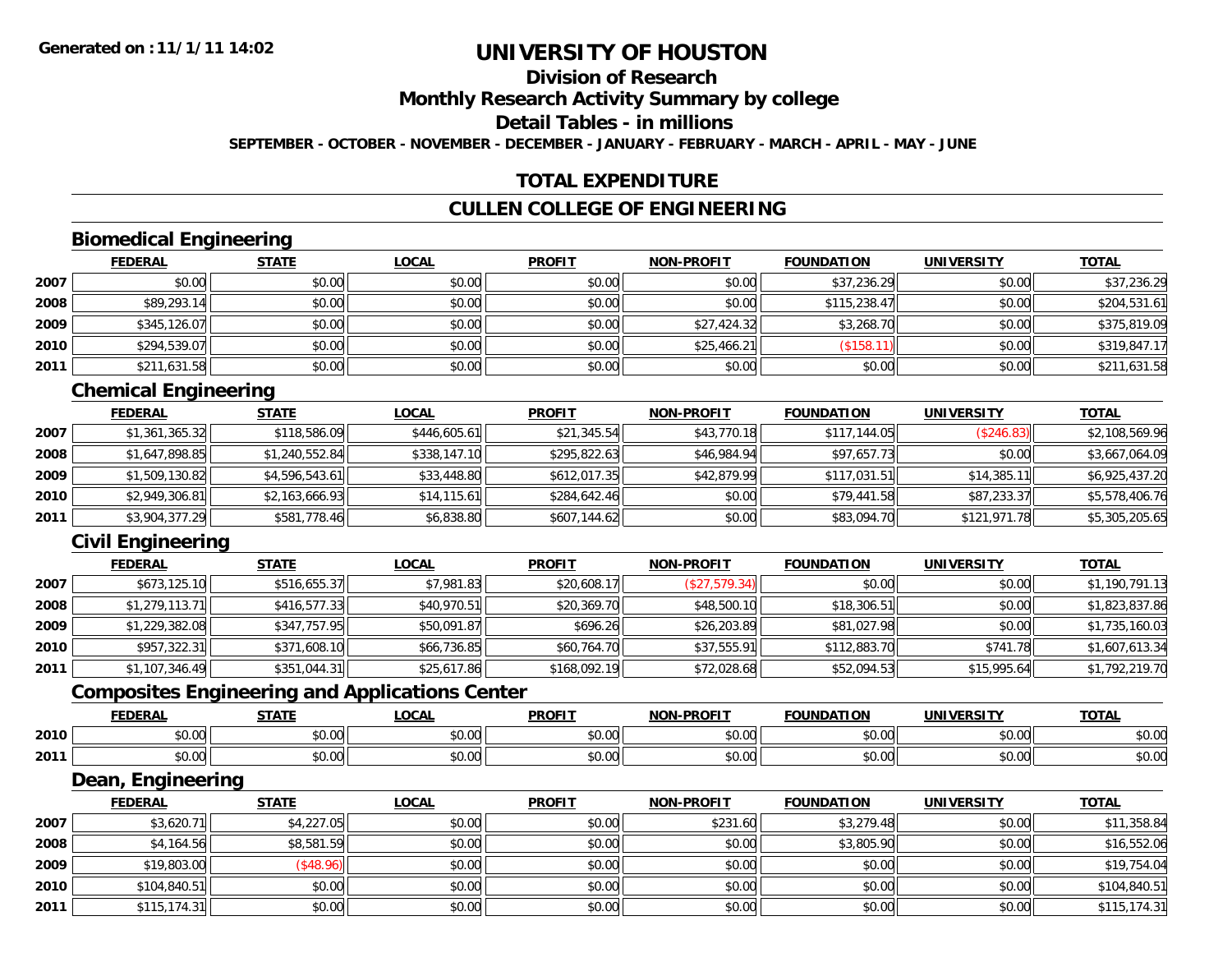# **Division of ResearchMonthly Research Activity Summary by college Detail Tables - in millions**

**SEPTEMBER - OCTOBER - NOVEMBER - DECEMBER - JANUARY - FEBRUARY - MARCH - APRIL - MAY - JUNE**

### **TOTAL EXPENDITURE**

#### **CULLEN COLLEGE OF ENGINEERING**

# **Electrical & Computer Engineering**

|      | <b>FEDERAL</b> | <b>STATE</b> | <b>LOCAL</b> | <b>PROFIT</b> | <b>NON-PROFIT</b> | <b>FOUNDATION</b> | <b>UNIVERSITY</b> | <b>TOTAL</b>   |
|------|----------------|--------------|--------------|---------------|-------------------|-------------------|-------------------|----------------|
| 2007 | \$2,656,870.65 | \$649,019.30 | \$0.00       | \$59,233.02   | \$45,381.17       | \$21,740.70       | \$13.107.47       | \$3,445,352.31 |
| 2008 | \$2,152,436.76 | \$352,428.79 | \$0.00       | \$107,496.81  | \$62,785.42       | \$12.12]          | \$7.064.99        | \$2,682,200.65 |
| 2009 | \$2,079,423.77 | \$217,624.70 | \$0.00       | \$296,381.20  | \$283,638.39      | \$0.00            | \$62,669.18       | \$2,939,737.25 |
| 2010 | \$2,120,237.33 | \$277,715.24 | \$0.00       | \$431,061.94  | \$243,944.66      | \$0.00            | \$465.12          | \$3,073,424.29 |
| 2011 | \$3,510,564.47 | \$133,837.37 | \$0.00       | \$199,730.49  | \$70,662.89       | \$30,476.55       | \$7,366.32        | \$3,952,638.09 |

# **Industrial Engineering**

|      | <b>FEDERAL</b> | <b>STATE</b> | <u>LOCAL</u> | <b>PROFIT</b> | <b>NON-PROFIT</b> | <b>FOUNDATION</b> | <b>UNIVERSITY</b> | <b>TOTAL</b> |
|------|----------------|--------------|--------------|---------------|-------------------|-------------------|-------------------|--------------|
| 2007 | \$79,876.92    | \$496.38     | \$0.00       | (\$909.87)    | \$0.00            | \$550.09          | \$0.00            | \$80,013.52  |
| 2008 | \$58,325.72    | \$0.00       | \$4,373.30   | \$0.00        | \$0.00            | \$0.00            | \$0.00            | \$62,699.02  |
| 2009 | \$149,337.38   | \$7,873.55   | \$0.00       | \$2,158.44    | \$0.00            | \$0.00            | \$0.00            | \$159,369.37 |
| 2010 | \$145,932.37   | \$17,997.74  | \$0.00       | \$0.00        | \$0.00            | \$0.00            | \$0.00            | \$163,930.11 |
| 2011 | \$179,469.41   | \$33,996.15  | \$63,421.07  | \$0.00        | \$0.00            | \$0.00            | \$0.00            | \$276,886.63 |

# **Mechanical Engineering**

|      | <b>FEDERAL</b> | <b>STATE</b> | <b>LOCAL</b> | <b>PROFIT</b> | <b>NON-PROFIT</b> | <b>FOUNDATION</b> | <b>UNIVERSITY</b> | <b>TOTAL</b>   |
|------|----------------|--------------|--------------|---------------|-------------------|-------------------|-------------------|----------------|
| 2007 | \$531,767.39   | \$52,518.78  | \$0.00       | \$236,438.80  | \$36,360.68       | \$0.00            | \$0.00            | \$857,085.65   |
| 2008 | \$992,850.52   | \$50,679.67  | \$0.00       | \$263,588.62  | \$25,548.74       | \$0.00            | \$2,453.03        | \$1,335,120.58 |
| 2009 | \$1,039,870.52 | \$65,067.29  | \$0.00       | \$314,279.69  | \$87,283.45       | \$0.00            | \$35,406.82       | \$1,541,907.77 |
| 2010 | \$2,079,622.64 | \$252,730.29 | \$0.00       | \$287,691.41  | \$179.627.01      | \$0.00            | \$23,108.57       | \$2,822,779.92 |
| 2011 | \$2,851,065.65 | \$716,661.13 | \$0.00       | \$518,417.48  | \$87,272.14       | \$125,196.47      | (\$77.37)         | \$4,298,535.50 |

### **National Wind Energy Center**

|       | <b>FEDERAL</b>  | <u>STATE</u>    | <u>LOCAL</u>   | <b>PROFIT</b>  | <b>NON-PROFIT</b> | <b>FOUNDATION</b> | <b>UNIVERSITY</b> | <b>TOTAL</b>    |
|-------|-----------------|-----------------|----------------|----------------|-------------------|-------------------|-------------------|-----------------|
| 2010  | \$0.00          | \$0.00          | \$0.00         | \$0.00         | \$0.00            | \$0.00            | \$0.00            | \$0.00          |
| 2011  | \$0.00          | \$0.00          | \$0.00         | \$0.00         | \$0.00            | \$0.00            | \$0.00            | \$0.00          |
| Total | \$38,434,213.26 | \$13,546,177.05 | \$1,098,349.21 | \$4,807,071.65 | \$1,465,971.03    | \$1,099,304.71    | \$391,644.98      | \$60,842,731.89 |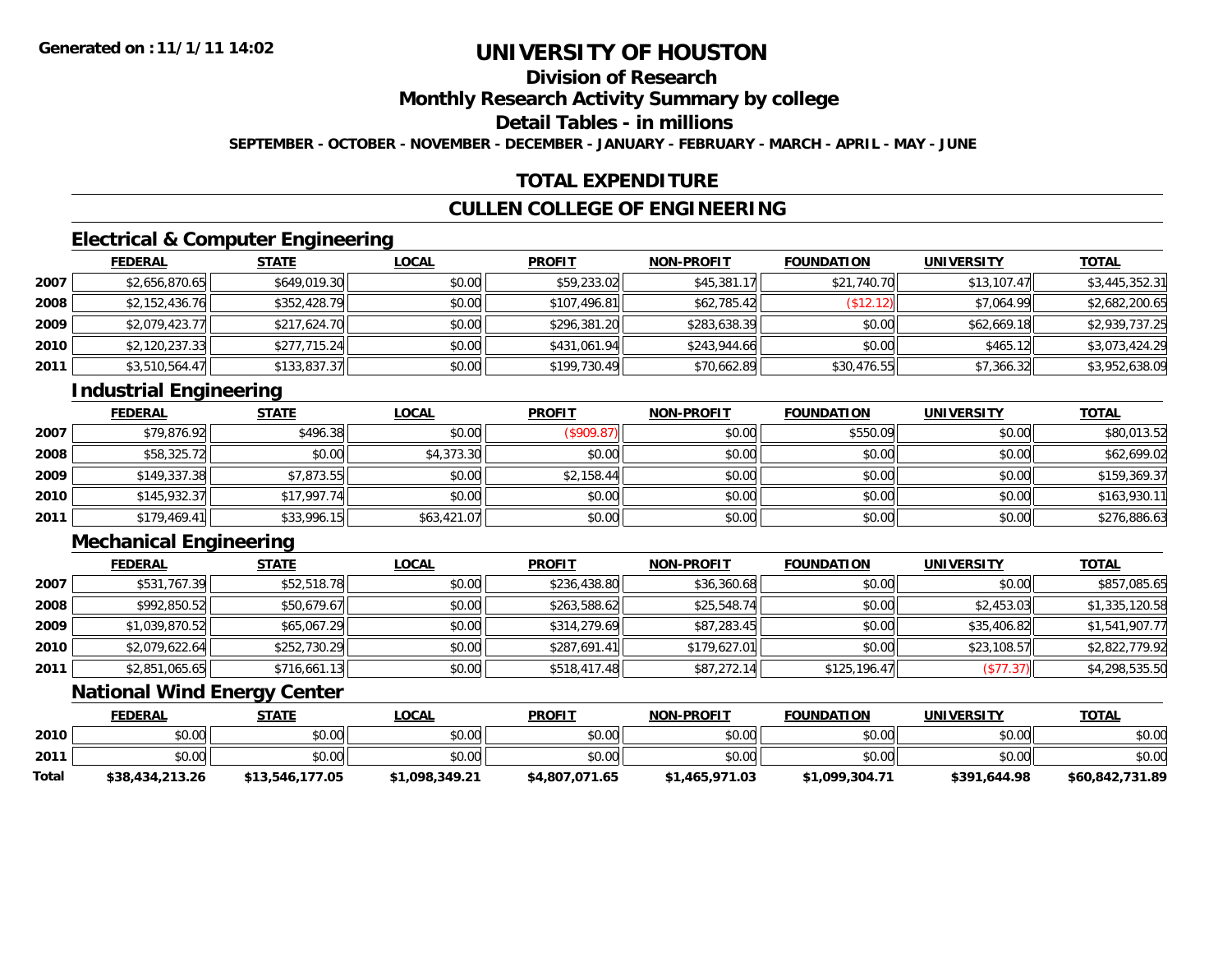### **Division of ResearchMonthly Research Activity Summary by college**

#### **Detail Tables - in millions**

**SEPTEMBER - OCTOBER - NOVEMBER - DECEMBER - JANUARY - FEBRUARY - MARCH - APRIL - MAY - JUNE**

# **TOTAL EXPENDITURE**

#### **DIVISION OF RESEARCH**

# **Center for Advanced Materials**

|      | <b>FEDERAL</b> | <b>STATE</b> | <b>LOCAL</b> | <b>PROFIT</b> | <b>NON-PROFIT</b> | <b>FOUNDATION</b> | <b>UNIVERSITY</b> | <b>TOTAL</b> |
|------|----------------|--------------|--------------|---------------|-------------------|-------------------|-------------------|--------------|
| 2007 | \$0.00         | \$0.00       | \$0.00       | \$0.00        | \$0.00            | \$0.00            | \$0.00            | \$0.00       |
| 2008 | \$0.00         | \$0.00       | \$0.00       | \$0.00        | \$0.00            | \$0.00            | \$0.00            | \$0.00       |
| 2009 | \$0.00         | \$0.00       | \$0.00       | \$4,935.22    | \$0.00            | \$0.00            | \$0.00            | \$4,935.22   |
| 2010 | \$0.00         | \$0.00       | \$0.00       | \$0.00        | \$0.00            | \$0.00            | \$0.00            | \$0.00       |
| 2011 | \$0.00         | \$0.00       | \$0.00       | \$110.94)     | \$0.00            | \$0.00            | \$0.00            | \$110.94)    |

# **Center for Biomedical & Environmental Genomics**

|      | <b>FEDERAL</b> | <b>STATE</b> | <b>LOCAL</b> | <b>PROFIT</b> | <b>NON-PROFIT</b> | <b>FOUNDATION</b> | <b>UNIVERSITY</b> | <b>TOTAL</b> |
|------|----------------|--------------|--------------|---------------|-------------------|-------------------|-------------------|--------------|
| 2007 | \$0.00         | \$0.00       | \$0.00       | \$0.00        | \$0.00            | \$0.00            | \$0.00            | \$0.00       |
| 2008 | \$0.00         | \$0.00       | \$0.00       | \$0.00        | \$0.00            | \$0.00            | \$0.00            | \$0.00       |
| 2009 | \$0.00         | \$0.00       | \$0.00       | \$0.00        | \$0.00            | \$0.00            | \$0.00            | \$0.00       |
| 2010 | \$0.00         | \$0.00       | \$0.00       | \$0.00        | \$0.00            | \$0.00            | \$0.00            | \$0.00       |
| 2011 | \$0.00         | \$0.00       | \$0.00       | \$0.00        | \$0.00            | \$0.00            | \$0.00            | \$0.00       |

# **Center for Industrial Partnerships**

|      | <b>FEDERAL</b> | <b>STATE</b> | LOCAL              | <b>PROFIT</b>      | <b>NON-PROFIT</b> | <b>FOUNDATION</b> | <b>UNIVERSITY</b> | <b>TOTAL</b>         |
|------|----------------|--------------|--------------------|--------------------|-------------------|-------------------|-------------------|----------------------|
| 2008 | 0000<br>JU.UU  | \$0.00       | $\sim$ 00<br>DU.UU | $\sim$<br>. .      | \$0.00            | \$0.00            | 0000<br>JU.UU     | $\sqrt{2}$<br>$\sim$ |
| 2009 | 0000<br>DU.UU  | \$0.00       | \$0.00             | $-$<br>ے ر<br>ັ∠ - | \$0.00            | \$0.00            | 0000<br>JU.UU     | $ -$                 |

#### **Division of Research**

|      | <b>FEDERAL</b>  | <b>STATE</b> | <u>LOCAL</u> | <b>PROFIT</b> | <b>NON-PROFIT</b> | <b>FOUNDATION</b> | <b>UNIVERSITY</b> | <b>TOTAL</b>         |
|------|-----------------|--------------|--------------|---------------|-------------------|-------------------|-------------------|----------------------|
| 2009 | \$4,556.14      | \$0.00       | \$0.00       | \$0.00        | \$0.00            | \$0.00            | \$0.00            | \$4,556.14           |
| 2010 | 194.97<br>ሐ ጣ ብ | \$0.00       | \$0.00       | \$0.00        | \$0.00            | \$0.00            | \$0.00            | ,194.97<br>ሐሳ4<br>ΨZ |
| 2011 |                 | \$0.00       | \$0.00       | \$0.00        | \$0.00            | \$0.00            | \$0.00            |                      |
|      | ____            |              |              |               |                   |                   |                   |                      |

#### **Energy Laboratory**

|      | <b>FEDERA</b>             | <b>STATE</b>    | <b>OCAI</b>        | <b>PROFIT</b> | -PROFIT<br>NON- | ־^יווווח<br><b>TOM</b> | <b>UNIVERSITY</b>          | <b>TOTAL</b> |
|------|---------------------------|-----------------|--------------------|---------------|-----------------|------------------------|----------------------------|--------------|
| 2007 | $\sim$ $\sim$ $\sim$<br>u | $\circ$ $\circ$ | $\sim$ 00<br>90.UU | \$0.00        | \$0.00          | 0.07                   | $\sim$ 0.0 $\sim$<br>∍∪∪∪⊑ |              |

#### **Institute for Molecular Design**

|      | <b>FEDERAL</b> | <b>STATE</b> | <b>LOCAL</b> | <b>PROFIT</b> | <b>NON-PROFIT</b> | <b>FOUNDATION</b> | <b>UNIVERSITY</b> | <b>TOTAL</b> |
|------|----------------|--------------|--------------|---------------|-------------------|-------------------|-------------------|--------------|
| 2008 | \$0.00         | \$0.00       | \$0.00       | \$0.00        | \$0.00            | \$0.00            | \$0.00            | \$0.00       |
| 2009 | \$0.00         | \$0.00       | \$0.00       | \$0.00        | \$0.00            | \$0.00            | \$0.00            | \$0.00       |
| 2010 | \$0.00         | \$0.00       | \$0.00       | \$0.00        | \$0.00            | \$0.00            | \$0.00            | \$0.00       |
| 2011 | \$0.00         | \$0.00       | \$0.00       | \$0.00        | \$0.00            | \$0.00            | \$0.00            | \$0.00       |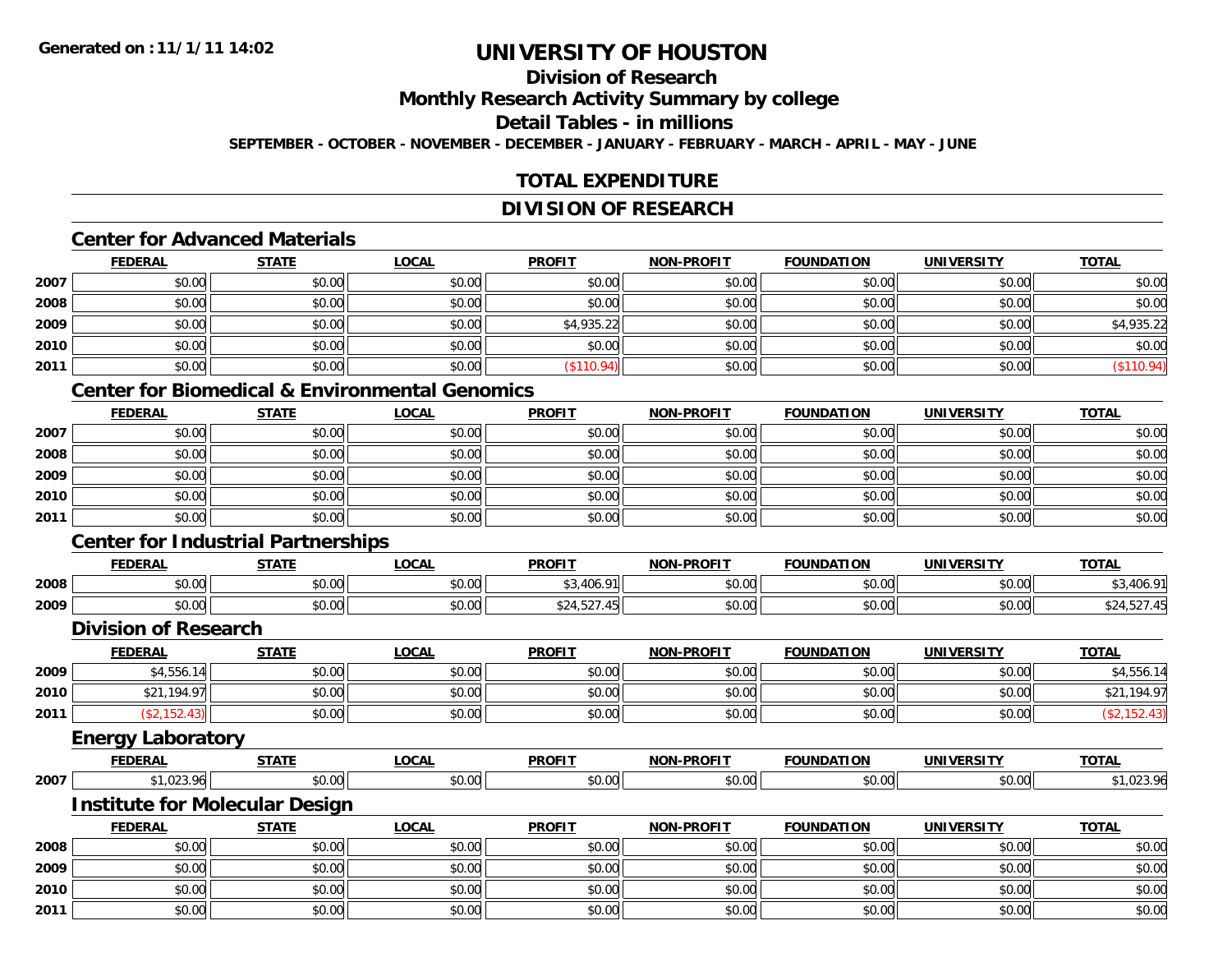# **Division of Research**

### **Monthly Research Activity Summary by college**

## **Detail Tables - in millions**

**SEPTEMBER - OCTOBER - NOVEMBER - DECEMBER - JANUARY - FEBRUARY - MARCH - APRIL - MAY - JUNE**

### **TOTAL EXPENDITURE**

#### **DIVISION OF RESEARCH**

|      | <b>FEDERAL</b>                           | <b>STATE</b> | <b>LOCAL</b> | <b>PROFIT</b> | <b>NON-PROFIT</b> | <b>FOUNDATION</b> | <b>UNIVERSITY</b> | <b>TOTAL</b> |
|------|------------------------------------------|--------------|--------------|---------------|-------------------|-------------------|-------------------|--------------|
| 2011 | \$702.69                                 | \$0.00       | \$0.00       | \$0.00        | \$0.00            | \$0.00            | \$0.00            | \$702.69     |
|      | <b>Research Information Center</b>       |              |              |               |                   |                   |                   |              |
|      | <b>FEDERAL</b>                           | <b>STATE</b> | <b>LOCAL</b> | <b>PROFIT</b> | <b>NON-PROFIT</b> | <b>FOUNDATION</b> | <b>UNIVERSITY</b> | <b>TOTAL</b> |
| 2008 | \$0.00                                   | \$0.00       | \$0.00       | \$0.00        | \$0.00            | \$0.00            | \$0.00            | \$0.00       |
|      | <b>TcSAM</b>                             |              |              |               |                   |                   |                   |              |
|      | <b>FEDERAL</b>                           | <b>STATE</b> | <b>LOCAL</b> | <b>PROFIT</b> | <b>NON-PROFIT</b> | <b>FOUNDATION</b> | <b>UNIVERSITY</b> | <b>TOTAL</b> |
| 2007 | \$0.00                                   | \$0.00       | \$0.00       | \$0.00        | \$0.00            | \$0.00            | \$0.00            | \$0.00       |
| 2008 | \$0.00                                   | \$0.00       | \$0.00       | \$0.00        | \$0.00            | \$0.00            | \$0.00            | \$0.00       |
| 2009 | \$0.00                                   | \$0.00       | \$0.00       | \$0.00        | \$0.00            | \$0.00            | \$0.00            | \$0.00       |
| 2010 | \$0.00                                   | \$0.00       | \$0.00       | \$0.00        | \$0.00            | \$0.00            | \$0.00            | \$0.00       |
| 2011 | \$0.00                                   | \$0.00       | \$0.00       | \$0.00        | \$0.00            | \$0.00            | \$0.00            | \$0.00       |
|      | <b>TcSUH</b>                             |              |              |               |                   |                   |                   |              |
|      | <b>FEDERAL</b>                           | <b>STATE</b> | <b>LOCAL</b> | <b>PROFIT</b> | <b>NON-PROFIT</b> | <b>FOUNDATION</b> | <b>UNIVERSITY</b> | <b>TOTAL</b> |
| 2007 | \$124,053.10                             | \$0.00       | \$0.00       | \$0.00        | \$0.00            | \$38,861.81       | \$0.00            | \$162,914.91 |
| 2008 | \$81,345.49                              | \$0.00       | \$0.00       | (\$554.47)    | \$0.00            | \$71,271.10       | \$0.00            | \$152,062.12 |
| 2009 | \$81,518.42                              | \$0.00       | \$0.00       | \$20,382.19   | \$33,574.08       | \$1,957.79        | \$0.00            | \$137,432.48 |
| 2010 | \$60,969.10                              | \$0.00       | \$0.00       | \$65,469.31   | \$0.00            | \$0.00            | \$0.00            | \$126,438.41 |
| 2011 | \$136,203.74                             | \$19,546.26  | \$0.00       | \$70,740.16   | \$0.00            | \$0.00            | \$0.00            | \$226,490.16 |
|      | <b>Texas Learning/Computation Center</b> |              |              |               |                   |                   |                   |              |
|      | <b>FEDERAL</b>                           | <b>STATE</b> | <b>LOCAL</b> | <b>PROFIT</b> | <b>NON-PROFIT</b> | <b>FOUNDATION</b> | <b>UNIVERSITY</b> | <b>TOTAL</b> |
| 2009 | \$0.00                                   | \$0.00       | \$0.00       | \$0.00        | \$0.00            | \$0.00            | \$0.00            | \$0.00       |
| 2010 | \$0.00                                   | \$0.00       | \$0.00       | \$0.00        | \$0.00            | \$0.00            | \$0.00            | \$0.00       |
| 2011 | \$0.00                                   | \$0.00       | \$0.00       | \$0.00        | \$0.00            | \$0.00            | \$0.00            | \$0.00       |
|      | <b>TIMES</b>                             |              |              |               |                   |                   |                   |              |
|      | <b>FEDERAL</b>                           | <b>STATE</b> | <b>LOCAL</b> | <b>PROFIT</b> | <b>NON-PROFIT</b> | <b>FOUNDATION</b> | <b>UNIVERSITY</b> | <b>TOTAL</b> |
| 2007 | \$0.00                                   | \$0.00       | \$0.00       | \$0.00        | \$0.00            | \$0.00            | \$0.00            | \$0.00       |
| 2008 | \$0.00                                   | \$0.00       | \$0.00       | \$0.00        | \$0.00            | \$0.00            | \$0.00            | \$0.00       |
| 2009 | \$0.00                                   | \$0.00       | \$0.00       | \$0.00        | \$0.00            | \$0.00            | \$0.00            | \$0.00       |
| 2010 | \$0.00                                   | \$0.00       | \$0.00       | \$0.00        | \$0.00            | \$0.00            | \$0.00            | \$0.00       |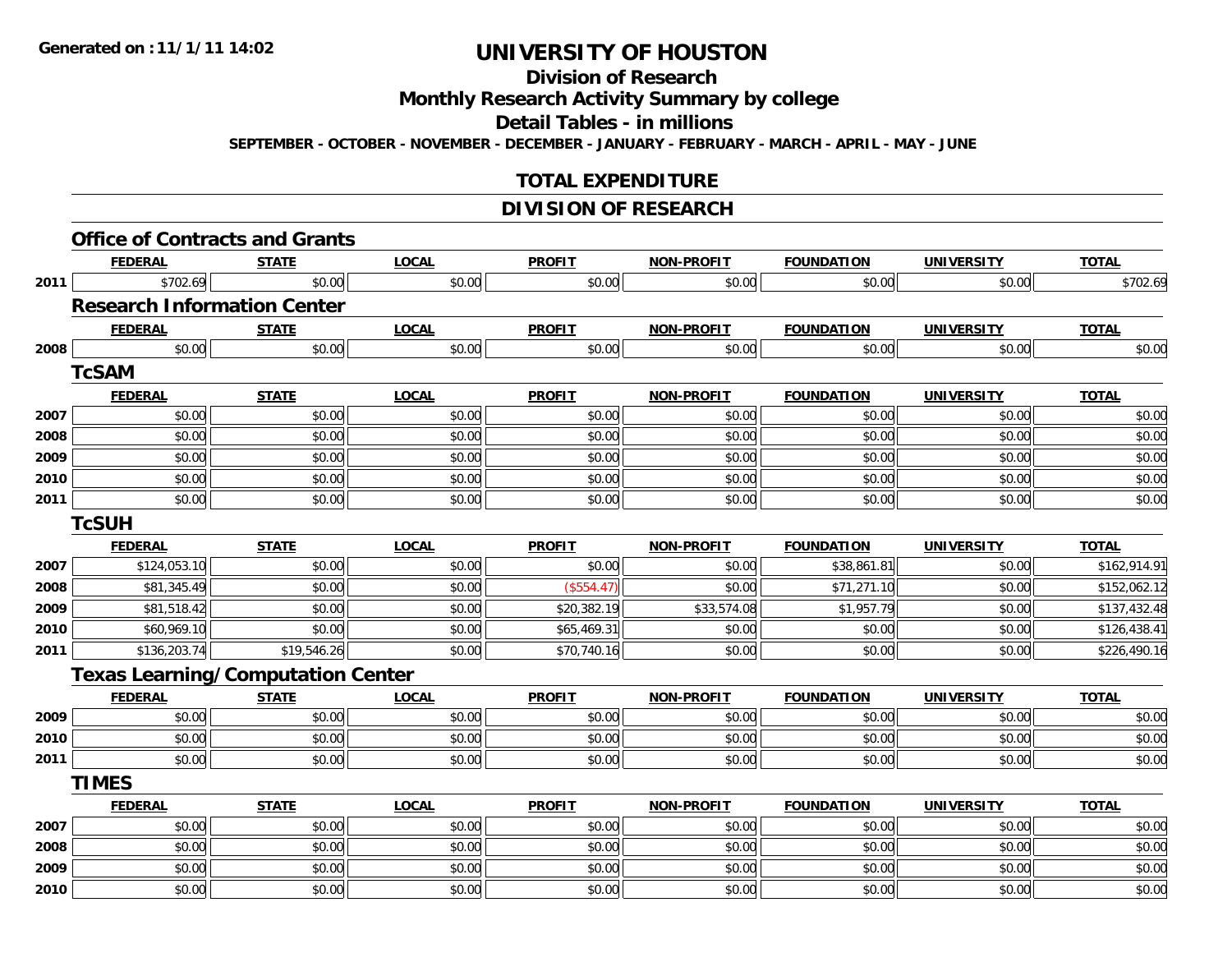**TIMES**

# **UNIVERSITY OF HOUSTON**

## **Division of Research**

**Monthly Research Activity Summary by college**

**Detail Tables - in millions**

**SEPTEMBER - OCTOBER - NOVEMBER - DECEMBER - JANUARY - FEBRUARY - MARCH - APRIL - MAY - JUNE**

#### **TOTAL EXPENDITURE**

### **DIVISION OF RESEARCH**

|       | IMES           |              |              |               |                   |                   |                   |              |
|-------|----------------|--------------|--------------|---------------|-------------------|-------------------|-------------------|--------------|
|       | <b>FEDERAL</b> | <b>STATE</b> | <u>LOCAL</u> | <b>PROFIT</b> | <b>NON-PROFIT</b> | <b>FOUNDATION</b> | <b>UNIVERSITY</b> | <b>TOTAL</b> |
| 2011  | 164.69         | \$0.00       | \$0.00       | \$0.00        | \$0.00            | \$0.00            | \$0.00            | ,164.69      |
| Total | \$536,579.87   | \$19,546.26  | \$0.00       | \$188,795.82  | \$33,574.08       | \$112,090.70      | \$0.00            | \$890,586.73 |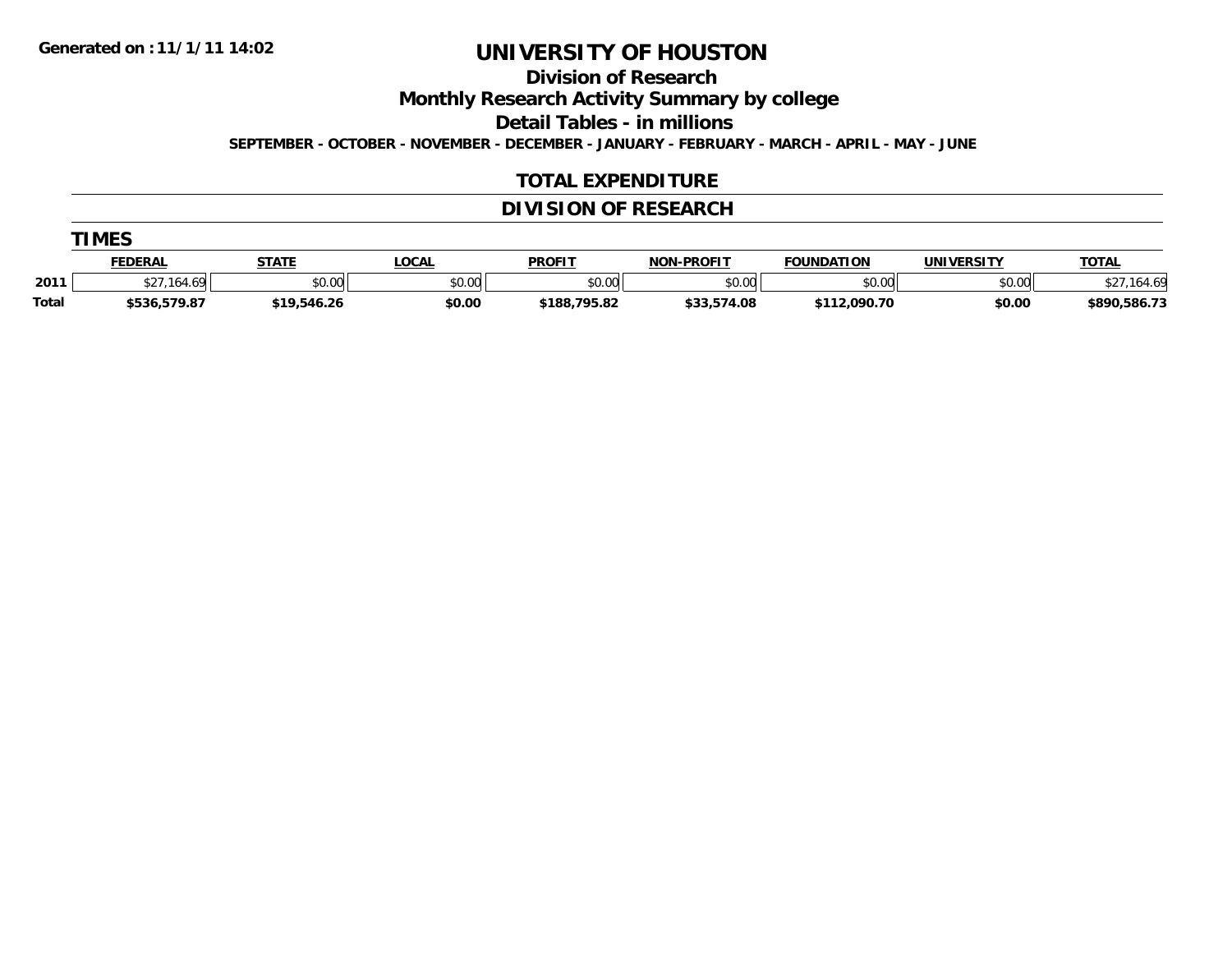# **Division of Research**

# **Monthly Research Activity Summary by college**

## **Detail Tables - in millions**

**SEPTEMBER - OCTOBER - NOVEMBER - DECEMBER - JANUARY - FEBRUARY - MARCH - APRIL - MAY - JUNE**

# **TOTAL EXPENDITURE**

#### **GRADUATE COLLEGE OF SOCIAL WORK**

# **Child & Family for Innovative Research**

|      | <b>FEDERAL</b> | <b>STATE</b>          | <b>LOCAL</b>         | <b>PROFIT</b>         | <b>NON-PROFIT</b> | <b>FOUNDATION</b> | <b>UNIVERSITY</b> | <b>TOTAL</b> |
|------|----------------|-----------------------|----------------------|-----------------------|-------------------|-------------------|-------------------|--------------|
| 2009 | \$0.00         | <b>↑∩</b><br>JU.UU    | 0000<br><b>DU.UG</b> | 0.00<br><b>JU.UU</b>  | \$0.00            | \$0.00            | \$0.00            | \$0.00       |
| 2010 | \$0.00         | \$0.00                | 0000<br>DU.UU        | $\triangle$<br>\$0.00 | \$0.00            | \$0.00            | \$0.00            | \$0.00       |
| 2011 | \$0.00         | ¢Λ<br>$\sim$<br>JU.UU | \$0.00               | AN UY<br>JU.UU        | \$0.00            | ≮∩ ∩∩<br>DU.UU    | \$0.00            | \$0.00       |

## **Community Projects - Social Work**

|      | <b>FEDERAL</b> | <b>STATE</b> | <b>LOCAL</b> | <b>PROFIT</b> | <b>NON-PROFIT</b> | <b>FOUNDATION</b> | <b>UNIVERSITY</b> | <b>TOTAL</b> |
|------|----------------|--------------|--------------|---------------|-------------------|-------------------|-------------------|--------------|
| 2007 | \$164,940.18   | \$0.00       | \$0.00       | \$0.00        | \$2,097.52        | \$0.00            | \$0.00            | \$167,037.70 |
| 2008 | \$187,301.52   | \$0.00       | \$0.00       | \$0.00        | \$5,629.21        | \$0.00            | \$0.00            | \$192,930.73 |
| 2009 | \$78,863.77    | \$0.00       | \$0.00       | \$0.00        | \$528.41          | \$0.00            | \$0.00            | \$79,392.18  |
| 2010 | \$0.00         | \$0.00       | \$0.00       | \$0.00        | \$0.00            | \$0.00            | \$0.00            | \$0.00       |
| 2011 | \$0.00         | (\$2,280.14) | \$0.00       | \$0.00        | (\$440.00)        | \$12.48           | \$0.00            | \$2,732.62   |

### **Dean, Social Work**

|      | <b>FEDERAL</b> | <b>STATE</b> | <b>LOCAL</b> | <b>PROFIT</b> | <b>NON-PROFIT</b> | <b>FOUNDATION</b> | <b>UNIVERSITY</b> | <b>TOTAL</b>   |
|------|----------------|--------------|--------------|---------------|-------------------|-------------------|-------------------|----------------|
| 2007 | \$1,746,184.04 | \$224,091.06 | \$0.00       | \$0.00        | \$105,990.41      | \$0.00            | \$0.00            | \$2,076,265.51 |
| 2008 | \$1,385,807.91 | \$605,106.45 | \$0.00       | \$0.00        | \$79,459.74       | \$0.00            | \$0.00            | \$2,070,374.10 |
| 2009 | \$1,431,761.05 | \$967,719.23 | \$0.00       | \$0.00        | \$53,334.28       | \$0.00            | \$23,338.02       | \$2,476,152.58 |
| 2010 | \$2,140,936.58 | \$591,278.03 | \$0.00       | \$0.00        | \$15,630.07       | \$1,421.87        | \$0.00            | \$2,749,266.55 |
| 2011 | \$2,054,879.57 | \$13,795.99  | \$0.00       | \$0.00        | (\$461.82)        | \$40,051.59       | \$0.00            | \$2,108,265.33 |

### **Drug and Social Policy Research**

|       | <b>FEDERAL</b> | <b>STATE</b>   | <b>LOCAL</b> | <b>PROFIT</b> | <b>NON-PROFIT</b> | <b>FOUNDATION</b> | <b>UNIVERSITY</b> | <u>TOTAL</u>    |
|-------|----------------|----------------|--------------|---------------|-------------------|-------------------|-------------------|-----------------|
| 2009  | \$0.00         | \$0.00         | \$0.00       | \$0.00        | \$0.00            | \$0.00            | \$0.00            | \$0.00          |
| 2010  | \$0.00         | \$0.00         | \$0.00       | \$0.00        | \$0.00            | \$0.00            | \$0.00            | \$0.00          |
| 2011  | \$0.00         | \$0.00         | \$0.00       | \$0.00        | \$0.00            | \$0.00            | \$0.00            | \$0.00          |
| Total | \$9,190,674.62 | \$2,399,710.62 | \$0.00       | \$0.00        | \$261,767.82      | \$41,460.97       | \$23,338.02       | \$11,916,952.05 |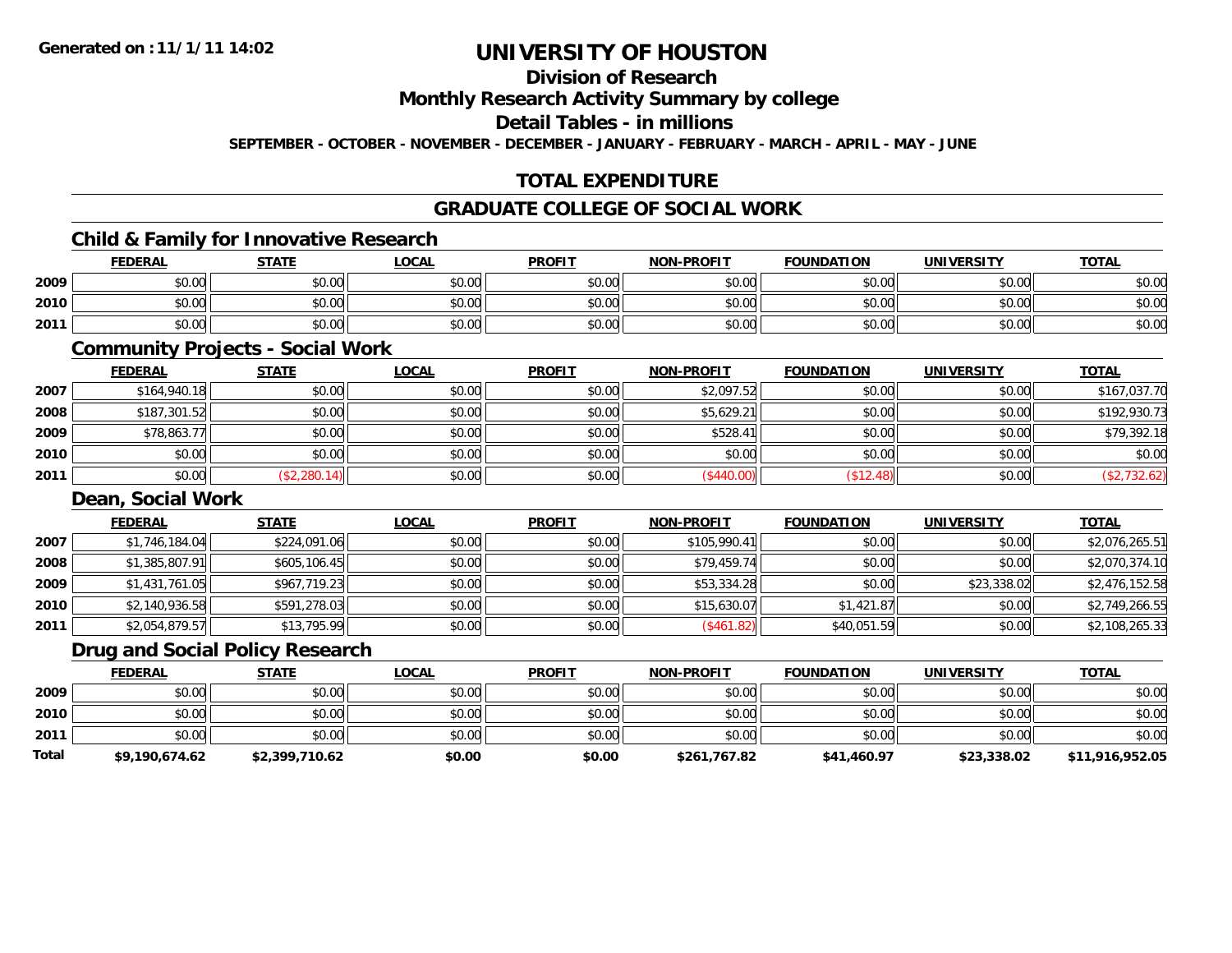# **Division of Research**

## **Monthly Research Activity Summary by college**

# **Detail Tables - in millions**

**SEPTEMBER - OCTOBER - NOVEMBER - DECEMBER - JANUARY - FEBRUARY - MARCH - APRIL - MAY - JUNE**

### **TOTAL EXPENDITURE**

# **HILTON COLLEGE OF HOTEL AND RESTAURANT MANAGEMENT**

## **Hotel and Restaurant Management**

|       | <b>FEDERAL</b> | <b>STATE</b> | <b>LOCAL</b> | <b>PROFIT</b> | <b>NON-PROFIT</b> | <b>FOUNDATION</b> | <b>UNIVERSITY</b> | <u>TOTAL</u> |
|-------|----------------|--------------|--------------|---------------|-------------------|-------------------|-------------------|--------------|
| 2007  | \$0.00         | \$145,275.21 | \$0.00       | \$0.00        | \$0.00            | \$0.00            | \$0.00            | \$145,275.21 |
| 2008  | \$0.00         | \$3,865.31   | \$0.00       | \$0.00        | \$0.00            | \$0.00            | \$0.00            | \$3,865.31   |
| 2009  | \$4,799.66     | \$0.00       | \$0.00       | \$1,730.27    | \$0.00            | \$0.00            | \$0.00            | \$6,529.93   |
| 2010  | \$13,952.66    | \$0.00       | \$0.00       | \$0.00        | \$25,845.89       | \$0.00            | \$0.00            | \$39,798.55  |
| 2011  | \$41,754.40    | \$0.00       | \$0.00       | \$0.00        | \$10,205.46       | \$0.00            | \$0.00            | \$51,959.86  |
| Total | \$60,506.72    | \$149,140.52 | \$0.00       | \$1,730.27    | \$36,051.35       | \$0.00            | \$0.00            | \$247,428.86 |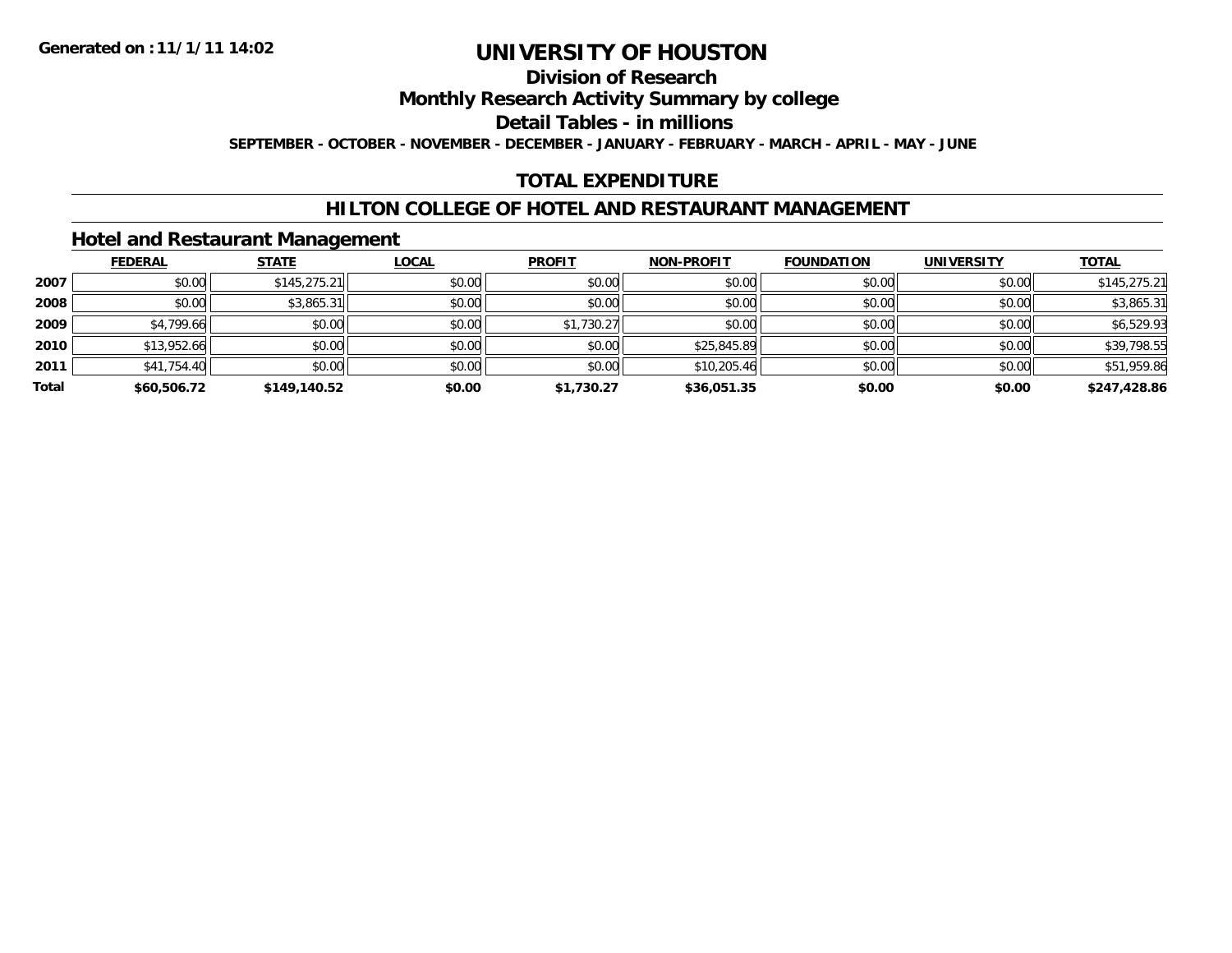### **Division of ResearchMonthly Research Activity Summary by college Detail Tables - in millions SEPTEMBER - OCTOBER - NOVEMBER - DECEMBER - JANUARY - FEBRUARY - MARCH - APRIL - MAY - JUNE**

#### **TOTAL EXPENDITURE**

#### **HONORS COLLEGE**

#### **Houston Teachers Institute**

|       | <b>FEDERAL</b> | <u>STATE</u> | <b>LOCAL</b> | <b>PROFIT</b> | <b>NON-PROFIT</b> | <b>FOUNDATION</b> | <b>UNIVERSITY</b> | <b>TOTAL</b> |
|-------|----------------|--------------|--------------|---------------|-------------------|-------------------|-------------------|--------------|
| 2009  | \$10,701.99    | \$0.00       | \$0.00       | \$0.00        | \$0.00            | \$0.00            | \$0.00            | \$10,701.99  |
| 2010  | \$44,548.89    | \$0.00       | \$0.00       | \$0.00        | \$0.00            | \$0.00            | \$0.00            | \$44,548.89  |
| 2011  | \$13,019.43    | \$0.00       | \$0.00       | \$0.00        | \$0.00            | \$0.00            | \$0.00            | \$13,019.43  |
| Total | \$68,270.31    | \$0.00       | \$0.00       | \$0.00        | \$0.00            | \$0.00            | \$0.00            | \$68,270.31  |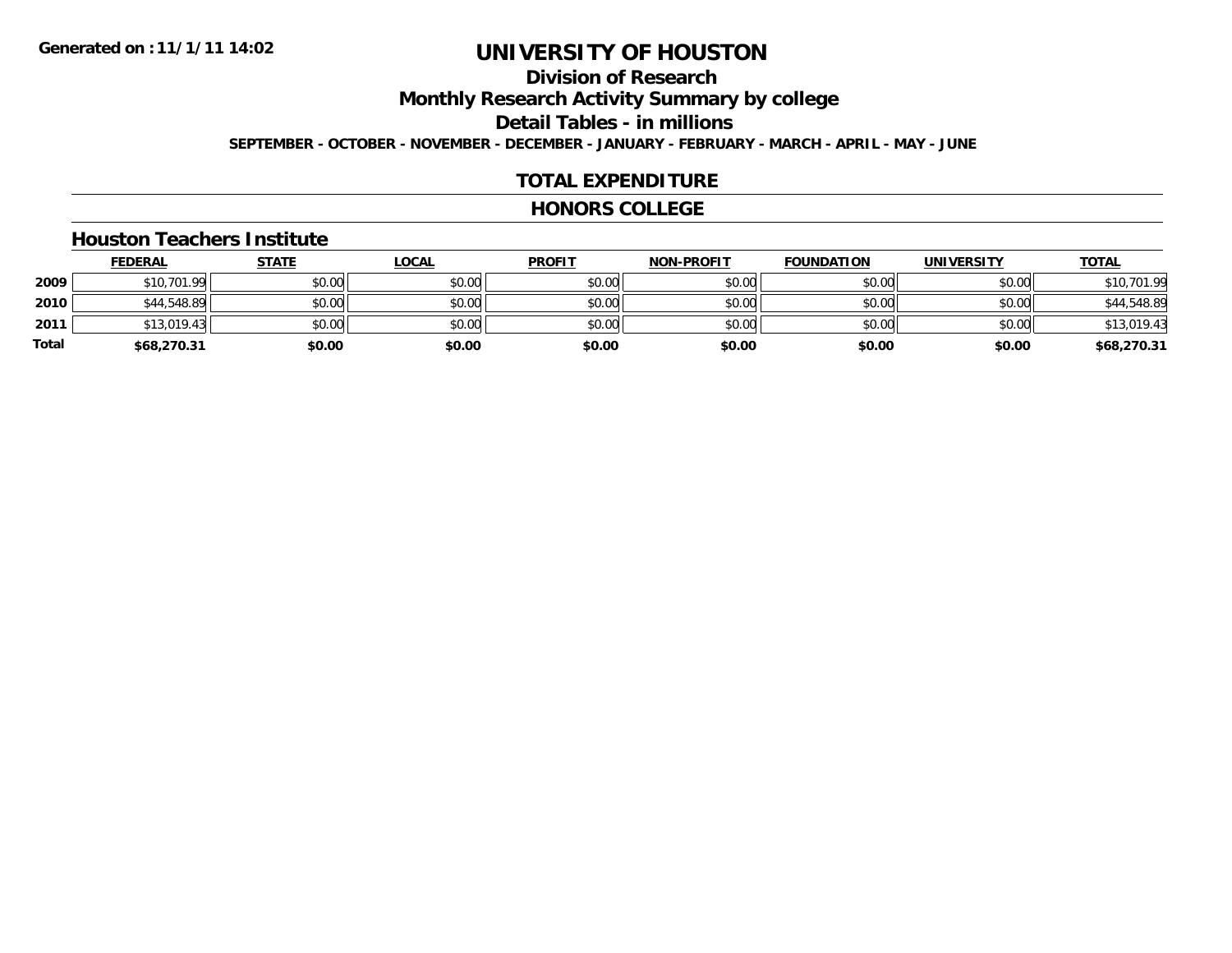### **Division of ResearchMonthly Research Activity Summary by college Detail Tables - in millions SEPTEMBER - OCTOBER - NOVEMBER - DECEMBER - JANUARY - FEBRUARY - MARCH - APRIL - MAY - JUNE**

#### **TOTAL EXPENDITURE**

#### **LIBRARY**

# **Administration, Library**

|       | <b>FEDERAL</b> | <b>STATE</b> | <b>LOCAL</b> | <b>PROFIT</b> | <b>NON-PROFIT</b> | <b>FOUNDATION</b> | <b>UNIVERSITY</b> | <b>TOTAL</b> |
|-------|----------------|--------------|--------------|---------------|-------------------|-------------------|-------------------|--------------|
| 2008  | \$21,813.85    | \$0.00       | \$0.00       | \$0.00        | \$0.00            | \$0.00            | \$0.00            | \$21,813.85  |
| 2009  | \$28,143.30    | \$0.00       | \$0.00       | \$0.00        | \$0.00            | \$0.00            | \$0.00            | \$28,143.30  |
| 2010  | \$26,050.29    | \$0.00       | \$0.00       | \$0.00        | \$0.00            | \$0.00            | \$0.00            | \$26,050.29  |
| 2011  | \$19,122.25    | \$0.00       | \$0.00       | \$0.00        | \$0.00            | \$0.00            | \$0.00            | \$19,122.25  |
| Total | \$95,129.69    | \$0.00       | \$0.00       | \$0.00        | \$0.00            | \$0.00            | \$0.00            | \$95,129.69  |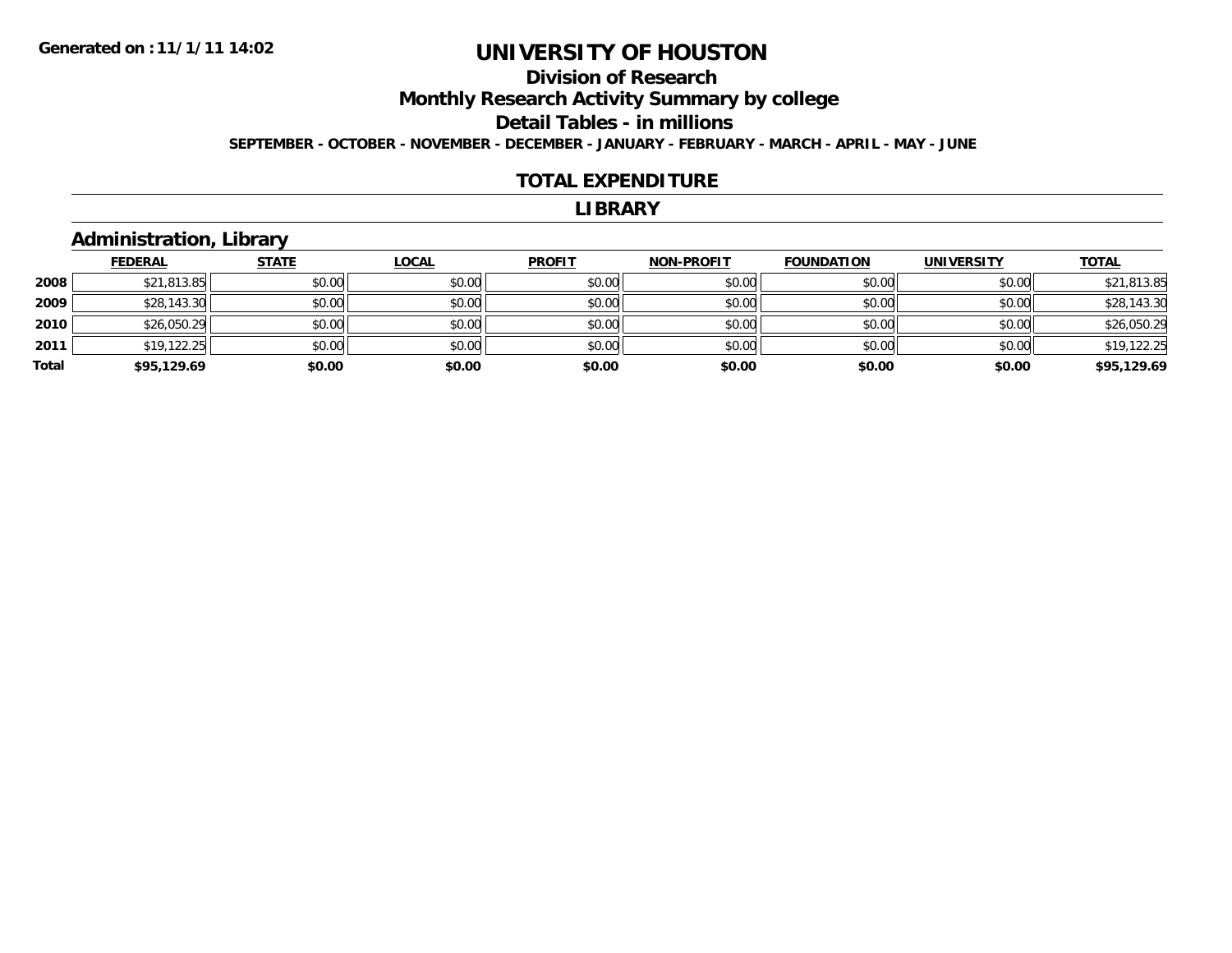# **Division of Research**

**Monthly Research Activity Summary by college**

**Detail Tables - in millions**

**SEPTEMBER - OCTOBER - NOVEMBER - DECEMBER - JANUARY - FEBRUARY - MARCH - APRIL - MAY - JUNE**

#### **TOTAL EXPENDITURE**

#### **PRESIDENT**

#### **Office of the President**

|       | <b>FEDERAL</b> | <b>STATE</b> | <u>LOCAL</u> | <b>PROFIT</b> | <b>NON-PROFIT</b> | <b>FOUNDATION</b> | <b>UNIVERSITY</b> | <b>TOTAL</b> |
|-------|----------------|--------------|--------------|---------------|-------------------|-------------------|-------------------|--------------|
| 2010  | \$0.00         | \$0.00       | \$0.00       | \$0.00        | \$0.00            | \$0.00            | \$0.00            | \$0.00       |
| 2011  | \$0.00         | \$0.00       | \$0.00       | \$0.00        | \$0.00            | \$0.00            | \$0.00            | \$0.00       |
| Total | \$0.00         | \$0.00       | \$0.00       | \$0.00        | \$0.00            | \$0.00            | \$0.00            | \$0.00       |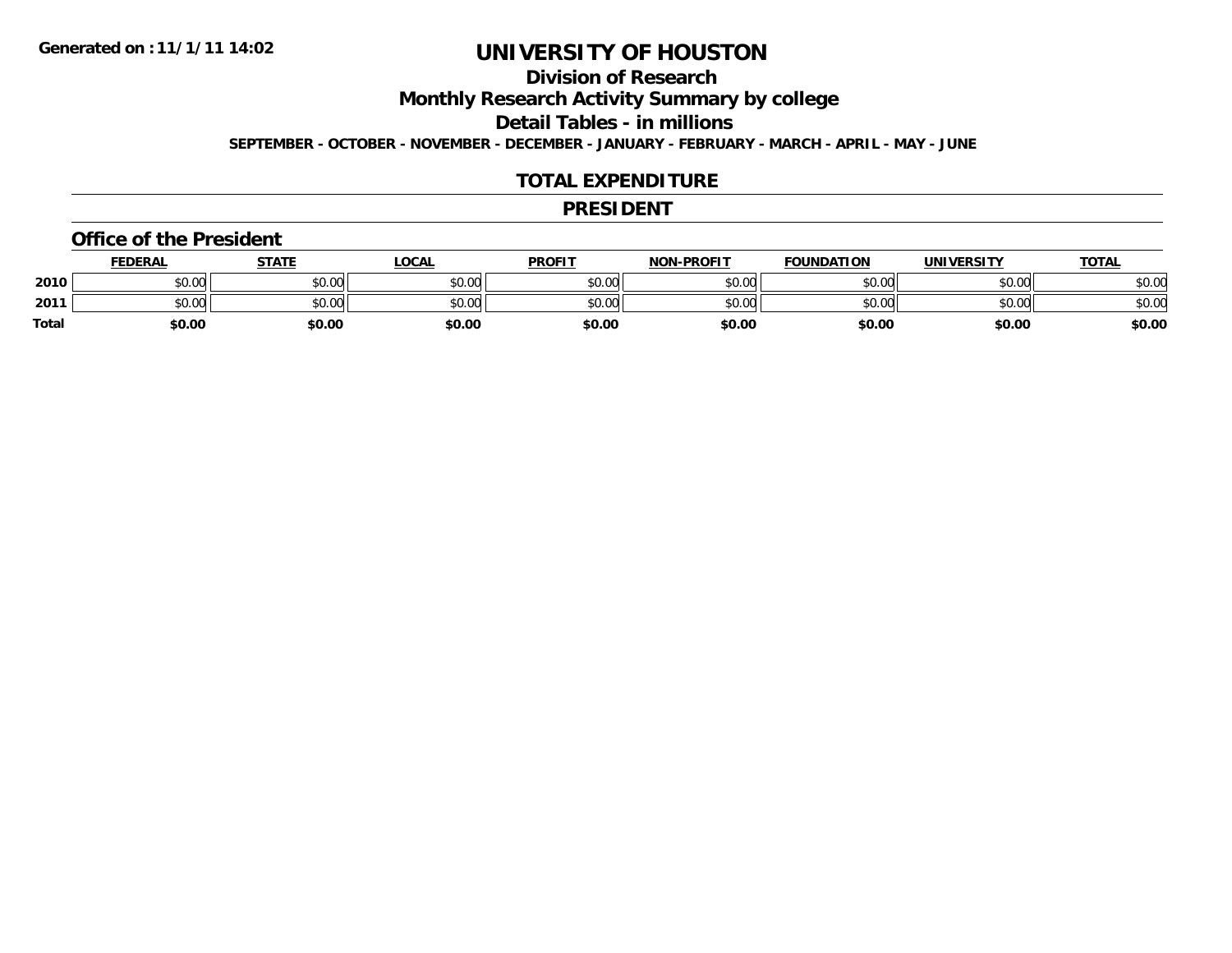# **Division of Research**

### **Monthly Research Activity Summary by college**

#### **Detail Tables - in millions**

**SEPTEMBER - OCTOBER - NOVEMBER - DECEMBER - JANUARY - FEBRUARY - MARCH - APRIL - MAY - JUNE**

### **TOTAL EXPENDITURE**

# **SENIOR V.P. FOR ACADEMIC AFFAIRS AND PROVOST**

# **Continuing Education**

|      | <b>FEDERAL</b>                                      | <b>STATE</b> | <b>LOCAL</b> | <b>PROFIT</b> | <b>NON-PROFIT</b> | <b>FOUNDATION</b> | <b>UNIVERSITY</b> | <b>TOTAL</b> |
|------|-----------------------------------------------------|--------------|--------------|---------------|-------------------|-------------------|-------------------|--------------|
| 2011 | \$0.00                                              | \$1,068.06   | \$0.00       | \$0.00        | \$0.00            | \$0.00            | \$0.00            | \$1,068.06   |
|      | <b>KUHF - Radio</b>                                 |              |              |               |                   |                   |                   |              |
|      | <b>FEDERAL</b>                                      | <b>STATE</b> | <b>LOCAL</b> | <b>PROFIT</b> | <b>NON-PROFIT</b> | <b>FOUNDATION</b> | <b>UNIVERSITY</b> | <b>TOTAL</b> |
| 2007 | \$0.00                                              | \$0.00       | \$0.00       | \$0.00        | \$465,065.00      | \$0.00            | \$0.00            | \$465,065.00 |
| 2008 | \$0.00                                              | \$0.00       | \$0.00       | \$0.00        | \$467,947.00      | \$0.00            | \$0.00            | \$467,947.00 |
| 2009 | \$19,800.00                                         | \$0.00       | \$0.00       | \$0.00        | \$459,585.99      | \$0.00            | \$0.00            | \$479,385.99 |
| 2010 | \$11,640.00                                         | \$0.00       | \$0.00       | \$0.00        | \$646,809.16      | \$0.00            | \$0.00            | \$658,449.16 |
| 2011 | \$0.00                                              | \$0.00       | \$0.00       | \$0.00        | \$585,646.01      | \$0.00            | \$0.00            | \$585,646.01 |
|      | <b>Learning and Assessment Services</b>             |              |              |               |                   |                   |                   |              |
|      | <b>FEDERAL</b>                                      | <b>STATE</b> | <b>LOCAL</b> | <b>PROFIT</b> | <b>NON-PROFIT</b> | <b>FOUNDATION</b> | <b>UNIVERSITY</b> | <b>TOTAL</b> |
| 2007 | \$230,357.65                                        | \$89,304.31  | \$0.00       | \$0.00        | \$55,066.86       | \$518.45          | \$0.00            | \$375,247.27 |
| 2008 | \$240,774.68                                        | \$98,312.68  | \$0.00       | \$0.00        | \$56,598.88       | \$9,849.25        | \$0.00            | \$405,535.49 |
| 2009 | \$233,487.61                                        | \$99,275.83  | \$0.00       | \$0.00        | \$53,387.86       | \$2,219.89        | \$0.00            | \$388,371.19 |
| 2010 | \$277,420.23                                        | \$102,826.71 | \$0.00       | \$0.00        | \$55,504.37       | \$3,929.86        | \$0.00            | \$439,681.17 |
| 2011 | \$251,574.46                                        | \$112,636.17 | \$0.00       | \$0.00        | \$58,296.83       | \$5,918.93        | \$0.00            | \$428,426.39 |
|      | <b>Learning Support Services</b>                    |              |              |               |                   |                   |                   |              |
|      | <b>FEDERAL</b>                                      | <b>STATE</b> | <b>LOCAL</b> | <b>PROFIT</b> | <b>NON-PROFIT</b> | <b>FOUNDATION</b> | <b>UNIVERSITY</b> | <b>TOTAL</b> |
| 2008 | \$21,042.56                                         | \$0.00       | \$0.00       | \$0.00        | \$0.00            | \$0.00            | \$0.00            | \$21,042.56  |
| 2009 | \$68,879.63                                         | \$0.00       | \$0.00       | \$0.00        | \$0.00            | \$0.00            | \$0.00            | \$68,879.63  |
| 2010 | \$51,452.22                                         | \$0.00       | \$0.00       | \$0.00        | \$0.00            | \$0.00            | \$0.00            | \$51,452.22  |
|      | <b>Senior V.P. for Academic Affairs and Provost</b> |              |              |               |                   |                   |                   |              |

|      | <b>FEDERAL</b>          | <b>STATE</b> | <b>LOCAL</b> | <b>PROFIT</b> | <b>NON-PROFIT</b> | <b>FOUNDATION</b> | <b>UNIVERSITY</b> | <b>TOTAL</b> |
|------|-------------------------|--------------|--------------|---------------|-------------------|-------------------|-------------------|--------------|
| 2007 | \$150,000.00            | \$4,390.95   | \$0.00       | \$0.00        | \$0.00            | \$0.00            | \$0.00            | \$154,390.95 |
| 2008 | \$30.24                 | \$93.78      | \$0.00       | \$0.00        | \$0.00            | \$0.00            | \$0.00            | \$124.02     |
| 2009 | \$110.11                | \$8,599.79   | \$0.00       | \$0.00        | \$0.00            | \$0.00            | \$0.00            | \$8,489.68   |
| 2010 | \$0.00                  | \$5,434.08   | \$0.00       | \$0.00        | \$0.00            | \$0.00            | \$0.00            | \$5,434.08   |
| 2011 | \$0.00                  | \$22,238.16  | \$0.00       | \$0.00        | \$0.00            | \$0.00            | \$0.00            | \$22,238.16  |
|      | <b>HILOLAMAN Cabaal</b> |              |              |               |                   |                   |                   |              |

#### **UH Charter School**

|      |                          | ----                        | 001<br>$\mathbf{r}$ | <b>PROFIT</b> | ADOET<br>NAR<br>. | ок     | JNT<br>- - - -        | $-22$          |
|------|--------------------------|-----------------------------|---------------------|---------------|-------------------|--------|-----------------------|----------------|
| 2011 | $\overline{\phantom{a}}$ | $\mathbf{v}$ . $\mathbf{v}$ | $\sim$<br>v.vv      | $\sim$<br>.   | ററ<br>. JUU J     | $\sim$ | $\sim$ $\sim$<br>∪.∪u | $\sim$<br>7.UJ |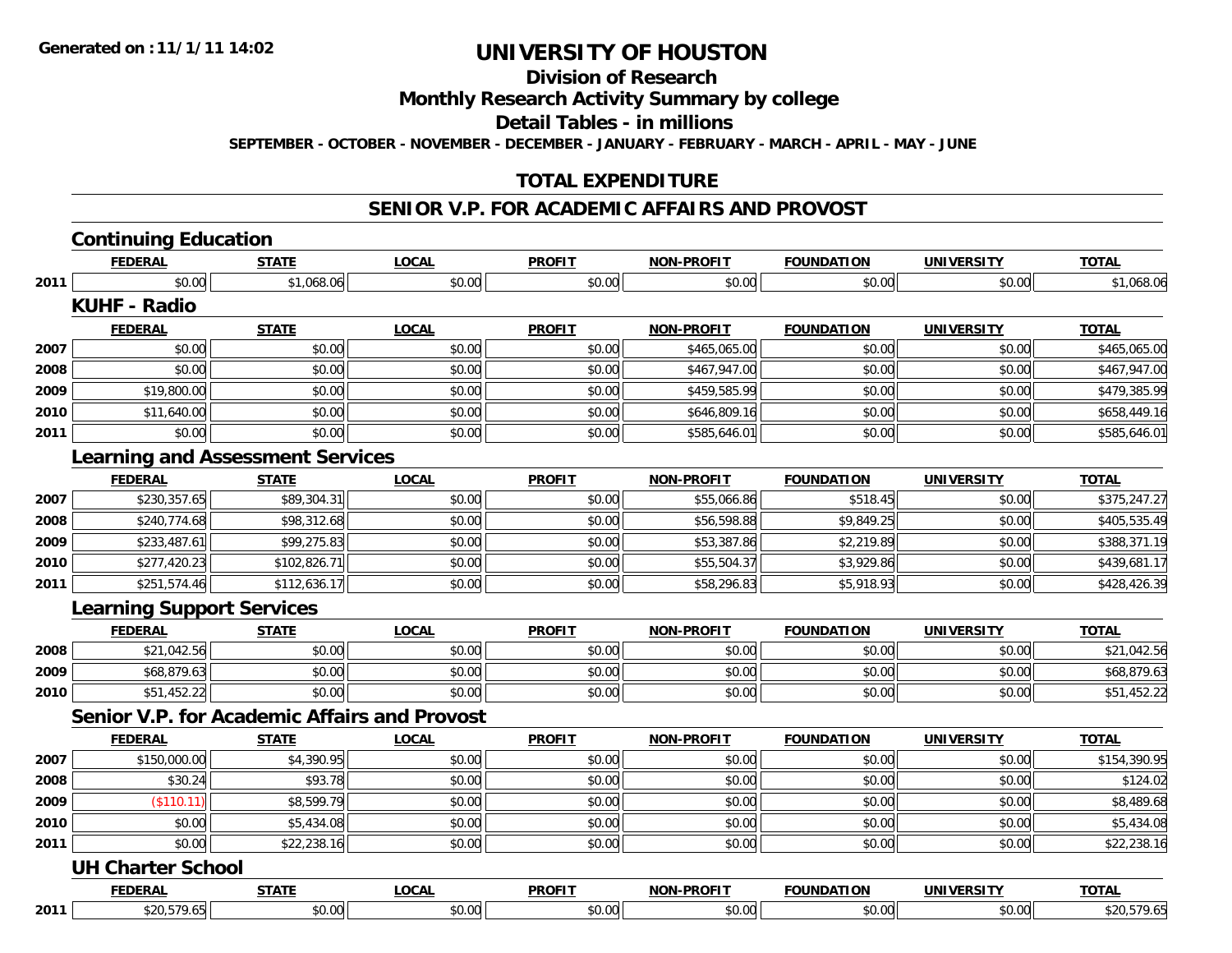### **Division of ResearchMonthly Research Activity Summary by college Detail Tables - in millionsSEPTEMBER - OCTOBER - NOVEMBER - DECEMBER - JANUARY - FEBRUARY - MARCH - APRIL - MAY - JUNE**

#### **TOTAL EXPENDITURE**

#### **SENIOR V.P. FOR ACADEMIC AFFAIRS AND PROVOST**

# **Undergraduate Scholars**

|       | <b>FEDERAL</b> | <b>STATE</b> | <u>LOCAL</u> | <b>PROFIT</b> | <b>NON-PROFIT</b> | <b>FOUNDATION</b> | <b>UNIVERSITY</b> | <b>TOTAL</b>   |
|-------|----------------|--------------|--------------|---------------|-------------------|-------------------|-------------------|----------------|
| 2009  | \$0.00         | \$7,197.78   | \$0.00       | \$0.00        | \$0.00            | \$0.00            | \$0.00            | \$7,197.78     |
| 2010  | \$0.00         | \$86,244.46  | \$0.00       | \$0.00        | \$0.00            | \$23,215.29       | \$0.00            | \$109,459.75   |
| 2011  | \$0.00         | \$107,104.80 | \$0.00       | \$0.00        | \$0.00            | \$0.00            | \$0.00            | \$107,104.80   |
| Total | \$1,576,928.82 | \$744,727.56 | \$0.00       | \$0.00        | \$2,903,907.96    | \$45,651.67       | \$0.00            | \$5,271,216.01 |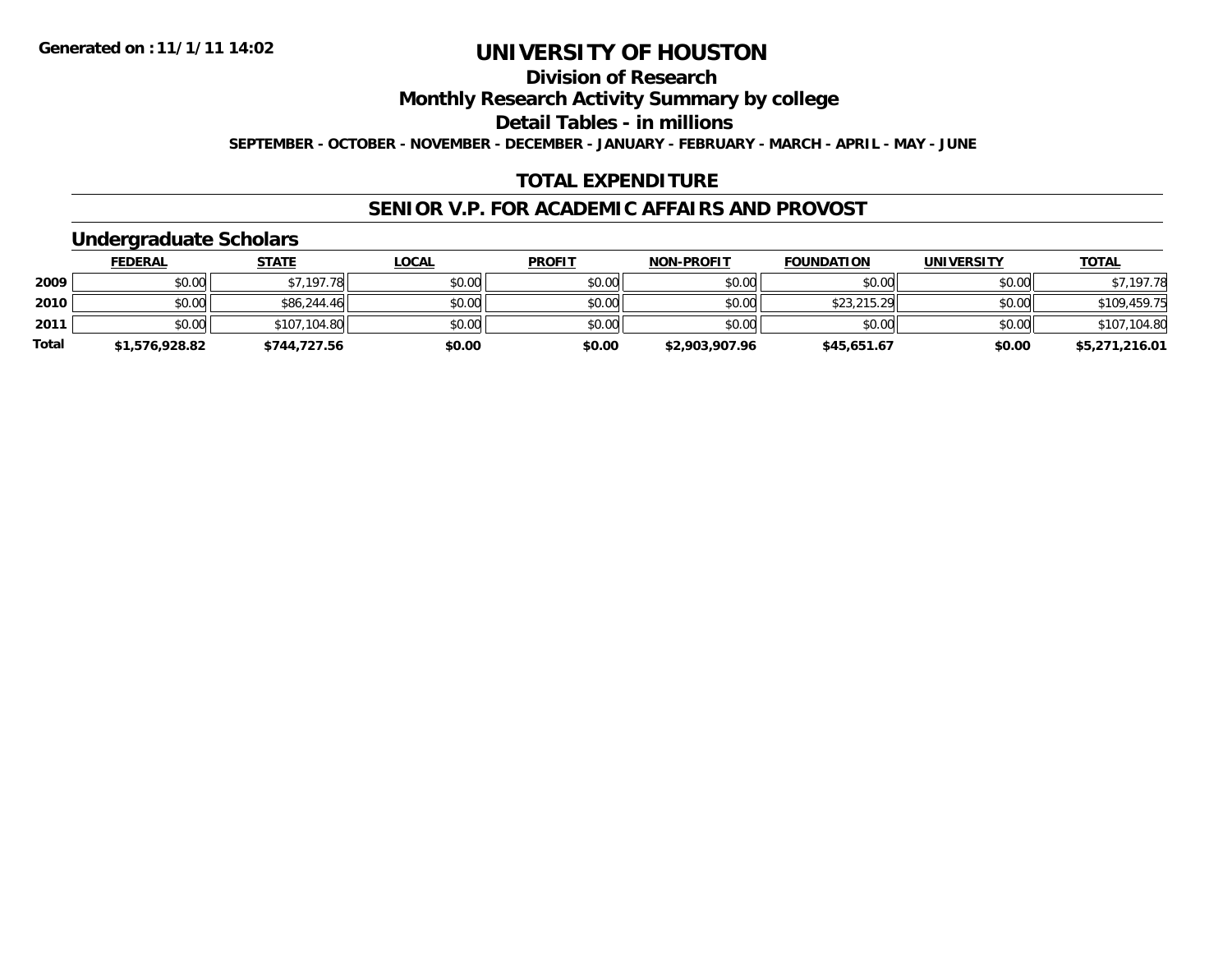# **Division of ResearchMonthly Research Activity Summary by college Detail Tables - in millions**

**SEPTEMBER - OCTOBER - NOVEMBER - DECEMBER - JANUARY - FEBRUARY - MARCH - APRIL - MAY - JUNE**

#### **TOTAL EXPENDITURE**

#### **UH LAW CENTER**

|       | Dean, Law          |              |              |               |                   |                   |                   |              |
|-------|--------------------|--------------|--------------|---------------|-------------------|-------------------|-------------------|--------------|
|       | <b>FEDERAL</b>     | <b>STATE</b> | <b>LOCAL</b> | <b>PROFIT</b> | <b>NON-PROFIT</b> | <b>FOUNDATION</b> | <b>UNIVERSITY</b> | <b>TOTAL</b> |
| 2009  | \$41,659.06        | \$0.00       | \$0.00       | \$0.00        | \$0.00            | \$0.00            | \$0.00            | \$41,659.06  |
| 2010  | \$145,928.93       | \$0.00       | \$0.00       | \$0.00        | \$0.00            | \$0.00            | \$0.00            | \$145,928.93 |
| 2011  | \$50,810.55        | \$0.00       | \$0.00       | \$0.00        | \$0.00            | \$0.00            | \$0.00            | \$50,810.55  |
|       | <b>Law Library</b> |              |              |               |                   |                   |                   |              |
|       | <b>FEDERAL</b>     | <b>STATE</b> | <b>LOCAL</b> | <b>PROFIT</b> | <b>NON-PROFIT</b> | <b>FOUNDATION</b> | <b>UNIVERSITY</b> | <b>TOTAL</b> |
| 2009  | (\$1.62)           | \$0.00       | \$0.00       | \$0.00        | \$0.00            | \$0.00            | \$0.00            | (\$1.62)     |
|       | Law-UH             |              |              |               |                   |                   |                   |              |
|       | <b>FEDERAL</b>     | <b>STATE</b> | <b>LOCAL</b> | <b>PROFIT</b> | <b>NON-PROFIT</b> | <b>FOUNDATION</b> | <b>UNIVERSITY</b> | <b>TOTAL</b> |
| 2007  | \$0.00             | \$122,305.57 | \$0.00       | \$0.00        | \$0.00            | \$0.00            | \$0.00            | \$122,305.57 |
| 2008  | \$272.70           | \$37,343.88  | \$0.00       | \$0.00        | \$0.00            | \$0.00            | \$0.00            | \$37,616.58  |
| 2009  | \$60,789.31        | \$38,074.05  | \$0.00       | \$0.00        | \$0.00            | \$0.00            | \$0.00            | \$98,863.36  |
| 2010  | \$709.58           | \$197,954.06 | \$0.00       | \$0.00        | \$0.00            | \$0.00            | \$0.00            | \$198,663.64 |
| 2011  | \$76,519.43        | \$63,133.79  | \$0.00       | \$0.00        | \$0.00            | \$58,276.13       | \$0.00            | \$197,929.35 |
| Total | \$376,687.94       | \$458,811.35 | \$0.00       | \$0.00        | \$0.00            | \$58,276.13       | \$0.00            | \$893,775.42 |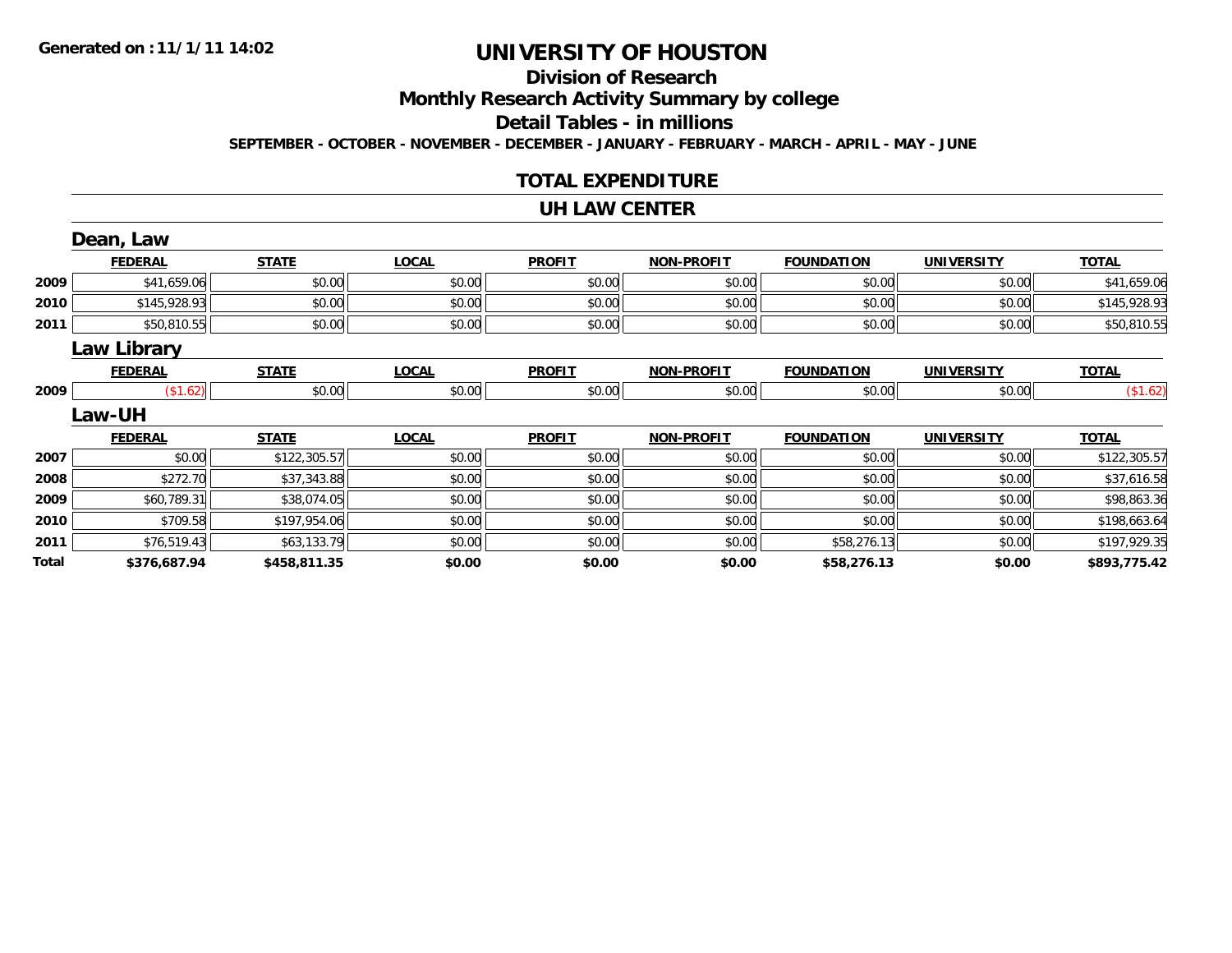### **Division of ResearchMonthly Research Activity Summary by college Detail Tables - in millions SEPTEMBER - OCTOBER - NOVEMBER - DECEMBER - JANUARY - FEBRUARY - MARCH - APRIL - MAY - JUNE**

#### **TOTAL EXPENDITURE**

### **UH SYSTEM**

|      | H. |  |
|------|----|--|
| KUH1 |    |  |

|       | <b>FEDERAL</b> | <b>STATE</b> | <b>LOCAL</b> | <b>PROFIT</b> | <b>NON-PROFIT</b> | <b>FOUNDATION</b> | <b>UNIVERSITY</b> | <b>TOTAL</b>   |
|-------|----------------|--------------|--------------|---------------|-------------------|-------------------|-------------------|----------------|
| 2007  | \$16,232.50    | \$0.00       | \$0.00       | \$0.00        | \$1,650,148.67    | \$0.00            | \$0.00            | \$1,666,381.17 |
| 2008  | \$0.00         | \$0.00       | \$0.00       | \$0.00        | \$1,290,818.51    | \$0.00            | \$0.00            | \$1,290,818.51 |
| 2009  | \$300,422.49   | \$0.00       | \$0.00       | \$0.00        | \$1,491,085.43    | \$0.00            | \$0.00            | \$1,791,507.92 |
| 2010  | (\$2,503.85)   | \$0.00       | \$0.00       | \$0.00        | \$1,509,403.12    | \$0.00            | \$0.00            | \$1,506,899.27 |
| 2011  | (\$4,505.73)   | \$0.00       | \$0.00       | \$0.00        | \$1,606,903.00    | \$0.00            | \$0.00            | \$1,602,397.27 |
| Total | \$309,645.41   | \$0.00       | \$0.00       | \$0.00        | \$7,548,358.73    | \$0.00            | \$0.00            | \$7,858,004.14 |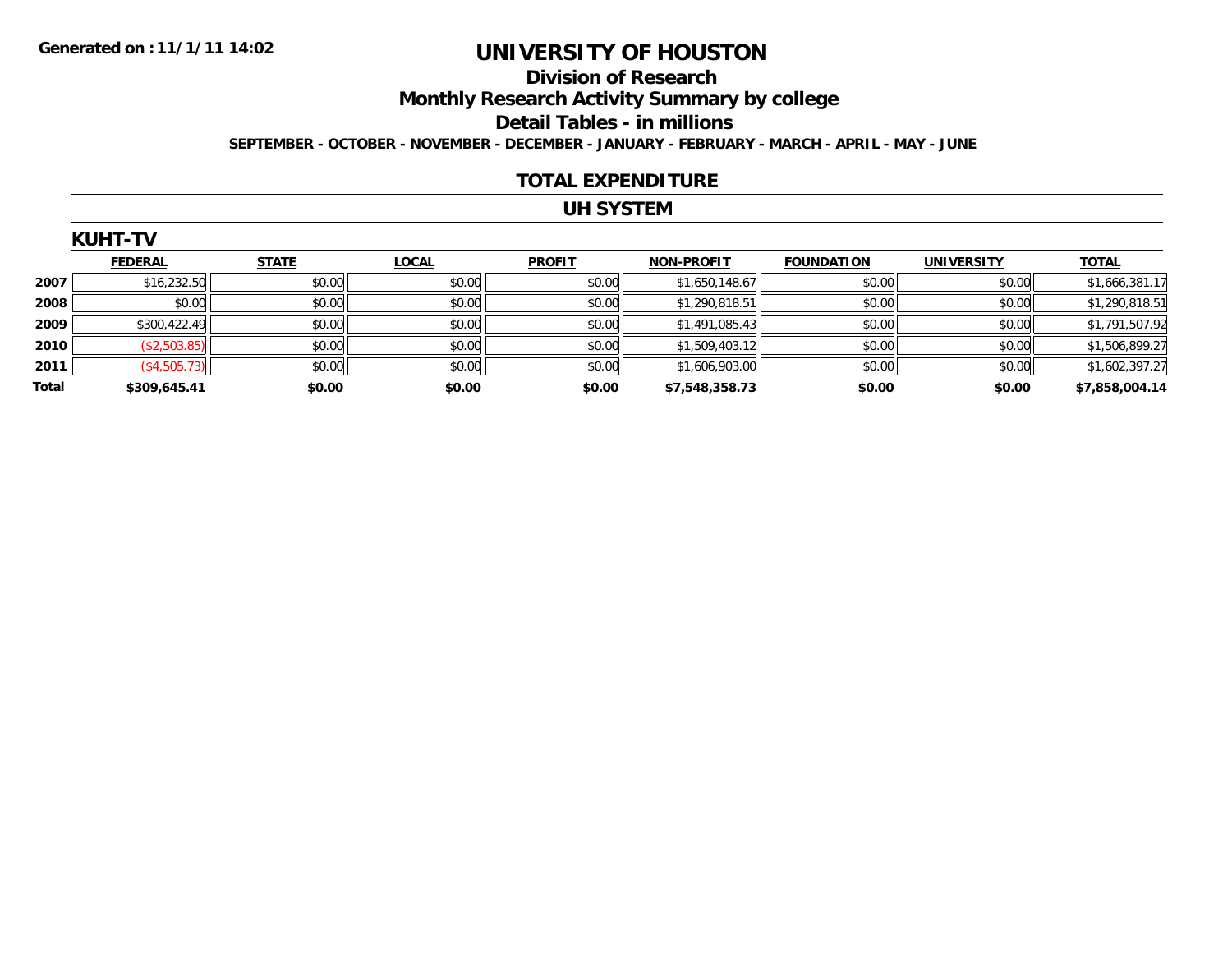### **Division of ResearchMonthly Research Activity Summary by college Detail Tables - in millions SEPTEMBER - OCTOBER - NOVEMBER - DECEMBER - JANUARY - FEBRUARY - MARCH - APRIL - MAY - JUNE**

#### **TOTAL EXPENDITURE**

#### **UKNOWN COLLEGE**

# **Unknown Department**

|       | <b>FEDERAL</b> | <b>STATE</b> | <b>LOCAL</b> | <b>PROFIT</b> | <b>NON-PROFIT</b> | <b>FOUNDATION</b> | <b>UNIVERSITY</b> | <b>TOTAL</b> |
|-------|----------------|--------------|--------------|---------------|-------------------|-------------------|-------------------|--------------|
| 2007  | \$1,446.24     | \$0.00       | \$0.00       | \$0.00        | \$0.00            | \$0.00            | \$0.00            | \$1,446.24   |
| 2008  | \$49,557.25    | \$0.00       | \$0.00       | \$0.00        | \$0.00            | \$0.00            | \$0.00            | \$49,557.25  |
| 2009  | \$27,914.64    | \$0.00       | \$0.00       | \$0.00        | \$0.00            | \$0.00            | \$0.00            | \$27,914.64  |
| 2010  | \$42,618.88    | \$25,180.40  | \$0.00       | \$1,454.10    | \$0.00            | \$0.00            | \$0.00            | \$69,253.38  |
| 2011  | \$67,125.83    | \$25,146.09  | \$0.00       | \$8,529.75    | \$0.00            | \$0.00            | \$0.00            | \$100,801.68 |
| Total | \$188,662.84   | \$50,326.49  | \$0.00       | \$9,983.85    | \$0.00            | \$0.00            | \$0.00            | \$248,973.18 |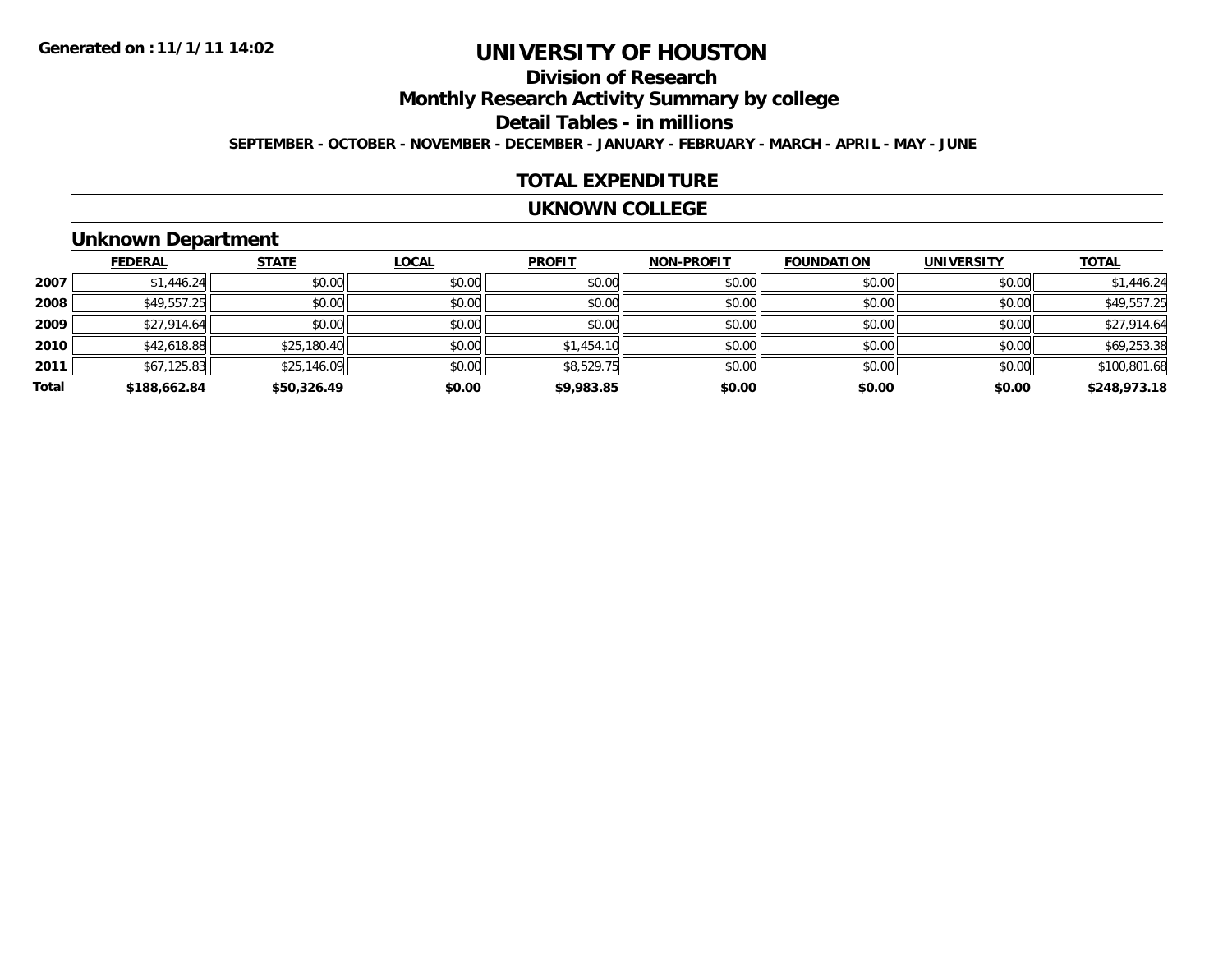# **Division of Research**

### **Monthly Research Activity Summary by college**

**Detail Tables - in millions**

**SEPTEMBER - OCTOBER - NOVEMBER - DECEMBER - JANUARY - FEBRUARY - MARCH - APRIL - MAY - JUNE**

## **TOTAL EXPENDITURE**

### **VICE PRESIDENT FOR ADMINISTRATION**

# **UH Police Department**

|              | <b>FEDERAL</b> | <b>STATE</b> | <b>LOCAL</b>  | <b>PROFIT</b> | -PROFIT<br><b>NON</b> | <b>FOUNDATION</b> | <b>UNIVERSITY</b> | <b>TOTAL</b> |
|--------------|----------------|--------------|---------------|---------------|-----------------------|-------------------|-------------------|--------------|
| 2009         | טט.טע          | $\sim$ 000   | 0000<br>PU.UU | 0000<br>, J   | 0000<br>ט.טע          | \$0.00            | 0000<br>,u.uu     | 00000        |
| <b>Total</b> | \$0.00         | 000.00، 34   | \$0.00        | \$0.00        | \$0.00                | \$0.00            | \$0.00            | 4,000.00     |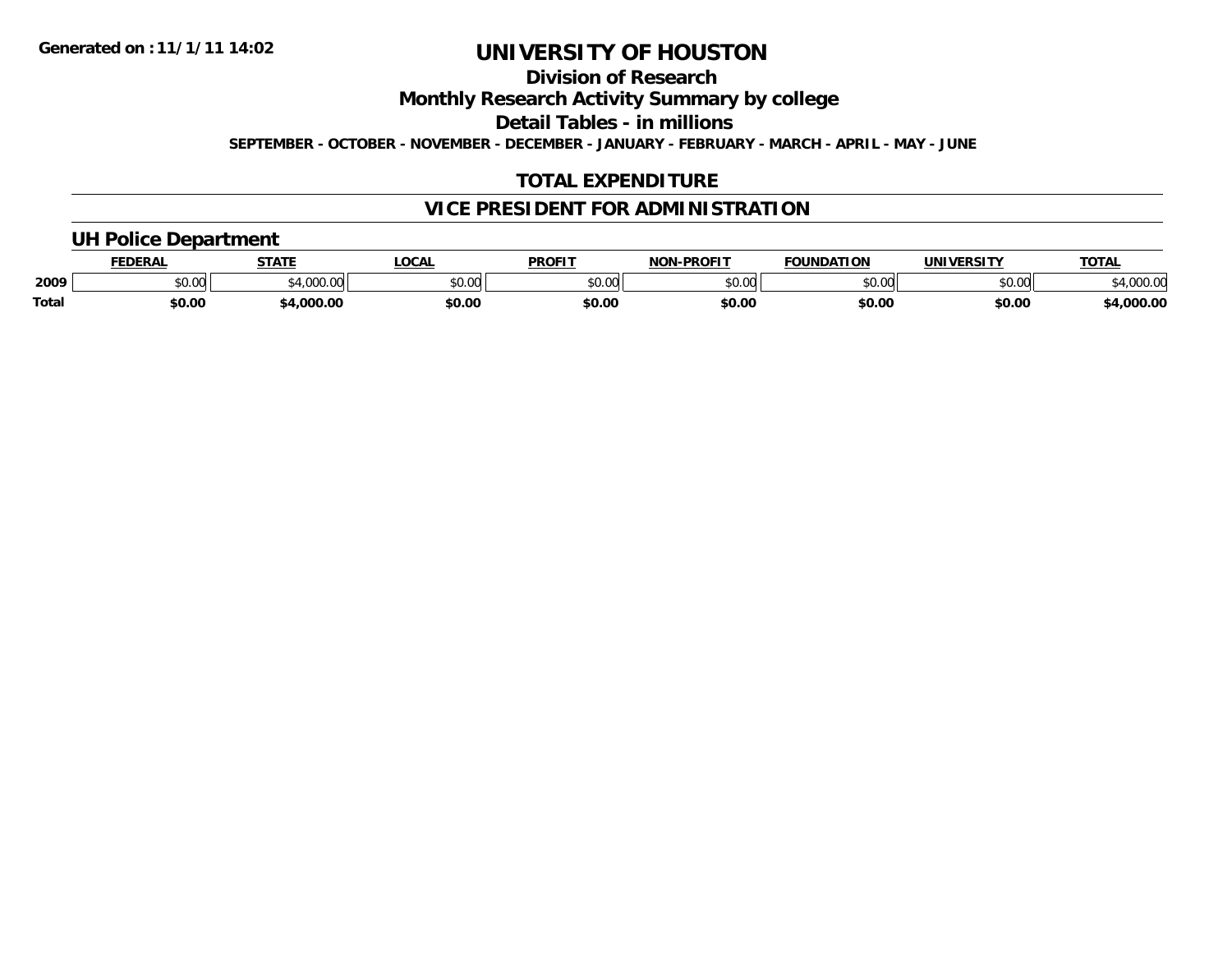# **Division of Research**

### **Monthly Research Activity Summary by college**

## **Detail Tables - in millions**

**SEPTEMBER - OCTOBER - NOVEMBER - DECEMBER - JANUARY - FEBRUARY - MARCH - APRIL - MAY - JUNE**

## **TOTAL EXPENDITURE**

### **VICE PRESIDENT FOR STUDENT AFFAIRS**

## **Dean, Student Affairs**

|      | <b>FEDERAL</b> | <b>STATE</b> | <u>LOCAL</u> | <b>PROFIT</b> | <b>NON-PROFIT</b> | <b>FOUNDATION</b> | <b>UNIVERSITY</b> | <b>TOTAL</b> |
|------|----------------|--------------|--------------|---------------|-------------------|-------------------|-------------------|--------------|
| 2009 | \$0.00         | \$0.00       | \$0.00       | \$0.00        | \$0.00            | \$0.00            | \$0.00            | \$0.00       |
| 2010 | \$0.00         | \$0.00       | \$0.00       | \$0.00        | \$0.00            | \$0.00            | \$0.00            | \$0.00       |
| 2011 | \$62,051.86    | \$0.00       | \$0.00       | \$0.00        | \$0.00            | \$0.00            | \$0.00            | \$62,051.86  |

# **Vice President, Student Affairs**

|       | <b>FEDERAL</b> | <b>STATE</b> | <b>LOCAL</b> | <b>PROFIT</b> | <b>NON-PROFIT</b> | <b>FOUNDATION</b> | <b>UNIVERSITY</b> | <b>TOTAL</b> |
|-------|----------------|--------------|--------------|---------------|-------------------|-------------------|-------------------|--------------|
| 2008  | \$189,758.33   | \$0.00       | \$0.00       | \$0.00        | \$0.00            | \$0.00            | \$0.00            | \$189,758.33 |
| 2009  | \$223,250.51   | \$0.00       | \$0.00       | \$0.00        | \$0.00            | \$0.00            | \$0.00            | \$223,250.51 |
| 2010  | \$185,319.55   | \$0.00       | \$0.00       | \$0.00        | \$0.00            | \$0.00            | \$0.00            | \$185,319.55 |
| 2011  | \$204,364.26   | \$0.00       | \$0.00       | \$0.00        | \$0.00            | \$0.00            | \$0.00            | \$204,364.26 |
| Total | \$864,744.51   | \$0.00       | \$0.00       | \$0.00        | \$0.00            | \$0.00            | \$0.00            | \$864,744.51 |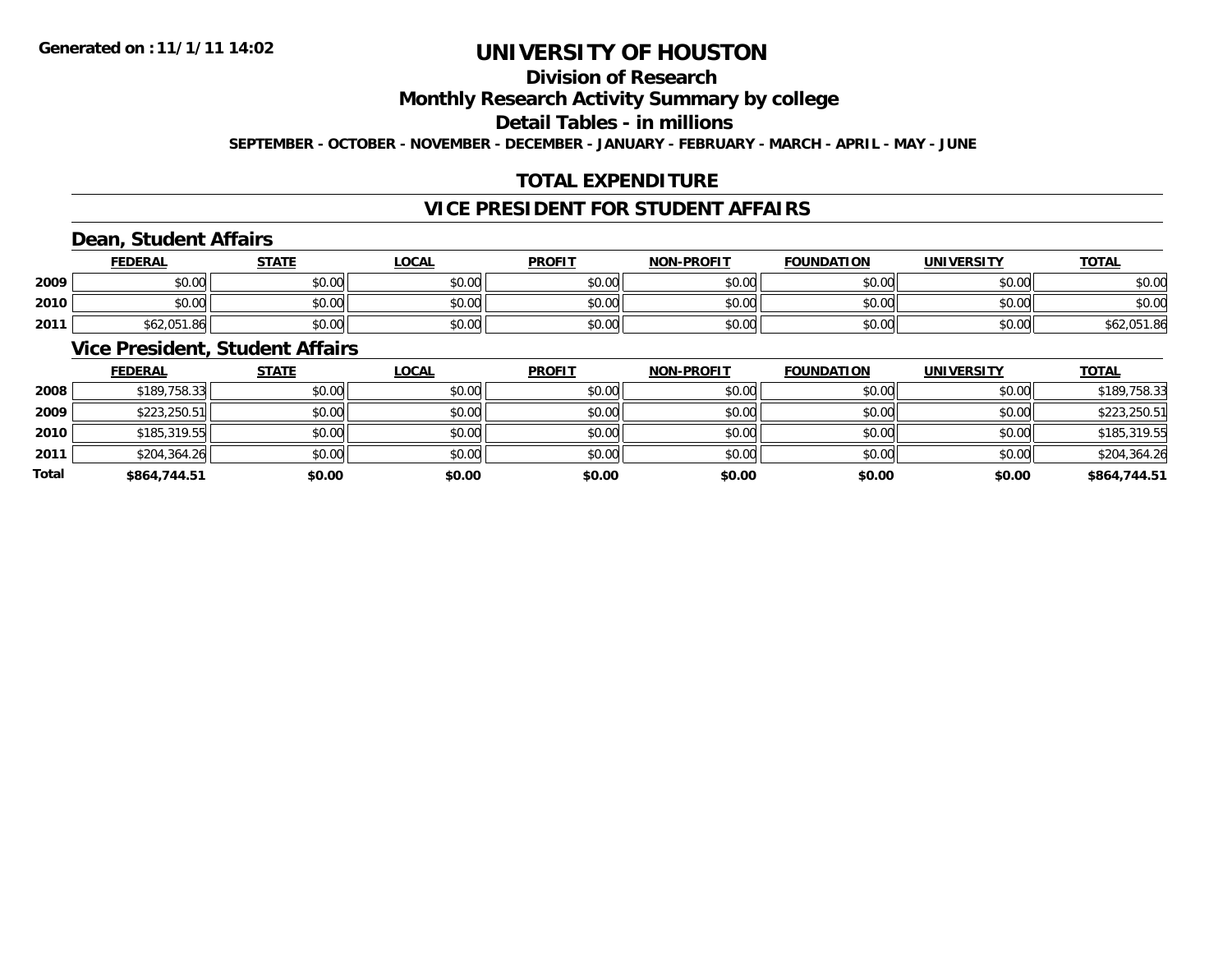# **Division of Research**

### **Monthly Research Activity Summary by college**

# **Detail Tables - in millions**

**SEPTEMBER - OCTOBER - NOVEMBER - DECEMBER - JANUARY - FEBRUARY - MARCH - APRIL - MAY - JUNE**

### **IDC RECOVERY**

# **C.T. BAUER COLLEGE OF BUSINESS**

#### **Decision and Information Sciences**

|              | <b>FEDERAL</b>                           | <b>STATE</b> | <b>LOCAL</b> | <b>PROFIT</b> | <b>NON-PROFIT</b> | <b>FOUNDATION</b> | <b>UNIVERSITY</b> | <b>TOTAL</b> |
|--------------|------------------------------------------|--------------|--------------|---------------|-------------------|-------------------|-------------------|--------------|
| 2008         | \$8,075.48                               | \$0.00       | \$0.00       | \$0.00        | \$0.00            | \$0.00            | \$0.00            | \$8,075.48   |
|              | <b>Finance</b>                           |              |              |               |                   |                   |                   |              |
|              | <b>FEDERAL</b>                           | <b>STATE</b> | <b>LOCAL</b> | <b>PROFIT</b> | <b>NON-PROFIT</b> | <b>FOUNDATION</b> | <b>UNIVERSITY</b> | <b>TOTAL</b> |
| 2007         | \$2,776.28                               | \$0.00       | \$0.00       | \$0.00        | \$0.00            | \$0.00            | \$0.00            | \$2,776.28   |
| 2008         | \$30,430.81                              | \$0.00       | \$0.00       | \$0.00        | \$0.00            | \$0.00            | \$0.00            | \$30,430.81  |
| 2009         | \$16,486.21                              | \$0.00       | \$0.00       | \$0.00        | \$0.00            | \$0.00            | \$0.00            | \$16,486.21  |
| 2010         | \$61,220.77                              | \$0.00       | \$0.00       | \$0.00        | \$0.00            | \$0.00            | \$0.00            | \$61,220.77  |
| 2011         | \$12,675.25                              | \$0.00       | \$0.00       | \$0.00        | \$0.00            | \$0.00            | \$0.00            | \$12,675.25  |
|              | <b>Marketing</b>                         |              |              |               |                   |                   |                   |              |
|              | <b>FEDERAL</b>                           | <b>STATE</b> | <b>LOCAL</b> | <b>PROFIT</b> | <b>NON-PROFIT</b> | <b>FOUNDATION</b> | <b>UNIVERSITY</b> | <b>TOTAL</b> |
| 2007         | (\$0.01)                                 | \$0.00       | \$0.00       | \$0.00        | \$0.00            | \$0.00            | \$0.00            | (\$0.01)     |
|              | <b>Small Business Development Center</b> |              |              |               |                   |                   |                   |              |
|              | <b>FEDERAL</b>                           | <b>STATE</b> | <b>LOCAL</b> | <b>PROFIT</b> | <b>NON-PROFIT</b> | <b>FOUNDATION</b> | <b>UNIVERSITY</b> | <b>TOTAL</b> |
| 2007         | \$35,440.01                              | \$0.00       | \$0.00       | \$0.00        | \$0.00            | \$0.00            | \$0.00            | \$35,440.01  |
| 2008         | \$70,804.28                              | \$0.00       | \$0.00       | \$0.00        | \$0.00            | \$0.00            | \$0.00            | \$70,804.28  |
| 2009         | \$111,541.23                             | \$0.00       | \$0.00       | \$0.00        | \$0.00            | \$0.00            | \$0.00            | \$111,541.23 |
| 2010         | \$81,044.85                              | \$0.00       | \$0.00       | \$0.00        | \$0.00            | \$0.00            | \$0.00            | \$81,044.85  |
| 2011         | \$81,896.44                              | \$0.00       | \$0.00       | \$0.00        | \$0.00            | \$0.00            | \$0.00            | \$81,896.44  |
| <b>Total</b> | \$512,391.60                             | \$0.00       | \$0.00       | \$0.00        | \$0.00            | \$0.00            | \$0.00            | \$512,391.60 |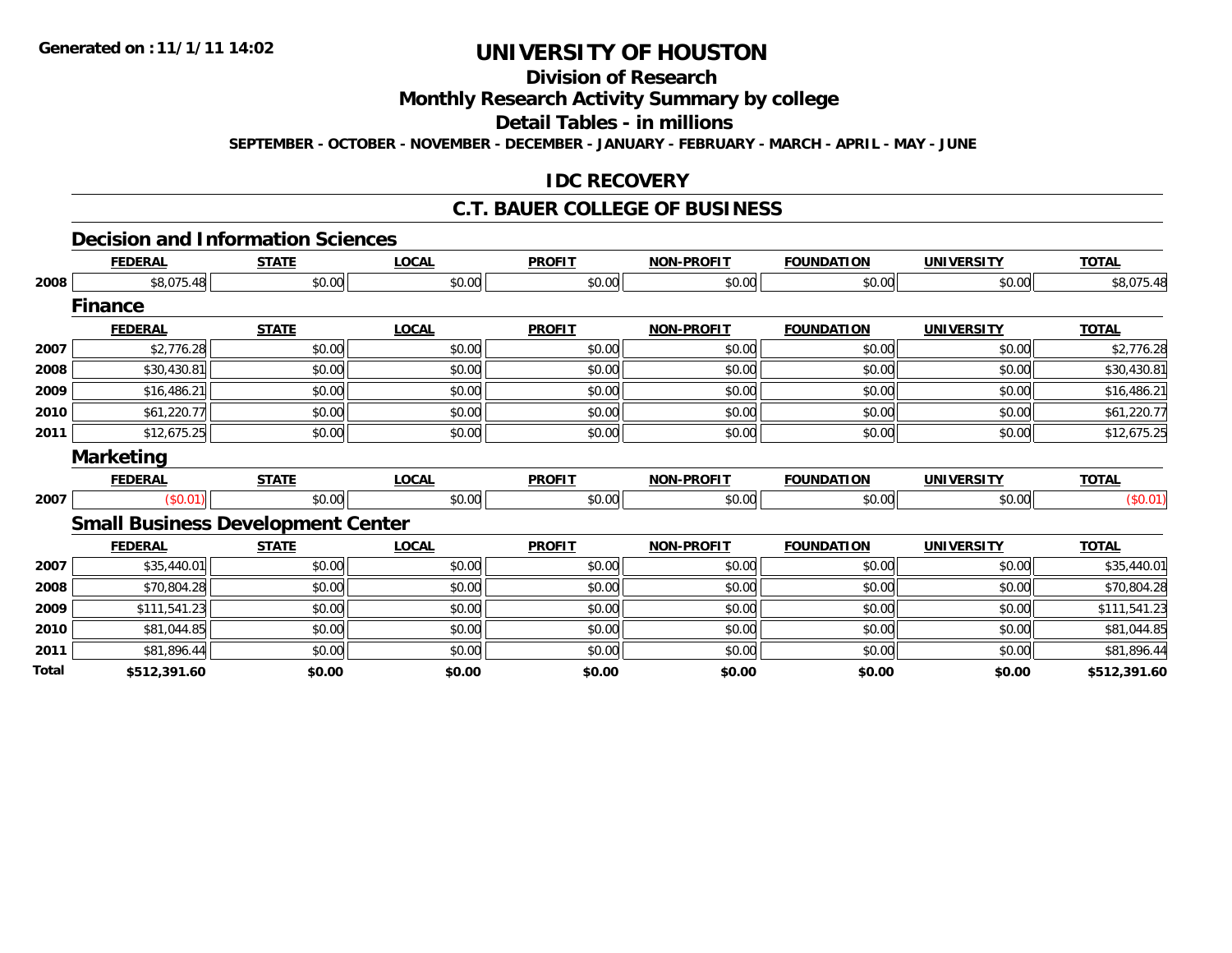# **Division of Research**

**Monthly Research Activity Summary by college**

**Detail Tables - in millions**

**SEPTEMBER - OCTOBER - NOVEMBER - DECEMBER - JANUARY - FEBRUARY - MARCH - APRIL - MAY - JUNE**

### **IDC RECOVERY**

#### **COLLEGE OF ARCHITECTURE**

|              | <b>Architecture</b> |              |              |               |                   |                   |                   |              |
|--------------|---------------------|--------------|--------------|---------------|-------------------|-------------------|-------------------|--------------|
|              | <b>FEDERAL</b>      | <b>STATE</b> | <b>LOCAL</b> | <b>PROFIT</b> | <b>NON-PROFIT</b> | <b>FOUNDATION</b> | <b>UNIVERSITY</b> | <b>TOTAL</b> |
| 2008         | \$0.00              | \$0.00       | \$0.00       | \$4,794.26    | \$0.00            | \$0.00            | \$0.00            | \$4,794.26   |
| 2009         | \$0.00              | \$0.00       | \$0.00       | \$11,939.66   | \$0.00            | \$0.00            | \$0.00            | \$11,939.66  |
| <b>Total</b> | \$0.00              | \$0.00       | \$0.00       | \$16,733.92   | \$0.00            | \$0.00            | \$0.00            | \$16,733.92  |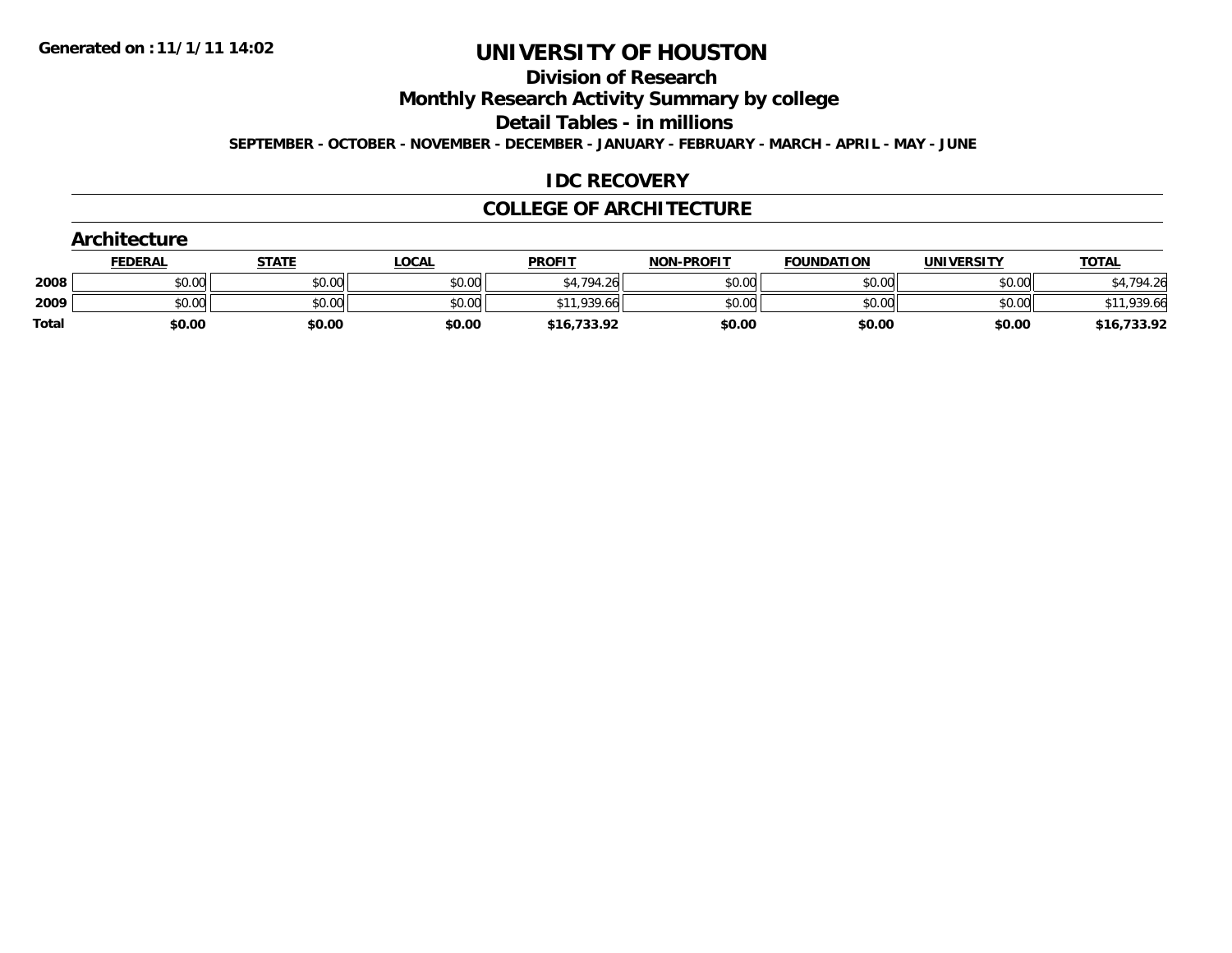# **Division of Research**

## **Monthly Research Activity Summary by college**

### **Detail Tables - in millions**

**SEPTEMBER - OCTOBER - NOVEMBER - DECEMBER - JANUARY - FEBRUARY - MARCH - APRIL - MAY - JUNE**

#### **IDC RECOVERY**

#### **COLLEGE OF EDUCATION**

# **Consistency Mgmt and Coop Disc**

|      | FEDERAL | <b>STATE</b> | LOCA   | <b>PROFIT</b> | <b>NON-PROFIT</b> | <b>FOUNDATION</b> | <b>UNIVERSITY</b> | <b>TOTAL</b>   |
|------|---------|--------------|--------|---------------|-------------------|-------------------|-------------------|----------------|
| 2010 | \$0.00  | \$0.00       | \$0.00 | \$0.00        | \$0.00            | \$0.00            | \$0.00            | ልስ ስስ<br>pu.uu |
| 2011 | \$0.00  | \$0.00       | \$0.00 | \$0.00        | \$0.00            | \$0.00            | \$0.00            | 0000<br>pu.uu  |
|      |         | . .          |        |               |                   |                   |                   |                |

#### **Curriculum and Instruction**

|      | <b>FEDERAL</b> | <b>STATE</b> | <b>LOCAL</b> | <b>PROFIT</b> | <b>NON-PROFIT</b> | <b>FOUNDATION</b> | <b>UNIVERSITY</b> | <b>TOTAL</b> |
|------|----------------|--------------|--------------|---------------|-------------------|-------------------|-------------------|--------------|
| 2007 | \$86,404.34    | \$2,628.09   | \$802.92     | (S46.40)      | \$47,178.63       | \$0.00            | \$0.00            | \$136,967.58 |
| 2008 | \$121,464.84   | \$2,718.96   | \$0.04       | \$0.00        | \$41,504.90       | (\$0.77)          | \$0.00            | \$165,687.97 |
| 2009 | \$101,808.13   | \$0.00       | \$187.19     | \$0.00        | \$30,628.22       | \$287.21          | \$0.00            | \$132,910.75 |
| 2010 | \$33,625.51    | \$0.00       | \$669.05     | \$0.00        | \$29,985.34       | \$5,282.52        | \$0.00            | \$69,562.42  |
| 2011 | \$61,463.64    | \$1,085.10   | \$0.00       | \$0.00        | \$5,214.34        | \$16,089.76       | \$0.00            | \$83,852.84  |
|      |                |              |              |               |                   |                   |                   |              |

#### **Dean, Education**

|      | <b>FEDERA</b>         | ---<br>אור | $\sim$            | <b>PROFIT</b>                                     | DDOETT<br>NAR | τοι<br><b>EQUINDAT</b> | UN'<br>-----       | $\sim$<br>. |
|------|-----------------------|------------|-------------------|---------------------------------------------------|---------------|------------------------|--------------------|-------------|
| 2008 | $\sim$ $\sim$<br>ט.טע | ົດ<br>.    | $\sim$ 00<br>U.UU | $\sim$ $\sim$<br><b>↑^</b><br><b>. .</b> .<br>ט.ט | - ا50. ن.     | $\sim$ 00<br>טט.טי     | $\sim$ 00<br>וט.טי | v.Ju        |

# **Educational Leadership & Cultural Studies**

|      | <b>FEDERAL</b>           | <b>STATE</b> | LOCAL         | <b>PROFT</b>                                             | <b>NON-PROFIT</b> | <b>FOUNDATION</b> | <b>UNIVERSITY</b> | <b>TOTAL</b>         |
|------|--------------------------|--------------|---------------|----------------------------------------------------------|-------------------|-------------------|-------------------|----------------------|
| 2007 | $\sim$ $\sim$<br>JU.J 71 | \$0.00       | 0000<br>DU.UU | ¢∩ ∩∩<br>JU.UU                                           | \$0.00            | \$0.00            | \$0.00            | ሐሴ ሳስ<br>-26<br>JU.J |
| 2008 |                          | \$0.00       | 0000<br>DU.UU | $\mathsf{A}\cap\mathsf{A}\cap\mathsf{A}$<br><b>SU.UU</b> | \$0.00            |                   | \$0.00            |                      |
| 2011 | \$0.00                   |              | 0000<br>งบ.บบ | $\triangle$ $\triangle$ $\triangle$<br>JU.UU             | \$0.00            | \$0.00            | \$0.00            |                      |

#### **Educational Psychology**

|      | <b>FEDERAL</b> | <b>STATE</b> | <b>LOCAL</b> | <b>PROFIT</b> | <b>NON-PROFIT</b> | <b>FOUNDATION</b> | <b>UNIVERSITY</b> | <b>TOTAL</b> |
|------|----------------|--------------|--------------|---------------|-------------------|-------------------|-------------------|--------------|
| 2007 | \$14,562.65    | \$31,024.20  | \$0.00       | \$0.00        | \$0.00            | \$0.00            | \$0.00            | \$45,586.85  |
| 2008 | \$16,357.89    | \$20,497.83  | \$0.00       | \$0.00        | \$146.60          | \$15,679.97       | \$0.00            | \$52,682.29  |
| 2009 | \$6,335.62     | (\$325.83)   | \$0.00       | \$0.00        | \$0.00            | \$19,744.50       | \$0.00            | \$25,754.29  |
| 2010 | \$0.00         | \$1,863.19   | \$0.00       | \$0.00        | \$487.20          | \$12.746.35       | \$0.00            | \$15,096.74  |
| 2011 | \$5,955.02     | \$3,519.02   | \$0.00       | \$0.00        | \$59.22           | \$12,345.08       | \$0.00            | \$21,878.34  |

# **Institute for Urban Education**

|      | <b>FEDERAL</b>      | <b>STATE</b> | <u>LOCAL</u> | <b>PROFIT</b> | <b>NON-PROFIT</b> | <b>FOUNDATION</b> | <b>UNIVERSITY</b> | <b>TOTAL</b> |
|------|---------------------|--------------|--------------|---------------|-------------------|-------------------|-------------------|--------------|
| 2008 | \$0.00              | \$0.00       | \$0.00       | \$0.00        | \$0.00            | \$0.00            | \$0.00            | \$0.00       |
| 2009 | <b>ተ ∩</b><br>ง∪.∪บ | \$0.00       | \$0.00       | \$0.00        | \$0.00            | \$0.00            | \$0.00            | \$0.00       |
| 2010 | ¢Λ<br>\$0.00        | \$0.00       | \$0.00       | \$0.00        | \$0.00            | \$0.00            | \$0.00            | \$0.00       |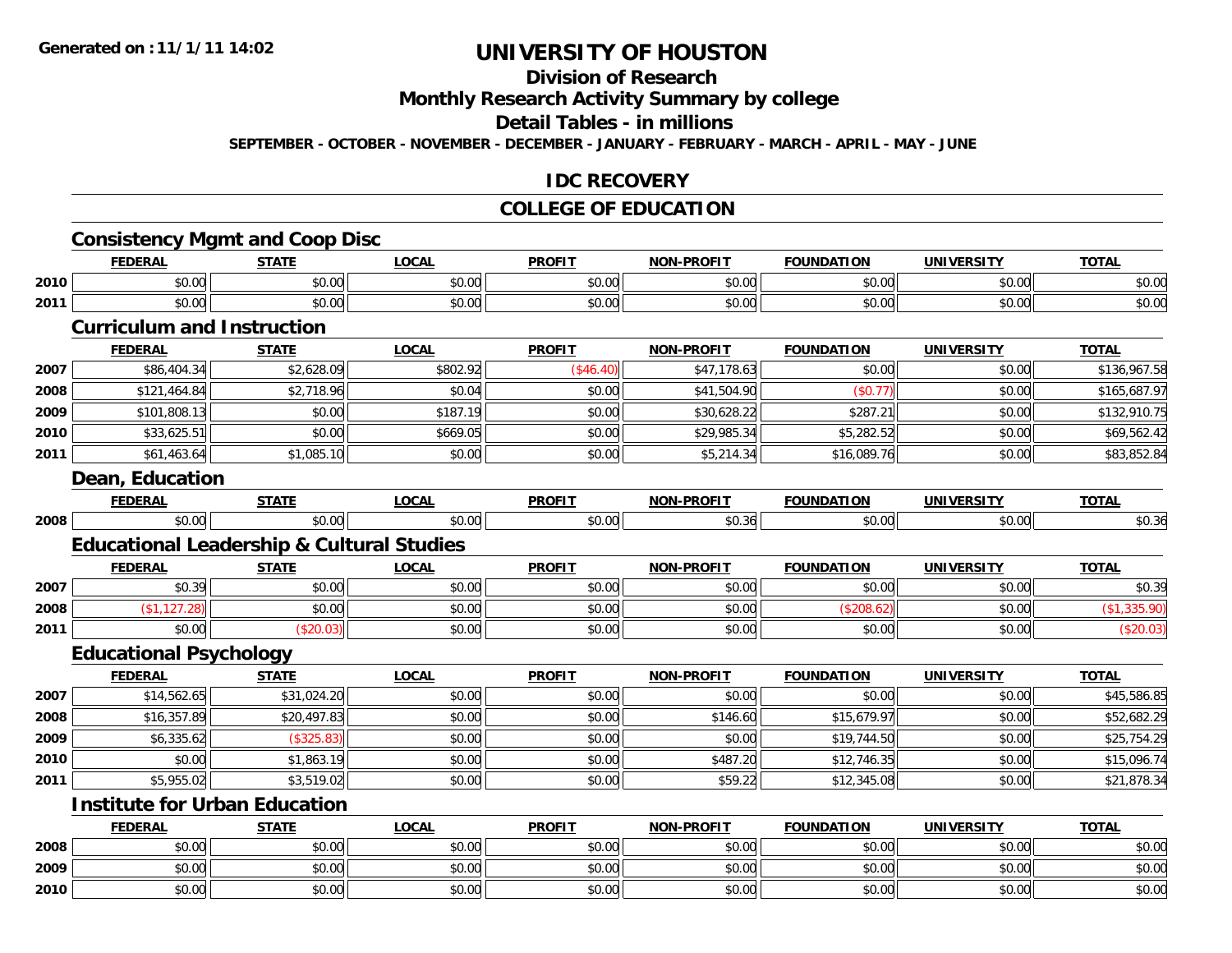# **Division of Research**

**Monthly Research Activity Summary by college**

**Detail Tables - in millions**

**SEPTEMBER - OCTOBER - NOVEMBER - DECEMBER - JANUARY - FEBRUARY - MARCH - APRIL - MAY - JUNE**

### **IDC RECOVERY**

### **COLLEGE OF EDUCATION**

#### **Institute for Urban Education**

|              | <b>FEDERAL</b> | <b>STATE</b> | <b>OCAL</b>     | <b>PROFIT</b> | <b>NON-PROFIT</b> | <b>FOUNDATION</b> | <b>UNIVERSITY</b> | <b>TOTAL</b> |
|--------------|----------------|--------------|-----------------|---------------|-------------------|-------------------|-------------------|--------------|
| 2011         | ሶስ ሰሰ<br>vv.vv | \$0.00       | 0.00<br>ิ ∪ ∪ ∪ | \$0.00        | 0000<br>vu.uu     | \$0.00            | \$0.00            | \$0.00       |
| <b>Total</b> | \$446.850.76   | \$62,990.53  | .1,659.2ቦ       | ( \$46.40)    | 155,204.81        | \$81.966.00       | \$0.00            | \$748,624.89 |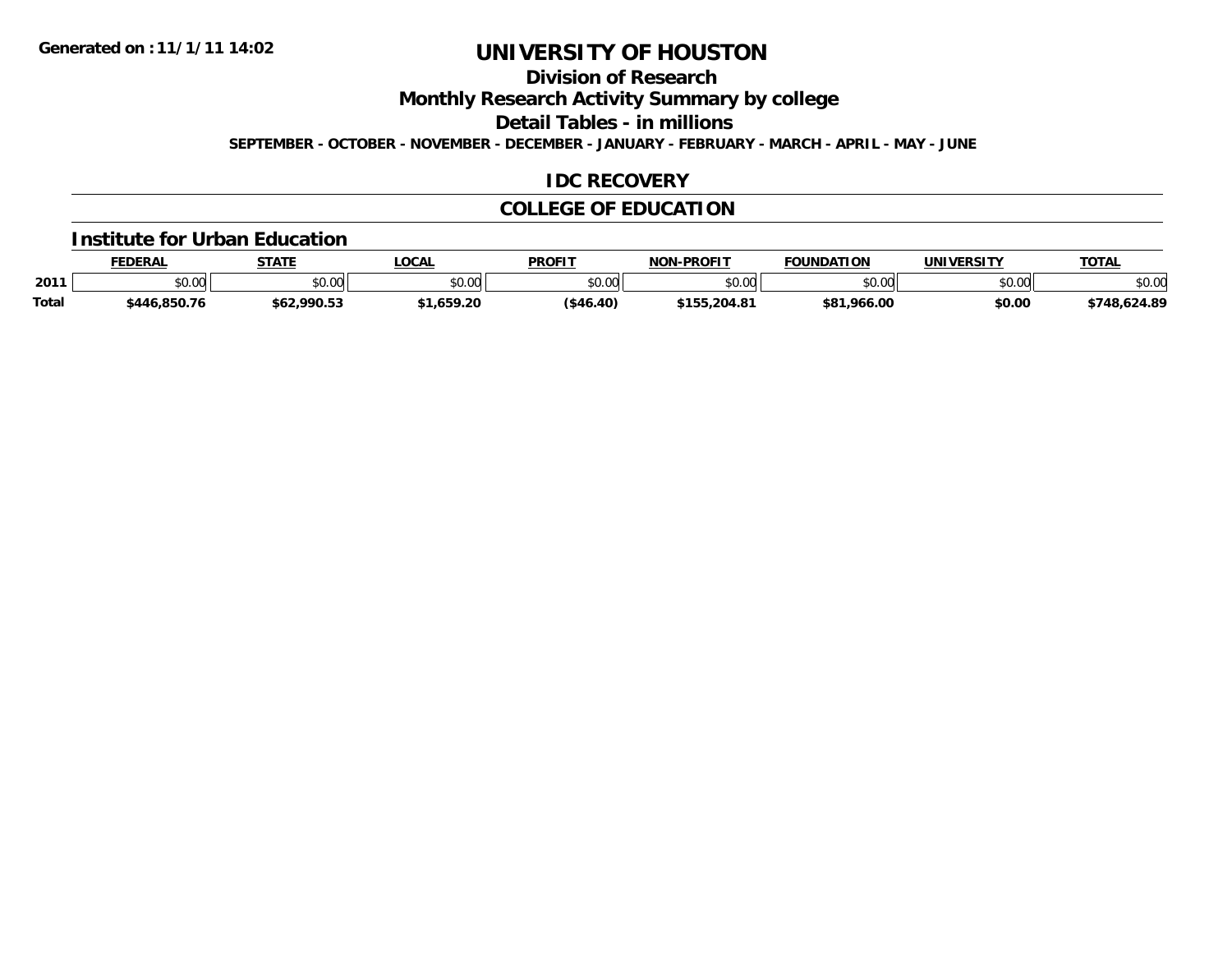# **Division of Research**

## **Monthly Research Activity Summary by college**

### **Detail Tables - in millions**

**SEPTEMBER - OCTOBER - NOVEMBER - DECEMBER - JANUARY - FEBRUARY - MARCH - APRIL - MAY - JUNE**

## **IDC RECOVERY**

# **COLLEGE OF LIBERAL ARTS AND SOCIAL SCIENCES**

|      | <b>Anthropology</b>                    |              |              |               |                   |                   |                   |              |
|------|----------------------------------------|--------------|--------------|---------------|-------------------|-------------------|-------------------|--------------|
|      | <b>FEDERAL</b>                         | <b>STATE</b> | <b>LOCAL</b> | <b>PROFIT</b> | <b>NON-PROFIT</b> | <b>FOUNDATION</b> | <b>UNIVERSITY</b> | <b>TOTAL</b> |
| 2007 | \$4,688.22                             | \$0.00       | \$0.00       | \$0.00        | \$0.00            | \$0.00            | \$0.00            | \$4,688.22   |
| 2008 | (\$171.27)                             | \$0.00       | \$0.00       | \$0.00        | \$0.00            | \$0.00            | \$0.00            | (\$171.27)   |
| 2011 | \$0.00                                 | \$0.00       | \$0.00       | (\$25.13)     | \$0.00            | \$0.00            | \$0.00            | (\$25.13)    |
|      | <b>Arte Publico Press</b>              |              |              |               |                   |                   |                   |              |
|      | <b>FEDERAL</b>                         | <b>STATE</b> | <b>LOCAL</b> | <b>PROFIT</b> | <b>NON-PROFIT</b> | <b>FOUNDATION</b> | <b>UNIVERSITY</b> | <b>TOTAL</b> |
| 2007 | \$745.73                               | \$0.00       | \$0.00       | \$0.00        | \$0.00            | \$10,549.23       | \$0.00            | \$11,294.96  |
| 2008 | \$0.00                                 | \$0.00       | \$0.00       | \$0.00        | \$0.00            | \$1,328.87        | \$0.00            | \$1,328.87   |
| 2010 | \$0.00                                 | \$0.00       | \$0.00       | \$0.00        | \$0.00            | \$167.25          | \$0.00            | \$167.25     |
| 2011 | \$0.00                                 | \$0.00       | \$0.00       | \$0.00        | \$0.00            | \$6,735.00        | \$0.00            | \$6,735.00   |
|      | <b>Blaffer Gallery</b>                 |              |              |               |                   |                   |                   |              |
|      | <b>FEDERAL</b>                         | <b>STATE</b> | <b>LOCAL</b> | <b>PROFIT</b> | <b>NON-PROFIT</b> | <b>FOUNDATION</b> | <b>UNIVERSITY</b> | <b>TOTAL</b> |
| 2007 | \$3,153.19                             | \$0.00       | \$0.00       | \$0.00        | \$0.00            | \$0.00            | \$0.00            | \$3,153.19   |
| 2008 | \$6,263.99                             | \$0.00       | \$0.00       | \$0.00        | \$0.00            | \$0.00            | \$0.00            | \$6,263.99   |
| 2009 | \$2,136.48                             | \$0.00       | \$0.00       | \$0.00        | \$0.00            | \$0.00            | \$0.00            | \$2,136.48   |
| 2010 | \$7,726.32                             | \$0.00       | \$0.00       | \$0.00        | \$0.00            | \$0.00            | \$0.00            | \$7,726.32   |
| 2011 | \$1,431.32                             | \$0.00       | \$0.00       | \$0.00        | \$0.00            | \$0.00            | \$0.00            | \$1,431.32   |
|      | <b>Communication Disorders</b>         |              |              |               |                   |                   |                   |              |
|      | <b>FEDERAL</b>                         | <b>STATE</b> | <b>LOCAL</b> | <b>PROFIT</b> | <b>NON-PROFIT</b> | <b>FOUNDATION</b> | <b>UNIVERSITY</b> | <b>TOTAL</b> |
| 2007 | \$7,393.80                             | \$0.00       | \$0.00       | \$0.00        | \$0.00            | \$0.00            | \$0.00            | \$7,393.80   |
| 2008 | \$2,613.66                             | \$0.00       | \$0.00       | \$0.00        | \$0.00            | \$0.00            | \$0.00            | \$2,613.66   |
| 2009 | (\$5,831.53)                           | \$0.00       | \$0.00       | \$0.00        | \$0.00            | \$0.00            | \$0.00            | (\$5,831.53) |
| 2010 | \$6,724.17                             | \$0.00       | \$0.00       | \$0.00        | \$0.00            | \$0.00            | \$0.00            | \$6,724.17   |
| 2011 | (\$1,859.71)                           | \$0.00       | \$0.00       | \$0.00        | \$0.00            | \$0.00            | \$0.00            | (\$1,859.71) |
|      | Dean, Liberal Arts and Social Sciences |              |              |               |                   |                   |                   |              |
|      | <b>FEDERAL</b>                         | <b>STATE</b> | <b>LOCAL</b> | <b>PROFIT</b> | <b>NON-PROFIT</b> | <b>FOUNDATION</b> | <b>UNIVERSITY</b> | <b>TOTAL</b> |
| 2008 | \$13,623.52                            | \$0.00       | \$0.00       | \$0.00        | \$0.00            | \$0.00            | \$0.00            | \$13,623.52  |
| 2009 | \$34,201.54                            | \$0.00       | \$0.00       | \$0.00        | \$0.00            | \$0.00            | \$0.00            | \$34,201.54  |
| 2010 | \$495.20                               | \$0.00       | \$0.00       | \$0.00        | \$0.00            | \$0.00            | \$0.00            | \$495.20     |
| 2011 | (\$705.83)                             | \$0.00       | \$0.00       | \$0.00        | \$0.00            | \$0.00            | \$0.00            | (\$705.83)   |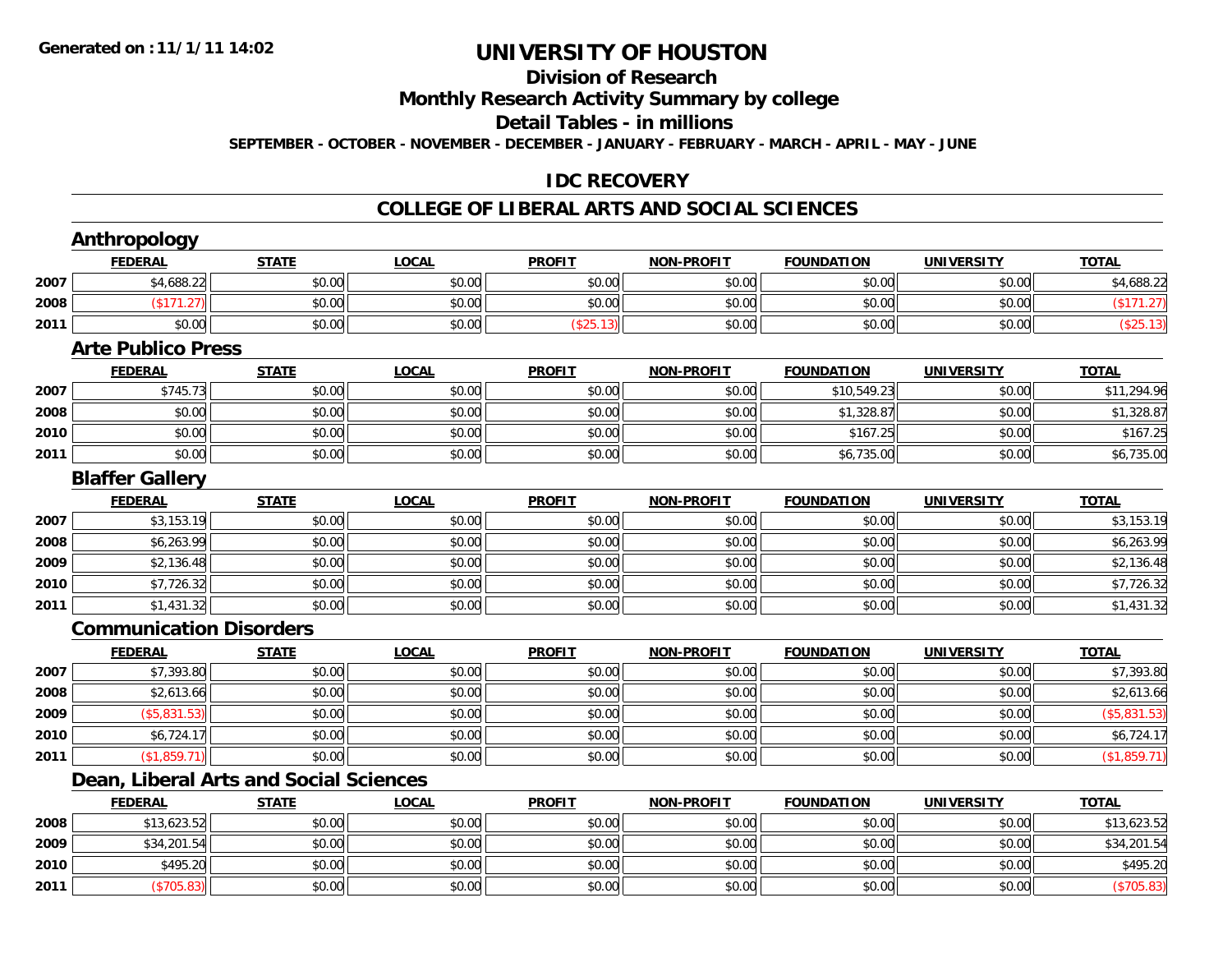# **Division of ResearchMonthly Research Activity Summary by college**

### **Detail Tables - in millions**

**SEPTEMBER - OCTOBER - NOVEMBER - DECEMBER - JANUARY - FEBRUARY - MARCH - APRIL - MAY - JUNE**

## **IDC RECOVERY**

#### **COLLEGE OF LIBERAL ARTS AND SOCIAL SCIENCES**

|      | <b>Economics</b>                      |              |              |               |                   |                   |                   |              |
|------|---------------------------------------|--------------|--------------|---------------|-------------------|-------------------|-------------------|--------------|
|      | <b>FEDERAL</b>                        | <b>STATE</b> | <b>LOCAL</b> | <b>PROFIT</b> | <b>NON-PROFIT</b> | <b>FOUNDATION</b> | <b>UNIVERSITY</b> | <b>TOTAL</b> |
| 2007 | \$45,393.61                           | \$0.00       | \$0.00       | \$0.00        | \$0.00            | \$0.00            | \$0.00            | \$45,393.61  |
| 2008 | \$12,472.79                           | \$0.00       | \$0.00       | \$0.00        | \$0.00            | \$0.00            | \$0.00            | \$12,472.79  |
| 2009 | \$11,121.21                           | \$0.00       | \$0.00       | \$0.00        | \$0.00            | \$0.00            | \$0.00            | \$11,121.21  |
| 2010 | \$6,719.54                            | \$0.00       | \$0.00       | \$0.00        | \$0.00            | \$0.00            | \$0.00            | \$6,719.54   |
| 2011 | (\$651.51)                            | \$0.00       | \$0.00       | \$0.00        | \$0.00            | \$0.00            | \$0.00            | (\$651.51)   |
|      | <b>Health and Human Performance</b>   |              |              |               |                   |                   |                   |              |
|      | <b>FEDERAL</b>                        | <b>STATE</b> | <b>LOCAL</b> | <b>PROFIT</b> | <b>NON-PROFIT</b> | <b>FOUNDATION</b> | <b>UNIVERSITY</b> | <b>TOTAL</b> |
| 2007 | \$281,054.91                          | \$0.00       | \$0.00       | \$8,493.63    | \$0.00            | \$7,323.29        | \$0.00            | \$296,871.83 |
| 2008 | \$454,142.59                          | \$0.00       | \$0.00       | \$26,949.20   | \$3.11            | \$997.85          | \$0.00            | \$482,092.75 |
| 2009 | \$453,830.35                          | \$0.00       | \$0.00       | \$7,924.63    | \$0.00            | \$1,255.70        | \$0.00            | \$463,010.68 |
| 2010 | \$469,966.84                          | \$0.00       | \$0.00       | \$13,883.12   | \$0.00            | \$1,225.68        | \$0.00            | \$485,075.64 |
| 2011 | \$353,062.25                          | \$0.00       | \$0.00       | \$62,474.82   | \$0.00            | \$936.62          | \$0.00            | \$416,473.69 |
|      | <b>History</b>                        |              |              |               |                   |                   |                   |              |
|      | <b>FEDERAL</b>                        | <b>STATE</b> | <b>LOCAL</b> | <b>PROFIT</b> | <b>NON-PROFIT</b> | <b>FOUNDATION</b> | <b>UNIVERSITY</b> | <b>TOTAL</b> |
| 2007 | \$8,910.33                            | \$0.00       | \$0.00       | \$0.00        | \$16,164.72       | \$0.00            | \$0.00            | \$25,075.05  |
| 2008 | \$2,206.75                            | \$0.00       | \$0.00       | \$0.00        | \$2,600.44        | \$0.00            | \$0.00            | \$4,807.19   |
|      | <b>Hobby Center for Public Policy</b> |              |              |               |                   |                   |                   |              |
|      | <b>FEDERAL</b>                        | <b>STATE</b> | <b>LOCAL</b> | <b>PROFIT</b> | <b>NON-PROFIT</b> | <b>FOUNDATION</b> | <b>UNIVERSITY</b> | <b>TOTAL</b> |
| 2009 | \$5,571.57                            | \$0.00       | \$0.00       | \$0.00        | \$0.00            | \$0.00            | \$0.00            | \$5,571.57   |
| 2010 | \$4,290.73                            | \$0.00       | \$0.00       | \$0.00        | \$0.00            | \$0.00            | \$0.00            | \$4,290.73   |
| 2011 | \$4,678.73                            | \$0.00       | \$0.00       | \$0.00        | \$0.00            | \$0.00            | \$0.00            | \$4,678.73   |
|      | <b>Modern/Classical Languages</b>     |              |              |               |                   |                   |                   |              |
|      | <b>FEDERAL</b>                        | <b>STATE</b> | <b>LOCAL</b> | <b>PROFIT</b> | <b>NON-PROFIT</b> | <b>FOUNDATION</b> | <b>UNIVERSITY</b> | <b>TOTAL</b> |
| 2008 | \$7,740.82                            | \$0.00       | \$0.00       | \$0.00        | \$0.00            | \$0.00            | \$0.00            | \$7,740.82   |
| 2011 | \$48.48                               | \$0.00       | \$0.00       | \$0.00        | \$0.00            | \$0.00            | \$0.00            | \$48.48      |
|      | <b>Political Science</b>              |              |              |               |                   |                   |                   |              |
|      | <b>FEDERAL</b>                        | <b>STATE</b> | <b>LOCAL</b> | <b>PROFIT</b> | <b>NON-PROFIT</b> | <b>FOUNDATION</b> | <b>UNIVERSITY</b> | <b>TOTAL</b> |
| 2007 | \$77,854.63                           | \$0.00       | \$0.00       | (\$341.50)    | \$0.00            | \$0.00            | \$0.00            | \$77,513.13  |
| 2008 | \$1,408.20                            | \$0.00       | \$0.00       | \$0.00        | \$0.00            | \$0.00            | \$2,062.85        | \$3,471.05   |
| 2009 | \$24,082.15                           | \$0.00       | \$0.00       | \$0.00        | \$0.00            | \$0.00            | \$3,517.19        | \$27,599.34  |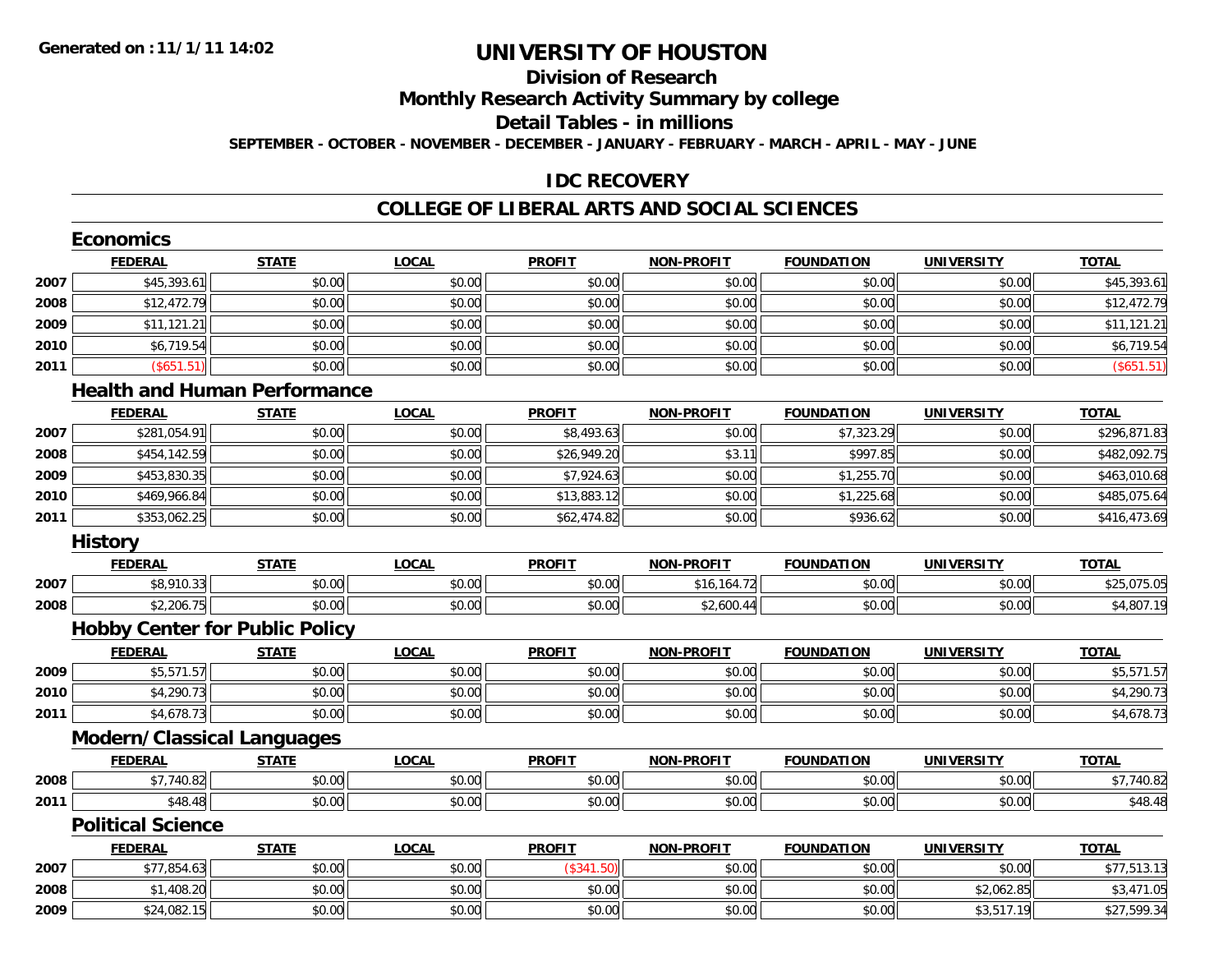# **Division of Research**

## **Monthly Research Activity Summary by college**

# **Detail Tables - in millions**

**SEPTEMBER - OCTOBER - NOVEMBER - DECEMBER - JANUARY - FEBRUARY - MARCH - APRIL - MAY - JUNE**

### **IDC RECOVERY**

# **COLLEGE OF LIBERAL ARTS AND SOCIAL SCIENCES**

#### **Political Science**

|      | <b>FEDERAL</b> | <b>STATE</b>           | 100A<br>uun        | <b>PROFIT</b>        | <b>NON-PROFIT</b>  | <b>FOUNDATION</b>  | <b>IINTVERSITY</b> | $T^T$<br><b>UIAL</b> |
|------|----------------|------------------------|--------------------|----------------------|--------------------|--------------------|--------------------|----------------------|
| 2010 |                | ÷0.<br>$\sim$<br>JU.UU | 0.00<br>J∪.∪u      | JU.UU                | 0000<br>vu.vu      | $\sim$ 00<br>JU.UU | 0.00<br>JU.UU      | 100.                 |
| 2011 |                |                        | $\sim$ 00<br>pu.uu | $\sim$ 0.00<br>JU.UU | $\sim$ 00<br>vv.vv | $\sim$ 00<br>JU.UU | $\sim$ 00<br>JU.UU |                      |

#### **Psychology**

|      | <b>FEDERAL</b> | <b>STATE</b> | <b>LOCAL</b> | <b>PROFIT</b> | <b>NON-PROFIT</b> | <b>FOUNDATION</b> | <b>UNIVERSITY</b> | <b>TOTAL</b>   |
|------|----------------|--------------|--------------|---------------|-------------------|-------------------|-------------------|----------------|
| 2007 | \$971.092.44   | \$353,444.39 | \$0.00       | \$3,758.36    | \$5,971.22        | \$0.00            | \$1.607.12        | \$1,335,873.53 |
| 2008 | \$1,739,203.53 | \$392,021.28 | \$0.00       | \$4,062.41    | \$2,501.21        | \$563.63          | (S0.07)           | \$2,138,351.99 |
| 2009 | \$574,341.95   | \$195,466.08 | \$1,690.44   | \$8,201.59    | (\$2.14)          | \$3,537.75        | \$7,558.75        | \$790,794.42   |
| 2010 | \$720,145.99   | \$129,500.15 | \$0.00       | \$12,367.98   | \$945.71          | \$1,922.95        | \$162.29          | \$865,045.07   |
| 2011 | \$1,201,007.20 | \$42,340.24  | \$0.00       | \$7,408.16    | \$6,664.74        | \$22,717.35       | \$0.00            | \$1,280,137.69 |

#### **Sociology**

|       | <b>FEDERAL</b> | <b>STATE</b>   | <b>LOCAL</b> | <b>PROFIT</b> | <b>NON-PROFIT</b> | <b>FOUNDATION</b> | <b>UNIVERSITY</b> | <b>TOTAL</b>   |
|-------|----------------|----------------|--------------|---------------|-------------------|-------------------|-------------------|----------------|
| 2007  | \$15.303.63    | \$0.00         | \$1.927.01   | \$0.00        | \$0.00            | \$0.00            | \$0.00            | \$17,230.64    |
| 2008  | \$22,300.29    | \$0.00         | \$1,454.67   | \$0.00        | \$0.00            | \$0.00            | \$0.00            | \$23,754.96    |
| 2009  | \$34,641.02    | \$0.00         | \$3,555.80   | \$0.00        | \$0.00            | \$0.00            | \$0.00            | \$38,196.82    |
| 2010  | \$53,441.09    | \$0.00         | \$432.67     | \$0.00        | \$1,615.28        | \$0.00            | \$0.00            | \$55,489.04    |
| 2011  | \$40,249.40    | \$0.00         | \$0.00       | \$0.00        | \$0.00            | \$0.00            | \$0.00            | \$40,249.40    |
| Total | \$7,676,003.41 | \$1,112,680.85 | \$9,060.59   | \$155,157.27  | \$36,464.29       | \$59,261.18       | \$14,908.13       | \$9,063,535.71 |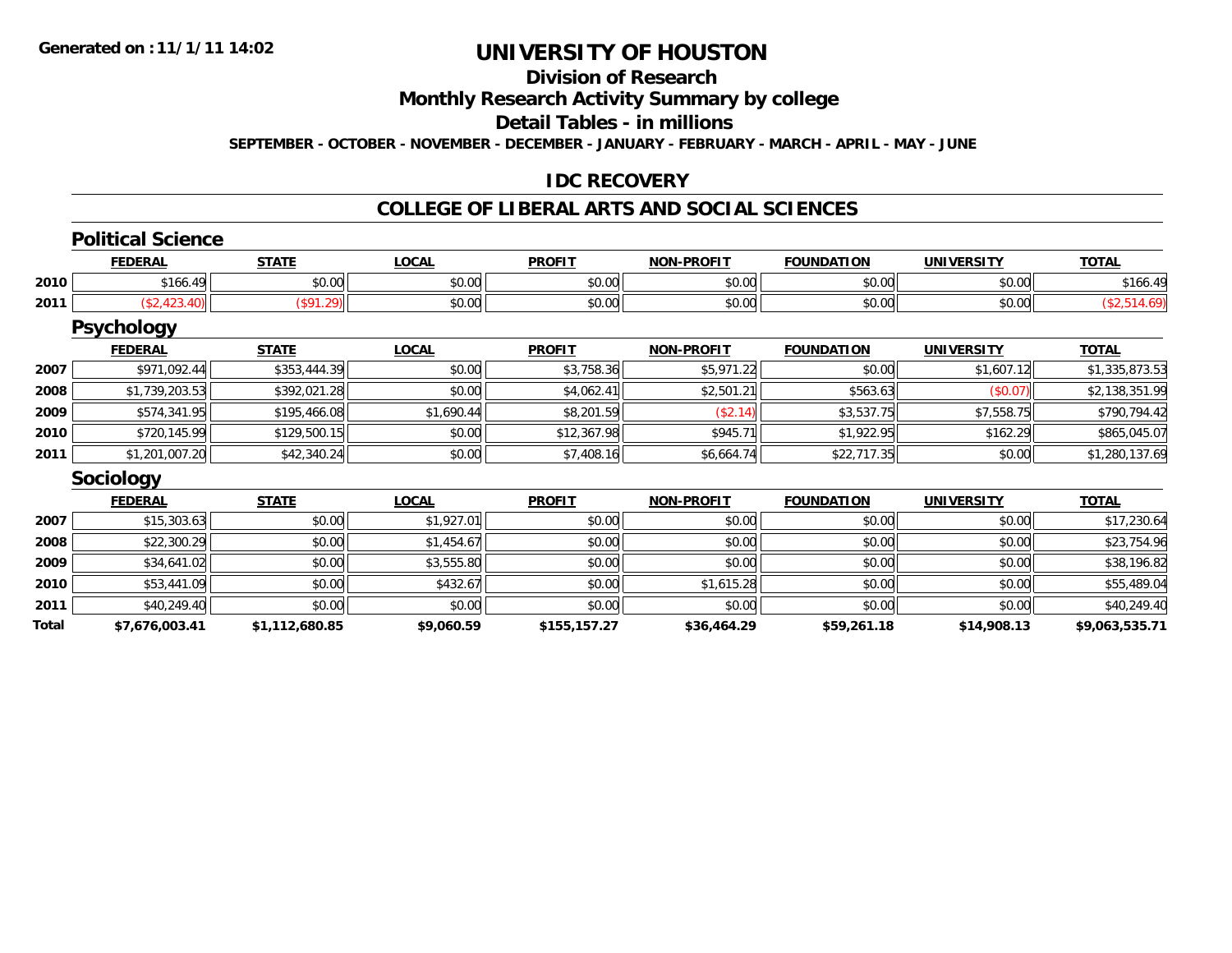# **Division of Research**

## **Monthly Research Activity Summary by college**

# **Detail Tables - in millions**

**SEPTEMBER - OCTOBER - NOVEMBER - DECEMBER - JANUARY - FEBRUARY - MARCH - APRIL - MAY - JUNE**

### **IDC RECOVERY**

# **COLLEGE OF NATURAL SCIENCES AND MATHEMATICS**

|      | <b>FEDERAL</b>                                         | <b>STATE</b> | <b>LOCAL</b> | <b>PROFIT</b> | <b>NON-PROFIT</b> | <b>FOUNDATION</b> | <b>UNIVERSITY</b> | <b>TOTAL</b>   |  |  |  |  |
|------|--------------------------------------------------------|--------------|--------------|---------------|-------------------|-------------------|-------------------|----------------|--|--|--|--|
| 2011 | \$0.00                                                 | \$0.00       | \$0.00       | \$4,075.23    | \$0.00            | \$0.00            | \$0.00            | \$4,075.23     |  |  |  |  |
|      | <b>Biology/Biochemistry</b>                            |              |              |               |                   |                   |                   |                |  |  |  |  |
|      | <b>FEDERAL</b>                                         | <b>STATE</b> | <b>LOCAL</b> | <b>PROFIT</b> | <b>NON-PROFIT</b> | <b>FOUNDATION</b> | <b>UNIVERSITY</b> | <b>TOTAL</b>   |  |  |  |  |
| 2007 | \$898,365.15                                           | \$0.00       | \$0.00       | \$0.00        | \$7,114.47        | (\$0.01)          | \$0.00            | \$905,479.61   |  |  |  |  |
| 2008 | \$673,033.75                                           | \$0.00       | \$0.00       | \$0.00        | \$5,587.78        | \$2,732.39        | \$0.00            | \$681,353.92   |  |  |  |  |
| 2009 | \$522,027.27                                           | \$0.00       | \$0.00       | \$0.00        | \$0.00            | \$3,907.47        | \$0.00            | \$525,934.74   |  |  |  |  |
| 2010 | \$1,009,344.59                                         | \$0.00       | \$0.00       | \$0.00        | \$20,209.46       | \$1,346.49        | \$0.00            | \$1,030,900.54 |  |  |  |  |
| 2011 | \$1,078,812.08                                         | \$6,439.18   | \$0.00       | \$0.00        | \$30,776.46       | \$0.00            | \$0.00            | \$1,116,027.72 |  |  |  |  |
|      | <b>Center for Nuclear Receptors and Cell Signaling</b> |              |              |               |                   |                   |                   |                |  |  |  |  |
|      | <b>FEDERAL</b>                                         | <b>STATE</b> | <b>LOCAL</b> | <b>PROFIT</b> | <b>NON-PROFIT</b> | <b>FOUNDATION</b> | <b>UNIVERSITY</b> | <b>TOTAL</b>   |  |  |  |  |
| 2010 | \$73,767.22                                            | \$0.00       | \$0.00       | \$0.00        | \$0.00            | \$0.00            | \$0.00            | \$73,767.22    |  |  |  |  |
| 2011 | \$197,425.75                                           | \$1,400.10   | \$0.00       | \$0.00        | \$0.00            | \$0.00            | \$0.00            | \$198,825.85   |  |  |  |  |
|      | <b>Chemistry</b>                                       |              |              |               |                   |                   |                   |                |  |  |  |  |
|      | <b>FEDERAL</b>                                         | <b>STATE</b> | <b>LOCAL</b> | <b>PROFIT</b> | <b>NON-PROFIT</b> | <b>FOUNDATION</b> | <b>UNIVERSITY</b> | <b>TOTAL</b>   |  |  |  |  |
| 2007 | \$518,014.12                                           | \$0.00       | \$0.00       | \$6,890.27    | \$5,126.03        | \$0.00            | \$0.00            | \$530,030.42   |  |  |  |  |
| 2008 | \$650,713.92                                           | (\$0.02)     | \$0.00       | \$5,411.07    | \$6,221.55        | \$0.00            | \$0.00            | \$662,346.52   |  |  |  |  |
| 2009 | \$409,697.46                                           | \$0.00       | \$0.00       | \$18,820.80   | \$2,729.31        | \$0.00            | \$29,491.95       | \$460,739.52   |  |  |  |  |
| 2010 | \$682,249.57                                           | \$0.00       | \$0.00       | \$23,341.21   | (\$11.01)         | \$0.00            | \$62,256.58       | \$767,836.35   |  |  |  |  |
| 2011 | \$721,424.49                                           | \$6,820.61   | \$0.00       | \$3,051.67    | \$0.00            | \$0.00            | \$38,273.84       | \$769,570.60   |  |  |  |  |
|      | <b>Computer Science</b>                                |              |              |               |                   |                   |                   |                |  |  |  |  |
|      | <b>FEDERAL</b>                                         | <b>STATE</b> | <b>LOCAL</b> | <b>PROFIT</b> | <b>NON-PROFIT</b> | <b>FOUNDATION</b> | <b>UNIVERSITY</b> | <b>TOTAL</b>   |  |  |  |  |
| 2007 | \$535,769.22                                           | \$0.00       | \$0.00       | \$18,011.24   | \$0.00            | \$0.00            | \$0.00            | \$553,780.46   |  |  |  |  |
| 2008 | \$647,738.48                                           | \$0.00       | \$0.00       | \$7,088.93    | \$0.00            | \$0.00            | (\$760.00)        | \$654,067.41   |  |  |  |  |
| 2009 | \$739,388.85                                           | \$0.00       | \$0.00       | \$36,563.07   | \$0.00            | \$0.00            | \$0.00            | \$775,951.92   |  |  |  |  |
| 2010 | \$894,517.85                                           | \$307.55     | \$0.00       | \$14,215.39   | \$0.00            | \$0.00            | \$0.00            | \$909,040.79   |  |  |  |  |
| 2011 | \$1,073,937.63                                         | \$3,680.63   | \$0.00       | \$16,277.07   | \$0.00            | \$0.00            | (\$247.76)        | \$1,093,647.57 |  |  |  |  |
|      | <b>Dean, Natural Sciences and Mathematics</b>          |              |              |               |                   |                   |                   |                |  |  |  |  |
|      | <b>FEDERAL</b>                                         | <b>STATE</b> | <b>LOCAL</b> | <b>PROFIT</b> | <b>NON-PROFIT</b> | <b>FOUNDATION</b> | <b>UNIVERSITY</b> | <b>TOTAL</b>   |  |  |  |  |
| 2007 | \$0.00                                                 | \$0.00       | \$0.00       | \$0.00        | \$0.00            | \$0.00            | \$0.00            | \$0.00         |  |  |  |  |
| 2008 | \$0.00                                                 | \$0.00       | \$0.00       | \$0.00        | \$0.00            | \$0.00            | \$0.00            | \$0.00         |  |  |  |  |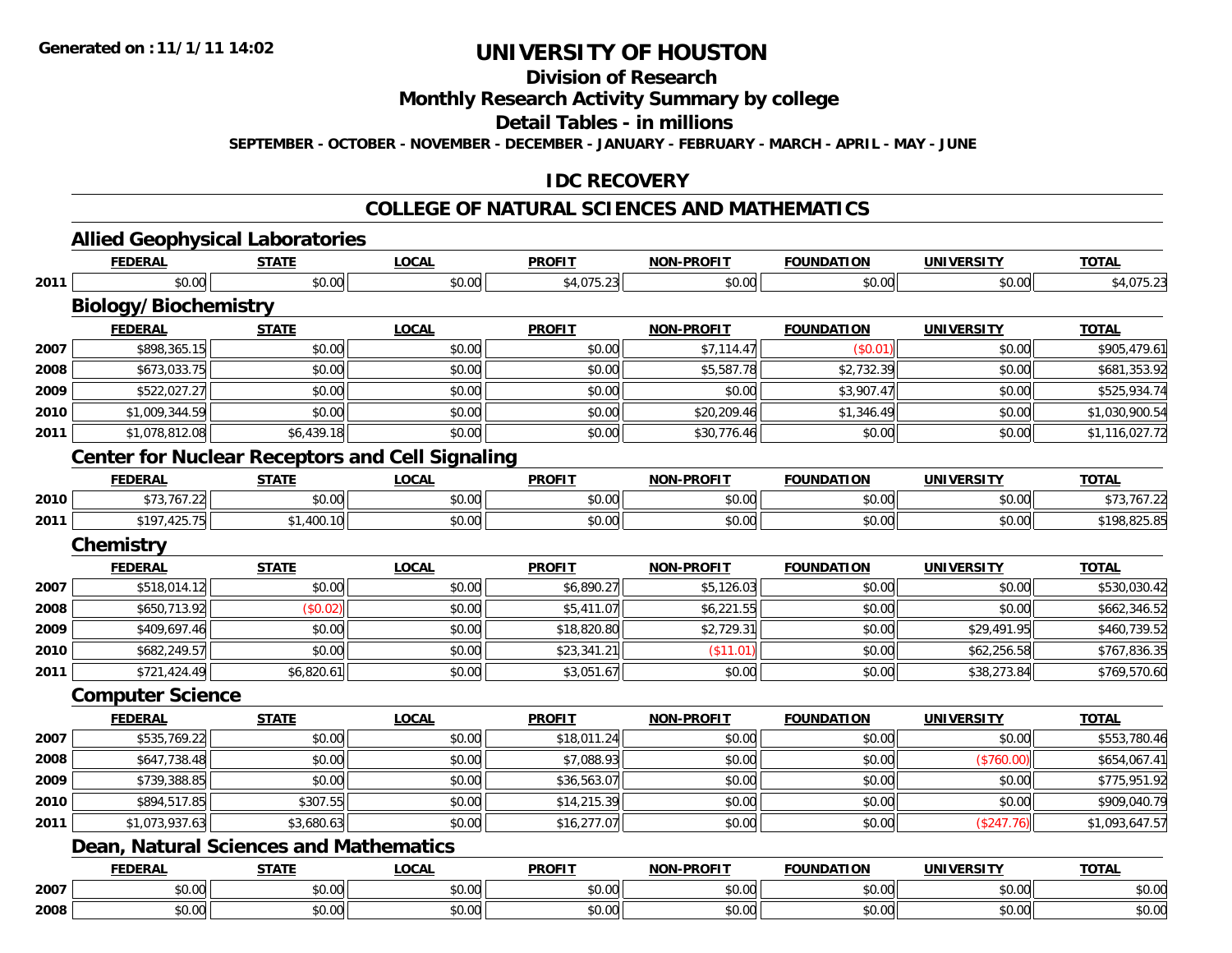# **Division of Research**

### **Monthly Research Activity Summary by college**

# **Detail Tables - in millions**

**SEPTEMBER - OCTOBER - NOVEMBER - DECEMBER - JANUARY - FEBRUARY - MARCH - APRIL - MAY - JUNE**

### **IDC RECOVERY**

# **COLLEGE OF NATURAL SCIENCES AND MATHEMATICS**

# **Dean, Natural Sciences and Mathematics**

|      | <u>FEDERAL</u>     | <b>STATE</b> | <u>LOCAL</u> | <b>PROFIT</b> | <u>NON-PROFIT</u> | <u>FOUNDATION</u> | <b>UNIVERSITY</b> | <u>TOTAL</u> |
|------|--------------------|--------------|--------------|---------------|-------------------|-------------------|-------------------|--------------|
| 2009 | \$0.00             | \$0.00       | \$0.00       | \$0.00        | \$0.00            | \$0.00            | \$0.00            | \$0.00       |
| 2010 | \$0.00             | \$0.00       | \$0.00       | \$0.00        | \$0.00            | \$0.00            | \$0.00            | \$0.00       |
| 2011 | \$0.00             | \$0.00       | \$0.00       | \$0.00        | \$0.00            | \$0.00            | \$0.00            | \$0.00       |
|      | <b>Geosciences</b> |              |              |               |                   |                   |                   |              |
|      | <b>FEDERAL</b>     | <b>STATE</b> | <b>LOCAL</b> | <b>PROFIT</b> | <b>NON-PROFIT</b> | <b>FOUNDATION</b> | <b>UNIVERSITY</b> | <b>TOTAL</b> |
| 2007 | \$273,454.76       | \$14,986.36  | \$0.00       | \$79,056.98   | \$21,954.49       | \$0.00            | \$4,237.16        | \$393,689.75 |
| 2008 | \$297,082.05       | \$24,712.32  | \$0.00       | \$80,075.93   | \$11,110.12       | \$0.00            | \$2,112.83        | \$415,093.25 |
| 2009 | \$250,552.70       | \$10,782.75  | \$0.00       | \$161,467.14  | \$75,799.58       | \$0.00            | \$0.00            | \$498,602.17 |
| 2010 | \$260,465.19       | \$26,388.61  | \$0.00       | \$306,702.52  | \$29,856.35       | \$0.00            | \$0.00            | \$623,412.67 |
| 2011 | \$317,572.58       | \$93,386.62  | \$0.00       | \$196,735.51  | \$32,216.59       | \$0.00            | \$0.00            | \$639,911.30 |
|      | <b>Mathematics</b> |              |              |               |                   |                   |                   |              |
|      | <b>FEDERAL</b>     | <b>STATE</b> | <b>LOCAL</b> | <b>PROFIT</b> | <b>NON-PROFIT</b> | <b>FOUNDATION</b> | <b>UNIVERSITY</b> | <b>TOTAL</b> |
| 2007 | \$253,970.58       | \$2,628.89   | \$0.00       | \$1,210.09    | \$0.00            | \$0.00            | \$0.00            | \$257,809.56 |
| 2008 | \$235,341.11       | \$3,115.79   | \$0.00       | \$2,140.34    | \$3,543.01        | \$0.00            | \$0.00            | \$244,140.26 |
| 2009 | \$175,728.37       | \$0.00       | \$0.00       | \$2,230.59    | \$0.00            | \$0.00            | \$0.00            | \$177,958.96 |
| 2010 | \$286,929.59       | \$0.00       | \$0.00       | \$13,579.15   | \$0.00            | \$0.00            | \$0.00            | \$300,508.74 |
| 2011 | \$204,794.94       | \$12,837.73  | \$0.00       | \$18,287.41   | \$29,890.38       | \$0.00            | \$0.00            | \$265,810.45 |
|      | <b>Physics</b>     |              |              |               |                   |                   |                   |              |
|      | <b>FEDERAL</b>     | <b>STATE</b> | <b>LOCAL</b> | <b>PROFIT</b> | <b>NON-PROFIT</b> | <b>FOUNDATION</b> | <b>UNIVERSITY</b> | <b>TOTAL</b> |
| 2007 | \$553,397.49       | \$0.00       | \$0.00       | \$162,087.45  | \$11,820.83       | \$0.00            | \$0.00            | \$727,305.77 |
| 2008 | \$381,499.07       | \$0.00       | \$0.00       | \$90,850.95   | \$25,292.06       | \$0.00            | \$0.00            | \$497,642.08 |

| <b>Total</b> | \$16,065,668.06 | \$207,487.11 | \$0.00 | \$1,809,957.17 | \$338,591.49 | \$7,986.34    | \$135,364.60  | \$18,565,054.77 |
|--------------|-----------------|--------------|--------|----------------|--------------|---------------|---------------|-----------------|
| 2011         | \$588,352.36    | \$0.00       | \$0.00 | \$181,110.94   | \$362.03     | \$0.00        | \$0.00        | \$769,825.33    |
| 2010         | \$418,728.26    | \$0.00       | \$0.00 | \$204,506.63   | \$5,265.89   | \$0.00        | \$0.00        | \$628,500.78    |
| 2009         | \$241,571.60    | \$0.00       | \$0.00 | \$156,169.61   | \$13.726.11  | \$0.00        | \$0.00        | \$411,467.32    |
| ZUUԾ         | \$381.499.0711  | <b>SU.UU</b> | งบ.บบเ | \$90.850.95H   | \$25,292.00  | <b>SU.UUI</b> | <b>SU.UUI</b> | \$497,042.08    |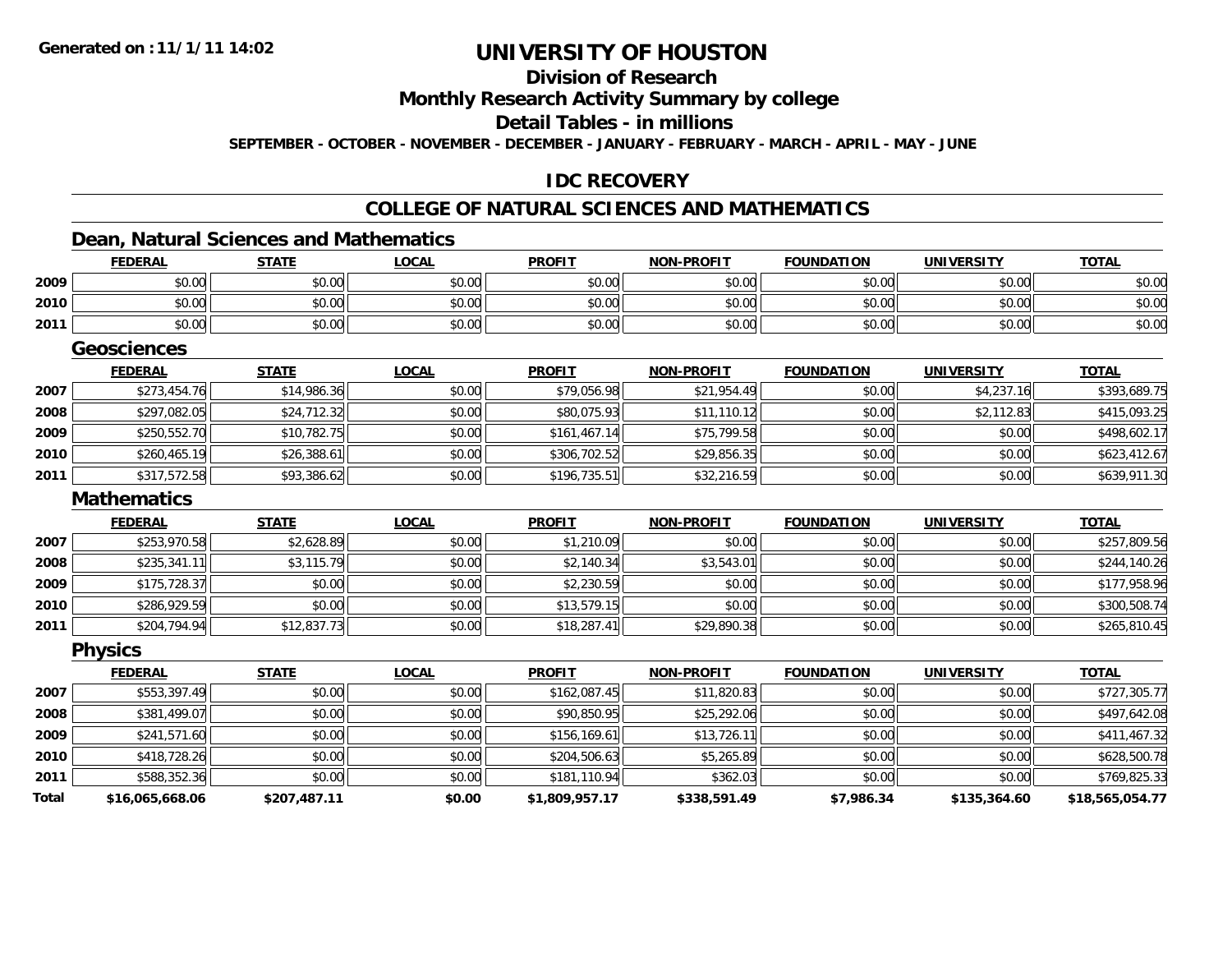# **Division of Research**

**Monthly Research Activity Summary by college**

**Detail Tables - in millions**

**SEPTEMBER - OCTOBER - NOVEMBER - DECEMBER - JANUARY - FEBRUARY - MARCH - APRIL - MAY - JUNE**

#### **IDC RECOVERY**

#### **COLLEGE OF OPTOMETRY**

# **Optometry, Community**

|       | --             |              |              |               |                   |                   |                   |                |
|-------|----------------|--------------|--------------|---------------|-------------------|-------------------|-------------------|----------------|
|       | <b>FEDERAL</b> | <b>STATE</b> | <b>LOCAL</b> | <b>PROFIT</b> | <b>NON-PROFIT</b> | <b>FOUNDATION</b> | <b>UNIVERSITY</b> | <b>TOTAL</b>   |
| 2007  | \$915,849.81   | (\$262.36)   | \$0.00       | \$50,104.59   | \$2,403.60        | (\$6,417.38)      | \$16,892.46       | \$978,570.72   |
| 2008  | \$833,566.68   | \$10.25      | \$0.00       | \$47,294.89   | \$351.65          | \$0.00            | \$31,000.66       | \$912,224.13   |
| 2009  | \$755,300.36   | \$1,804.80   | \$0.00       | \$31,923.99   | \$0.00            | \$0.00            | \$38,637.70       | \$827,666.85   |
| 2010  | \$967,588.73   | \$1,421.14   | \$0.00       | \$91,969.67   | \$0.00            | \$0.00            | \$19,290.02       | \$1,080,269.56 |
| 2011  | \$844,601.88   | \$0.00       | \$0.00       | \$48,647.04   | \$0.00            | \$0.00            | \$14,949.99       | \$908,198.91   |
| Total | \$4,316,907.45 | \$2,973.83   | \$0.00       | \$269,940.18  | \$2,755.25        | ( \$6,417.38)     | \$120,770.83      | \$4,706,930.16 |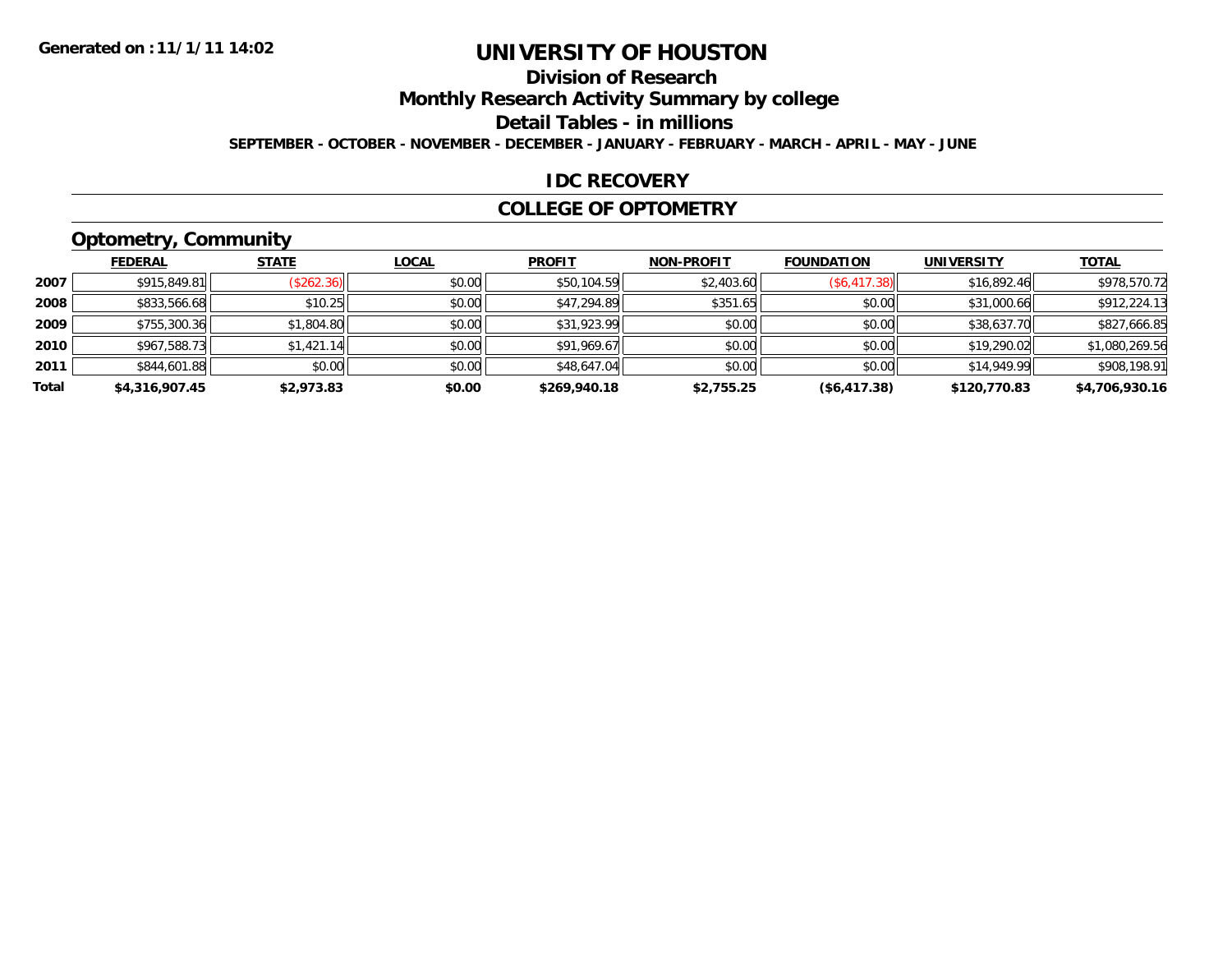# **Division of Research**

# **Monthly Research Activity Summary by college**

# **Detail Tables - in millions**

**SEPTEMBER - OCTOBER - NOVEMBER - DECEMBER - JANUARY - FEBRUARY - MARCH - APRIL - MAY - JUNE**

### **IDC RECOVERY**

#### **COLLEGE OF PHARMACY**

#### **Clinical Sciences and Administration**

|      | <b>FEDERAL</b> | <b>STATE</b> | <u>LOCAL</u> | <b>PROFIT</b> | <b>NON-PROFIT</b> | <b>FOUNDATION</b> | <b>UNIVERSITY</b> | <b>TOTAL</b> |
|------|----------------|--------------|--------------|---------------|-------------------|-------------------|-------------------|--------------|
| 2007 | \$125,274.73   | \$0.00       | \$0.00       | \$34,050.54   | \$0.00            | \$119.86          | \$0.00            | \$159,445.13 |
| 2008 | \$28,329.66    | \$0.00       | \$0.00       | \$48,553.62   | \$0.00            | \$957.13          | \$0.00            | \$77,840.41  |
| 2009 | \$46,009.47    | \$0.00       | \$0.00       | \$71,127.96   | \$3,047.96        | \$105.38          | \$32.05           | \$120,322.82 |
| 2010 | \$25,632.20    | \$0.00       | \$0.00       | \$54,870.57   | \$12,658.26       | \$0.00            | \$212.43          | \$93,373.45  |
| 2011 | \$45,930.89    | \$0.00       | \$0.00       | \$59,573.95   | \$18,155.99       | \$0.00            | \$4.97            | \$123,665.80 |

# **Pharmacological and Pharmaceutical Sciences**

|       | <b>FEDERAL</b> | <b>STATE</b> | <b>LOCAL</b> | <b>PROFIT</b> | <b>NON-PROFIT</b> | <b>FOUNDATION</b> | <b>UNIVERSITY</b> | <b>TOTAL</b>   |
|-------|----------------|--------------|--------------|---------------|-------------------|-------------------|-------------------|----------------|
| 2007  | \$299,566.97   | \$0.00       | \$0.00       | \$14,266.45   | \$9,989.82        | \$0.00            | \$0.00            | \$323,823.24   |
| 2008  | \$486,338.71   | \$0.00       | \$0.00       | \$18,587.42   | \$3,645.66        | \$0.00            | \$0.00            | \$508,571.79   |
| 2009  | \$393,927.50   | \$0.00       | \$0.00       | \$9,841.41    | \$9,452.54        | \$353.29          | \$0.00            | \$413,574.74   |
| 2010  | \$684,517.32   | \$0.00       | \$0.00       | \$440.65      | \$10,965.64       | \$1,734.91        | \$0.00            | \$697,658.52   |
| 2011  | \$792,712.87   | \$0.00       | \$0.00       | \$0.00        | \$12,132.95       | \$0.00            | \$0.00            | \$804,845.82   |
| Total | \$2,928,240.31 | \$0.00       | \$0.00       | \$311,312.57  | \$80,048.82       | \$3,270.57        | \$249.45          | \$3,323,121.72 |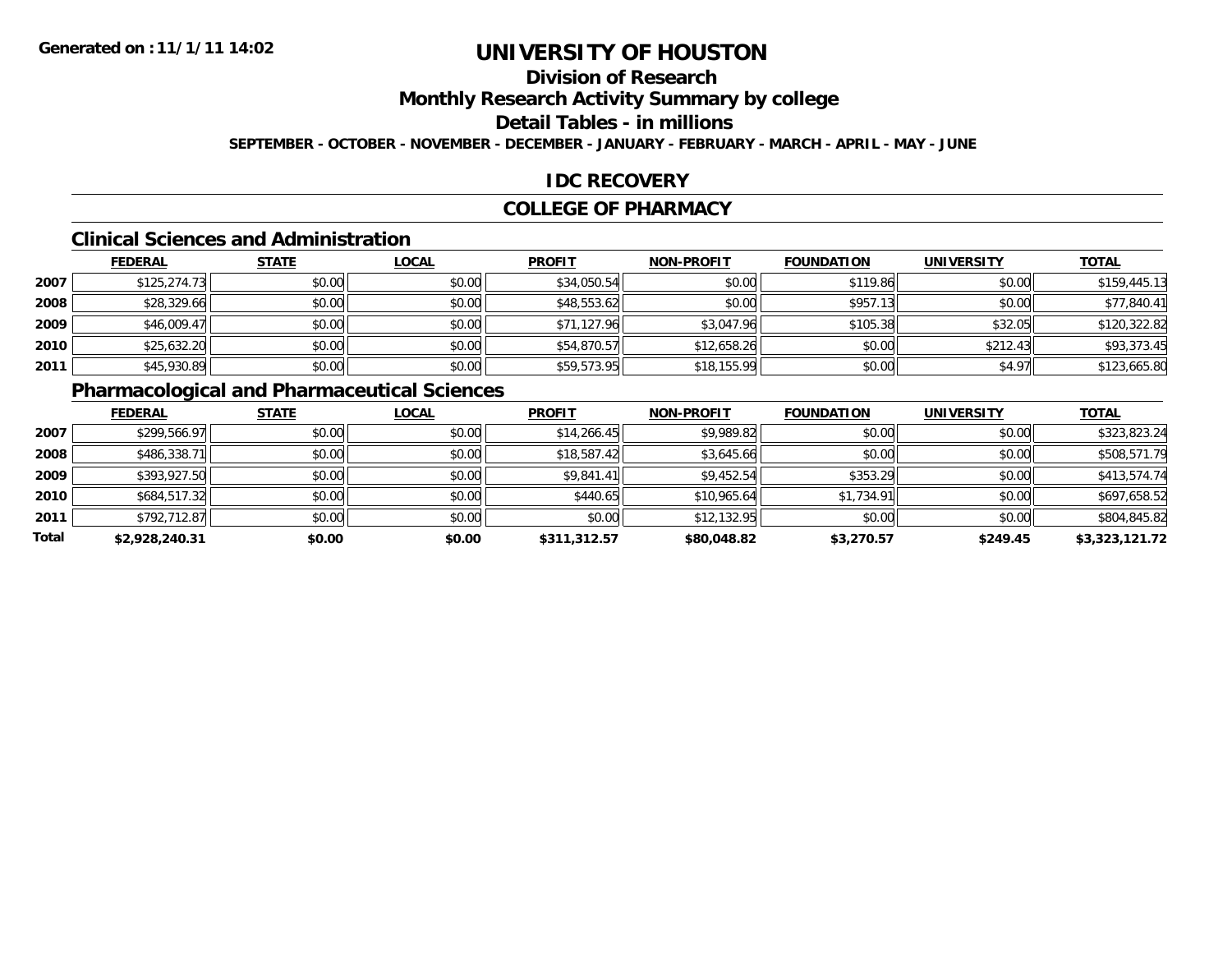# **Division of Research**

## **Monthly Research Activity Summary by college**

#### **Detail Tables - in millions**

**SEPTEMBER - OCTOBER - NOVEMBER - DECEMBER - JANUARY - FEBRUARY - MARCH - APRIL - MAY - JUNE**

### **IDC RECOVERY**

#### **COLLEGE OF TECHNOLOGY**

# **Center for Technology Literacy**

|      | <b>FEDERAL</b>                      | CTATI                         | LOCAI                  | <b>PROFIT</b> | <b>NON-PROFIT</b> | <b>TON</b><br><b>FOUNDAT</b> | <b>UNIVERSITY</b> | $T$ $T$<br> |
|------|-------------------------------------|-------------------------------|------------------------|---------------|-------------------|------------------------------|-------------------|-------------|
| 2010 | $\sim -$<br>$\sim$<br>1. J L<br>りつし | 0000<br>vu.vu                 | $\sim$ $\sim$<br>vv.vv | 0.00<br>vu.vu | 0000<br>PO.OO     | 0000<br>וט.טי                | 0.001<br>JU.UU    | \$50        |
| 2011 |                                     | $\uparrow$ $\uparrow$<br>JU.U | $\sim$ 00<br>vv.vv     | 0.00<br>JU.UU | 0000<br>PO.OO     | $\sim$ 0.0 $\sim$<br>u.uu    | 0000<br>JU.UU     |             |

<u> 1989 - Andrea Station Barbara, amerikan bahasa perang perang perang perang perang perang perang perang perang</u>

## **Dean, Technology**

|      | <b>FEDERAL</b> | <b>STATE</b> | <b>LOCAL</b> | <b>PROFIT</b> | <b>NON-PROFIT</b> | <b>FOUNDATION</b> | <b>UNIVERSITY</b> | <b>TOTAL</b> |
|------|----------------|--------------|--------------|---------------|-------------------|-------------------|-------------------|--------------|
| 2007 | \$53,902.50    | (\$64.00)    | \$0.00       | \$0.00        | \$0.00            | \$0.00            | \$0.00            | \$53,838.50  |
| 2008 | \$131,549.69   | \$0.00       | \$0.00       | \$0.00        | \$0.00            | \$0.00            | \$0.00            | \$131,549.69 |
| 2009 | \$123,790.12   | \$0.00       | \$0.00       | \$0.00        | \$0.00            | \$0.00            | \$0.00            | \$123,790.12 |
| 2010 | \$73,070.21    | \$0.00       | \$0.00       | \$0.00        | \$0.00            | \$0.00            | \$0.00            | \$73,070.21  |
| 2011 | \$56,978.18    | \$0.00       | \$0.00       | \$0.00        | \$0.00            | \$0.00            | \$0.00            | \$56,978.18  |

# **Engineering Technology**

|      | <b>FEDERAL</b> | <b>STATE</b> | <b>LOCAL</b> | <b>PROFIT</b> | <b>NON-PROFIT</b> | <b>FOUNDATION</b> | <b>UNIVERSITY</b> | <b>TOTAL</b> |
|------|----------------|--------------|--------------|---------------|-------------------|-------------------|-------------------|--------------|
| 2007 | \$124,984.64   | \$0.00       | \$0.00       | \$1,732.77    | \$0.00            | \$0.00            | \$936.25          | \$127,653.66 |
| 2008 | \$114,563.91   | \$0.00       | \$0.00       | \$802.68      | \$0.00            | \$0.00            | \$504.64          | \$115,871.23 |
| 2009 | \$39,562.30    | \$0.00       | \$0.00       | \$410.86      | \$2,361.19        | \$0.00            | \$3,060.88        | \$45,395.22  |
| 2010 | \$59,341.05    | \$0.00       | \$0.00       | \$810.82      | \$0.00            | \$14,388.25       | \$38.22           | \$74,578.34  |
| 2011 | \$103,164.63   | \$0.00       | \$0.00       | (\$0.19)      | \$0.00            | \$8,326.02        | \$0.00            | \$111,490.46 |

#### **Human Development and Consumer Science**

|      | <b>FEDERAL</b> | <b>STATE</b> | <b>LOCAL</b> | <b>PROFIT</b> | <b>NON-PROFIT</b> | <b>FOUNDATION</b> | <b>UNIVERSITY</b> | <b>TOTAL</b> |
|------|----------------|--------------|--------------|---------------|-------------------|-------------------|-------------------|--------------|
| 2007 | \$10,453.98    | \$0.00       | \$0.00       | \$382.62      | \$0.00            | \$0.00            | \$0.00            | \$10,836.60  |
| 2008 | \$4,338.66     | \$4,668.39   | \$0.00       | \$264.79      | \$0.00            | \$0.00            | \$0.00            | \$9,271.84   |
| 2009 | \$13,093.38    | \$0.00       | \$0.00       | \$394.12      | \$0.00            | \$0.00            | \$0.00            | \$13,487.50  |
| 2010 | \$1,526.55     | \$0.00       | \$0.00       | \$2,197.24    | \$0.00            | \$0.00            | \$0.00            | \$3,723.79   |
| 2011 | \$213.79       | \$0.00       | \$0.00       | \$53.         | \$0.00            | \$0.00            | \$0.00            | \$266.90     |

# **Information & Logistics Technology**

|      | <b>FEDERAL</b> | <b>STATE</b> | <b>LOCAL</b> | <b>PROFIT</b> | <b>NON-PROFIT</b> | <b>FOUNDATION</b> | <b>UNIVERSITY</b> | <b>TOTAL</b> |
|------|----------------|--------------|--------------|---------------|-------------------|-------------------|-------------------|--------------|
| 2007 | \$14,679.00    | \$0.45)      | \$0.00       | \$0.00        | \$0.00            | \$0.00            | \$0.00            | \$14,678.55  |
| 2008 | \$7,136.08     | \$40.99      | \$0.00       | \$0.00        | \$0.00            | \$0.00            | \$0.00            | \$7,095.09   |
| 2009 | \$13,456.66    | \$0.00       | \$0.00       | \$0.00        | \$0.00            | \$0.00            | \$0.00            | \$13,456.66  |
| 2010 | \$1,978.67     | \$0.00       | \$0.00       | \$0.00        | \$0.00            | \$0.00            | \$0.00            | \$1,978.67   |
| 2011 | \$114.66       | \$0.00       | \$0.00       | \$0.00        | \$0.00            | \$0.00            | \$0.00            | $(\$114.66)$ |

<u> 1980 - Johann Barbara, martxa alemaniar amerikan basar da a</u>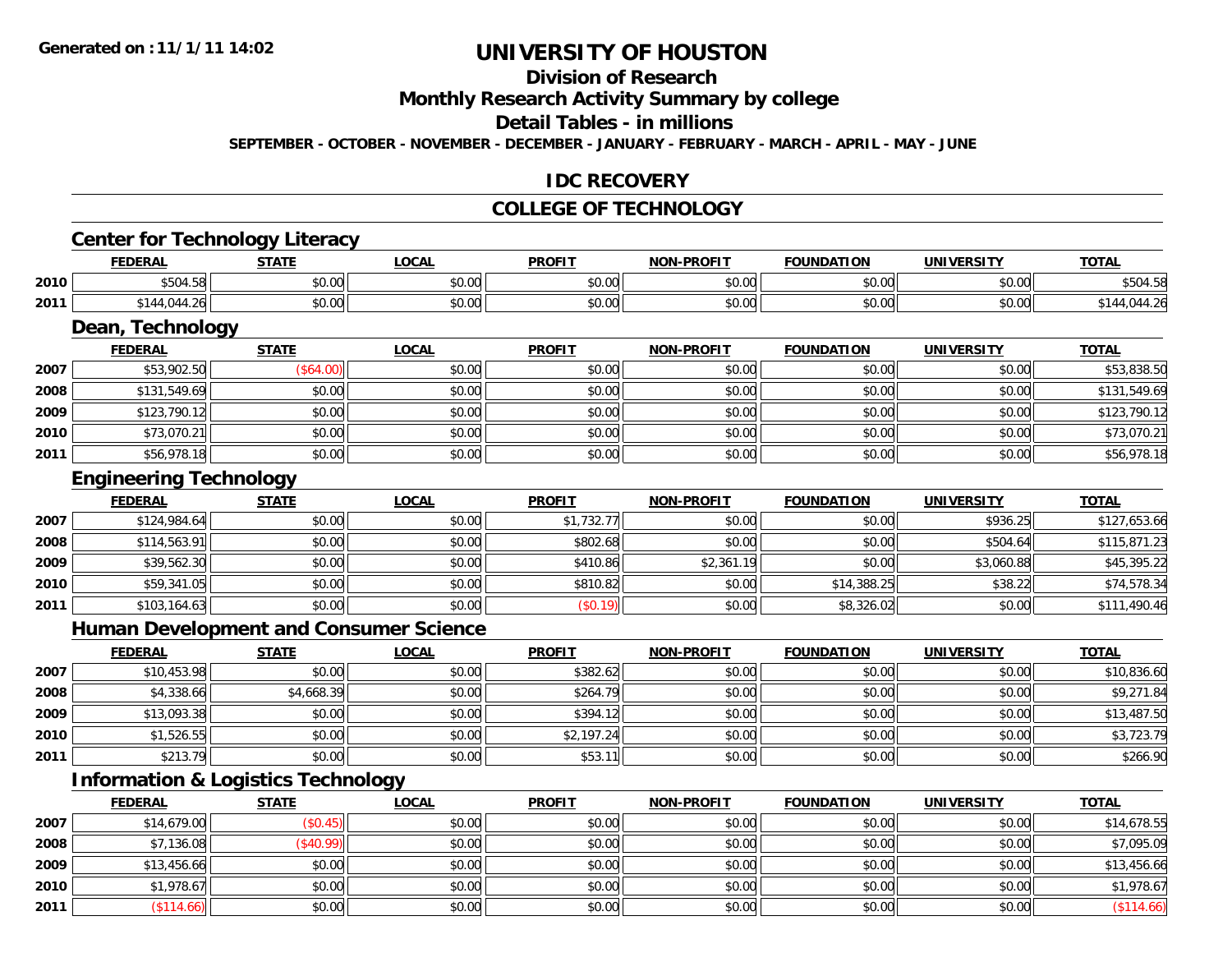# **Division of Research**

# **Monthly Research Activity Summary by college**

# **Detail Tables - in millions**

**SEPTEMBER - OCTOBER - NOVEMBER - DECEMBER - JANUARY - FEBRUARY - MARCH - APRIL - MAY - JUNE**

### **IDC RECOVERY**

#### **COLLEGE OF TECHNOLOGY**

# **Texas Manufacturing Assistance Center**

|       | <b>FEDERAL</b> | <b>STATE</b> | <b>LOCAL</b> | <b>PROFIT</b> | <b>NON-PROFIT</b> | <b>FOUNDATION</b> | <b>UNIVERSITY</b> | <b>TOTAL</b>   |
|-------|----------------|--------------|--------------|---------------|-------------------|-------------------|-------------------|----------------|
| 2008  | \$0.00         | \$0.00       | \$0.00       | \$0.00        | \$0.00            | \$0.00            | \$0.00            | \$0.00         |
| 2009  | \$0.00         | \$0.00       | \$0.00       | \$0.00        | \$0.00            | \$0.00            | \$0.00            | \$0.00         |
| 2010  | \$0.00         | \$0.00       | \$0.00       | \$0.00        | \$0.00            | \$0.00            | \$0.00            | \$0.00         |
| 2011  | \$0.00         | \$0.00       | \$0.00       | \$0.00        | \$0.00            | \$0.00            | \$0.00            | \$0.00         |
| Total | \$1,092,218.18 | \$4,562.95   | \$0.00       | \$7,048.82    | \$2,361.19        | \$22,714.27       | \$4,539.99        | \$1,133,445.39 |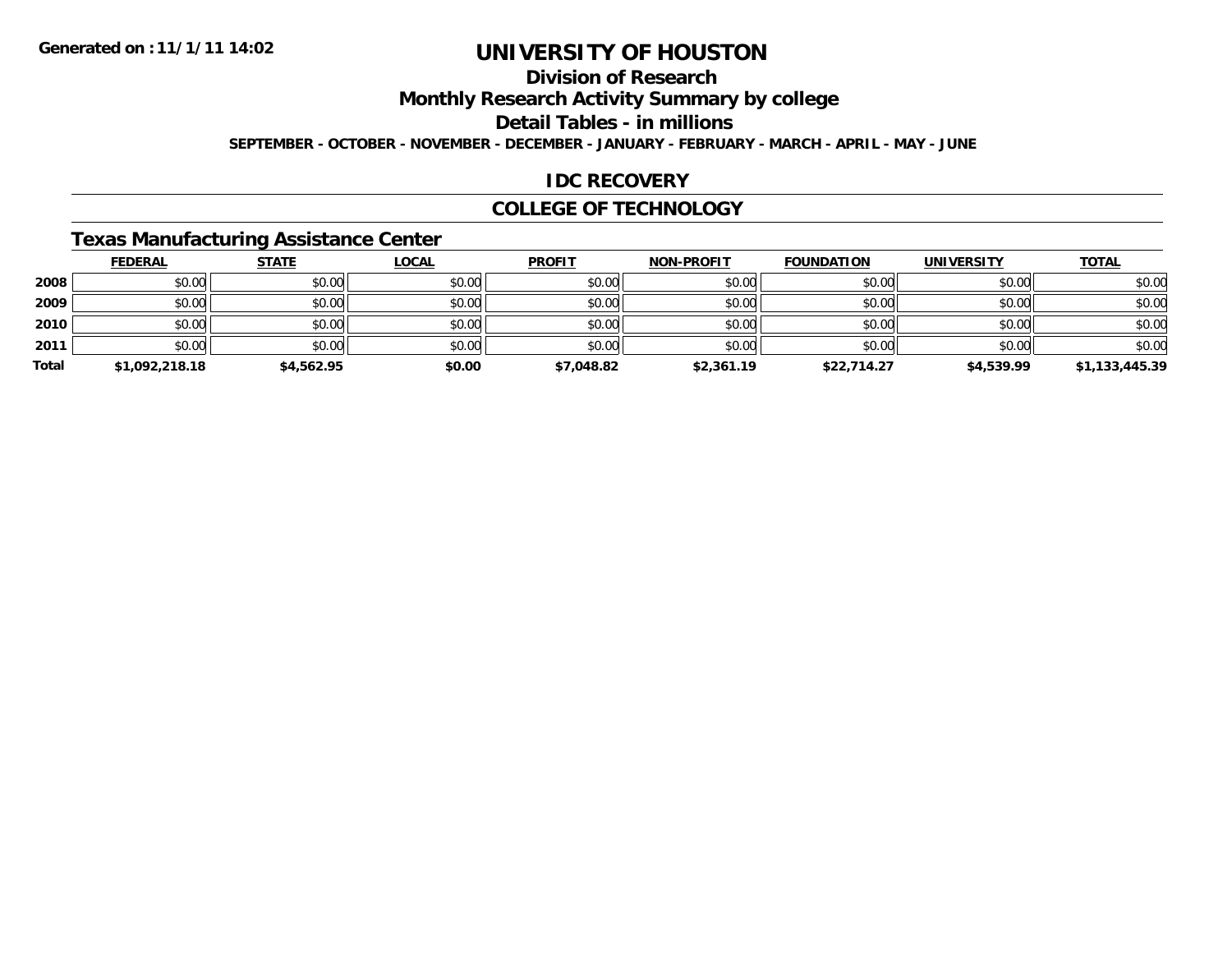# **Division of Research**

# **Monthly Research Activity Summary by college**

## **Detail Tables - in millions**

**SEPTEMBER - OCTOBER - NOVEMBER - DECEMBER - JANUARY - FEBRUARY - MARCH - APRIL - MAY - JUNE**

### **IDC RECOVERY**

#### **CULLEN COLLEGE OF ENGINEERING**

# **Biomedical Engineering**

|      | <b>FEDERAL</b> | <b>STATE</b> | <b>LOCAL</b> | <b>PROFIT</b> | <b>NON-PROFIT</b> | <b>FOUNDATION</b> | <b>UNIVERSITY</b> | <b>TOTAL</b> |
|------|----------------|--------------|--------------|---------------|-------------------|-------------------|-------------------|--------------|
| 2007 | \$0.00         | \$0.00       | \$0.00       | \$0.00        | \$0.00            | \$6,206.05        | \$0.00            | \$6,206.05   |
| 2008 | \$19,547.39    | \$0.00       | \$0.00       | \$0.00        | \$0.00            | \$18,148.07       | \$0.00            | \$37,695.46  |
| 2009 | \$23,968.43    | \$0.00       | \$0.00       | \$0.00        | \$0.00            | \$544.78          | \$0.00            | \$24,513.21  |
| 2010 | \$79,421.64    | \$0.00       | \$0.00       | \$0.00        | \$0.00            | (\$26.35)         | \$0.00            | \$79,395.29  |
| 2011 | \$62,063.79    | \$0.00       | \$0.00       | \$0.00        | \$0.00            | \$0.00            | \$0.00            | \$62,063.79  |

### **Chemical Engineering**

|      | <b>FEDERAL</b> | <b>STATE</b>  | <b>LOCAL</b> | <b>PROFIT</b> | <b>NON-PROFIT</b> | <b>FOUNDATION</b> | <b>UNIVERSITY</b> | <b>TOTAL</b>   |
|------|----------------|---------------|--------------|---------------|-------------------|-------------------|-------------------|----------------|
| 2007 | \$398,636.68   | \$25.87       | \$80,633.45  | \$7,433.27    | \$0.00            | \$6.95            | \$0.00            | \$486,736.22   |
| 2008 | \$498,755.34   | \$53,836.20   | \$22,235.89  | \$95,020.82   | \$0.00            | \$342.55          | \$0.00            | \$670,190.79   |
| 2009 | \$423,185.52   | \$453,804.96  | \$6,473.96   | \$156.708.13  | \$0.00            | \$2,419.87        | \$0.00            | \$1,042,592.44 |
| 2010 | \$691,539.24   | (\$12,552.45) | \$4,438.25   | \$69,938.35   | \$0.00            | \$2,077.81        | \$30,630.33       | \$786,071.53   |
| 2011 | \$682,808.01   | (\$355,657.1" | \$1,411.18   | \$165,720.86  | \$0.00            | (\$219.31)        | \$40,657.27       | \$534,720.90   |

# **Civil Engineering**

|      | <b>FEDERAL</b> | <b>STATE</b> | <u>LOCAL</u> | <b>PROFIT</b> | <b>NON-PROFIT</b> | <b>FOUNDATION</b> | <b>UNIVERSITY</b> | <b>TOTAL</b> |
|------|----------------|--------------|--------------|---------------|-------------------|-------------------|-------------------|--------------|
| 2007 | \$106,577.96   | \$37,704.32  | \$2,606.86   | \$7,229.06    | (\$3,783.15)      | \$0.00            | \$0.00            | \$150,335.05 |
| 2008 | \$147,307.81   | \$25,277.33  | \$13,473.53  | \$6,666.18    | \$15,920.61       | \$0.00            | \$0.00            | \$208,645.46 |
| 2009 | \$150,542.98   | \$21,885.85  | \$16,473.17  | \$226.46      | \$8,617.38        | \$0.00            | \$0.00            | \$197,745.84 |
| 2010 | \$141,396.47   | \$28,293.50  | \$21,947.02  | \$18,371.30   | \$11,665.95       | \$0.00            | \$243.94          | \$221,918.18 |
| 2011 | \$239,846.18   | \$20,703.18  | \$0.00       | \$55,072.91   | \$22,700.16       | \$0.00            | \$5,260.31        | \$343,582.74 |

#### **Composites Engineering and Applications Center**

|      | <b>CENEDA</b><br>- JEN. | <b>STATE</b>   | <b>OCAI</b>   | <b>PROFIT</b>          | NON-PROFIT    | ΓΤΩΝ<br><b>FAUNIDAT</b><br>IN | UNIV   | <b>TOTAL</b>   |
|------|-------------------------|----------------|---------------|------------------------|---------------|-------------------------------|--------|----------------|
| 2010 | 0.001<br>וטט.           | ሶስ ሰሰ<br>DU.UU | 0.00<br>PO.OO | 0.00<br>۰, ب           | 0000<br>JU.UU | 0000<br>u.uu                  | \$0.00 | nn nn<br>JU.UC |
| 2011 | $\sim$ 00<br>vv.vv      | ሶስ ሰሰ<br>JU.UU | 0.00<br>JU.UU | $\sim$ $\sim$<br>JU.UU | 0000<br>JU.UU | 0000<br>ט.טע                  | \$0.00 | n or<br>JU.UG  |

#### **Dean, Engineering**

|      | <b>FEBERAL</b><br>-wa | -----         | $\sim$                                       | <b>PROFIT</b> | -DROFTT<br>NON-                                       | ΊΟΝ    | $UN^{\tau}$        | <b>TOTA</b><br>VINI |
|------|-----------------------|---------------|----------------------------------------------|---------------|-------------------------------------------------------|--------|--------------------|---------------------|
| 2010 | $\sim$                | $\cdots$<br>. | $\sim$ $\sim$ $\sim$<br>וטט.טי               |               | $\mathsf{A} \cap \mathsf{A} \cap \mathsf{A}$<br>JU.UU | 0000   | $\sim$ 00          |                     |
| 2011 | 701<br>. . <u>.</u>   | 0.000<br>ט.ט  | $\uparrow$ $\sim$ $\sim$ $\uparrow$<br>pu.uu | vv.vv         | 0000<br>vv.vv                                         | \$0.00 | $\sim$ 00<br>pu.uu | ,,,                 |

#### **Electrical & Computer Engineering**

|      | <b>FEDERA</b> | ----                           | LOCAI<br>. . | <b>PROFI</b> | <b>NON</b><br>-----<br>DD1.<br>. | <b>INDATION</b> |     | <b>TOTA</b>                     |
|------|---------------|--------------------------------|--------------|--------------|----------------------------------|-----------------|-----|---------------------------------|
| 2007 | ຳດ            | $\sim$ $\sim$<br>$\sim$<br>. ت | $\sim$       |              | ے. טטשי                          | 0.00            | ⊤.∪ | $^{\circ}$ 440.5.<br>πΩL<br>ახყ |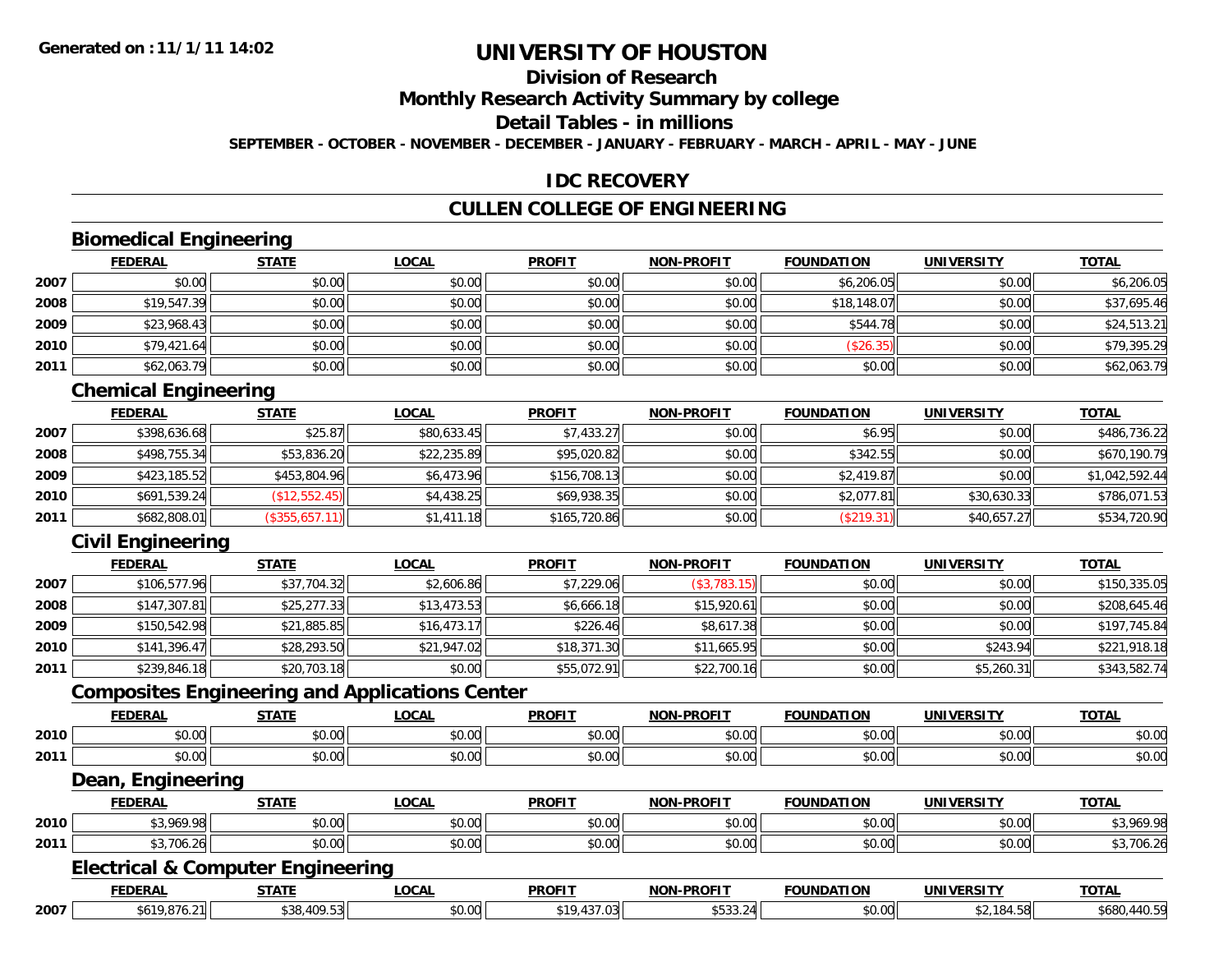# **Division of Research**

# **Monthly Research Activity Summary by college**

# **Detail Tables - in millions**

**SEPTEMBER - OCTOBER - NOVEMBER - DECEMBER - JANUARY - FEBRUARY - MARCH - APRIL - MAY - JUNE**

### **IDC RECOVERY**

### **CULLEN COLLEGE OF ENGINEERING**

# **Electrical & Computer Engineering**

|      | <b>FEDERAL</b> | <b>STATE</b> | <b>LOCAL</b> | <b>PROFIT</b> | <b>NON-PROFIT</b> | <b>FOUNDATION</b> | <b>UNIVERSITY</b> | <b>TOTAL</b> |
|------|----------------|--------------|--------------|---------------|-------------------|-------------------|-------------------|--------------|
| 2008 | \$489,451.42   | \$18,339.04  | \$0.00       | \$17,653.58   | \$1,035.83        | \$0.00            | \$1,177.50        | \$527,657.36 |
| 2009 | \$326,595.27   | \$13,588.75  | \$0.00       | \$61,950.91   | \$23,843.68       | \$0.00            | \$7,142.04        | \$433,120.65 |
| 2010 | \$450,334.59   | \$17,160.36  | \$0.00       | \$67,240.56   | \$21,712.66       | \$0.00            | \$89.18           | \$556,537.36 |
| 2011 | \$692,374.78   | \$15,406.26  | \$0.00       | \$44,892.62   | \$6,370.33        | \$0.00            | \$2,455.44        | \$761,499.43 |

#### **Industrial Engineering**

|      | <b>FEDERAL</b> | <b>STATE</b> | <u>LOCAL</u> | <b>PROFIT</b> | <b>NON-PROFIT</b> | <b>FOUNDATION</b> | <b>UNIVERSITY</b> | <u>TOTAL</u> |
|------|----------------|--------------|--------------|---------------|-------------------|-------------------|-------------------|--------------|
| 2007 | \$13,399.65    | \$0.00       | \$0.00       | (\$341.50)    | \$0.00            | \$550.09          | \$0.00            | \$13,608.24  |
| 2008 | \$16,285.58    | \$0.00       | \$1,438.20   | \$0.00        | \$0.00            | \$0.00            | \$0.00            | \$17,723.78  |
| 2009 | \$35,066.91    | \$715.78     | \$0.00       | \$2,158.44    | \$0.00            | \$0.00            | \$0.00            | \$37,941.13  |
| 2010 | \$28,084.08    | \$1,636.16   | \$0.00       | \$0.00        | \$0.00            | \$0.00            | \$0.00            | \$29,720.24  |
| 2011 | \$34,944.76    | \$1,517.54   | \$21,140.37  | \$0.00        | \$0.00            | \$0.00            | \$0.00            | \$57,602.67  |

## **Mechanical Engineering**

|      | <u>FEDERAL</u> | <b>STATE</b> | <b>LOCAL</b> | <b>PROFIT</b> | <b>NON-PROFIT</b> | <b>FOUNDATION</b> | <b>UNIVERSITY</b> | <b>TOTAL</b> |
|------|----------------|--------------|--------------|---------------|-------------------|-------------------|-------------------|--------------|
| 2007 | \$138,750.79   | \$0.00       | \$0.00       | \$33,689.18   | \$2,663.41        | \$0.00            | \$0.00            | \$175,103.38 |
| 2008 | \$248,105.57   | \$0.00       | \$0.00       | \$67,360.31   | \$4,026.14        | \$0.00            | \$0.00            | \$319,492.02 |
| 2009 | \$301,468.41   | \$0.00       | \$0.00       | \$96,771.63   | \$24,880.09       | \$0.00            | \$0.00            | \$423,120.13 |
| 2010 | \$559,386.27   | \$0.00       | \$0.00       | \$85,792.25   | \$34,432.18       | \$0.00            | \$0.00            | \$679,610.70 |
| 2011 | \$713,206.84   | \$0.00       | \$0.00       | \$158,175.87  | \$14,815.97       | \$18,068.18       | \$24.92           | \$904,241.94 |

## **National Wind Energy Center**

|       | <b>FEDERAL</b> | <b>STATE</b> | <u>LOCAL</u> | <b>PROFIT</b>  | <b>NON-PROFIT</b> | <b>FOUNDATION</b> | <b>UNIVERSITY</b> | <b>TOTAL</b>    |
|-------|----------------|--------------|--------------|----------------|-------------------|-------------------|-------------------|-----------------|
| 2010  | \$0.00         | \$0.00       | \$0.00       | \$0.00         | \$0.00            | \$0.00            | \$0.00            | \$0.00          |
| 2011  | \$0.00         | \$0.00       | \$0.00       | \$0.00         | \$0.00            | \$0.00            | \$0.00            | \$0.00          |
| Total | \$8,340,604.77 | \$380,095.08 | \$192,271.88 | \$1,237,168.22 | \$189,434.48      | \$48,118.69       | \$89,815.67       | \$10,477,508.79 |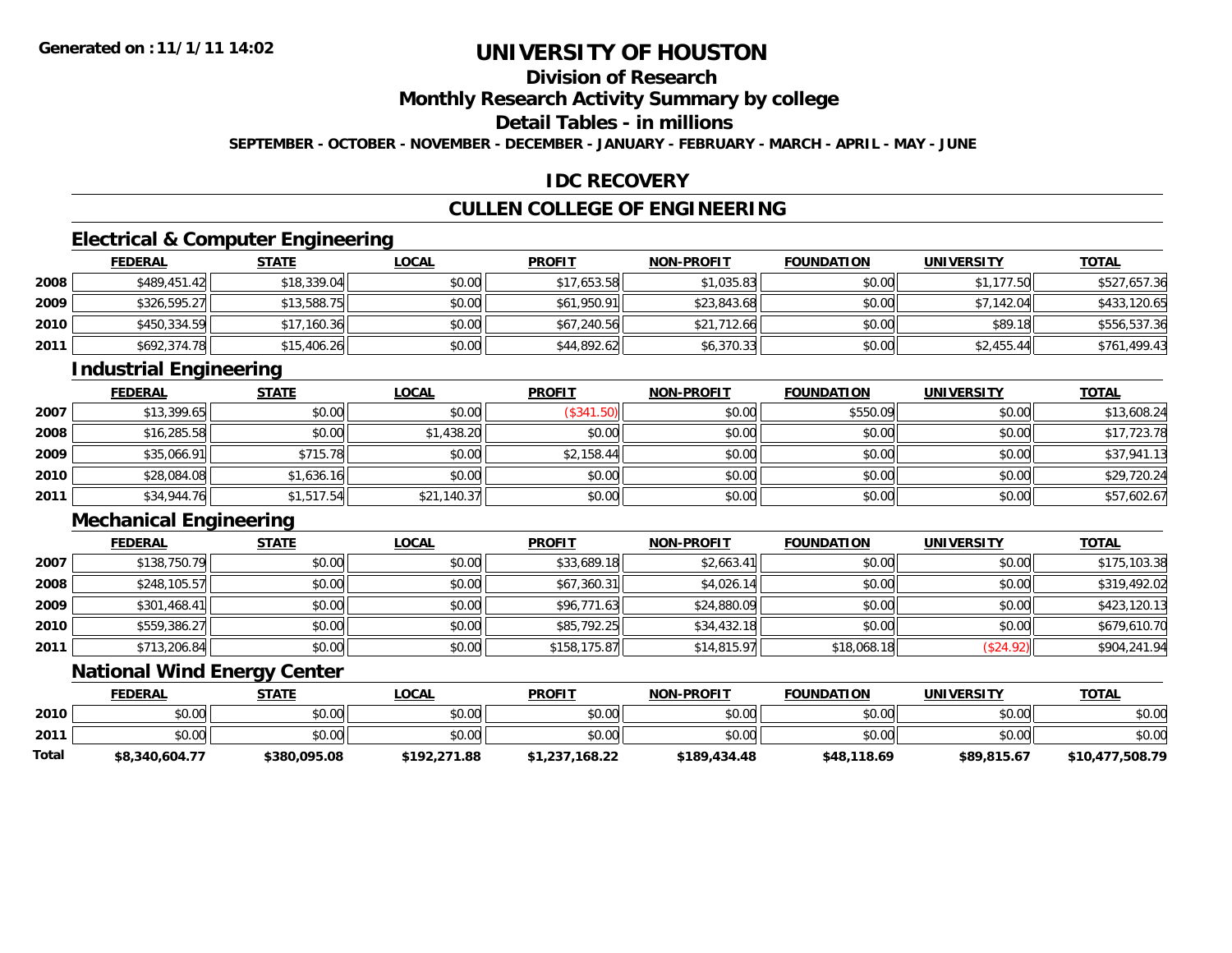# **Division of Research**

## **Monthly Research Activity Summary by college**

### **Detail Tables - in millions**

**SEPTEMBER - OCTOBER - NOVEMBER - DECEMBER - JANUARY - FEBRUARY - MARCH - APRIL - MAY - JUNE**

### **IDC RECOVERY**

### **DIVISION OF RESEARCH**

# **Center for Advanced Materials**

|      | <b>FEDERAL</b> | <b>STATE</b> | <u>LOCAL</u> | <b>PROFIT</b> | <b>NON-PROFIT</b> | <b>FOUNDATION</b> | <b>UNIVERSITY</b> | <u>TOTAL</u> |
|------|----------------|--------------|--------------|---------------|-------------------|-------------------|-------------------|--------------|
| 2007 | \$0.00         | \$0.00       | \$0.00       | \$0.00        | \$0.00            | \$0.00            | \$0.00            | \$0.00       |
| 2008 | \$0.00         | \$0.00       | \$0.00       | \$0.00        | \$0.00            | \$0.00            | \$0.00            | \$0.00       |
| 2009 | \$0.00         | \$0.00       | \$0.00       | \$4,935.22    | \$0.00            | \$0.00            | \$0.00            | \$4,935.22   |
| 2010 | \$0.00         | \$0.00       | \$0.00       | \$0.00        | \$0.00            | \$0.00            | \$0.00            | \$0.00       |
| 2011 | \$0.00         | \$0.00       | \$0.00       | \$36.23       | \$0.00            | \$0.00            | \$0.00            | (\$36.23)    |

# **Center for Biomedical & Environmental Genomics**

|      | <b>FEDERAL</b> | <b>STATE</b> | <b>LOCAL</b> | <b>PROFIT</b> | <b>NON-PROFIT</b> | <b>FOUNDATION</b> | <b>UNIVERSITY</b> | <b>TOTAL</b> |
|------|----------------|--------------|--------------|---------------|-------------------|-------------------|-------------------|--------------|
| 2007 | \$0.00         | \$0.00       | \$0.00       | \$0.00        | \$0.00            | \$0.00            | \$0.00            | \$0.00       |
| 2008 | \$0.00         | \$0.00       | \$0.00       | \$0.00        | \$0.00            | \$0.00            | \$0.00            | \$0.00       |
| 2009 | \$0.00         | \$0.00       | \$0.00       | \$0.00        | \$0.00            | \$0.00            | \$0.00            | \$0.00       |
| 2010 | \$0.00         | \$0.00       | \$0.00       | \$0.00        | \$0.00            | \$0.00            | \$0.00            | \$0.00       |
| 2011 | \$0.00         | \$0.00       | \$0.00       | \$0.00        | \$0.00            | \$0.00            | \$0.00            | \$0.00       |

# **Center for Industrial Partnerships**

|      | <b>FEDERAL</b> | <b>STATE</b> | LOCAL              | <b>PROFIT</b>                                                                                        | <b>NON-PROFIT</b> | <b>FOUNDATION</b> | <b>UNIVERSITY</b>    | <u>TOTAL</u>      |
|------|----------------|--------------|--------------------|------------------------------------------------------------------------------------------------------|-------------------|-------------------|----------------------|-------------------|
| 2008 | 0000<br>PU.UU  | \$0.00       | $\sim$ 00<br>PU.UU | \$659<br>$\sim$                                                                                      | \$0.00            | \$0.00            | 0000<br>JU.UU        | $+ - -$<br>\$659. |
| 2009 | 0000<br>vu.uu  | \$0.00       | ቀስ ሰሰ<br>DU.UG     | $\rightarrow$ $\rightarrow$ $\rightarrow$<br>$\sim$ $-$<br>$\overline{\phantom{a}}$<br><u>— т. н</u> | \$0.00            | \$0.00            | 0000<br><b>JU.UU</b> | .                 |

#### **Division of Research**

|      | <b>FEDERAL</b>   | <u>STATE</u> | <u>LOCAL</u> | <b>PROFIT</b> | <b>NON-PROFIT</b> | <b>FOUNDATION</b> | <b>UNIVERSITY</b> | <b>TOTAL</b> |
|------|------------------|--------------|--------------|---------------|-------------------|-------------------|-------------------|--------------|
| 2009 | 103 17<br>1 UJ.I | \$0.00       | \$0.00       | \$0.00        | \$0.00            | \$0.00            | \$0.00            | \$1,103.17   |
| 2010 | 45,137.7         | \$0.00       | \$0.00       | \$0.00        | \$0.00            | \$0.00            | \$0.00            | \$5,137.78   |
| 2011 | 398              | \$0.00       | \$0.00       | \$0.00        | \$0.00            | \$0.00            | \$0.00            |              |
|      |                  |              |              |               |                   |                   |                   |              |

#### **Energy Laboratory**

|      | <b>FEDERAI</b> | -----<br>JIAI. | <b>OCAI</b>               | <b>PROFIT</b>  | NON-PROFI <sup>7</sup> | ΊΩΝ<br>-------<br>אוור | <b>UNIVERSITY</b> | $T^*$       |
|------|----------------|----------------|---------------------------|----------------|------------------------|------------------------|-------------------|-------------|
| 2007 | AA             |                | $\sim$ 00 $\sim$<br>וטטוע | ሶስ ሰሰ<br>וט.טי | $\sim$<br>DU.UU        | .<br>$\sim$<br>wu      | 0.001             | .100<br>,,, |

#### **Institute for Molecular Design**

|      | <b>FEDERAL</b> | <b>STATE</b> | <b>LOCAL</b>              | <b>PROFIT</b>                                      | <b>NON-PROFIT</b> | <b>FOUNDATION</b> | <b>UNIVERSITY</b> | <b>TOTAL</b> |
|------|----------------|--------------|---------------------------|----------------------------------------------------|-------------------|-------------------|-------------------|--------------|
| 2009 | 60.00<br>DU.UU | \$0.00       | ሖጣ<br>$\sim$<br>DU.UU     | $\mathfrak{c}\cap\mathfrak{c}\cap$<br><b>JU.UU</b> | ልስ ስስ<br>JU.UU    | \$0.00            | \$0.00            | \$0.00       |
| 2010 | \$0.00         | \$0.00       | $\sim$ 00<br><b>DU.UU</b> | $\mathfrak{e}\cap\mathfrak{u}\cap$<br>\$U.UU       | 0000<br>\$U.UU    | \$0.00            | \$0.00            | \$0.00       |
| 2011 | \$0.00         | \$0.00       | 0000<br>DU.UU             | \$0.00                                             | \$0.00            | \$0.00            | \$0.00            | \$0.00       |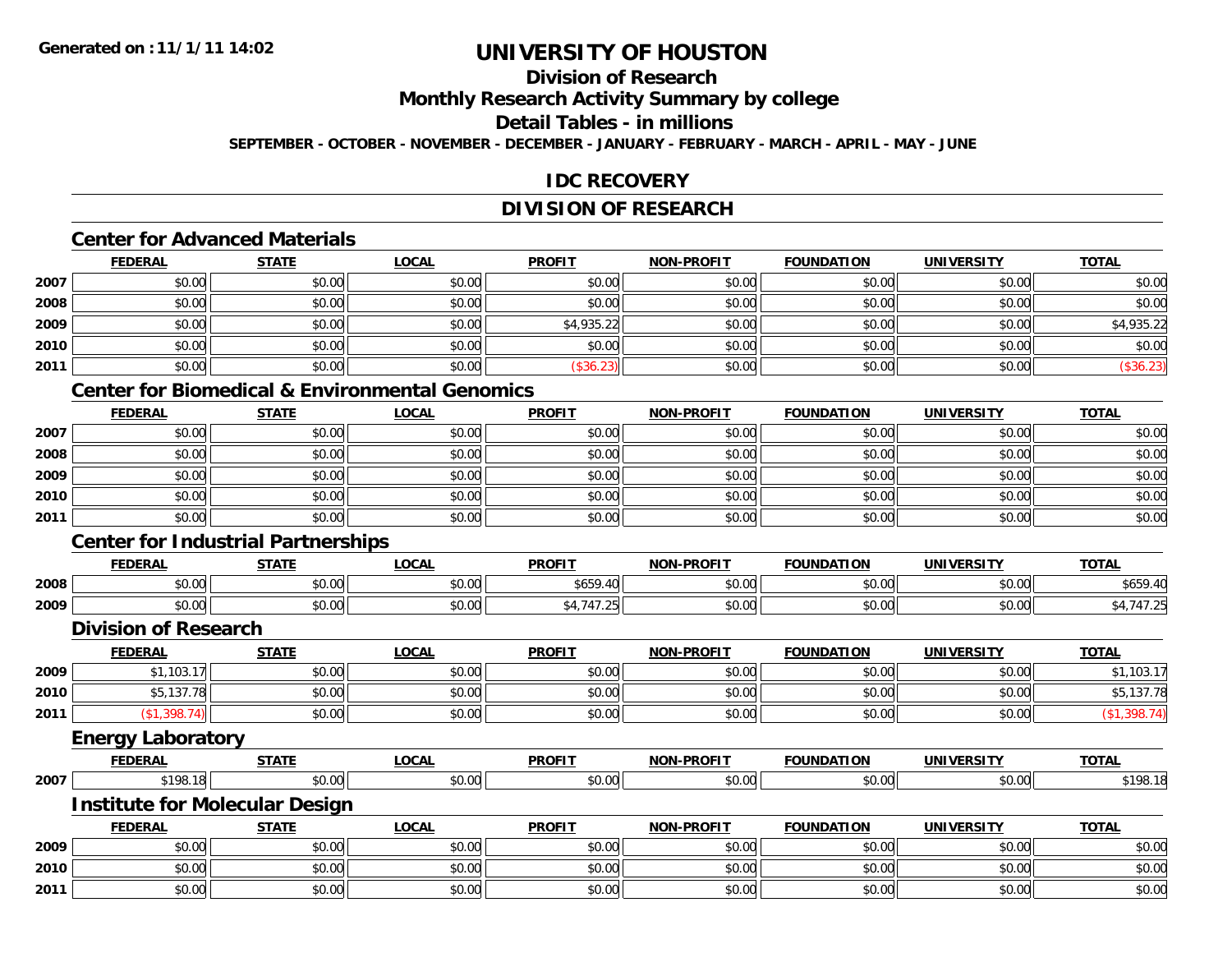### **Division of Research**

### **Monthly Research Activity Summary by college**

### **Detail Tables - in millions**

**SEPTEMBER - OCTOBER - NOVEMBER - DECEMBER - JANUARY - FEBRUARY - MARCH - APRIL - MAY - JUNE**

### **IDC RECOVERY**

### **DIVISION OF RESEARCH**

### **Research Information Center**

|       | <b>FEDERAL</b>                           | <b>STATE</b> | <b>LOCAL</b> | <b>PROFIT</b> | <b>NON-PROFIT</b> | <b>FOUNDATION</b> | <b>UNIVERSITY</b> | <b>TOTAL</b> |
|-------|------------------------------------------|--------------|--------------|---------------|-------------------|-------------------|-------------------|--------------|
| 2008  | \$0.00                                   | \$0.00       | \$0.00       | \$0.00        | \$0.00            | \$0.00            | \$0.00            | \$0.00       |
|       | <b>TcSAM</b>                             |              |              |               |                   |                   |                   |              |
|       | <b>FEDERAL</b>                           | <b>STATE</b> | <b>LOCAL</b> | <b>PROFIT</b> | <b>NON-PROFIT</b> | <b>FOUNDATION</b> | <b>UNIVERSITY</b> | <b>TOTAL</b> |
| 2007  | \$0.00                                   | \$0.00       | \$0.00       | \$0.00        | \$0.00            | \$0.00            | \$0.00            | \$0.00       |
| 2008  | \$0.00                                   | \$0.00       | \$0.00       | \$0.00        | \$0.00            | \$0.00            | \$0.00            | \$0.00       |
| 2009  | \$0.00                                   | \$0.00       | \$0.00       | \$0.00        | \$0.00            | \$0.00            | \$0.00            | \$0.00       |
| 2010  | \$0.00                                   | \$0.00       | \$0.00       | \$0.00        | \$0.00            | \$0.00            | \$0.00            | \$0.00       |
| 2011  | \$0.00                                   | \$0.00       | \$0.00       | \$0.00        | \$0.00            | \$0.00            | \$0.00            | \$0.00       |
|       | <b>TcSUH</b>                             |              |              |               |                   |                   |                   |              |
|       | <b>FEDERAL</b>                           | <b>STATE</b> | <b>LOCAL</b> | <b>PROFIT</b> | <b>NON-PROFIT</b> | <b>FOUNDATION</b> | <b>UNIVERSITY</b> | <b>TOTAL</b> |
| 2007  | \$40,578.10                              | \$0.00       | \$0.00       | \$0.00        | \$0.00            | \$0.00            | \$0.00            | \$40,578.10  |
| 2008  | \$26,720.00                              | \$0.00       | \$0.00       | (\$181.08)    | \$0.00            | \$0.00            | \$0.00            | \$26,538.91  |
| 2009  | \$26,784.97                              | \$0.00       | \$0.00       | \$250.14      | \$0.00            | \$0.00            | \$0.00            | \$27,035.11  |
| 2010  | \$20,088.75                              | \$0.00       | \$0.00       | \$18,705.79   | \$0.00            | \$0.00            | \$0.00            | \$38,794.54  |
| 2011  | \$32,103.29                              | \$534.20     | \$0.00       | \$20,654.99   | \$0.00            | \$0.00            | \$0.00            | \$53,292.49  |
|       | <b>Texas Learning/Computation Center</b> |              |              |               |                   |                   |                   |              |
|       | <b>FEDERAL</b>                           | <b>STATE</b> | <b>LOCAL</b> | <b>PROFIT</b> | <b>NON-PROFIT</b> | <b>FOUNDATION</b> | <b>UNIVERSITY</b> | <b>TOTAL</b> |
| 2009  | \$0.00                                   | \$0.00       | \$0.00       | \$0.00        | \$0.00            | \$0.00            | \$0.00            | \$0.00       |
| 2010  | \$0.00                                   | \$0.00       | \$0.00       | \$0.00        | \$0.00            | \$0.00            | \$0.00            | \$0.00       |
| 2011  | \$0.00                                   | \$0.00       | \$0.00       | \$0.00        | \$0.00            | \$0.00            | \$0.00            | \$0.00       |
|       | <b>TIMES</b>                             |              |              |               |                   |                   |                   |              |
|       | <b>FEDERAL</b>                           | <b>STATE</b> | <b>LOCAL</b> | <b>PROFIT</b> | <b>NON-PROFIT</b> | <b>FOUNDATION</b> | <b>UNIVERSITY</b> | <b>TOTAL</b> |
| 2007  | \$0.00                                   | \$0.00       | \$0.00       | \$0.00        | \$0.00            | \$0.00            | \$0.00            | \$0.00       |
| 2008  | \$0.00                                   | \$0.00       | \$0.00       | \$0.00        | \$0.00            | \$0.00            | \$0.00            | \$0.00       |
| 2009  | \$0.00                                   | \$0.00       | \$0.00       | \$0.00        | \$0.00            | \$0.00            | \$0.00            | \$0.00       |
| 2010  | \$0.00                                   | \$0.00       | \$0.00       | \$0.00        | \$0.00            | \$0.00            | \$0.00            | \$0.00       |
| 2011  | \$2,012.21                               | \$0.00       | \$0.00       | \$0.00        | \$0.00            | \$0.00            | \$0.00            | \$2,012.21   |
| Total | \$153,327.70                             | \$534.20     | \$0.00       | \$49,735.49   | \$0.00            | \$0.00            | \$0.00            | \$203,597.39 |
|       |                                          |              |              |               |                   |                   |                   |              |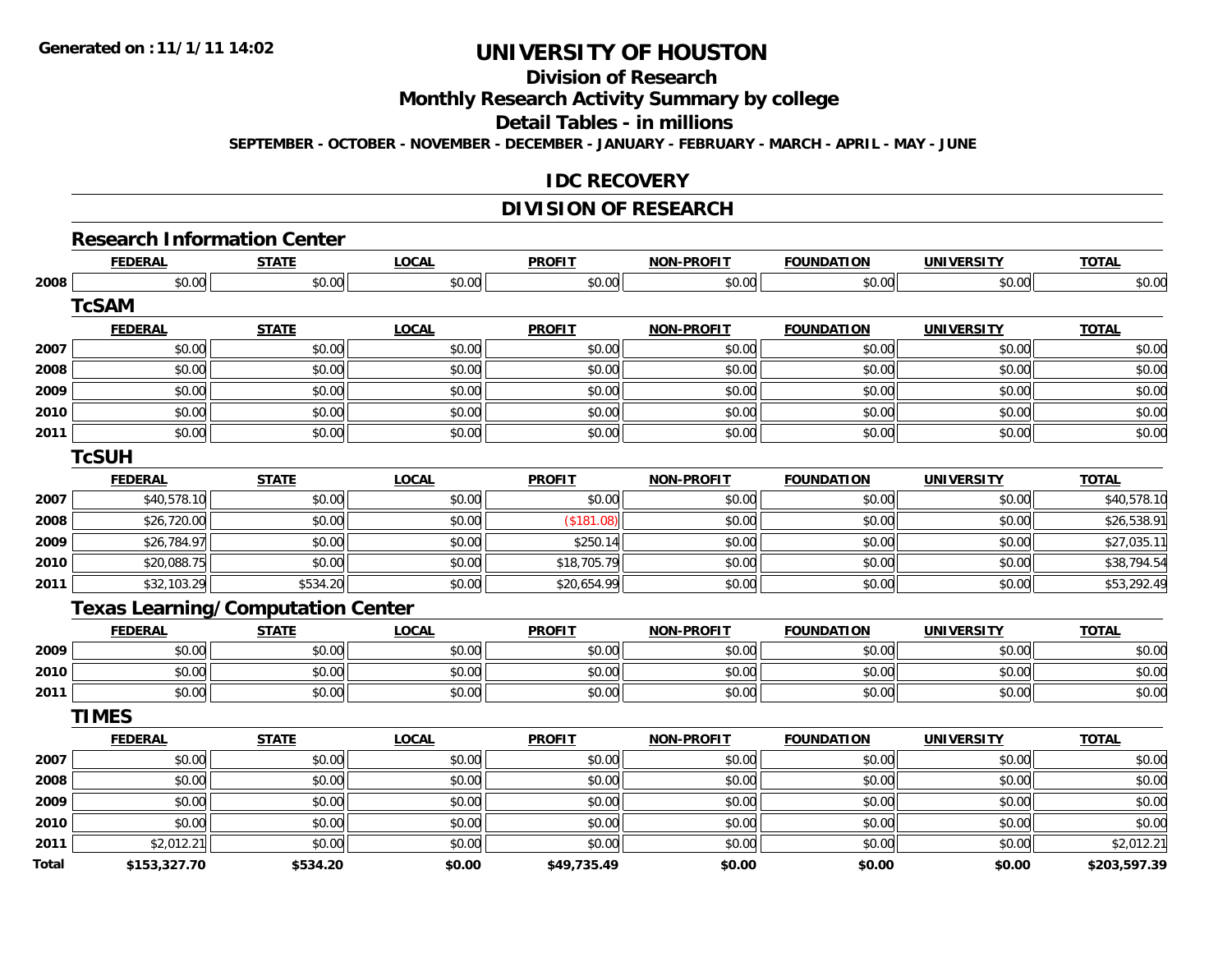# **Division of Research**

### **Monthly Research Activity Summary by college**

### **Detail Tables - in millions**

**SEPTEMBER - OCTOBER - NOVEMBER - DECEMBER - JANUARY - FEBRUARY - MARCH - APRIL - MAY - JUNE**

### **IDC RECOVERY**

### **GRADUATE COLLEGE OF SOCIAL WORK**

### **Child & Family for Innovative Research**

|      | <b>FEDERAL</b> | <b>STATE</b> | <u>LOCAL</u> | <b>PROFIT</b> | <b>NON-PROFIT</b> | <b>FOUNDATION</b> | <b>UNIVERSITY</b> | <b>TOTAL</b> |
|------|----------------|--------------|--------------|---------------|-------------------|-------------------|-------------------|--------------|
| 2009 | \$0.00         | \$0.00       | \$0.00       | \$0.00        | \$0.00            | \$0.00            | \$0.00            | \$0.00       |
| 2010 | \$0.00         | \$0.00       | \$0.00       | \$0.00        | \$0.00            | \$0.00            | \$0.00            | \$0.00       |
| 2011 | \$0.00         | \$0.00       | \$0.00       | \$0.00        | \$0.00            | \$0.00            | \$0.00 l          | \$0.00       |

### **Community Projects - Social Work**

|      | <u>FEDERAL</u> | <b>STATE</b> | <u>LOCAL</u> | <b>PROFIT</b> | <b>NON-PROFIT</b> | <b>FOUNDATION</b> | <b>UNIVERSITY</b> | <b>TOTAL</b> |
|------|----------------|--------------|--------------|---------------|-------------------|-------------------|-------------------|--------------|
| 2007 | \$8,575.80     | \$0.00       | \$0.00       | \$0.00        | \$40.04           | \$0.00            | \$0.00            | \$8,615.84   |
| 2008 | \$17,109.70    | \$0.00       | \$0.00       | \$0.00        | \$511.75          | \$0.00            | \$0.00            | \$17,621.45  |
| 2009 | \$15,776.75    | \$0.00       | \$0.00       | \$0.00        | \$48.04           | \$0.00            | \$0.00            | \$15,824.79  |
| 2010 | \$0.00         | \$0.00       | \$0.00       | \$0.00        | \$0.00            | \$0.00            | \$0.00            | \$0.00       |
| 2011 | \$0.00         | \$168.90     | \$0.00       | \$0.00        | \$0.00            | \$0.00            | \$0.00            | (\$168.90)   |

#### **Dean, Social Work**

|      | <b>FEDERAL</b> | <b>STATE</b> | <b>LOCAL</b> | <b>PROFIT</b> | <b>NON-PROFIT</b> | <b>FOUNDATION</b> | <b>UNIVERSITY</b> | <b>TOTAL</b> |
|------|----------------|--------------|--------------|---------------|-------------------|-------------------|-------------------|--------------|
| 2007 | \$221,283.18   | \$16,599.33  | \$0.00       | \$0.00        | \$1,816.54        | \$0.00            | \$0.00            | \$239,699.05 |
| 2008 | \$228,150.41   | \$44,895.66  | \$0.00       | \$0.00        | \$1,731.82        | \$0.00            | \$0.00            | \$274,777.89 |
| 2009 | \$307,546.32   | \$76,518.05  | \$0.00       | \$0.00        | \$2,464.25        | \$0.00            | \$0.00            | \$386,528.62 |
| 2010 | \$411,342.35   | \$43,975.76  | \$0.00       | \$0.00        | \$0.00            | \$152.34          | \$0.00            | \$455,470.46 |
| 2011 | \$384,402.72   | \$1,021.94   | \$0.00       | \$0.00        | \$0.00            | \$156.10          | \$0.00            | \$385,580.76 |

### **Drug and Social Policy Research**

|       | <b>FEDERAL</b> | <b>STATE</b> | <b>LOCAL</b> | <b>PROFIT</b> | <b>NON-PROFIT</b> | <b>FOUNDATION</b> | <b>UNIVERSITY</b> | <b>TOTAL</b>   |
|-------|----------------|--------------|--------------|---------------|-------------------|-------------------|-------------------|----------------|
| 2009  | \$0.00         | \$0.00       | \$0.00       | \$0.00        | \$0.00            | \$0.00            | \$0.00            | \$0.00         |
| 2010  | \$0.00         | \$0.00       | \$0.00       | \$0.00        | \$0.00            | \$0.00            | \$0.00            | \$0.00         |
| 2011  | \$0.00         | \$0.00       | \$0.00       | \$0.00        | \$0.00            | \$0.00            | \$0.00            | \$0.00         |
| Total | \$1,594,187.22 | \$182,841.84 | \$0.00       | \$0.00        | \$6,612.44        | \$308.45          | \$0.00            | \$1,783,949.94 |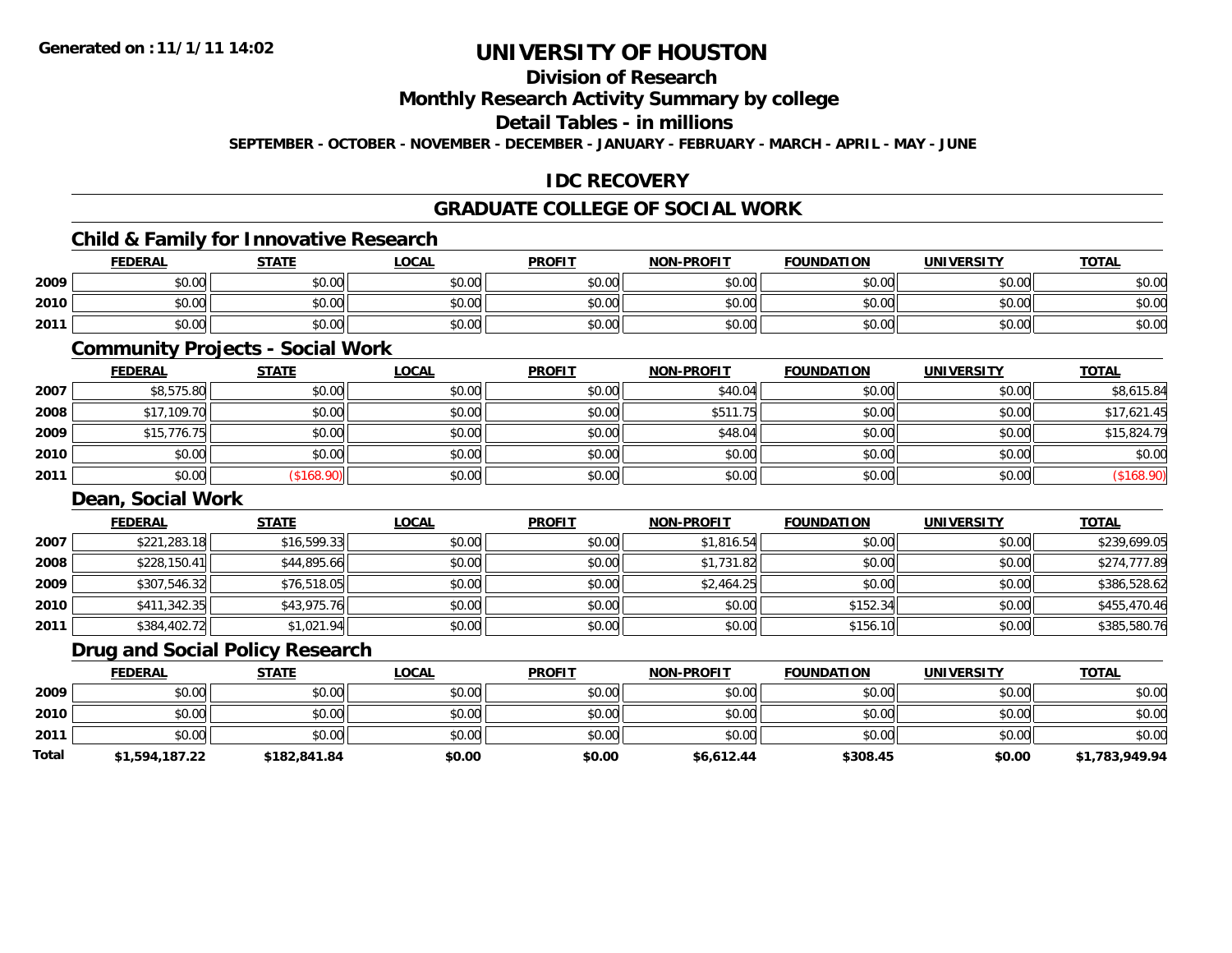### **Division of Research**

### **Monthly Research Activity Summary by college**

### **Detail Tables - in millions**

**SEPTEMBER - OCTOBER - NOVEMBER - DECEMBER - JANUARY - FEBRUARY - MARCH - APRIL - MAY - JUNE**

### **IDC RECOVERY**

### **HILTON COLLEGE OF HOTEL AND RESTAURANT MANAGEMENT**

### **Hotel and Restaurant Management**

|       | <b>FEDERAL</b> | <b>STATE</b> | <b>LOCAL</b> | <b>PROFIT</b> | <b>NON-PROFIT</b> | <b>FOUNDATION</b> | <b>UNIVERSITY</b> | <b>TOTAL</b> |
|-------|----------------|--------------|--------------|---------------|-------------------|-------------------|-------------------|--------------|
| 2007  | \$0.00         | \$13,269.26  | \$0.00       | \$0.00        | \$0.00            | \$0.00            | \$0.00            | \$13,269.26  |
| 2008  | \$0.00         | \$360.60     | \$0.00       | \$0.00        | \$0.00            | \$0.00            | \$0.00            | \$360.60     |
| 2009  | \$799.94       | \$0.00       | \$0.00       | \$576.76      | \$0.00            | \$0.00            | \$0.00            | \$1,376.70   |
| 2010  | \$2,325.44     | \$0.00       | \$0.00       | \$0.00        | \$4,307.65        | \$0.00            | \$0.00            | \$6,633.09   |
| 2011  | \$7,594.66     | \$0.00       | \$0.00       | \$0.00        | \$3,224.28        | \$0.00            | \$0.00            | \$10,818.94  |
| Total | \$10,720.04    | \$13,629.86  | \$0.00       | \$576.76      | \$7,531.93        | \$0.00            | \$0.00            | \$32,458.59  |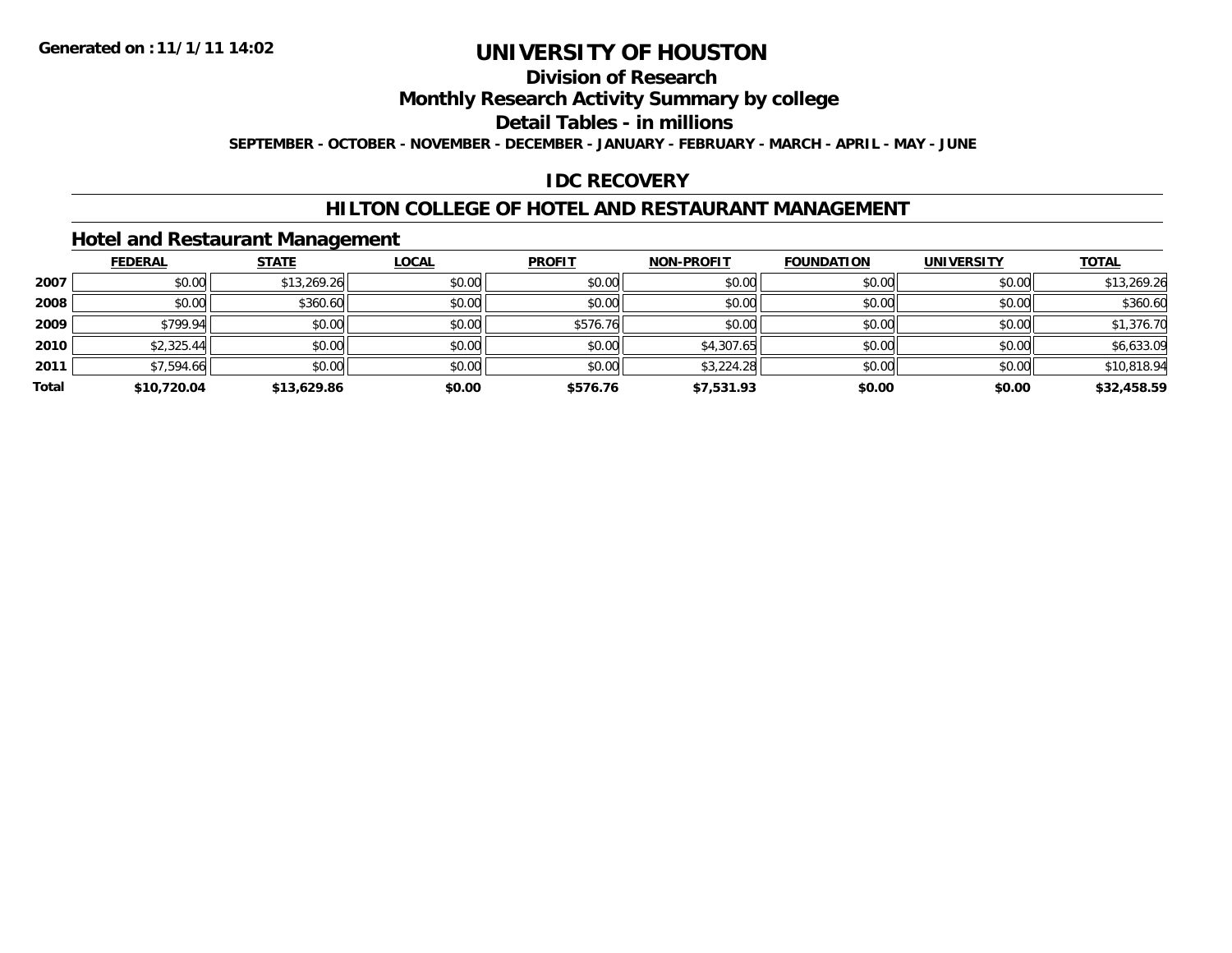### **Division of ResearchMonthly Research Activity Summary by college Detail Tables - in millions**

**SEPTEMBER - OCTOBER - NOVEMBER - DECEMBER - JANUARY - FEBRUARY - MARCH - APRIL - MAY - JUNE**

### **IDC RECOVERY**

#### **HONORS COLLEGE**

#### **Houston Teachers Institute**

|       | <b>FEDERAL</b> | <b>STATE</b> | <b>LOCAL</b> | <b>PROFIT</b> | <b>NON-PROFIT</b> | <b>FOUNDATION</b> | <b>UNIVERSITY</b> | <b>TOTAL</b> |
|-------|----------------|--------------|--------------|---------------|-------------------|-------------------|-------------------|--------------|
| 2009  | \$3,519.45     | \$0.00       | \$0.00       | \$0.00        | \$0.00            | \$0.00            | \$0.00            | \$3,519.45   |
| 2010  | \$11,596.28    | \$0.00       | \$0.00       | \$0.00        | \$0.00            | \$0.00            | \$0.00            | \$11,596.28  |
| 2011  | \$5,913.78     | \$0.00       | \$0.00       | \$0.00        | \$0.00            | \$0.00            | \$0.00            | \$5,913.78   |
| Total | \$21,029.51    | \$0.00       | \$0.00       | \$0.00        | \$0.00            | \$0.00            | \$0.00            | \$21,029.51  |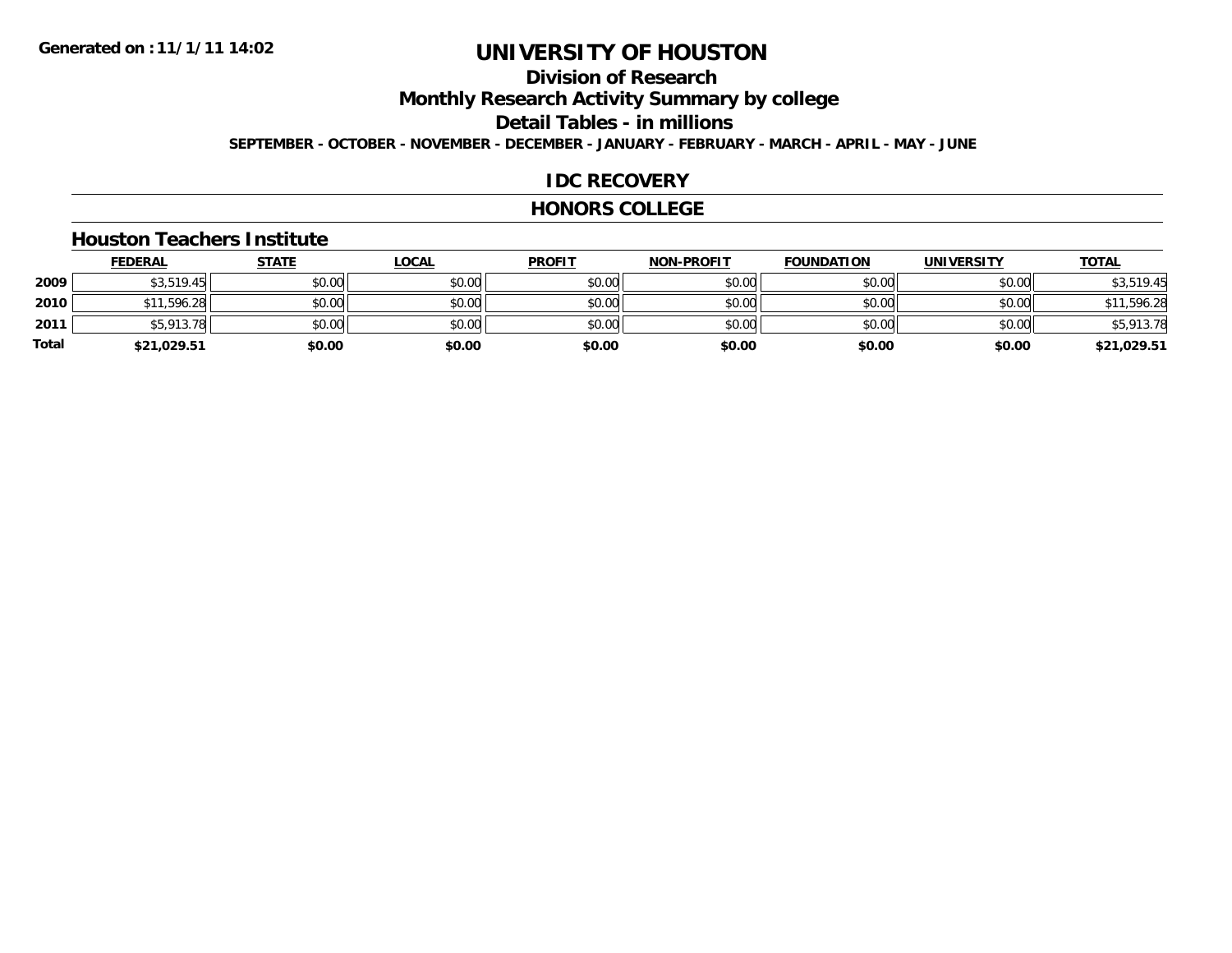### **Division of ResearchMonthly Research Activity Summary by college Detail Tables - in millions SEPTEMBER - OCTOBER - NOVEMBER - DECEMBER - JANUARY - FEBRUARY - MARCH - APRIL - MAY - JUNE**

#### **IDC RECOVERY**

#### **LIBRARY**

### **Administration, Library**

|       | <b>FEDERAL</b> | <b>STATE</b> | <b>LOCAL</b> | <b>PROFIT</b> | <b>NON-PROFIT</b> | <b>FOUNDATION</b> | <b>UNIVERSITY</b> | <b>TOTAL</b> |
|-------|----------------|--------------|--------------|---------------|-------------------|-------------------|-------------------|--------------|
| 2008  | \$7,173.68     | \$0.00       | \$0.00       | \$0.00        | \$0.00            | \$0.00            | \$0.00            | \$7,173.68   |
| 2009  | \$9,255.19     | \$0.00       | \$0.00       | \$0.00        | \$0.00            | \$0.00            | \$0.00            | \$9,255.19   |
| 2010  | \$8,566.86     | \$0.00       | \$0.00       | \$0.00        | \$0.00            | \$0.00            | \$0.00            | \$8,566.86   |
| 2011  | \$718.08       | \$0.00       | \$0.00       | \$0.00        | \$0.00            | \$0.00            | \$0.00            | \$718.08     |
| Total | \$25,713.81    | \$0.00       | \$0.00       | \$0.00        | \$0.00            | \$0.00            | \$0.00            | \$25,713.81  |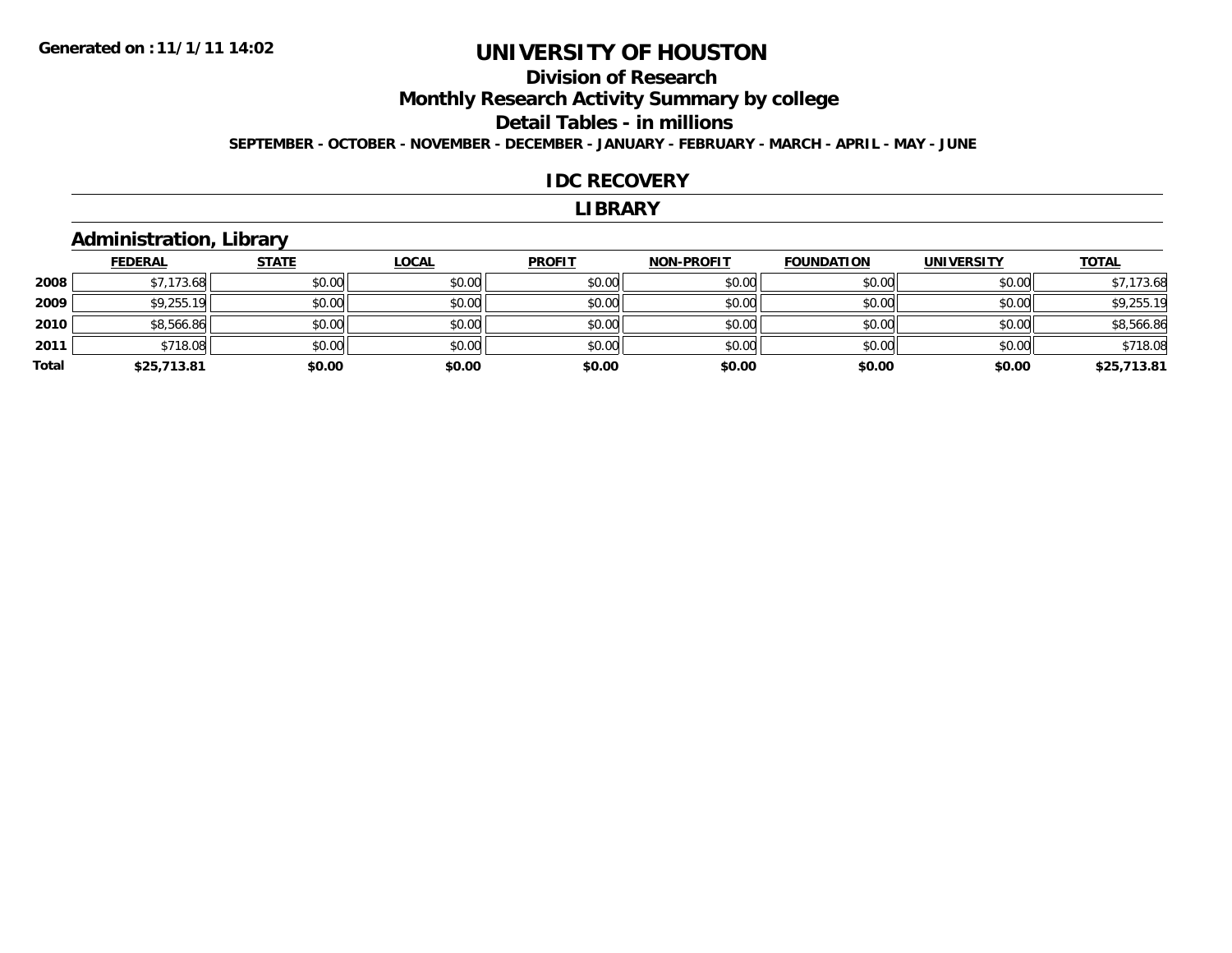## **Division of Research**

### **Monthly Research Activity Summary by college**

### **Detail Tables - in millions**

**SEPTEMBER - OCTOBER - NOVEMBER - DECEMBER - JANUARY - FEBRUARY - MARCH - APRIL - MAY - JUNE**

### **IDC RECOVERY**

#### **SENIOR V.P. FOR ACADEMIC AFFAIRS AND PROVOST**

### **Continuing Education**

|      | <b>FEDERAL</b>                                      | <b>STATE</b> | <b>LOCAL</b> | <b>PROFIT</b> | <b>NON-PROFIT</b> | <b>FOUNDATION</b> | <b>UNIVERSITY</b> | <b>TOTAL</b> |
|------|-----------------------------------------------------|--------------|--------------|---------------|-------------------|-------------------|-------------------|--------------|
| 2011 | \$0.00                                              | \$79.12      | \$0.00       | \$0.00        | \$0.00            | \$0.00            | \$0.00            | \$79.12      |
|      | <b>Learning and Assessment Services</b>             |              |              |               |                   |                   |                   |              |
|      | <b>FEDERAL</b>                                      | <b>STATE</b> | <b>LOCAL</b> | <b>PROFIT</b> | <b>NON-PROFIT</b> | <b>FOUNDATION</b> | <b>UNIVERSITY</b> | <b>TOTAL</b> |
| 2007 | \$17,063.52                                         | \$6,615.13   | \$0.00       | \$0.00        | \$0.00            | \$0.00            | \$0.00            | \$23,678.65  |
| 2008 | \$17,835.16                                         | \$7,282.43   | \$0.00       | \$0.00        | \$0.00            | \$0.00            | \$0.00            | \$25,117.59  |
| 2009 | \$17,295.36                                         | \$7,346.06   | \$0.00       | \$0.00        | \$0.00            | \$0.00            | \$0.00            | \$24,641.42  |
| 2010 | \$20,549.64                                         | \$7,616.78   | \$0.00       | \$0.00        | \$0.00            | \$0.00            | \$0.00            | \$28,166.42  |
| 2011 | \$18,635.14                                         | \$8,343.41   | \$0.00       | \$0.00        | (\$156.28)        | \$0.00            | \$0.00            | \$26,822.27  |
|      | <b>Learning Support Services</b>                    |              |              |               |                   |                   |                   |              |
|      | <b>FEDERAL</b>                                      | <b>STATE</b> | <b>LOCAL</b> | <b>PROFIT</b> | <b>NON-PROFIT</b> | <b>FOUNDATION</b> | <b>UNIVERSITY</b> | <b>TOTAL</b> |
| 2009 | \$8,556.80                                          | \$0.00       | \$0.00       | \$0.00        | \$0.00            | \$0.00            | \$0.00            | \$8,556.80   |
| 2010 | \$9,978.56                                          | \$0.00       | \$0.00       | \$0.00        | \$0.00            | \$0.00            | \$0.00            | \$9,978.56   |
|      | <b>Senior V.P. for Academic Affairs and Provost</b> |              |              |               |                   |                   |                   |              |
|      |                                                     |              |              |               |                   |                   |                   |              |

|       | <b>FEDERAL</b> | STATE       | LOCAL  | <b>PROFIT</b> | <b>NON-PROFIT</b> | <b>FOUNDATION</b> | <b>UNIVERSITY</b><br>кэ. | <u>TOTAL</u> |
|-------|----------------|-------------|--------|---------------|-------------------|-------------------|--------------------------|--------------|
| 2008  | 2.24           | \$0.00      | JU.UU  | \$0.00        | \$0.00            | \$0.00            | 0000<br>JU.UU            | \$2.24       |
| 2009  |                | \$0.00      | JU.UU  | \$0.00        | \$0.00            | en nn             | en nn<br>DU.UU           |              |
| Total | \$109,880.96   | \$37,282.93 | \$0.00 | \$0.00        | \$156.28          | \$0.00            | \$0.00                   | \$147,007.61 |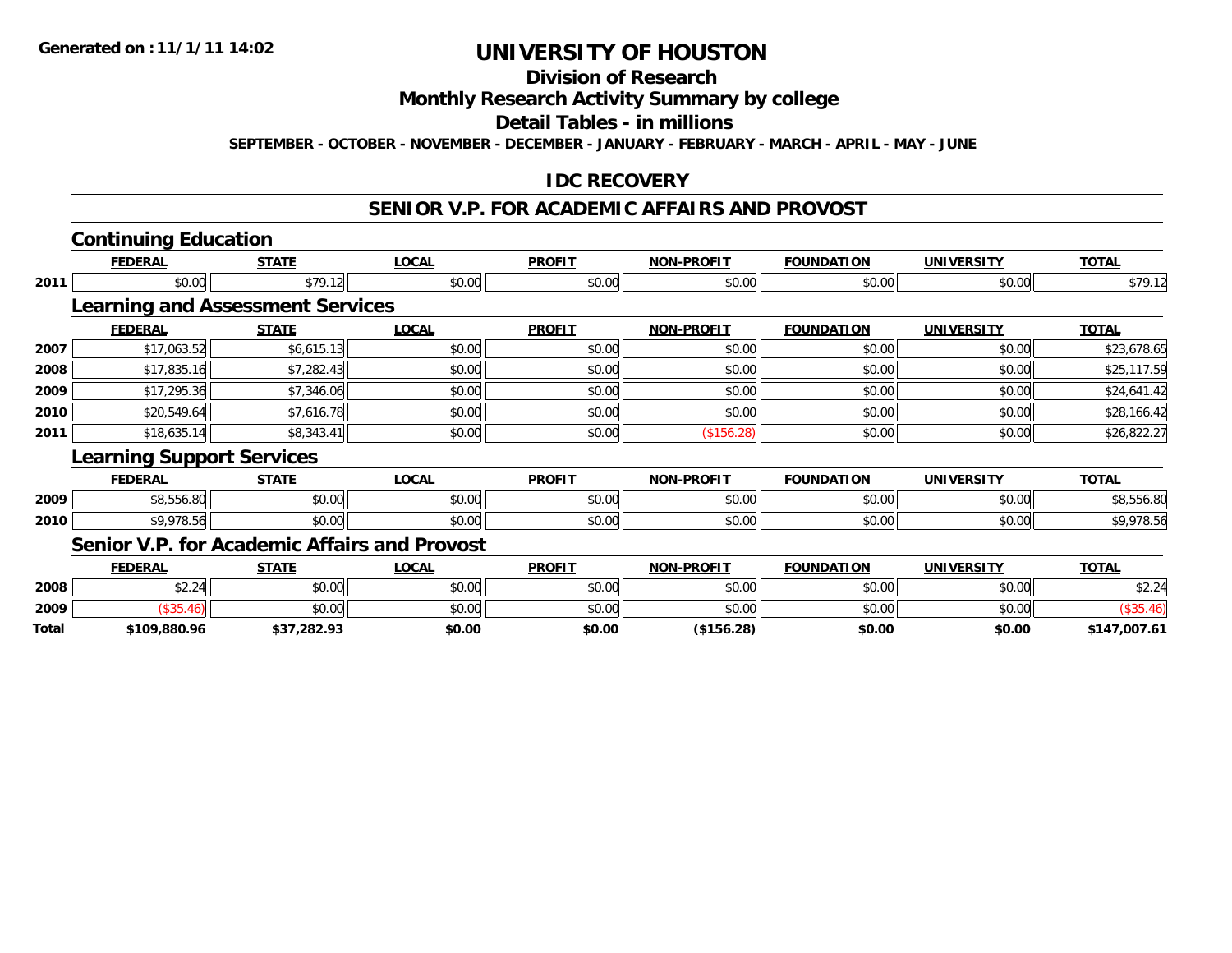# **Division of Research**

# **Monthly Research Activity Summary by college**

#### **Detail Tables - in millions**

**SEPTEMBER - OCTOBER - NOVEMBER - DECEMBER - JANUARY - FEBRUARY - MARCH - APRIL - MAY - JUNE**

### **IDC RECOVERY**

#### **UH LAW CENTER**

|       | Dean, Law          |              |              |               |                   |                   |                   |              |
|-------|--------------------|--------------|--------------|---------------|-------------------|-------------------|-------------------|--------------|
|       | <b>FEDERAL</b>     | <b>STATE</b> | <b>LOCAL</b> | <b>PROFIT</b> | <b>NON-PROFIT</b> | <b>FOUNDATION</b> | <b>UNIVERSITY</b> | <b>TOTAL</b> |
| 2009  | \$8,391.90         | \$0.00       | \$0.00       | \$0.00        | \$0.00            | \$0.00            | \$0.00            | \$8,391.90   |
| 2010  | \$48,643.00        | \$0.00       | \$0.00       | \$0.00        | \$0.00            | \$0.00            | \$0.00            | \$48,643.00  |
| 2011  | \$16,936.87        | \$0.00       | \$0.00       | \$0.00        | \$0.00            | \$0.00            | \$0.00            | \$16,936.87  |
|       | <b>Law Library</b> |              |              |               |                   |                   |                   |              |
|       | <b>FEDERAL</b>     | <b>STATE</b> | <b>LOCAL</b> | <b>PROFIT</b> | <b>NON-PROFIT</b> | <b>FOUNDATION</b> | <b>UNIVERSITY</b> | <b>TOTAL</b> |
| 2009  | (\$0.29)           | \$0.00       | \$0.00       | \$0.00        | \$0.00            | \$0.00            | \$0.00            | (\$0.29)     |
|       | <b>Law-UH</b>      |              |              |               |                   |                   |                   |              |
|       | <b>FEDERAL</b>     | <b>STATE</b> | <b>LOCAL</b> | <b>PROFIT</b> | <b>NON-PROFIT</b> | <b>FOUNDATION</b> | <b>UNIVERSITY</b> | <b>TOTAL</b> |
| 2008  | \$89.68            | \$0.00       | \$0.00       | \$0.00        | \$0.00            | \$0.00            | \$0.00            | \$89.68      |
| 2009  | \$19,991.11        | \$0.00       | \$0.00       | \$0.00        | \$0.00            | \$0.00            | \$0.00            | \$19,991.11  |
| 2010  | \$2,668.04         | \$0.00       | \$0.00       | \$0.00        | \$0.00            | \$0.00            | \$0.00            | \$2,668.04   |
| 2011  | \$24,384.43        | \$2,755.67   | \$0.00       | \$0.00        | \$0.00            | \$5,297.84        | \$0.00            | \$32,437.94  |
| Total | \$121,104.74       | \$2,755.67   | \$0.00       | \$0.00        | \$0.00            | \$5,297.84        | \$0.00            | \$129,158.25 |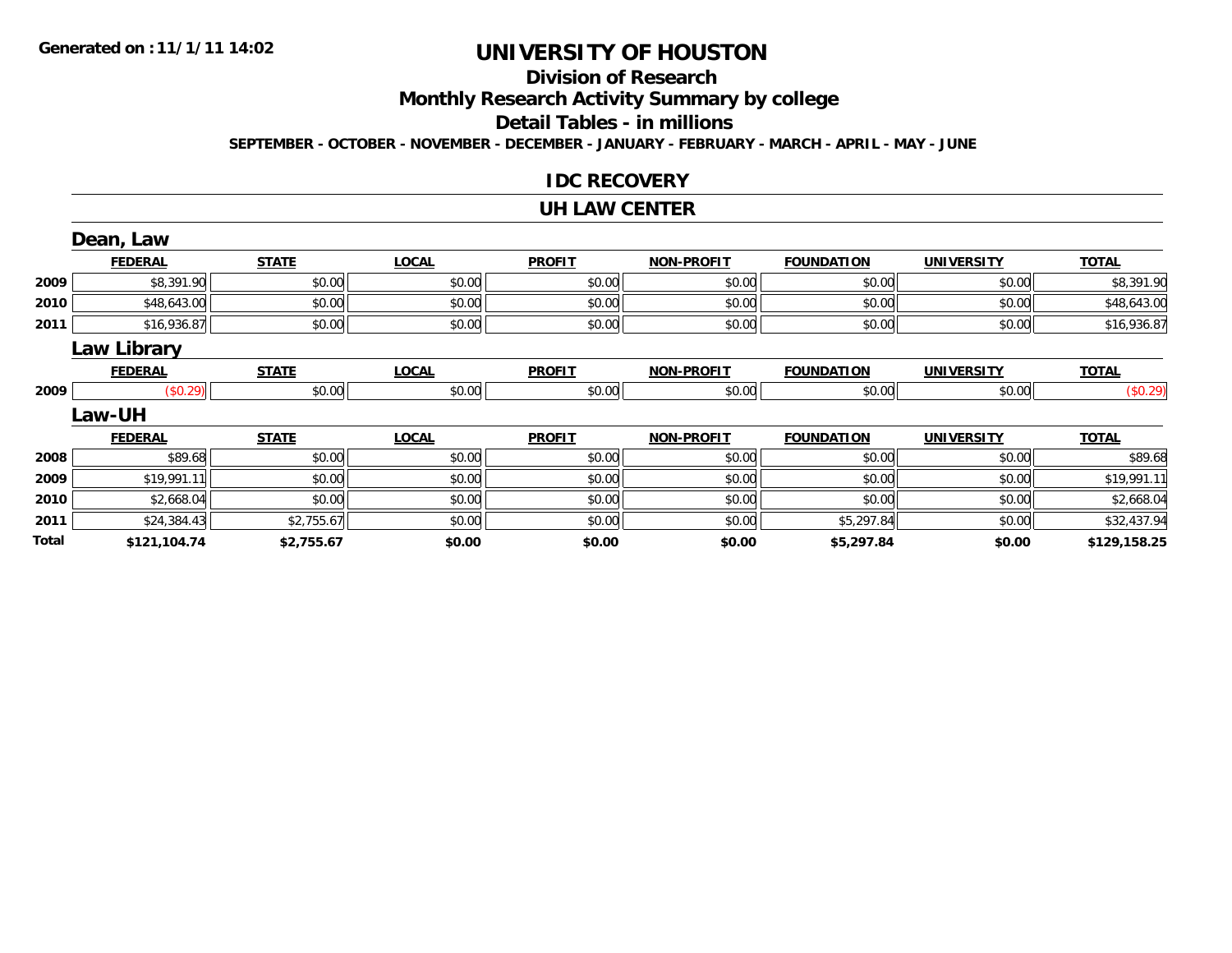### **Division of ResearchMonthly Research Activity Summary by college Detail Tables - in millions**

**SEPTEMBER - OCTOBER - NOVEMBER - DECEMBER - JANUARY - FEBRUARY - MARCH - APRIL - MAY - JUNE**

#### **IDC RECOVERY**

### **UH SYSTEM**

| UHI |
|-----|
|-----|

|              | <b>FEDERAL</b> | <b>STATE</b> | <b>LOCAL</b> | <b>PROFIT</b> | <b>NON-PROFIT</b> | <b>FOUNDATION</b> | <b>UNIVERSITY</b> | <b>TOTAL</b>    |
|--------------|----------------|--------------|--------------|---------------|-------------------|-------------------|-------------------|-----------------|
| 2009         |                | \$0.00       | \$0.00       | \$0.00        | \$0.00            | \$0.00            | \$0.00            | \$35.46         |
| 2010         |                | \$0.00       | \$0.00       | \$0.00        | \$0.00            | \$0.00            | \$0.00            |                 |
| 2011         |                | \$0.00       | \$0.00       | \$0.00        | \$0.00            | \$0.00            | \$0.00            |                 |
| <b>Total</b> | ( \$3,990.31)  | \$0.00       | \$0.00       | \$0.00        | \$0.00            | \$0.00            | \$0.00            | $($ \$3,990.31) |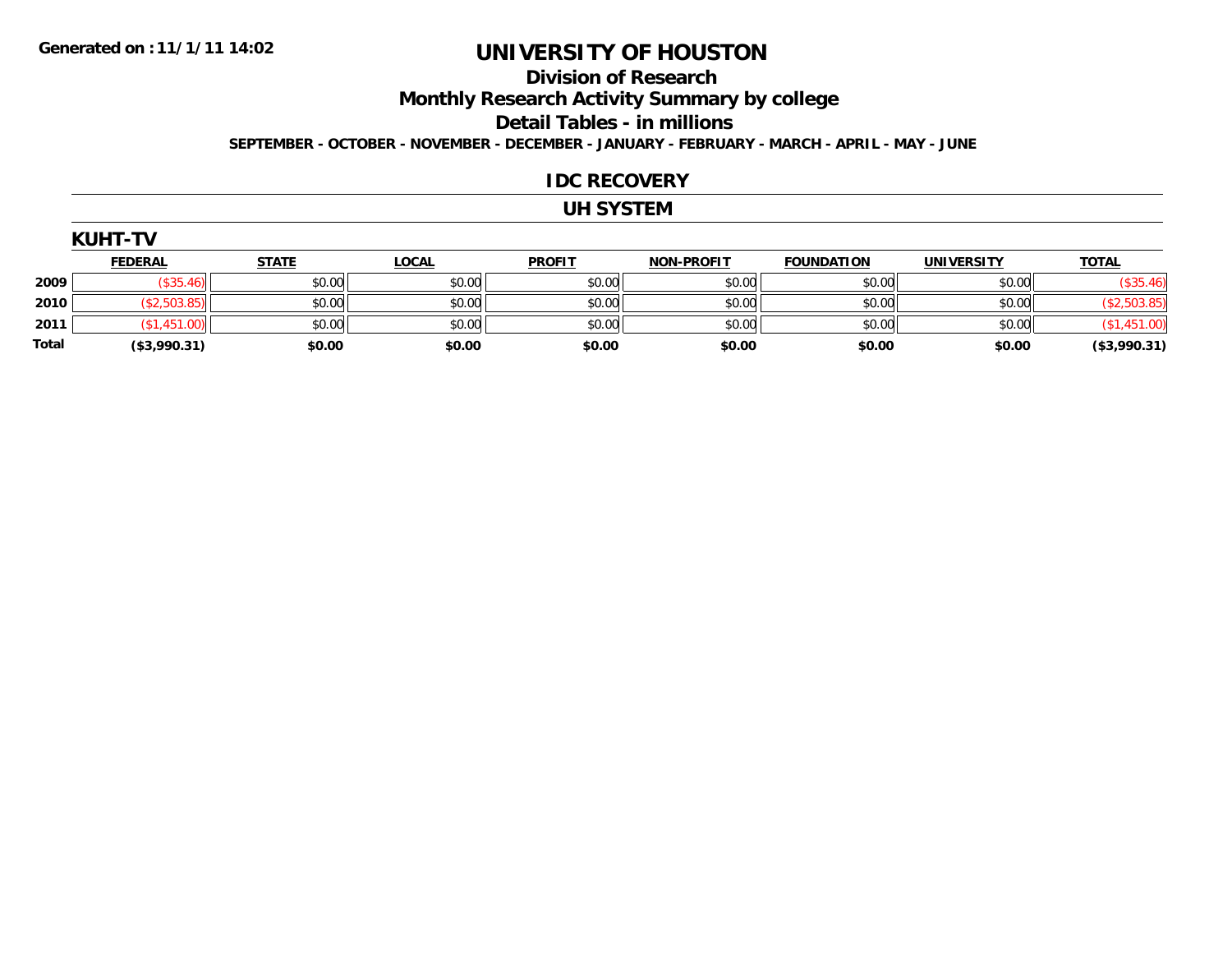# **Division of Research**

# **Monthly Research Activity Summary by college**

#### **Detail Tables - in millions**

**SEPTEMBER - OCTOBER - NOVEMBER - DECEMBER - JANUARY - FEBRUARY - MARCH - APRIL - MAY - JUNE**

### **IDC RECOVERY**

#### **UKNOWN COLLEGE**

### **Unknown Department**

|       | <b>FEDERAL</b> | <b>STATE</b> | <b>LOCAL</b> | <b>PROFIT</b> | <b>NON-PROFIT</b> | <b>FOUNDATION</b> | <b>UNIVERSITY</b> | <b>TOTAL</b> |
|-------|----------------|--------------|--------------|---------------|-------------------|-------------------|-------------------|--------------|
| 2007  | \$472.34       | \$0.00       | \$0.00       | \$0.00        | \$0.00            | \$0.00            | \$0.00            | \$472.34     |
| 2008  | \$12,646.65    | \$0.00       | \$0.00       | \$0.00        | \$0.00            | \$0.00            | \$0.00            | \$12,646.65  |
| 2009  | \$9,116.90     | \$0.00       | \$0.00       | \$0.00        | \$0.00            | \$0.00            | \$0.00            | \$9,116.90   |
| 2010  | \$14,206.31    | \$5,476.80   | \$0.00       | \$484.70      | \$0.00            | \$0.00            | \$0.00            | \$20,167.81  |
| 2011  | \$22,375.28    | \$8,382.03   | \$0.00       | \$2,843.25    | \$0.00            | \$0.00            | \$0.00            | \$33,600.56  |
| Total | \$58,817.49    | \$13,858.83  | \$0.00       | \$3,327.95    | \$0.00            | \$0.00            | \$0.00            | \$76,004.27  |